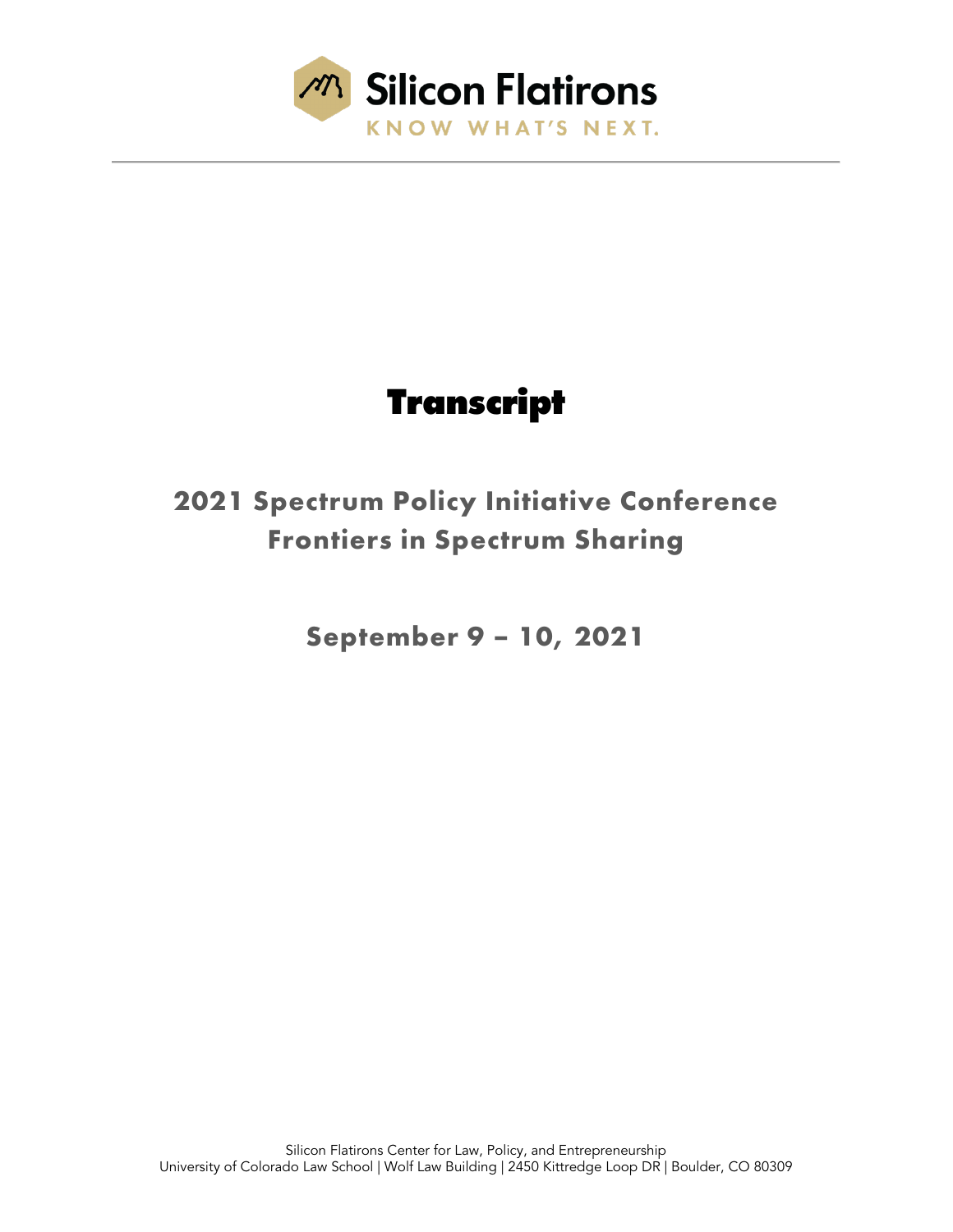# Day One Intro & Keynote

#### [https://www.youtube.com/watch?v=Z6TTBByvkT0&list=PLTAvIPZGMUXNWmcqlTXSrvUmWJ0RfSL9K](https://www.youtube.com/watch?v=Z6TTBByvkT0&list=PLTAvIPZGMUXNWmcqlTXSrvUmWJ0RfSL9K&index=1) [&index=1](https://www.youtube.com/watch?v=Z6TTBByvkT0&list=PLTAvIPZGMUXNWmcqlTXSrvUmWJ0RfSL9K&index=1)

[00:00:00.51] AMIE STEPANOVICH: Both to the folks here in the room joining us in person, back at Colorado Law School, I'm really excited to be [AUDIO OUT] human bodies, as well as all of you across the country, across the world, who are joining us virtually. My name is Amie Stepanovich. I'm the executive director of Silicon Flatirons, and we're excited to be hosting this year's spectrum policy conference on Frontiers in Spectrum Sharing.

[00:00:27.72] Before we begin, I want to acknowledge that wherever we are, we are meeting on the land's First Nations people. And the traditional owners of the land here in Boulder are the Cheyenne, or Arapaho, and Utah nations. And I'd like to pay particular respects to the elders, past, present, and emerging, who lead these communities.

[00:00:47.34] In just a moment, I'm going to introduce Keith Gremban to the stage, and do a more- who will do a more formal introduction of today's conference. Before that, I want to say a thanks to the Silicon Flatirons and the law school staff who have made today's event possible, for their hard work getting everything up and They were kind of running two separate events today for the people in person and virtually. It's added a whole new component to what we do. And I hope that we are successful.

[00:01:15.84] But please do look for that feedback form after the event's over. Let us know what we can do better, let us know what's worked. We'd love hearing back from you on what is great, and how to better serve our community. In particular, I want to also thank our student volunteers, all of our students who are going to see in the room and over the live stream over the next couple of days, and to the individuals and the organizations who support Silicon Flatirons, and make these conversations and all of the work that we do possible day in and day out.

[00:01:48.00] That's why we can catalyze conversations and help to develop who we believe are going to be the next generation of professionals leading in tech community. And I have one more really exciting announcement before I turn things over. Starting with this conference, I get to announce that Dr. Keith Gremban will be joining Silicon Flatirons as the new co-director of our spectrum policy initiative, alongside Dale Hatfield. I could not be more excited to welcome Keith.

[00:02:22.35] Keith Gremban has long and illustrious resume, which I urge you to check out if you have not previously done so. Including 30 years of the defense industry as a software architect and systems engineer, where he has led research and engineering efforts in robotics, command and control systems and tactical communications. This of course, means that Pierre de Vries will be stepping down, though he will be continuing on with the Silicon Flatirons family as a distinguished advisor and director emeritus. And we're excited also to continue to support his work as well.

[00:02:59.22] With that, I'll go ahead and introduce Dr. Gremban into the stage. Welcome more formally to the Silicon Flatiron's family, and allow you to introduce our first keynote. Thank you so much.

[00:03:16.56] KEITH GREMBAN: Logistics are a little more complicated nowadays. That's better. Thank you. They got the wave from the back. I thought I turned it on. So we apply the no acronym rule. So remember that audience and panelists may not be from your community. So a string of letters is not going to mean much to anybody. Make sure you define the acronym before you use it.



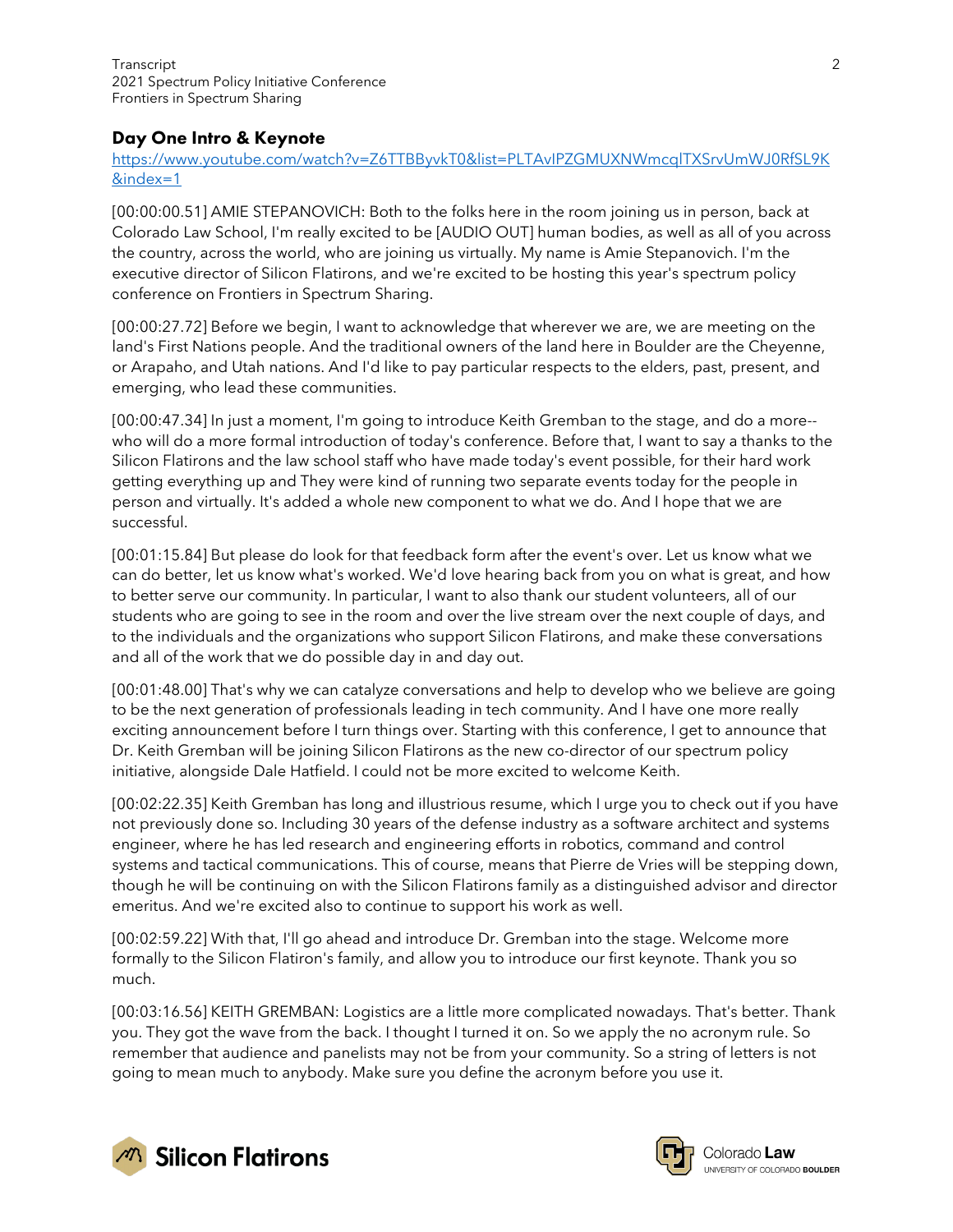[00:03:49.42] So it's now my honor and privilege to introduce this afternoon's keynote speaker, Ambassador Grace Koh. And as many of you know, Grace Koh was the former ambassador to the International Telecommunication Union's World Radiocommunications Conference that was held in Sharm El Sheikh, Egypt, in 2019. In that role, she managed the interagency discussions to formulate the US policy positions and the strategies leading up to the conference. She then led the 125 member delegation in negotiating successful outcomes for both the US government and US private sector interests.

[00:04:27.30] So Grace came to the role as the ambassador very well prepared. She previously served as the special assistant to the president for technology, telecom and cybersecurity policy in the White House, and was also the deputy chief counsel to the subcommittee on Communications and Technology of the Energy and Commerce Committee in the US House of Representatives. You can find additional information on Ambassador Koh's background in the program.

[00:04:52.02] What's interesting now is her current role as vice president of Legislative Affairs at Nokia. Not only does she have to deal with terrestrial and satellite spectrum management issues, which we'll be discussing today, but potential interference in spectrum management is sharing issues in space. And this is because the National Aeronautics and Space Administration, or NASA-- see no acronym rule-- selected Nokia as our partner for building the first ever 4G LTE communication system in space. And that will help pave the way for long-term human presence on the moon. So let's welcome Ambassador Koh. Thank you.

#### [00:05:30.18] [CLAPPING]

[00:05:34.85] GRACE KOH: Well, congratulations Dr. Gremban. It's great to see Silicon Flatirons continuing to have such great leadership. I'm sure that they're really excited to have you, and it'll be great to see you leading our discussions in the future. And thanks very much for the kind intro. Really glad to be here with you all today on the 42nd day of May 2020.

[00:05:59.81] Like most of you, I'm pretty sure I've lost track of time and reality during this awful pandemic, and it's just been a hard slog trying to keep moving forward. But I'm glad to see that you all hear at Silicon Flatiron to start, or you're still moving forward. You're still bringing together discussions, thoughtful perspectives, fresh ideas, getting a debate going, and new lines of research.

[00:06:21.71] I really do miss this real face to face dialogue during this period of social distancing, and even I miss more the after-session beer that you get to have with the panelists.

[00:06:35.03] But we're all moving forward. We're all trying to move forward. It's not actually May, 2020. We're already actually in the fourth quarter of 2021. And I think looking around--

[00:06:46.25] So I thought I'd talk less about, specifically about the spectrum-sharing, and less about maybe what Nokia is doing on the moon. Although I'm happy to answer questions about that later. But I just thought I'd talk a little bit about macro changes in the past few years and how views on globalization have changed and the rise of populism and activism. And ultimately, how that's further accelerated by the pandemic.

[00:07:10.77] And then I was going to talk a little bit about how it impacts the world we inhabit on spectrum innovation in technology, and what it means for spectrum sharing. It seemed better suited to my wheelhouse, as I'm not really an engineer. I don't even play one on TV.

[00:07:28.74] So let's say that we go through cycles of populism every so often. My friend, Bruce Mehlman, estimates that every 60 odd years, a wave of populism and then subsequent reforms sort of





Colorado Law **UNIVERSITY OF COLOBADO BOULDER**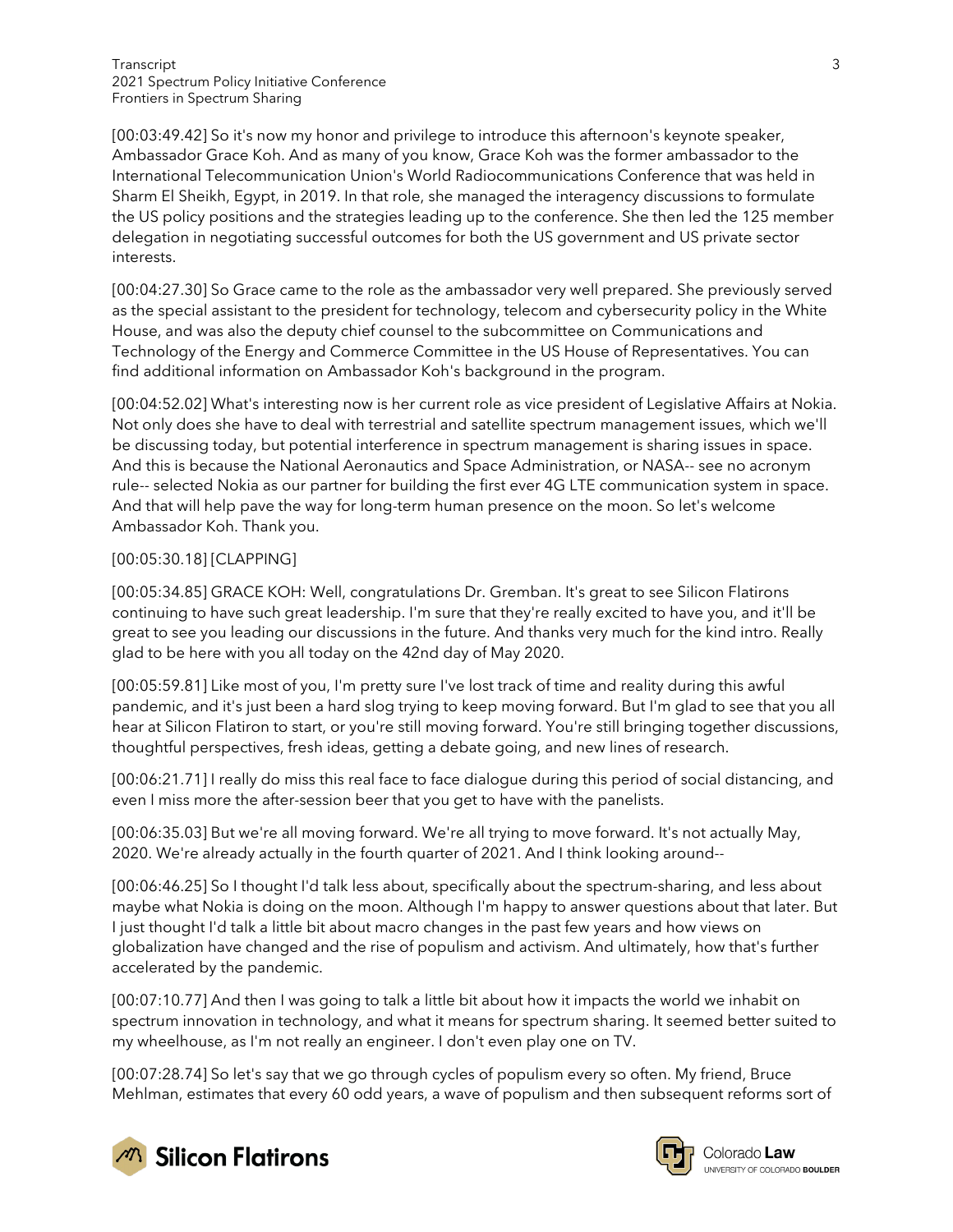recurs throughout the American history. And you see it in the Civil unrest of the 1960s. It happened during the end of the Gilded Age with the calls to end the gold standard in the late 1890s into the early 20th century. And you might even argue that the American Revolution could be considered the first American populist movement.

[00:07:58.14] And these past few years have definitely borne witness to some of the most shockingly clear articulation of populism. The election and departure of President Trump, the pro-Brexit vote, the yellow vest demonstrations in France, or just think about any country in South America in 2017 or 2019. And much of this popular sentiment appears to be due to globalization shocks. In short, it feels like the world is experiencing a giant sort of collective hangover from policies that have been supporting globalization.

[00:08:41.09] So globalization, the notion of free movement of goods, labor, tech, across borders under liberal agreements, really took off I guess in the 1990s when we saw the end of the Cold War, the economic liberalization of India and China, as well as former Soviet satellites. We saw the creation of big multilateral institutions like the WTO and the EU. And don't forget that this is when the internet was born and our ability to communicate across borders accelerated; it expanded exponentially.

[00:09:12.76] So globalization has had a lot of positive effects. Generally speaking, we saw at first what we expected to see; a massive increase in the global middle class and fewer people living below the poverty line. And just so you know, folks at the White House used to call me globalist freeze. And not in a friendly way. I'm not trying to defend or criticize any of the trends. I'm just trying to give you my interpretation of events at this point.

[00:09:39.09] The upshot was though that we came to realize that globalization didn't make everyone a winner. For example, during this time, the 1980s on, and 1990s, saw the gap between the rich and the poor was really started to increase. Experts argue about whether globalization really contributed to income inequality. But the fact remains that the gap increased during the heyday of globalist policies. CBO estimates that from 1979 to 2018, income per household grew about 33% for the lower 80% of Americans, but for the top 20%, income grew 99%. For the top 1%, It was 218%.

[00:10:20.36] Other trends probably fueled the perception of being left behind in globalization. So rising trade pressure resulting from increased free trade, the financial crises like the one that the US and most of the world experienced in 2008, 2009, or the fiscal austerity that's related to foreign debt exposure in many other countries. Labor competition through increased immigration, which is perceived or otherwise. These have all contributed to a sense of economic insecurity that perhaps has fed populism and activism, not just here, but also across the globe.

[00:10:58.36] So let's also remember that the work that we do as technologists, engineers, and scientists, have also contributed to this period of anxiety. Faster real time communications, increased automation, greater computing power, have all contributed to the efficiency gains that have also increased the pressure on the middle class livelihood, the gig economy and part time work accelerated with the advent of the app economy.

[00:11:24.11] This all came through at the same time. De-unionization and scarcity of the traditional pension-backed benefits late in full time jobs, came with those developments. These are all again factors contributing to that sense of economic security that has now fed a populist and protectionist backlash. And it's increasingly in the mainstream.

[00:11:46.95] And if globalization shocks and technological advancements were already pushing us toward a protectionist populist agenda, I'd argue that the pandemic sealed the deal. The shutdown of borders gave the world a flash cut to a disconnected international economy and exposed vulnerable



**M** Silicon Flatirons



UNIVERSITY OF COLORADO BOULDER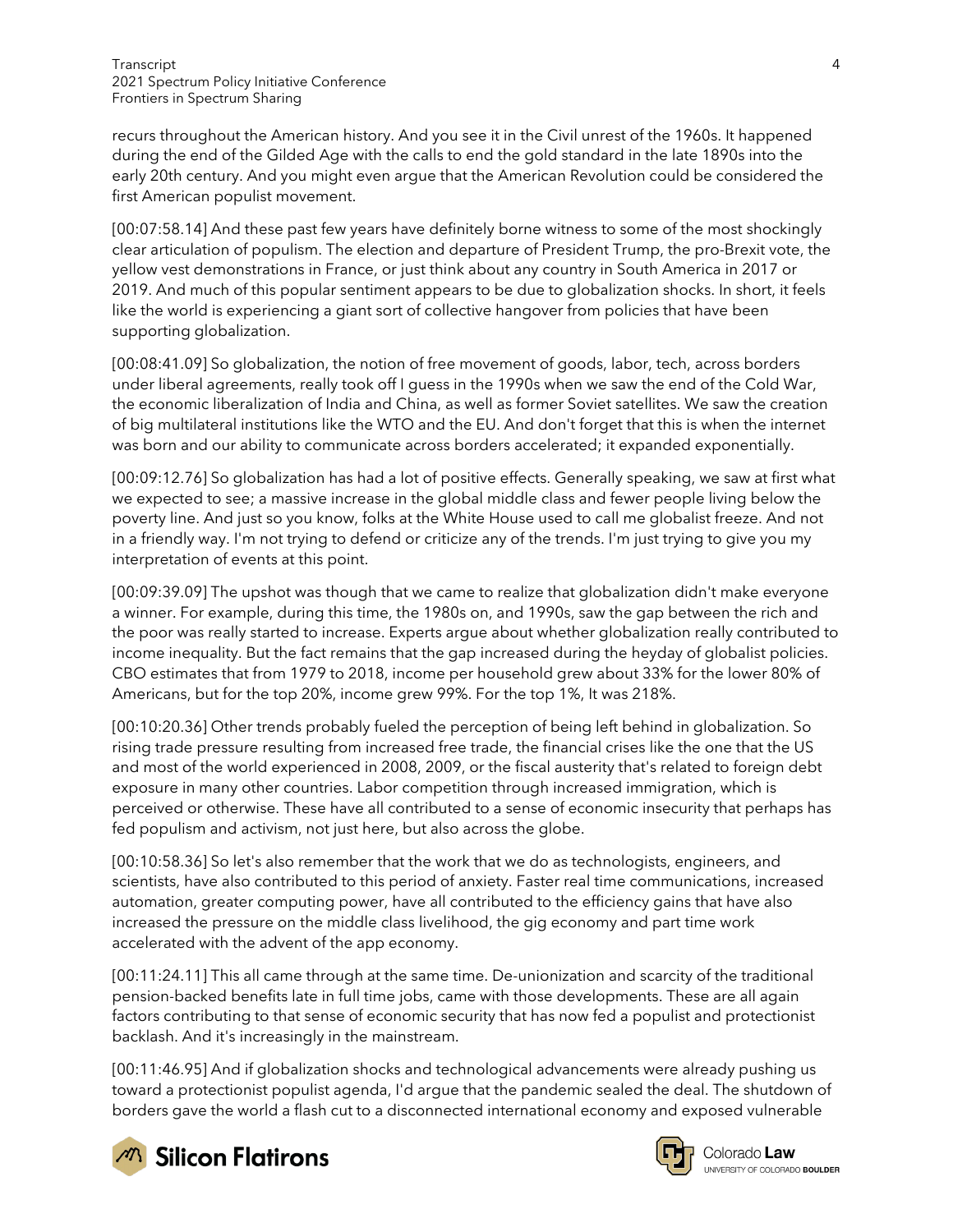supply chains in all areas. People realize that the globalized world built for highly leveraged deficiency was ill prepared to take on a crisis of this kind. And after all, resiliency and preparedness are ultimately at odds with efficiency.

[00:12:16.86] A backup communications band is just spectrum lying fallow, right? As one general explained to me, I don't know if I want to have to use it, but I sure as hell don't want to be without in case shit goes south. Can you believe that?

[00:12:32.50] I haven't mentioned China really explicitly yet. And that's primarily because in one way, the anti-China sentiment is just shorthand for the anti-globalist view. China's rise coincides with the world's push toward globalization. China's accession to the WTO during the heyday of globalization had many experts claiming that China would become a liberal economy by 2015, maybe even a democracy. I think we know better now.

[00:12:55.03] American businesses and governments have-- and liberal governments have faced the reality of continued trade deficits, state-owned enterprises, forced technology transfers, and the steadfast refusal to open the market to foreign enterprise. We saw a stronger, more aggressive China take advantage of enforcement free agreements to expand and grow.

[00:13:14.47] And it's true. It is important to realize that China has emerged as a major rival to the United States. But I also still think it's useful to remember that this is about the reality of globalization. After all, globalization was fine when it really meant Americanization, as many people outside of the United States have pointed out. We might have a harder time with the concept of globalization if it actually means certification.

[00:13:40.24] And it's been interesting to see that policymakers at this point are not interested in changing China, but co-existing with China. The end game appears to be defensive and more containment oriented to pull a Cold War term. When I ask experts what our goal should be vis-a-vis China, one person who works at the New America Foundation or Institute said America has to get used to living with a powerful China. Another person, actually a US Senator, actually said that-- he said to me we need to prevent China from winning.

[00:14:18.85] That's a very different sentiment from saying that the US needs to win or that we will ultimately persuade China to become a liberal democracy and a market economy. And if this is all true that countries need to turn inward and focus on resilience and preparedness in order to be able to continue to fight off, I think, perceived threats from climate, from exposed supply chains, from pandemics, from adversarial threats, countries need to figure out what actions policymakers should take.

[00:14:55.76] And we're seeing in the States that both parties are realigning around a populist agenda. Leaders on both sides of the aisle are preaching that we need to regulate big tech, big banks, big companies, generally. That we need to buy American, that we need to control our borders, and that we need to invest in domestic industry and domestic technology.

[00:15:15.52] That is sort of what this is coming to. Policymakers are looking to the role of technology and global leadership. And government wants in. Government wants a bigger role in technology and innovation.

[00:15:28.72] By the way, I fully realize the incongruity of saying this, even though we still haven't seen the nominations for an FCC chair or NTIA administrator. Just saying. But the government wants a role in tech, and not just the tech and innovation that's used typically by the government for the military or for scientific research, but in the technology that's used in the commercial world.



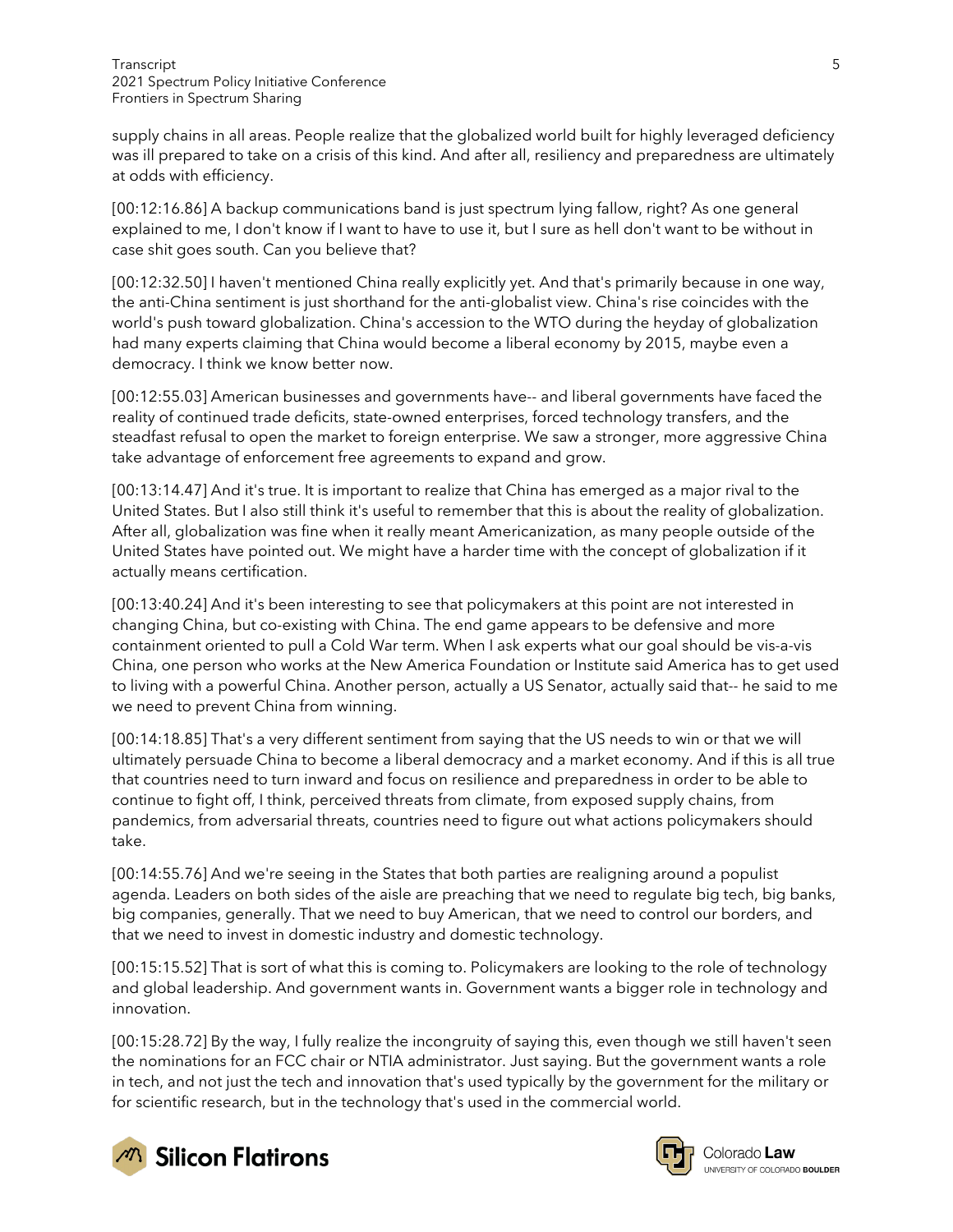[00:15:50.83] I think what we're worried about to some degree is tech imperialism. The notion that a country can spread its influence there, its dominance in commercial technology. Maybe in the way that America has been able to be a significant leader in that respect for the past several years.

[00:16:07.73] And in spectrum, tech imperialism particularly matters. You might have to come up with a better term than that. But no matter how hard any country turns inward spectrum flows across borders, and international cooperation is always going to be necessary.

[00:16:20.11] And without the cross country dialogue, we risk interference at the borders and we risk losing economic opportunity. How many f-16s or wireless routers can we sell if the rest of the world doesn't agree with our frequency allocations? This is just another example of how commercial tech is being co-opted into the realm of national security.

[00:16:40.62] Government is continuing to make inroads into how it would like to oversee, monitor, influence big tech or tech generally. You're seeing calls for increased antitrust scrutiny or efforts to look deeper into supply chains, efforts to collaborate more closely with the private and public sectors, like a new mechanisms for monitoring progress like the Cybersecurity Safety Board established in the recent Cybersecurity EU, or greater review of research facilities and who is actually staffing them. More explicit guidance on permissible and impermissible components and equipment, and just think greater information sharing or spying.

[00:17:25.02] On the plus side, there is the government checkbook. The US Innovation and Competition Act still in draft of the house after its passage by the Senate, captures very well the US desire to secure technology, leadership and industry here. So much so it runs I think to the tune of \$200 billion.

[00:17:42.82] The bill focuses on the so-called strategic sectors, semiconductors, drones, wireless, broadband, and artificial intelligence, and it seeks to do everything from educating a tech forward workforce to creating funds to counter Chinese investment in other countries.

[00:17:57.66] But I did want to point out the word spectrum appears twice in this nearly 1,450 page bill. And one of the times it's really to talk about the full spectrum of issues. So I think that one doesn't count. It's a little troubling.

[00:18:17.58] And while the United States generally has never conducted explicit industrial policy, it's no longer a completely unthinkable. It is the time for big changes.

[00:18:27.81] After the 50s and 60s, came the Civil Rights Act. And after the unrest-- at the end of the Gilded Age, came the progressive era. And the glory days of labor unions and active antitrust enforcement. And if the US goes into industrial policy, we'll see the rest of the world do even more of it.

[00:18:46.67] But then again, you all work in spectrum. And very possibly, spectrum policy has been one area where the US has come closest to ever having an industrial policy, despite its absence in the Senate draft. We all know the mantra, right? Spectrum is a scarce public resource, and the government has a compelling interest in ensuring its highest and best use. Highest and best use.

[00:19:15.08] Well, here's a secret I think you all know. There is no highest and best use. Well, not a full level that you all work at. JPS is just as important as weather forecasting, is just as important as missile radars, is just as important as mobile communications, is just as important as research into the Big Bang. New and innovative services are absolutely necessary for growth. But incumbent services are also absolutely necessary for stability.



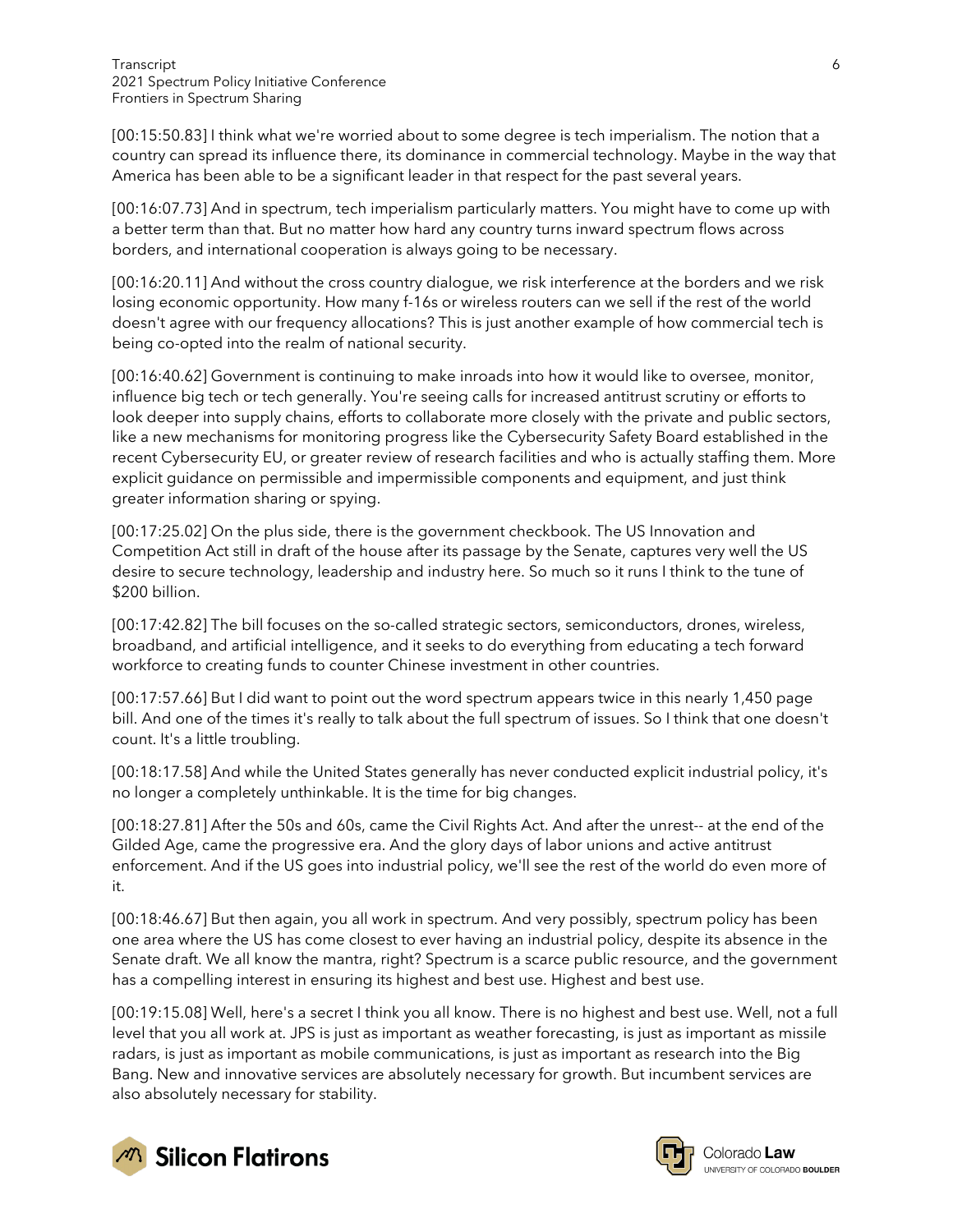[00:19:45.29] And each of these priorities are important to a functioning society. Sure, sometimes we shift them, but there's never going to be a point where the choices are easy or that we'll able to be really-- we'll choose a winner or a loser.

[00:19:58.94] Today it seems that policymakers will seek efforts that will move the US toward selfsufficiency and preparedness. And there is very little margin. Against that policy backdrop it becomes much harder to repurpose federal spectrum for commercial use. Plus we've made all of the easy decisions on spectrum already in that instance. Although I think David read along very strictly would not say that AWS [INAUDIBLE] was easy. Sorry.

[00:20:22.61] This is why essentially, the spectrum memorandum in 2018 requires the NTIA to develop a sustainable strategy for spectrum usage with a particular emphasis on advancing spectrum efficiency sharing. At least that was the goal when I first started working on it in 2017. The point of the memorandum was to take the focus off repurposing spectrum from federal bands and move the ball on advancing sharing technologies.

[00:20:50.87] It was a recognition that more spectrum was not likely to come. Instead I've really wanted us to think differently about solving the problem. What is our desired end state? Ultimately, we should be able to take out that device, phone, radar, automobile, tiny little moisture sensor by the soybean plant, and have it connect to whatever spectrum is available and work flawlessly. OK.

[00:21:15.01] So that is a pipe dream, but this is the time for big ideas. It's just as important now as it was in 2018, 2017 to set us on the path toward determining how to make spectrum as abundant as possible. And the memo was intended to turn us toward passing up our research into new spectrum sharing technologies, whether it's sensing and forming, coordinated sharing. We wanted to know how coordination could be improved, information could be better exchanged, maybe with a little less knowledge, among other things.

[00:21:45.49] Examining older technologies used by the government or the commercial sector and how they can be phased out and the spectrum could be reformed. And of course, by us, I meant really NTIA-- so sorry, all of you from NTIA who are here, you did have a ton of work-- I would have tried to get you longer than nine months to write up national spectrum strategy though, but sorry, I left government.

[00:22:11.20] It would have been ideal to have NTIA lead a process to develop a strategy to increase the efficiency of spectrum usage and allocation for all of American society, not just government. Ideally, I would have liked to have seen a strategy outlining several work streams, including review of government to use his understanding, what technologies might be prime for upgrades out into different technologies, cooperative review, maybe with the FCC of underutilized bands, even in the commercial area, and possibilities for phase out and reforming spectrum there.

[00:22:41.23] Review of redundancy and government services, possible technologies and candidate bands for sharing in both federal and commercial events. And which spectrum sharing technologies might be good protocols to implement. Maybe also policy and technology measures to help coordinating those spectrum allocations instead. So I'm listing all of that. I'm sure NTIA is really glad that somebody else finished the memo instead.

[00:23:06.14] I would have liked to have seen a review of engineering efforts, for example, to make transmission more efficient or a plan to make-- to plant here a few engineering efforts. But with the cooperation of folks like you here at Silicon Flatirons or academic for our standards groups, I would have hoped to see a section maybe on cognitive radio and how it may help satellite systems use



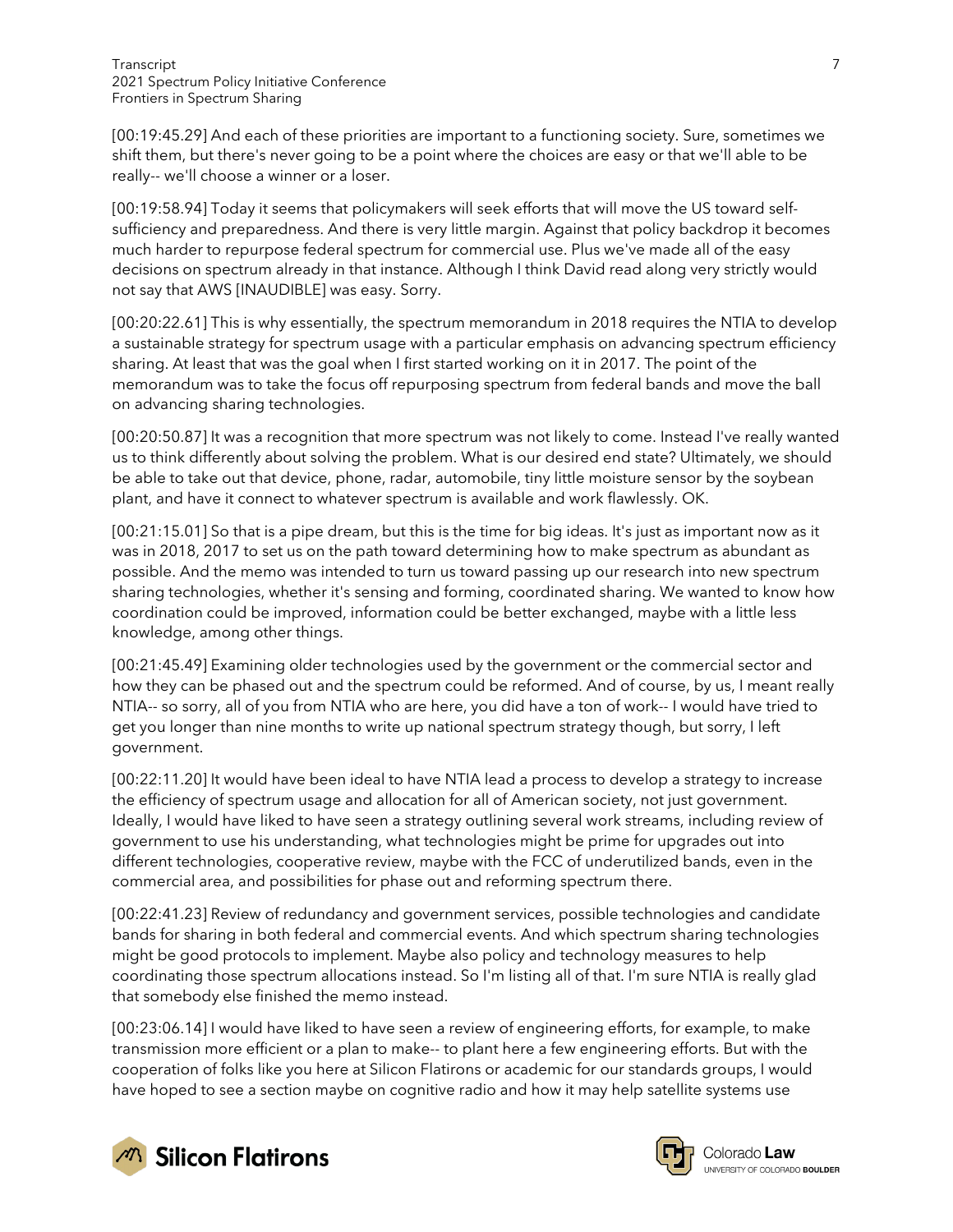spectrum more efficiently. I would have liked to see a reprisal maybe of the receiver standard question in this document.

[00:23:35.54] I know that the industry appeared to just sort of heave this giant collective shudder when the question was asked the last time around back in 2012, but I am kind of glad to see Commissioner Simon to bring the issue back to the surface in such a thoughtful and deliberative way. It's a question worth exploring, particularly as the margins get tighter. And like I've been saying, it's time for big ideas.

[00:23:57.68] And speaking about big ideas, maybe it's time to revisit current thresholds. What do our product cycles look like now? I mean, with NGSS and shorter life cycles for [INAUDIBLE] Do we think we can implement evolving harm thresholds to get more used?

[00:24:11.72] I might have also imagined that the memo would have included a review of possible improvements to spectrum access systems for tiered access bands like the CBRS and I have tier it or guess warn a little. I think it's obligatory. Nokia has done a great deal of work in developing the radios and sharing architecture for use of the 3.5 gap band.

[00:24:31.94] And using this architecture, I think you're seeing some budding success with the deployment of multiple environment-- the deployment of networks in multiple environments like airports and oilfields and congestion zones. We can probably think of ways to improve SAS, and different sort of modes in which we can implement the sort of shared information.

[00:24:57.33] So looking, for example, at the new incumbent and forming capability system for 3.45/3.55. It allows for submitted information which probably takes sort of the sensing capability question out of it. But coordination with any system always introduces a clutch factor, and I would have loved to have seen NTIA talk a little bit about the clutch factor and figure out how to automate processes. Maybe even talk about maybe how to use AI in determining and possibly predicting patterns of use.

[00:25:37.46] Everyone likes to bring up AI I suppose. I did mention AI in spectrum sharing to the House of Representatives staff on the Science Committee as they were drafting their upcoming list reauthorization. Just so you know who to blame if that does come up again.

[00:25:54.05] I would have liked to have seen suggestions generally for increased collaboration between developers of different services. This is something that Mike Markus and I have talked about it in looking at the spectrum above 95 gigahertz. I sort of have to mention 6G and that it's just-- and I know some of you were throwing up a little bit in your mouth.

[00:26:15.18] But as researchers are beginning to work on this next generation of commercial mobile communications, it seems to be the perfect time to understand the characteristics of the services that coexist within the same radio frequency and actually try to design for coexistence.

[00:26:30.02] That's one of the good things coming out of this current discussion on radio altimeters and the c-band, at least in my opinion. RTCA has reached out to understand better what 5G characteristics are, so they can so they can take those characteristics into consideration as they draft the next standard for the next generation of radio altimeters.

[00:26:50.39] And certainly, the government's convening power could help produce that dialogue. So I'm not really sure what the National spectrum strategy will hold, actually, but with the amount of attention paid to the last rather spectacular spectrum battles, I suspect that sharing methods will be



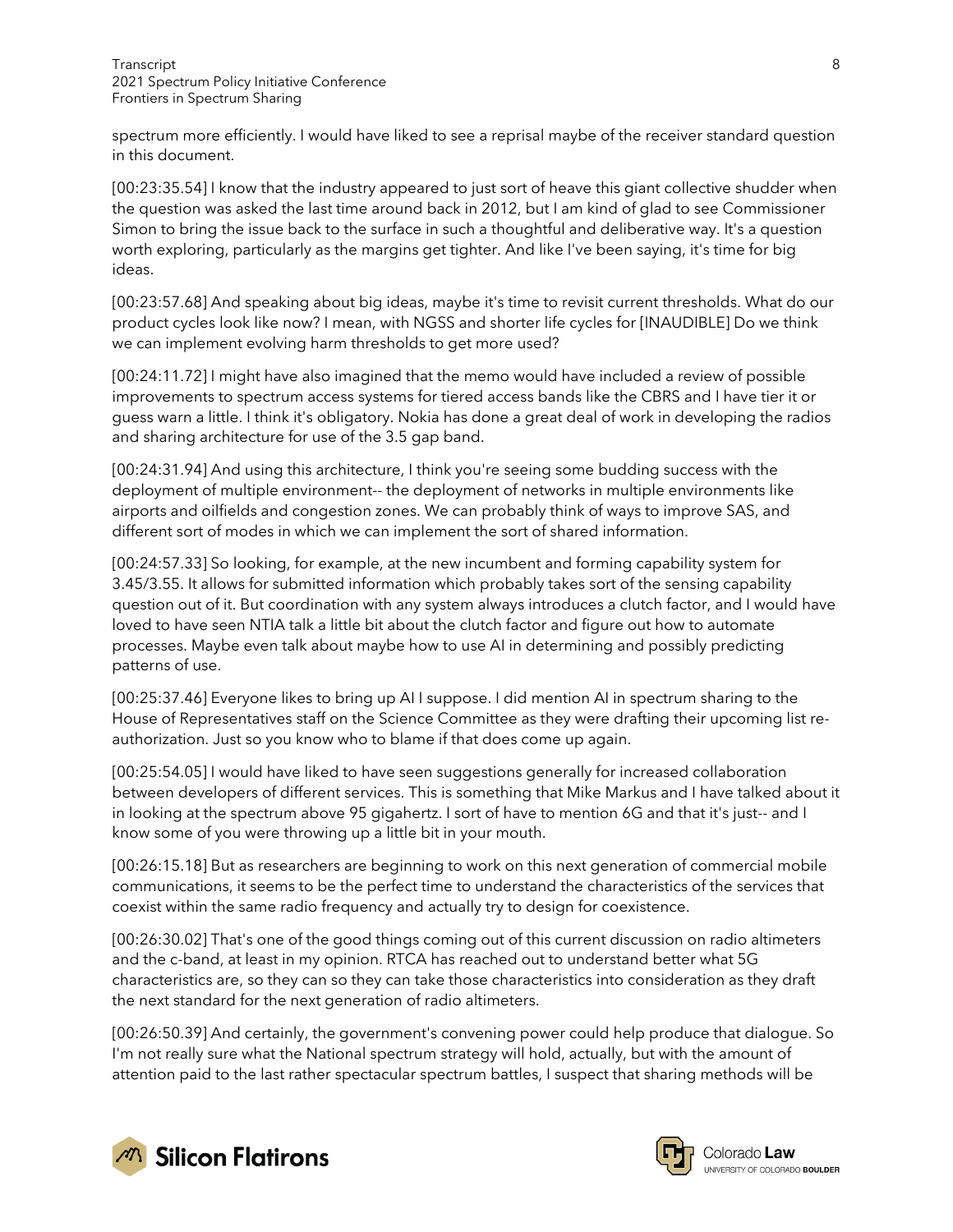top of mind. And I hope there are big ideas in this strategy to shake up the world a bit and meet the challenges posed by times of crisis.

[00:27:20.02] In the end though, I think the single most important thing to bring back to the spectrum allocation process is trust, however. Without information exchange between the potentially coexisting services, sharing becomes impossible. And without sharing, it will be impossible to meet the challenges of the day.

[00:27:36.48] It is hard for one agency to make a call and determine what's going to happen for all of these incredibly important equities. What really does need to happen is for people to, actually, without drama and fanfare, have the conversation of what is actually needed and what might be accomplished together.

[00:27:57.33] And that chaos of conversation could yield to really, really good spectrum usage improvements in sharing. And that is ultimately one of the things that hopefully the government will turn its attention to in trying to figure out how to produce that kind of environment. I would highly recommend that they do this maybe over a beer.

[00:28:23.50] So thanks for listening to me over-- thanks for listening to my whole survey of thoughts over some of the development of the times in the past few years and how that I think it might impact the work that you all do. I appreciate your time.

[00:28:44.74] KEITH GREMBAN: I think we've got time for one question. And I had my microphone off earlier, when I said we followed the Phil Weiser rule where the student gets to ask the first question. And our student is Jonathan Stokely. So if you'd come up to the podium.

[00:29:09.81] JONATHAN STOKELY: Thank you, ambassador. I was very insightful to hear your words. And I'm usually not one to be without a question. So I kind of have to struggle. So I'm going to keep it fairly straightforward as much as possible.

[00:29:21.82] But what advice could give to a second year master's of business administration student, MBA for short, as they launched their second half of their career and helping to both shape commercialization, but then as well as leverage spectrum to help narrow the poverty gap and help trying to make more equitable world, so we can all grow forth and prosper as a global economy?

[00:29:51.65] - Wow, that's a good question. Thanks Jonathan. I think one of the harder things to do, actually, has been-- I mean, one of the more appealing things about shared spectrum generally, is that the cost is not going to be nearly as much, right? That you're not going to have to invest billions of dollars in licenses. I think this term for a chair, it may mean that spectrum becomes a little more accessible to entrepreneurs and folks who can find ways to make equipment better. It's actually going to be a little cheaper.

[00:30:22.20] But a little cheaper means that it can be more widely deployed and used by people of different incomes, whether it is a user-consumer device or if it's a device that's an IoT sensor, that helps to grow crops. That allow people to eat because the farming is more efficient. Or if it's a device that allows you to back investments right to the money safely, as opposed to anywhere else.

[00:30:51.14] So I think there are all sorts of areas where you can go into this. Use spectrum in a way that actually improves the lives of the general population. It will obviously be your choice, but it's great that you're thinking about it.

[00:31:09.53] - Thank you. I appreciate that.



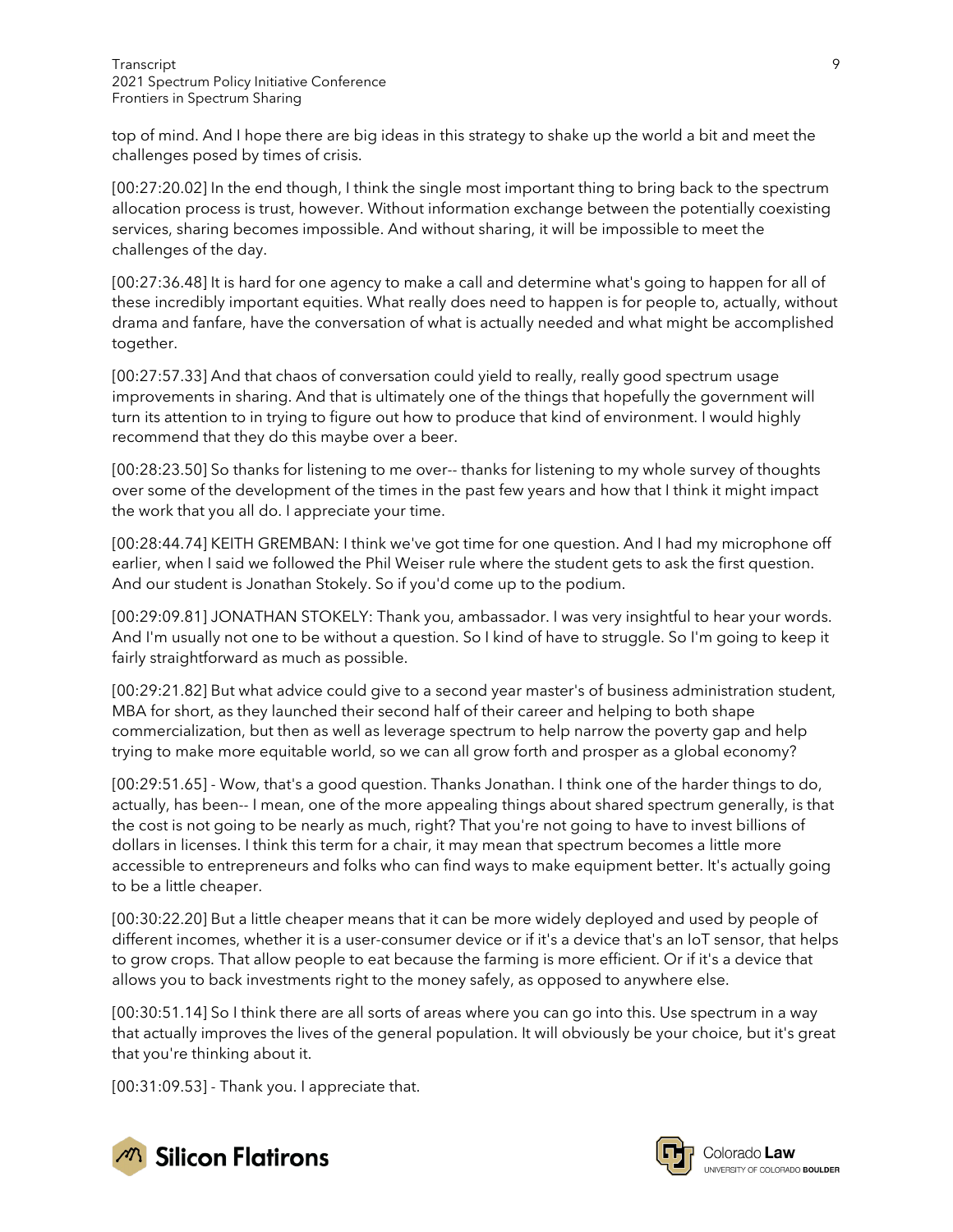[00:31:17.91] - Thank you, ambassador. I think that's all the time we've got for questions. We're going to have to move on to our next panel. But thank you very much. We appreciate your time and thoughts.

[00:31:30.01] - Thank you.

[00:31:31.49] - Very enjoyable having you. So next. So our first panel addresses spectrum sharing in space. The moderator for this panel is Scott Palo. Scott is a professor of aerospace engineering at the University of Colorado Boulder and the associate director of SpectrumX. You can find a full biography of Scott on the conference website page. So Scott, over to you and your panel. Thank you.

[00:32:02.04] - Great. Thanks, Keith. I just want to make sure we can hear OK, get a tech check.



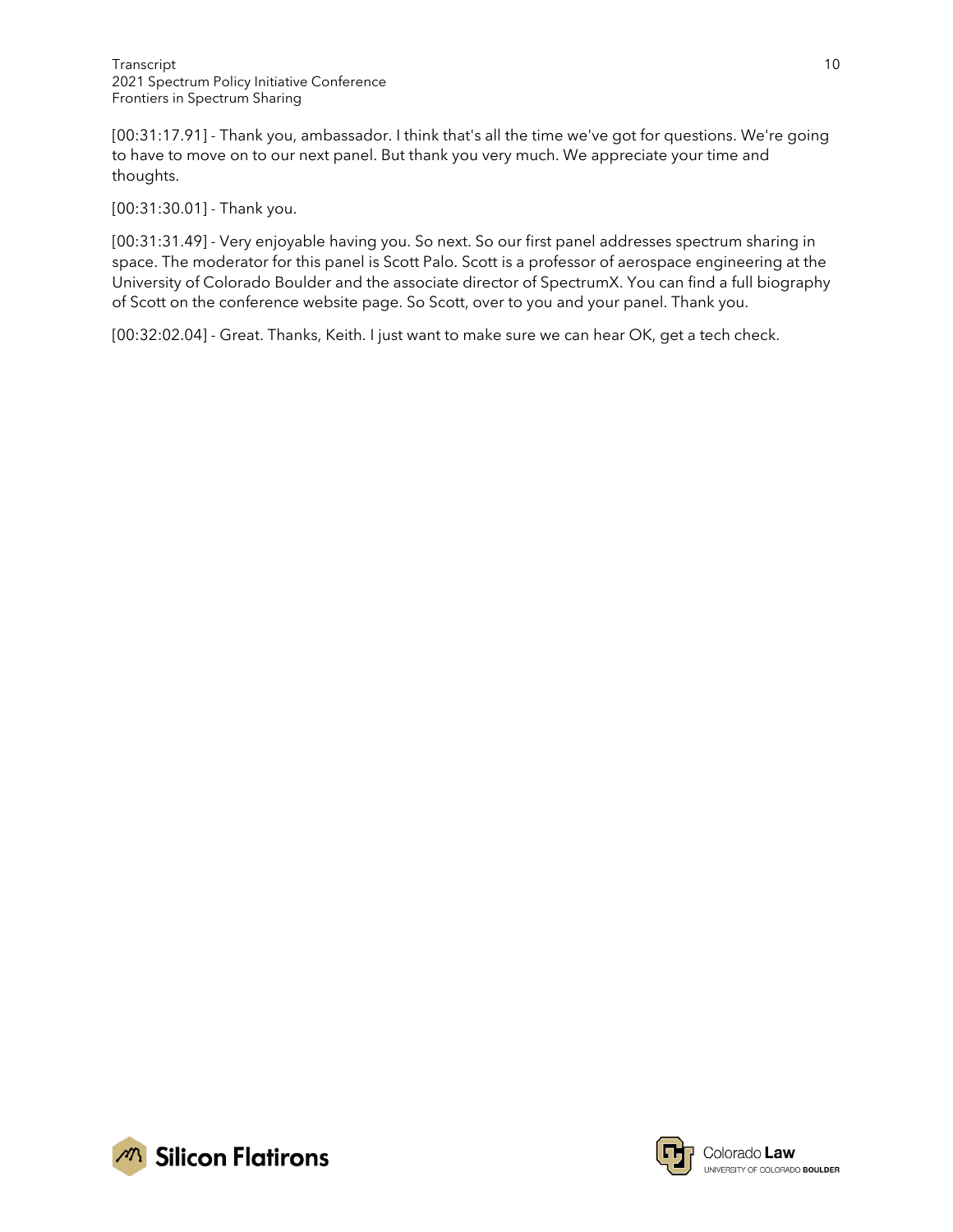## Sharing at the Final Frontier — Spectrum in Space

[https://www.youtube.com/watch?v=wOHKtMFWl9g&list=PLTAvIPZGMUXNWmcqlTXSrvUmWJ0RfSL9](https://www.youtube.com/watch?v=wOHKtMFWl9g&list=PLTAvIPZGMUXNWmcqlTXSrvUmWJ0RfSL9K&index=2) [K&index=2](https://www.youtube.com/watch?v=wOHKtMFWl9g&list=PLTAvIPZGMUXNWmcqlTXSrvUmWJ0RfSL9K&index=2)

[00:00:00.46] KEITH GREMBAN: Panel addresses spectrum sharing in space. The moderator for this panel is Scott Palo. Scott is a Professor of Aerospace Engineering at the University of Colorado Boulder, and the Associate Director of SpectrumX. You can find a full biography of Scott on the conference website page. So Scott, over to you and your panel. Thank you.

[00:00:22.28] SCOTT PALO: Great. Thanks, Keith. I just want to make sure we can hear OK, get a tech check. Great. And looks like we have our panelists coming on. If the panelists are available to turn on their cameras to join us. Great. Well, looks like we have all the panelists here and have their cameras on. So I wanted to thank the ambassador for a great overview and background as we set up here for our first panel discussion, entitled "Sharing at the final frontier, spectrum in space."

[00:01:12.78] And we're going to focus on issues associated with spectrum management of spacebased systems, and touch on a number of topics related to space-based systems and spectrum. I wanted to take a moment to introduce our panelists really briefly. Their full bios are available on online. But to give you some insight to the power, and background, and intellectual knowledge of the problem that we have here and on the panel.

[00:01:42.76] So our first panelist is Alexandre Vallet. He is the Chief of the Space Services Department and the Radio Communications Bureau at the International Telecommunications Union. And prior to that, he was head of regulatory affairs and spectrum orbit resources department at the French agency in charge of radio spectrum management. So thanks for joining us.

[00:02:05.25] Second, we have David Goldman. David is Director of Satellite Policy for SpaceX. He was the Chief Counsel for the communications and technology subcommittee. And before that, he served as senior legal advisor for FCC then Commissioner Jessica Rosenworcel.

[00:02:26.81] We have Ashley VanderLey. And Ashley is the Senior Advisor for Facilities in the Division of Astronomical Sciences in the Directorate of Mathematical and Physical Sciences at the National Science Foundation. Ashley represents NSF on the NTIA Interagency Radio Advisory Council, IRAC, and its subcommittees, and serves as US Head of Delegation on behalf of the State Department to the Radio Astronomy Working Party 7b of the International Telecommunications Union.

[00:02:59.69] And we have Peter Tenhula. Peter recently retired with 25 years service at the National Telecommunications and Information Administration as a Deputy Associate Administrator in NTIA's Office of Spectrum Management. And Peter also chaired the inter-departmental radio advisory committee for IRAC. So thank you all for joining. And we'll go ahead and get started with some questions. The first question I want to address to Peter.

[00:03:32.48] And so, Peter, there are a wide range of ongoing space and terrestrial spectrum challenges, the most notable being the GPS Ligado conflict that regularly shows up in the news. Others include spectrum frontiers and the use of spectrum bands above 24 gigahertz for mobile radio services. From your prior NTIA experience, can you comment on the most relevant domestic spectrum challenges with respect to sharing spectrum between space and terrestrial users?

[00:04:06.63] PETER TENHULA: Sure, Scott. Thank you. Thanks for having me. I'm coming to you from the moon. Coming to you from the moon. Actually, I'm in a conference room here at the law school at Silicon Flatirons. On your question, a couple things come in to mind in addition to the ones you



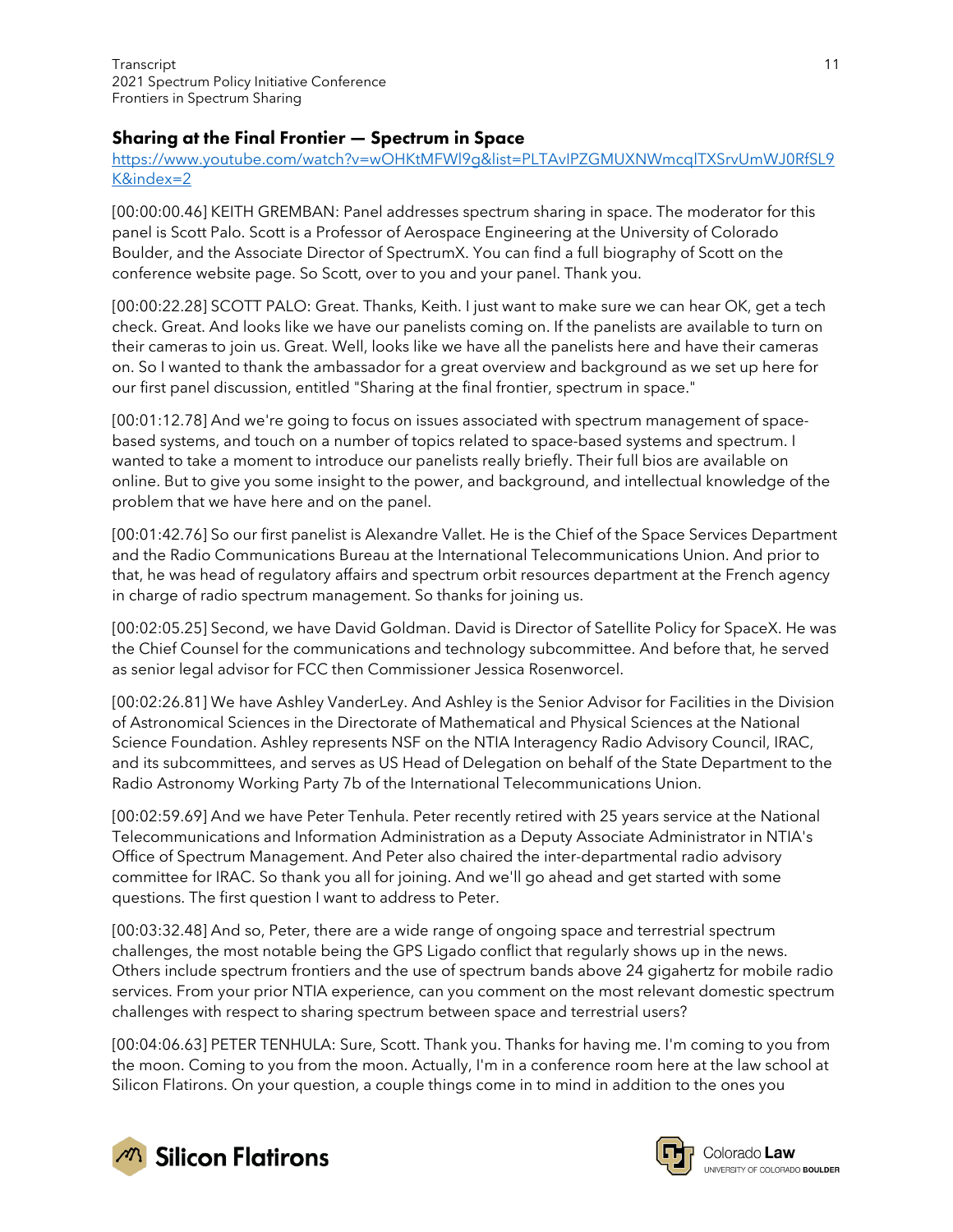mentioned. About four current battles going on between the challenges involving domestic and space-based services.

[00:04:36.48] And they typically-- just to generalize a little bit-- is that you look at them as-- are you talking about new entrants versus incumbents, or you talking about a new entrant in a new entrants, and other new entrants, that are trying to develop spectrum-- some on Earth and some in space. Because technology is changing all the time. And Grace mentioned that in her talk, about how technology is probably faster than what's a regulation.

[00:05:06.76] So when I was at the NTIA, we came across all kinds of conflicts. And when I was at the FCC as well, all kinds of various conflicts between the terrestrial side and the satellite side. And the dynamics varied. And there were sometimes distortions in the way that you had to deal with these battles. Grace mentioned, what is the highest and best value use of a particular piece of spectrum, and how do you pick between-- choose between winners and losers in that. And sometimes you're talking about inside a band, and pick your band, and sometimes you're talking about adjacent band. But let me just run through a few examples.

[00:05:53.79] Start with the obvious one, is the L-band, which is GPS and Ligato. And there, you've got players with different postures. You got a lot of government users and non-government users of GPS. I know we're all central arbiter or representative of them to deal with that. So you got FCC and NTIA representing the various interests. And NTIA and FCC did not agree on the outcome of that. And that involves a new entrant coming in to want to provide terrestrial service, and what are the potential effects to the satellite service and adjacent bands. And you have different dynamics involving the players there. And it's not unlike terrestrial other battles in just the terrestrial space.

[00:06:54.42] In the C-band, you had a little more, I think, cooperation. Because that was an in-band situation. And that involved incumbent new terrestrial mobile versus [INAUDIBLE] satellite. And that seemed to work out well. I mean, there's obviously folks that were disappointed. But there were some meetings of the mind. The decisions moved pretty quickly. There's still some issues above 4.2 gigahertz in that band with the aviation side of things. I'll call that space, since it's up in the air. But the satellite folks had been there a long time with their stations. And they realized that they could probably be more efficient in using that spectrum and could make room for the terrestrial mobile.

[00:07:46.95] In 12 gigahertz, there's an ongoing battle. I'll call than an in-band battle-- between new entrants on the terrestrial side who want to provide mobile service and the incumbents being the direct broadcast satellite. And there's also a new entrant component to that. So in these cases, they require the technical folks to have meetings of the mind.

[00:08:17.85] And like Grace said, some level of trust, so that the information, the studies that are being provided to the regulators who are often not very technically savvy are understandable and have credibility. Grace was involved-- I don't think she mentioned the 24 gigahertz one, but that ended up getting resolved on an international stage. Lots of conflict internally within the US. And it's a subject of a recent GAO report about how the conflict was handled or was not handled domestically.

[00:09:04.65] So we need a way to figure out to develop trust-- especially on the technical side. And that's a challenge. And also to make it understandable to various levels, especially on the political side. Because all of the times, there's distortions in these battles when the political folks get involved, because you need to explain things to them. It's important to bring, I think, multidisciplinary group together and negotiate in good faith in the basic engineering terms, and what are the assumptions that you're making. So that's the biggest challenge I see. Did I hit all my examples? I think I did.



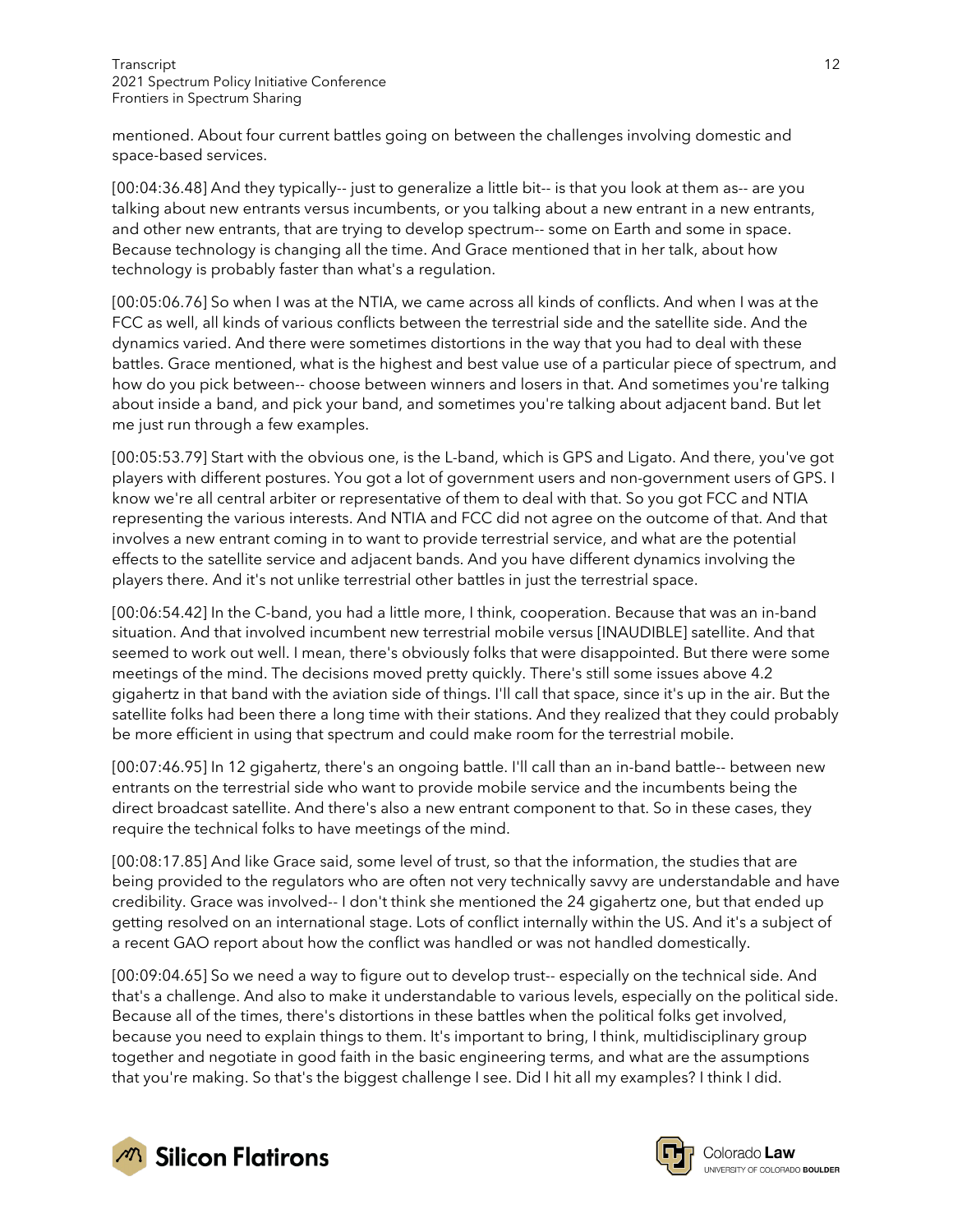[00:10:03.96] SCOTT PALO: Yeah, no, that's great. Thanks. Thanks for that. And so, I want to ask [COUGHS] excuse ME-- if any of the panelists wanted to follow up or have any additional comments on that? Just go ahead and raise your hand on the Raise Hand button down at the bottom. Or as we're going through any of the discussions, if you want to chime in, absolutely I'll call on you, and we can have a discussion. I think it's a little bit more challenging to manage the discussions here in the remote environment. So with that respect, did anybody have any additional comments to follow up on what Peter mentioned with regards to the ongoing sharing-- you would say, domestic sharing. Yeah, Alexandre?

[00:10:51.58] ALEXANDRE VALLET: Yes. Thank you, Scott. Just to add that the 12 gigahertz issue that Peter mentioned was specifically interesting, because it's not simply a new entrant on the terrestrial side versus an incumbent in the [INAUDIBLE] market. And it's also that there is a further new entrant, which are the NGSO constellations, which also use these bands. And which, in fact, add another layer, and another kind of service, in addition to the traditional [INAUDIBLE] service. So it is really, in fact, three actors on this field. And this makes, in my view, this case very interesting. Because there will be-- I'm not so sure that it's possible to share between the three of them. Probably two of them can coexist, but three of them, it's maybe a little bit difficult. So the proceeding will certainly be interesting from this point of view. Thanks.

[00:11:53.51] SCOTT PALO: Thanks. I guess, and also wanted for the [INAUDIBLE] audience to explain that NGSO, for those that are not familiar, is a non-geostationary orbiting spacecraft. So these are spacecraft that orbit the Earth every 90 minutes, versus geosynchronous spacecraft, that largely sit in one location geographically above the Earth. So the non-geosynchronous, or NGSO aircrafts are far more dynamic with that respect. Yes, David.

[00:12:31.04] DAVID GOLDMAN: Yeah. Thank you. Oh, so first, let me thank you for including me and inviting me. This is great. I'm really excited about it. I feel like I have to speak up now as one of the NGSOs that's using the 12 gigahertz band. I think that's why Peter raised it, was just to bait me to get involved in it. But yeah. And just real quick, so I work at SpaceX. And we operate one of the NGSOs.

[00:12:58.70] And so really, one of the key difference is, just to expand a little bit more on that issue, is that geostationary satellites, it turns out that the movement of the satellite actually has to do with the altitude you're at. So in order to be geostationary and stay at one point relative to where you are over the Earth, you have to be really, really far from the Earth. And if you move closer to the Earth, there's a lot of advantages to that, because you can get lower latency. And so, you speed things up. But the problem is, you need a lot more satellites in order to be able to do it. Because as you move closer to the Earth, the satellites move across the sky relative to the Earth. So it becomes much more dynamic and there's a lot more issues to it.

[00:13:40.40] In the 12 gigahertz band, it actually is an intensively shared band already. Because there is not only-- one of the things that I think gets lost a lot when we talk about spectrum is, people are very used to terrestrial spectrum and terrestrial spectrum assignments, which tend to be exclusive. For satellite uses, it is all shared. Satellite bands-- I can't say that every satellite band is, but at least a bulk of the ones, and certainly the NGSO ones are all shared among different operators.

[00:14:09.48] So this band is shared. 12 gigahertz is already shared across three different technologies, different services. So there's already a terrestrial service called MVDDS. There's the geosynchronous satellites, so the ones that are really far from the Earth. And they're doing satellite television. And then, there's several NGSOs in there already. So this band is already shared across three different industries-- and within each of those industries, a number of different operators.



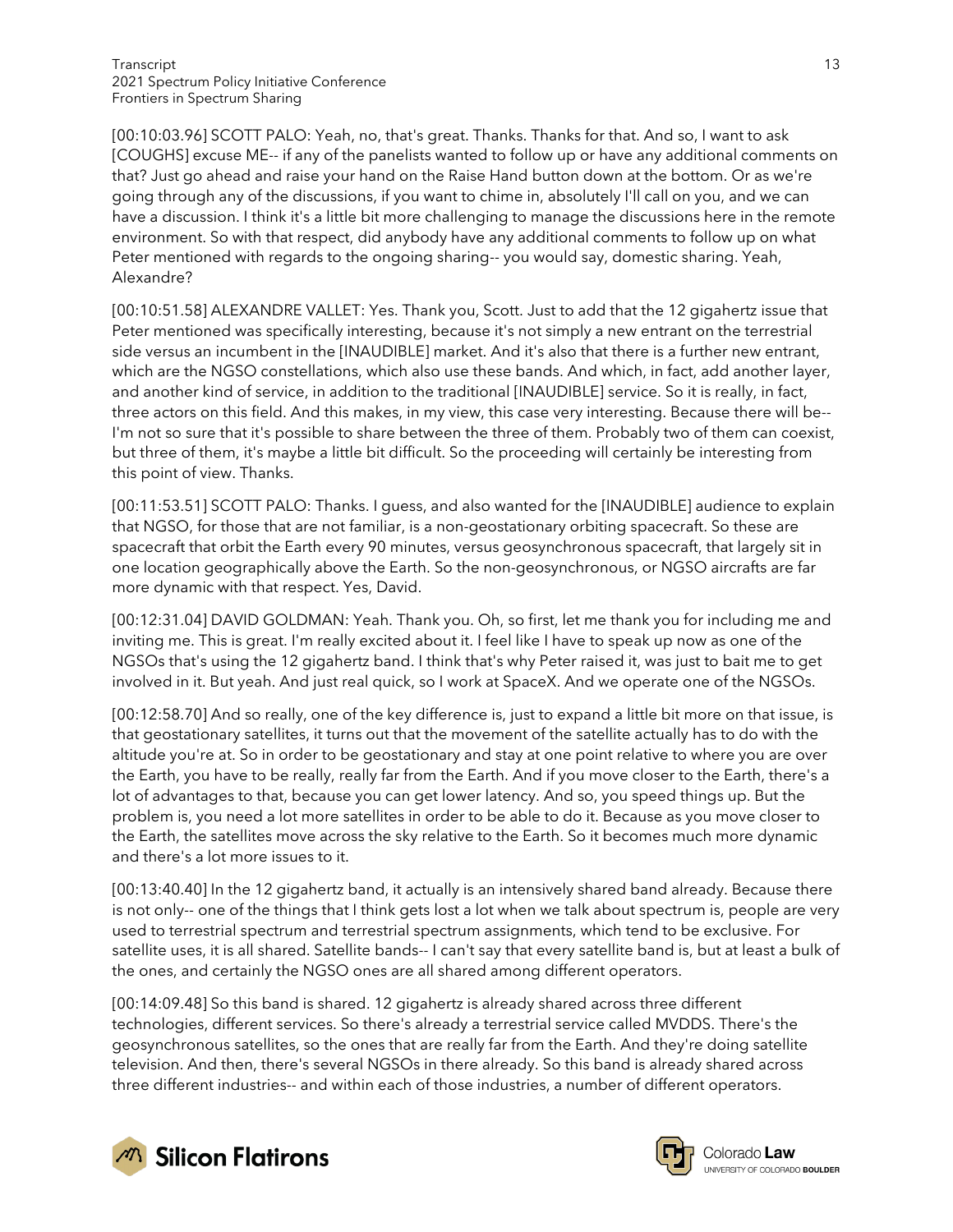[00:14:38.96] And so, what the dynamic is there is, the terrestrial operators are asking to expand their rights. So this is a shared band, where we actually-- instead of going towards sharing, the discussion is, do we move away from sharing, and do we expand the rights of the terrestrial operators in there. Whereas, I will tell you from our perspective, we operate below the noise floor. In order to be able to share and accommodate, the rules are already so tight in this band, that we have to operate at such low power. That if you increase the power of other systems, that it necessarily basically breaks our link. And so, you can't connect anymore.

[00:15:13.68] And so, the discussion in 12 gigahertz-- I'm not sure it's exactly the way that Peter described it. And again, he's probably just baiting me anyway. But because this is a band where you have a ton of different operators doing different technologies, different services. And the question is, can we give more rights to one of them, and how much harm do then we cause to the other services in order to be able to do that. And yeah, I mean, we shouldn't take it over on that. But I think, that one has a particularly-- I actually don't think this one fits cleanly into the dynamics of other bands, where it is necessarily a new entrant versus an incumbent. I think there's a lot moving in this one.

[00:15:56.38] SCOTT PALO: Yeah. And I will say, that I'm coming from a technical side in engineering and learning a lot more about policy over time. And the more I peel back the onion, I keep finding there's more moving in all these places. And I anticipate the complexity, just I always find surprising as I learn more about the issues. Ashley, did you want to comment on that? I do have a question for you. So I'll move into my question after you make your comment.

[00:16:28.65] ASHLEY VANDERLEY: Yes. A very brief comment. I wanted to add one angle of complication to this as we talk about incumbents. And there's a little bit of a difference here between rights of protection to transmit, and the idea of rights of transmission. And I bring this up, because the original space-based system is actually nature. So I did want to highlight for those folks who think about it, that nature is always transmitting. The sun is transmitting at all kinds of frequencies. Stars and satellites are, and galaxies, the atmosphere is. And these transmissions don't require a FCC license to be able to transmit. They're always going to be transmitting, whether or not we want them to.

[00:17:07.56] And so, that's something I wanted to highlight. That scientists have rights of protection so to speak, and certain bands that have been identified to be the most important for science. But irregardless of that, scientists are always looking to glean information. And so, it's also important to just note, kind of across the frequency bands, that scientists are going to be looking to glean as much information as they can, where nature is choosing to transmit. So that's something to keep in the back of your mind all the time. And this is especially important as we think about things like solar flares that can have an impact on our commercial space system. So I did want to just raise that point.

[00:17:42.57] SCOTT PALO: Well, that's a great lead-in. So I wanted to ask, Ashley, you've been involved in the scientific use of radio spectrum for many years as an astronomer, more recently as a Senior Advisor at the National Science Foundation. The radio spectrum is critical for a myriad of scientific applications, including weather forecasting and scientific exploration such as radio astronomy. I wanted to ask, from your perspective, what is the rapid growth of commercial space systems on scientific users? And also, what do you see is the opportunity and challenges for sharing as these systems evolve and expand?

[00:18:27.22] ASHLEY VANDERLEY: Yeah. That's a great question, Scott. And I think as Grace mentioned in her keynote, advanced sharing technologies and really driving on the research and development in innovation is going to be the key as we move forward. And that's part of what's motivated NSF to establish the Spectrum Innovation Initiative, and really try to drive research dollars towards that. The question if there's an impact, hopefully I can describe very quickly, yes, there's an



**M** Silicon Flatirons

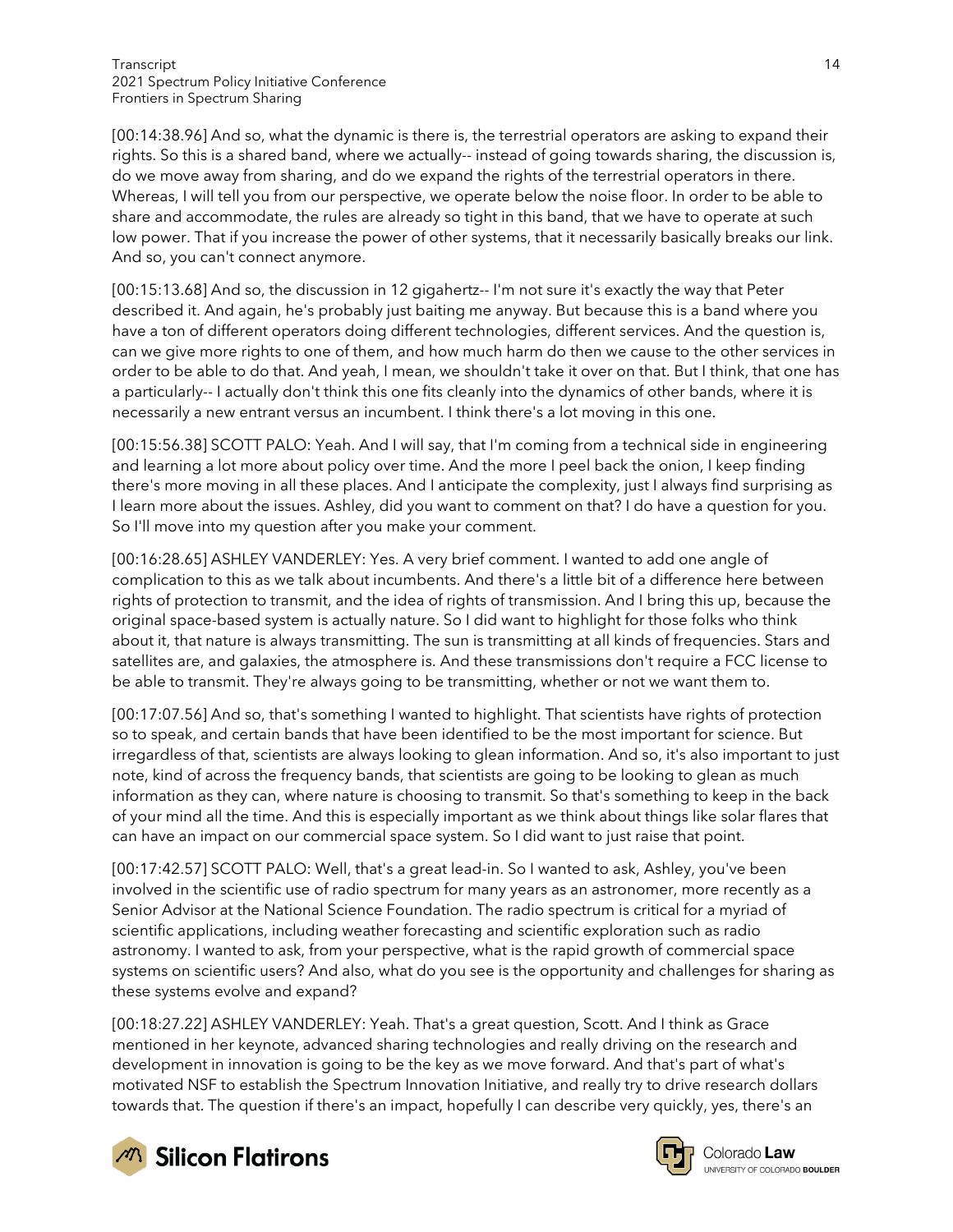impact. But it's not necessarily all negative. And it really depends on what angle you're coming from. As Grace mentioned, what is the highest and best use? It really depends what your mission is.

[00:19:02.98] So I wanted to emphasize the fact that, here, we really all are on the same team. So we're trying to-- at least from the scientific perspective-- glean that knowledge that it's going to be useful to benefit even commercial systems. So Scott, you're really familiar with CubeSats. So this is a great example of a research area that NSF has funded. And so, NSF CubeSats in low-Earth orbit, one of their main missions is to understand the space environment. So they make in-situ measurements. They do remote sensing to better understand the atmosphere.

[00:19:32.72] And this is going to lead to an understanding of propagation that's coming from the broadband signals being transmitted-- either at that same orbital altitude or higher-- and things like drag, that are going to be important for recommendations like the 25 [INAUDIBLE] orbit. So that research and information is really helpful to contribute back. And so, this is where science is not really just the purview of scientists. This should be knowledge and information that all of us are learning and sharing with each other, which is the scientific process.

[00:20:01.58] The other point I wanted to make related to impact is highlighting that there are different needs, different tensions, and stakeholders. And so, this can really complicate how you evaluate and how you make decisions. And you really want to do it thoughtfully and carefully. So two quick examples there. I think one, atmospheric water vapor is a great example. If you think about radio astronomy from the ground, they actually choose bands to observe atmospheric and effects in the universe based on where there's not water vapor.

[00:20:36.14] And so, for example, 86 to 115 gigahertz is a very transparent window. When you get above 116 gigahertz, you have a water vapor line. So it's not really a useful band, per se, for most ground-based astronomy, unless you're on a very high mountain without a lot of atmosphere above you. Same with 24 gigahertz. But those bands are very valuable, as you know, for atmospheric scientists. They're going to use that for climate and weather modeling. So you see even in the science perspective, there's not a common view on what band matters the most. It really depends what you're trying to study.

[00:21:09.07] Another example, I was really glad that Peter brought up on the global navigation system and GPS-- global positioning system that the US runs. Because I think this is just another example to really illustrate impacts of commercial systems, and the fact that there's this very dynamic system. So when GPS was launched, around 1,500 megahertz, 1,200 megahertz-- huge impact- negative impact to radio astronomy. So they do a lot of observations from 1 to 2 gigahertz-- only protection in a couple of little bands that are the most critical. But wherever these GPS signals are, it's not possible to glean that really faint information from the universe anymore-- from a distant galaxy.

[00:21:48.67] So astronomers have to just cut that piece of the band out of their data, and they can't glean that information. So a negative impact, you would say, to scientists' ability to study the universe. At the same time however though, radio astronomy provides really useful information to global navigation by providing the most precise Earth orientation. So the Earth is constantly moving. Stars are moving. And so, we need to know where the Earth is and where the satellites are for things like traffic management.

[00:22:16.24] And so, radio astronomy-- by observing very distant galaxies and quasars-- can provide that information that is very useful for the commercial space sector. So you see the positive and negative coming from the radio astronomy service and this. Add on to that a layer that atmospheric scientists actually use these really bright signals to look at radio occultation. And they're able to do



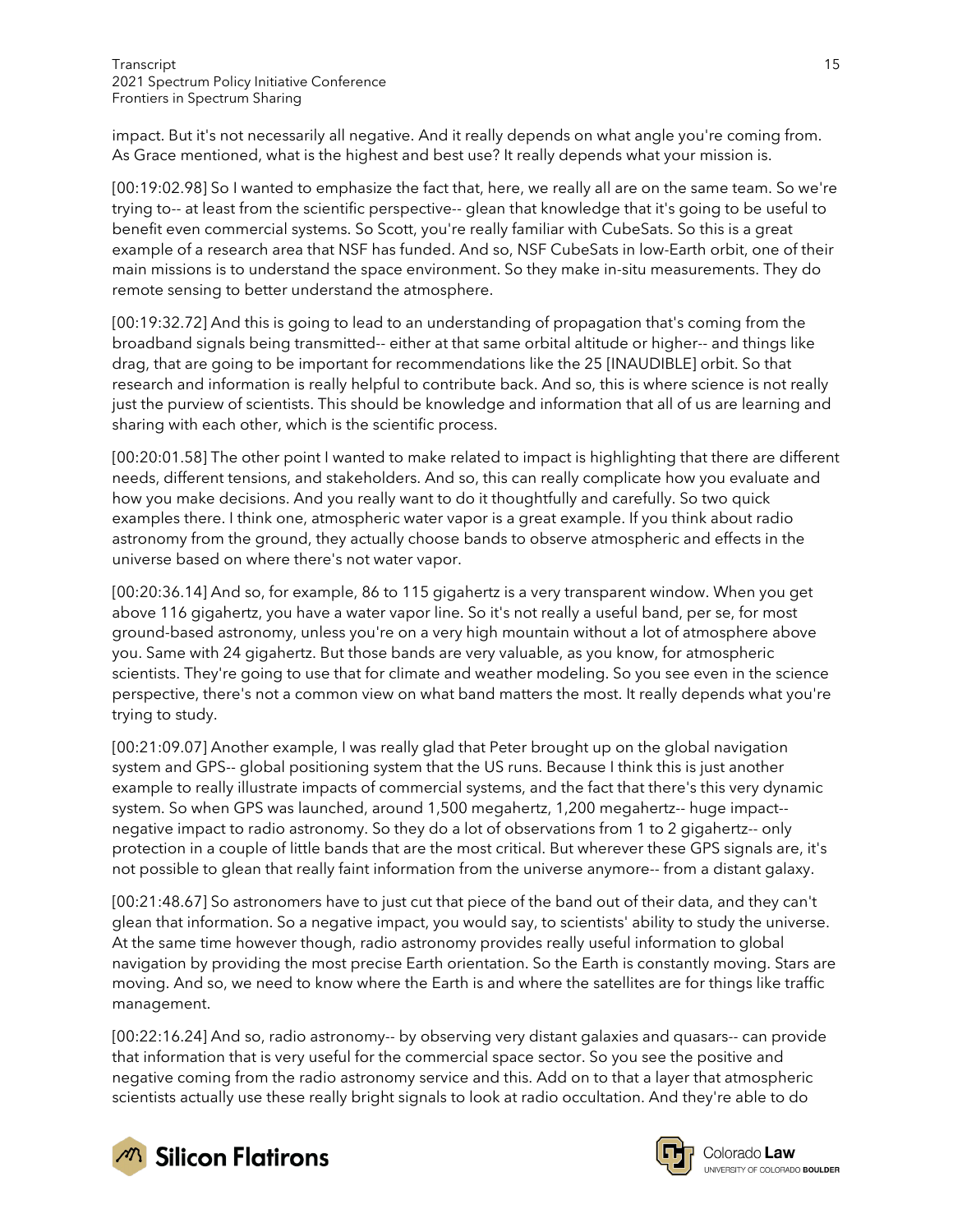profiles through the atmosphere. And this is really great information for climate change, weather monitoring, et cetera. So something that has caused a negative impact to radio astronomy has led to creative and beneficial scientific studies by atmospheric scientists.

[00:22:54.07] So I just bring this up to say, as we work moving into the future with these new mega constellations of satellites, lots of challenges. We've been working very hard with SpaceX and other companies to find ways of mitigating challenges to certain science cases. But there's also potential opportunities as well. And so, this is where I think this open dialogue and conversation about what is it you're trying to accomplish. How can we work together.

[00:23:20.71] And then, as Grace mentioned, really thinking about where do we want to be 50 years from now. And how can we fund the research and innovation that we need to get there is really going to be the best approach. Because there is great good that comes from all of these different services. And so, we just have to understand each other and try to work through that. So those are just two quick examples. But yeah, great question, and really complicated.

[00:23:46.07] SCOTT PALO: I think that follows up on a point that Peter made, was understanding each other and developing trust. I mean, that's part of the challenge here in managing some of these use cases. I guess I wanted to ask David-- I know Ashley had mentioned coordination and collaboration between the scientific community and SpaceX. Can you provide any insights into that, and how that process works, or lessons learned for the folks listening?

[00:24:24.13] DAVID GOLDMAN: Yeah. That was great. And Ashley, if you ever are teaching a class on this stuff, I would gladly sign up. That is so interesting. But yeah. We do a number of things. So the spectrum that we're allowed to use actually is adjacent to a radio spectrum band in the 10, 11 gigahertz range. And so, one of the things that we did right off before we ever even started operating is, we made an arrangement with the radio astronomers who were using that band, where we have essentially 250 megahertz of our adjacent band that is theoretically under our license that we have access to, we've essentially used as a guard band.

[00:25:08.89] And we just don't use that band in order to be able to-- because the radio astronomy readings that they're doing in that band are so sensitive, that if we're operating immediately next to it, that there could be bleed-over. So in order to avoid any of the bleed-over, we gave up 250 of the megahertz in order to be able to give enough space to be able to have that. And we're constantly in discussions with the radio astronomers. One of the things that also resonated to me about what Ashley was saying is, you say, radio astronomers. There's not one group. There's all over the world, a lot of different interests, a lot of different use cases. All of this is heterogeneous.

[00:25:45.31] And so, there's a lot of different discussions, and it's constantly ongoing. Because we're constantly evolving our technology. But also, on the radio astronomy side, the technology is constantly evolving. So you can't just strike one deal and say, you're done. This has to be an ongoing conversation. And we're constantly learning from each other. And as our services are evolving, we're having the conversation.

[00:26:06.83] We're trying to be as transparent as we can about what we're doing, and try to learn as much as we can about what's evolving on the radio astronomy side, in order to be able to make sure that the arrangement we have is always putting-- I mean, with a 250 megahertz guard band, that's great, and that protects the service. But that also means that there's now a huge chunk of spectrum that's basically going unused. So is there a way to think about, again, to the highest and best use. Is there a way to think about that as we look ahead going forward. And the only way to do that, as Peter said, is to continue to talk and learn.



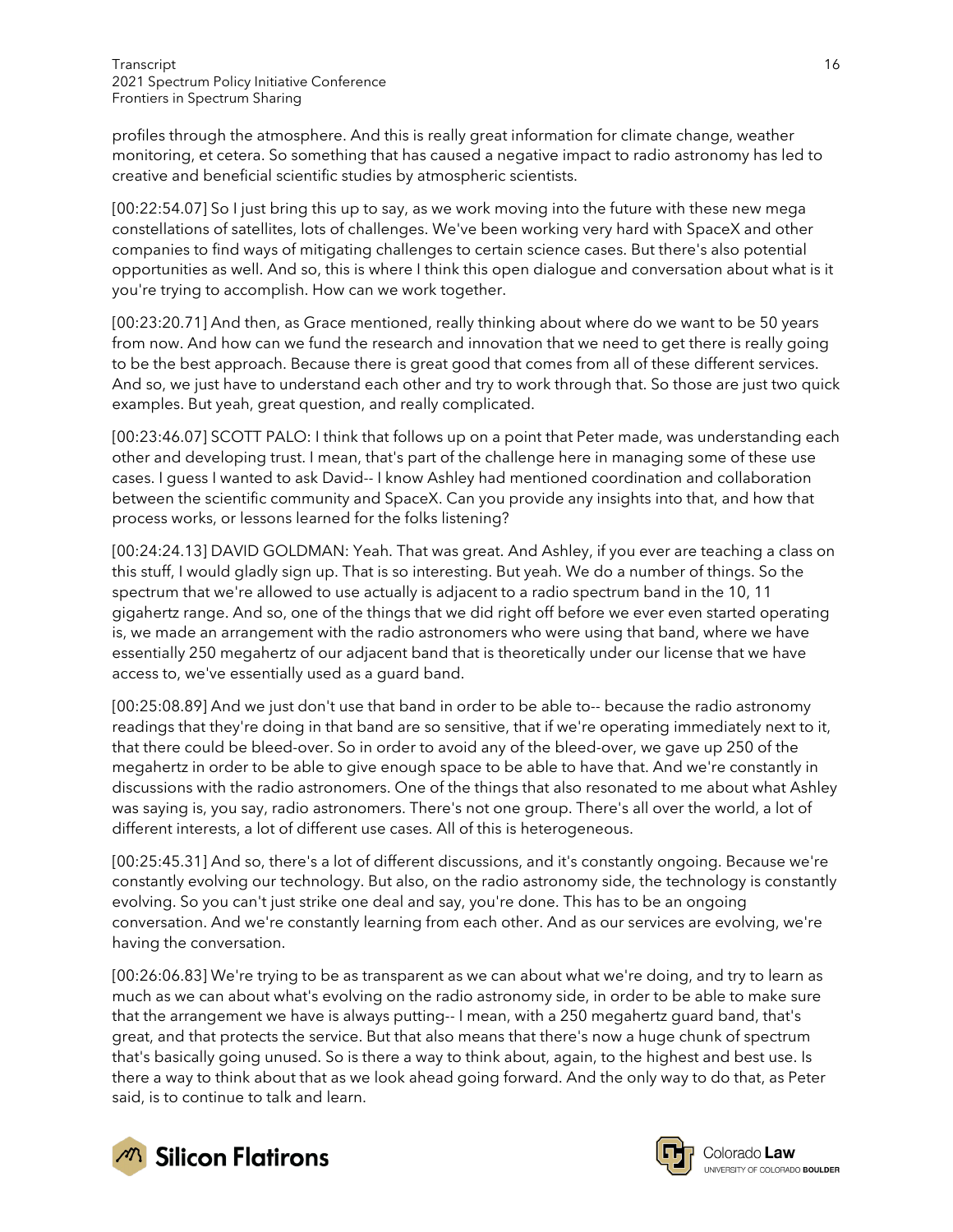[00:26:34.96] The other one that got a lot of attention-- we got surprised, actually, on our first launch, that our satellites went up. And they're reflective. And it means that we are so low, we operate so low and so close to the atmosphere, that you could see them. And we didn't know that that was coming. And so, that was troubling. I think that the first couple of launches wasn't such a big deal and could be worked around by the optical astronomers. So not the radio astronomers, but the optical astronomers. But we saw what was coming.

[00:27:08.89] And so, we got heavily, heavily engaged in a lot of discussions with optical astronomy groups to learn what works and what doesn't. What do they need. What are their use cases. And what can we do. And we've taken a number of steps to mitigate how we operate now. And so, for example, our satellites, we essentially turn them on their side when we first deploy them so they don't reflect in the same way. For a little while, we were putting visors on them to block the sun to prevent reflectivity. But this is also an ongoing discussion. Because the optical astronomy-- the technologies on that side and what they're trying to do on that side is constantly evolving as well.

[00:27:43.64] And so, and as we're developing our new systems and our new satellites, we went from bolt on new ideas and figure out how to go, that as we're moving forward, we have this in mind. And so, we have reflectivity mitigation by design, as opposed to a bolt on idea at the end. But nobody knew this was coming. You can look through all the discussion ahead of our launch. Nobody said anything that this was a possibility. And so, this is one of those things, that we have to learn from experience.

[00:28:14.17] And because we're essentially first movers in a lot of this, we are spending as much time as we can and as much engagement as we can to try to learn-- and potentially, we hope, set best practices. Another thing that we've learned, actually, that was kind of counterintuitive, is that lowering your satellites closer to the Earth actually is better for astronomers for optical astronomy. Because when you're further up, you're moving across the range of the sky-- you're view with the sky much slower. The closer you get, the quicker you move. So actually lowering your satellites is actually much better.

[00:28:46.91] It's not something you necessarily would have thought of. But as we started working on it, it's one of the things that together with the astronomical community, that we were able to discover this. And we've been lowering our satellites for a number of reasons. But that's one of the benefits that we've been getting from it. And again, we're hoping that these learnings, we try to make them public. We try to publish what we're learning, and help all the other operators learn as well as we go forward.

[00:29:10.36] SCOTT PALO: Yeah. That's great. It goes again, back to that model of trying to understand both sides, trying to develop trust relationships, which are critical when it comes to developing-- sharing approaches. I want to take a minute and pivot now-- talk a little bit about the international domain. And so, Alexandre, in your position as Chief of the Space Services Department in the Radio Communications Bureau of the International Telecommunications Union or ITU in Geneva, you are acutely aware of emerging global challenges with respect to spectrum.

[00:29:47.01] Clearly, the growth of NGSO's satellites which orbit the globe every 90 minutes create new challenges but also new opportunities to explore new solutions. I wanted to ask if you could provide your perspective from the ITU, what you see evolving internationally, and with regards to the opportunities and challenges for sharing spectrum with regards to space.

[00:30:12.75] ALEXANDRE VALLET: Yeah, sure. Thank you, Scott, and thank you for the invitation. Well, what we see is the four main trends. Some of them are very well known. Some of those are maybe a little bit less known from the general public. So the first main trend that we see, of course, is the advent





Colorado Law **UNIVERSITY OF COLOBADO BOULDER**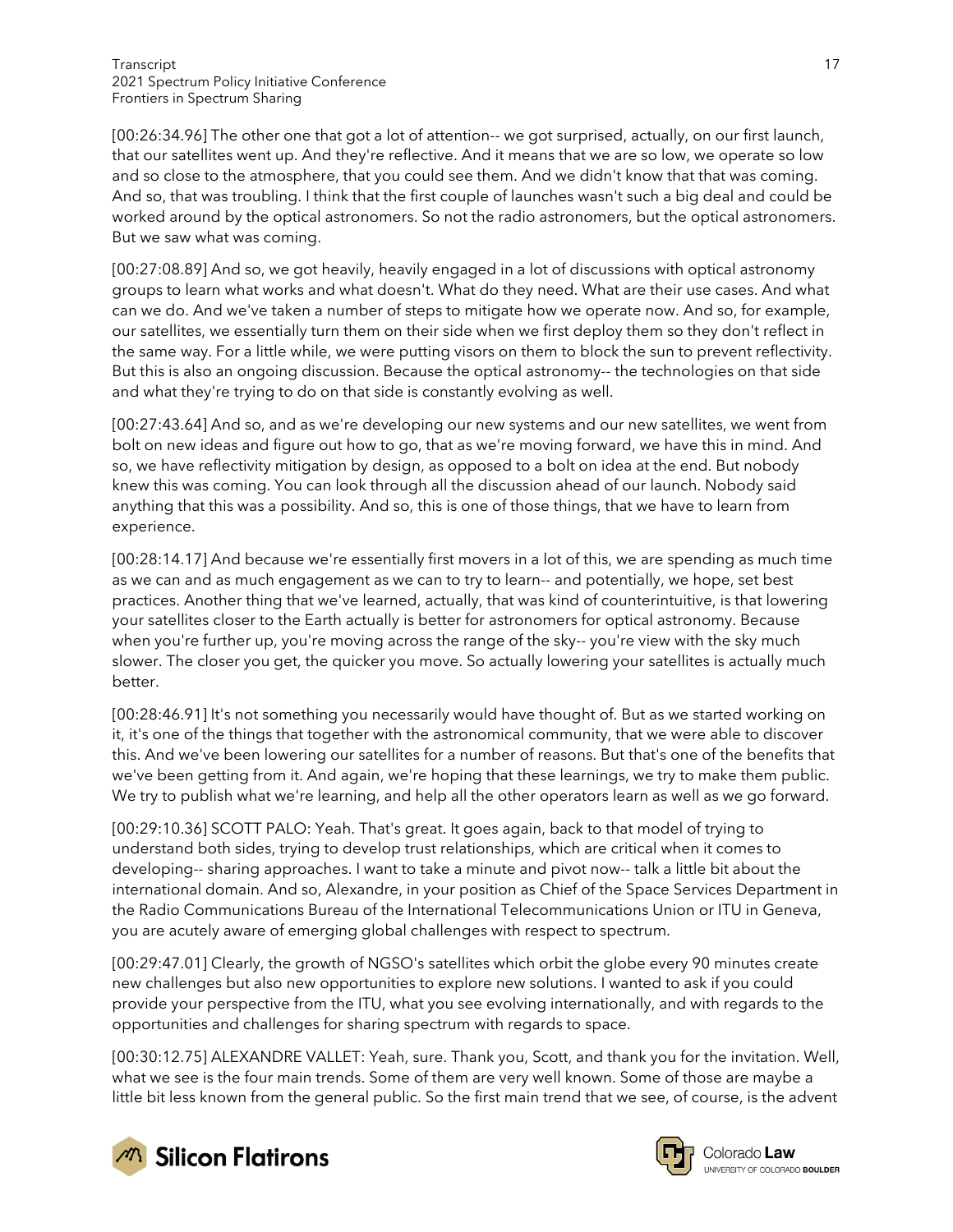of what we call the megaconstellations-- these large systems of non-GSO satellites that are going to provide broadband internet. So these megaconstellation, in terms of sharing spectrum, I'm not so sure, in fact, that they create so many challenges, in the sense that there are currently many projects.

[00:30:58.75] But let's be clear. In my view, it will be more the market than the access to spectrum that will decide who is successful. And I'm not so sure that the market will allow all projects to be successful. But at the end, I don't really think it will be a spectrum access that will decide on who will be successful. I really believe this will be the quality of the service offering-- and as often, the end user and the customers that will be determine that. The impact, however, on sharing from these megaconstellations is that, definitely they need more sophisticated tools to develop methodology and get results out to share between themselves.

[00:31:45.48] However, and this is understandable, because in the time of the geostationary satellites, in fact, sharing was very easy in a way. An Excel spreadsheet was enough to make the computations to share. Now, it's not the case. You need to simulate the constellations to check the percentage of time of interference, and so on. But again, this is a question of improving the tools. And as you know, we are also living in a period where a number of improvement in the software industry is coming. And so, I don't really believe it will have a major impact.

[00:32:28.80] The second big trend that we see is, of course-- and is also well-known-- the surge in small sats. But this time, not really in constellations. More sats that are launched by small companies, one or two at a time, maybe sometimes a small group, a small group of four or five. So these kind of systems are certainly emerging, providing a lot of different solutions from Earth observations to IoT but also signal intelligence. And Ashley was mentioning, you can even use it for scientific purposes. You have seen probably that NASA has launch a small sat to a company a probe on Mars to check the health of the probe.

[00:33:17.71] So there are many, many solutions. Here again, I don't really believe that sharing is really an issue, because there are quite a lot of bands available. The spectrum requirements of these systems are not so high. It's not like the constellation that want to provide broadband internet. Very often, this small sat needs smaller bandwidth to get their mission done. And very often as well, these small sat rely in fact on the transmission of data that they collect from the space. They're not necessarily designed for communications.

[00:33:58.20] The third trend that we see and that is a little bit less known is a surge in national small geostationary satellites. So a number of countries are now considering the importance of space industry for their development-- for their economic development. And they want to launch a national project, a national program, of satellites based on a GSO. As you may have seen in the market, there are now small GSOs that are available for about half to one third of the price of a GSO. And this becomes very interesting for these countries.

[00:34:43.86] This is a little bit more challenging, because the GSO orbit is quite crowded. And some area, it's almost close to full. And the point also is that, these national programs are not really based on economic reasoning. They are not necessarily economically viable, because they are designed as a strategic asset or as a development of national capacity for the economy. So they may prosper, or they may even be launched, without necessarily an economic-- I would say-- an economic business plan behind it. So it means that these number of projects may also have a kind of difficulty to get access to the GSO spectrum. So depending on the area where they want [INAUDIBLE], they may get some difficulties. And we may have to see how to make some room for them.



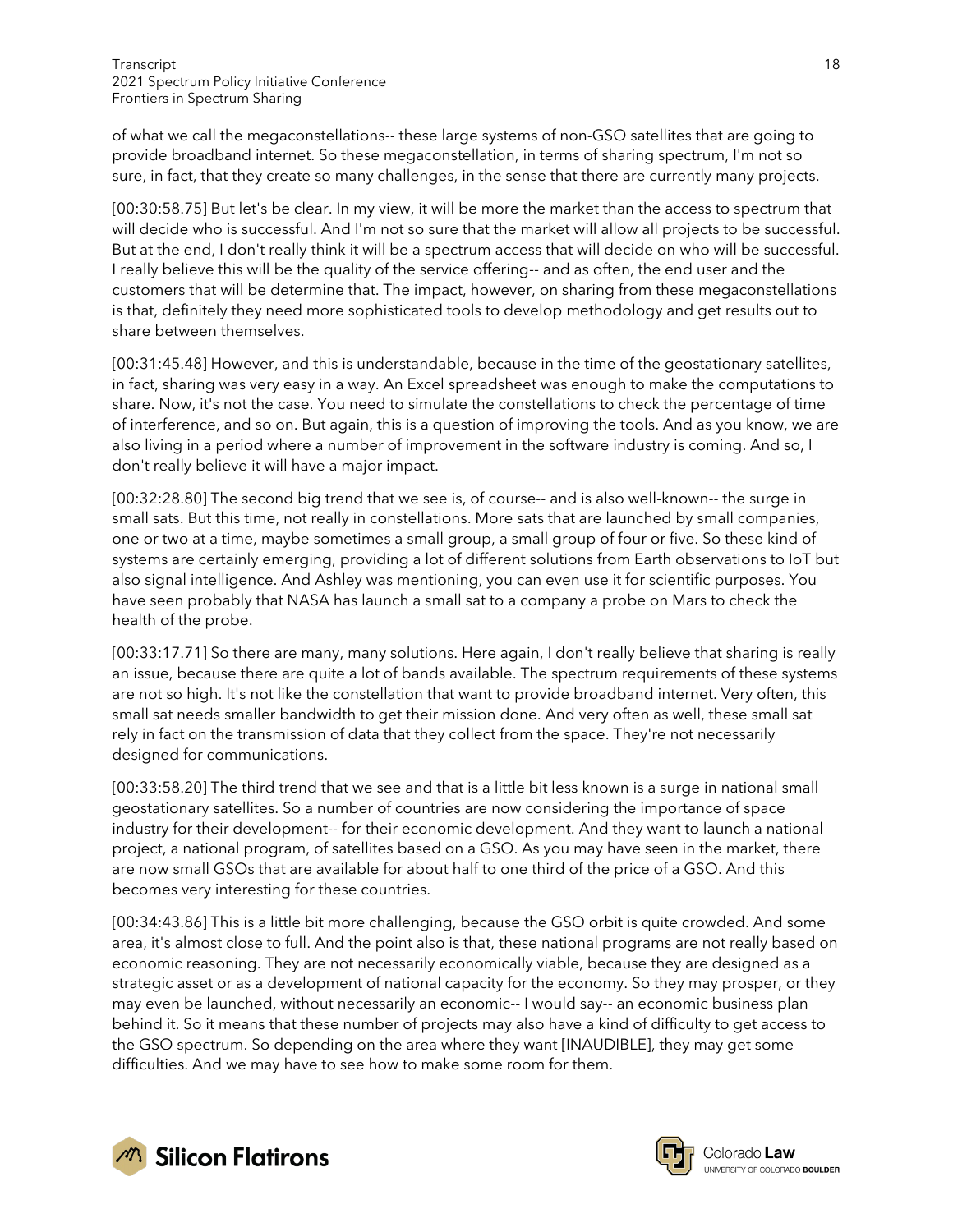[00:35:48.33] The last one is quite well-known in the-- well, it's making the headlines, but it's still a nascent one. It's really the commercial space exploration. So up to now, space exploration was mainly the realm of space agencies. Now, we are seeing more and more commercial companies entering into this field. Even if it is still, I would say, under the umbrella, under the auspices of the space agencies. Because still, governments are leading the space exploration. But most of the governments are willing to offer a room for commercial industries in the new space exploration.

[00:36:29.35] So you have companies willing to go to the moon, together with the, I would say, under the auspices of the Artemis Project. And also, you have now some companies planning to mine asteroids or to go to Mars. And you have even some companies that we have seen looking for spectrum to develop, I would say, a kind of GPS, but around other celestial bodies. So this is a little bit of science fiction, I must say.

[00:37:05.76] This is probably not going to happen very, very quickly. But there are ideas like that. So for that, I would say, in terms of sharing and of spectrum access, there may be an issue if this becomes really a flourishing market. So we don't know yet, because this is very nascent. But if really there is a lot of commercial development for space exploration, then we will have to probably to identify new spectrums through the traditional means of having new allocations through the Wave Radio Conference.

[00:37:42.84] Because currently, all the spectrum allocated for this space exploration was done on the basis of the requirements of the space agencies. And they were very, I would say, cautious to use their spectrum very efficiently and to minimize the spectrum requirements as much as possible. I feel that if there is really a development of the space exploration, especially if there is a development of the mining industry in the outer space, there will be a growing need of additional communication links- and therefore, additional spectrum requirements. But that is more on the longer term, probably the next 8 to 10 years. So in summary, that's the four trends that we see.

[00:38:30.69] SCOTT PALO: Well, it looks like you got some interest here from the other panelists. And I'll go to David here. And I suspect that Ashley is going to have a comment about the radio quiets done in the lunar environment-- the shield zone of the moon. But wanted to hear David's thoughts first.

[00:38:50.01] DAVID GOLDMAN: Hey, yeah. And I will try to be quick. I want to hear what Ashley has to say too. The breadth of what Alexandre was talking about is a little overwhelming. So I just wanted to zero in on something at the very beginning, talking about whether or not there's enough spectrum for all the different operations that are coming in. And I think, Alexandre is right. I think that's right, that there is enough spectrum for everybody, if we all get along. And I think the, if we all get along, is really, really the important part.

[00:39:18.10] And when we think about policy, the way that it works for the kind of spectrum that we're using for our next generation satellite systems, as I was mentioning earlier, it's all shared. Basically the rule-- the requirement is, that we need to negotiate amongst ourselves on how to resolve any interference problems. That means, that all of our policy as we think about our policy is setting the stage for those negotiations. It's setting the table for when you're starting to talk operator to operator of, how can we get our systems to work together. And the regulations then drive what are the incentives, and who has an incentive to concede anything, or how do you work together.

[00:39:58.05] And as Alexandre was saying, there's technologies that's evolving, that's making it easier and easier to be able to coordinate. Or I shouldn't say easier, but possible to coordinate in new ways. But those cost money. And they cost money in R&D. They cost money in time, makes your satellites more complicated. And so, you need to have policies that drive operators to want to invest in getting





Colorado Law **UNIVERSITY OF COLOBADO BOULDER**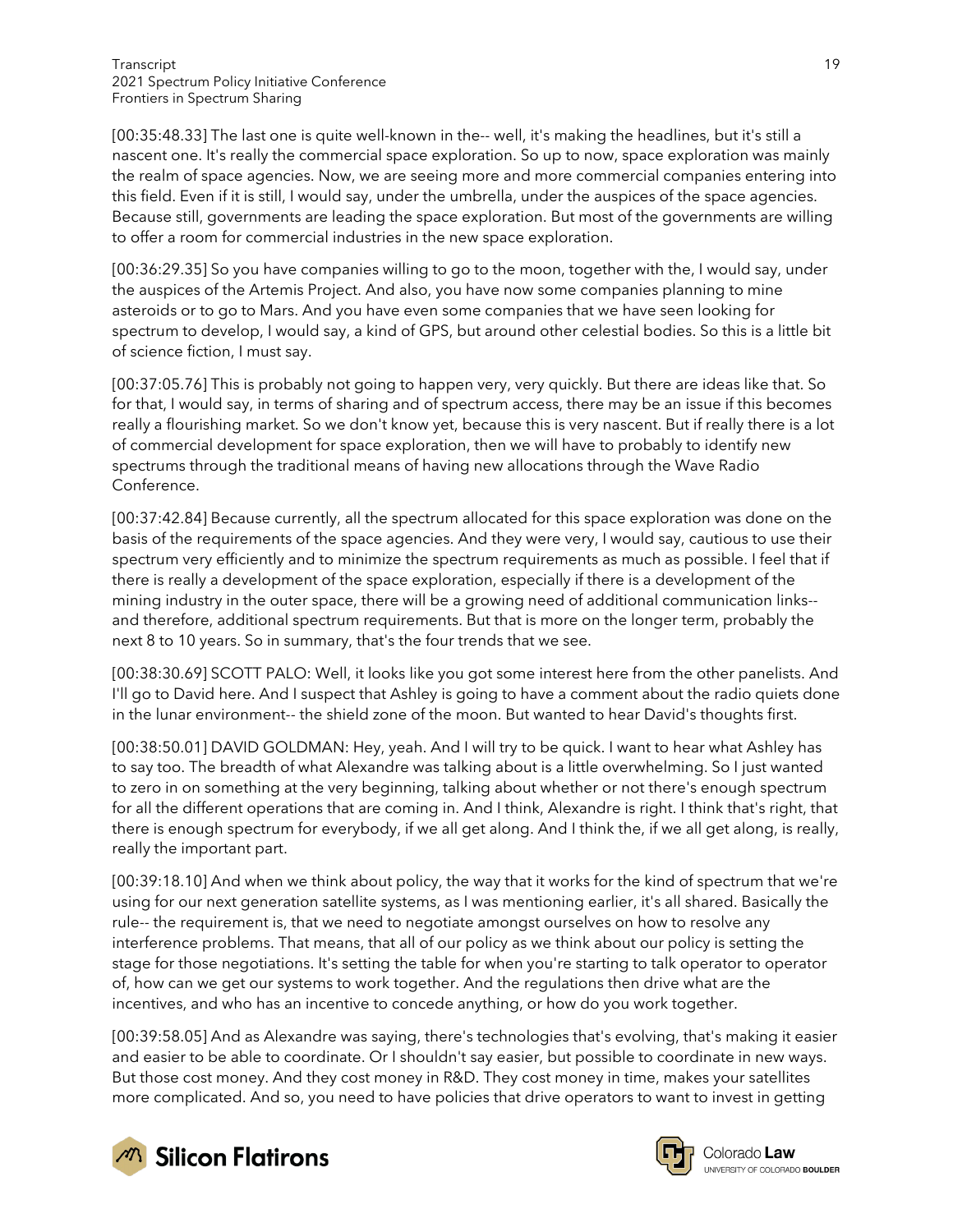along. And so, I just think Alexandre is right, that there is enough spectrum for everybody, and that it can be driven by the market. But that is contingent on that the policies actually encourage all operators-- everybody-- to sit down at the table and work together, and to actually invest in improving their systems in order to be able to share.

[00:40:40.83] Because otherwise, the incentives go the other direction. Because otherwise, in a shared environment, your incentives are actually to build a system that can't share well, because then you can bump out all your competitors by having a bad system. And it saves you money by doing so. So I think, that's the key. To get this to work, you have to be thinking out what are the incentives, and how we're driving operators to do the right thing.

[00:41:03.15] SCOTT PALO: I want to circle back to that question in just a moment to you, David, about incentives, and the challenges, and efficiency. But I did want to give Ashley a chance to respond here.

[00:41:16.62] ASHLEY VANDERLEY: The shielded zone of the moon is really interesting. But I was actually going to comment on something similar to what David said. I was really happy to hear what Alex commented on, that the computer models are really improving. But one of the challenges I think we've seen with sharing is the impact of aggregate emission. So that's kind of what David was referring to. How do multiple different systems all contribute together to an aggregate level of interference or an aggregate signal.

[00:41:43.86] And so, just a concrete example of this is the steps that he described for the SpaceX system to actually meet the radio astronomy recommendations does permit about 2% of observations from a single operator to cause interference 2% of the time. Because they say that, no one's perfect. We permit about 2%. And so, you can have two operators each causing 2% of the time interference. But the international recommendation says, the aggregate of all operators should be 5%.

[00:42:14.42] So then, you can do the math. And you get right to the point David was making. What happens when the third operator comes in, when two of them are already providing 2% interference, what is that aggregate interference? And that really needs to be included in our model. So that's a very important line of effort to make sure that models include that aggregate. But then also, what David was mentioning, about incentives. So just wanted to add that point in.

[00:42:42.20] SCOTT PALO: Great. So thanks, Ashley. So David, back to your comment about the rules and sharing. I have heard that building of efficient systems is a way to-- inefficient systems is potentially a way to game the system. And you were sort of leaning on that a minute ago. Could you provide some more insights about what you mean there, and how we can get to a place where we have incentivized through policy or other mechanisms to build efficient systems so that we can get the best and highest use from the spectrum?

[00:43:25.88] DAVID GOLDMAN: Yeah, sure. I guess, since this is in a law school, I will use a torts example. Is what I think about a lot of times is that, when you're developing these systems, you may have an incentive to become the-- if it's shared spectrum, and everybody is using essentially the same plot of land, we're all in the same place, and we all have to get along. I may have an incentive to build as much as I can, but then become the eggshell plaintiff. Be as sensitive as I possibly can to interference. So that way, if anybody else comes later, or even somebody is coming at the same time as me, that I come in, and I'm able to turn around, and then scream and yell that, oh my gosh, they're causing me interference.

[00:44:11.01] Now, the question is-- and this, I think, should be a question that's not just in space. Actually, I think that it's spectrum across every facet of this-- the question should always be, when someone's saying that they can't share, or they're specifically subject to interference, is the question





Colorado Law UNIVERSITY OF COLORADO BOULDER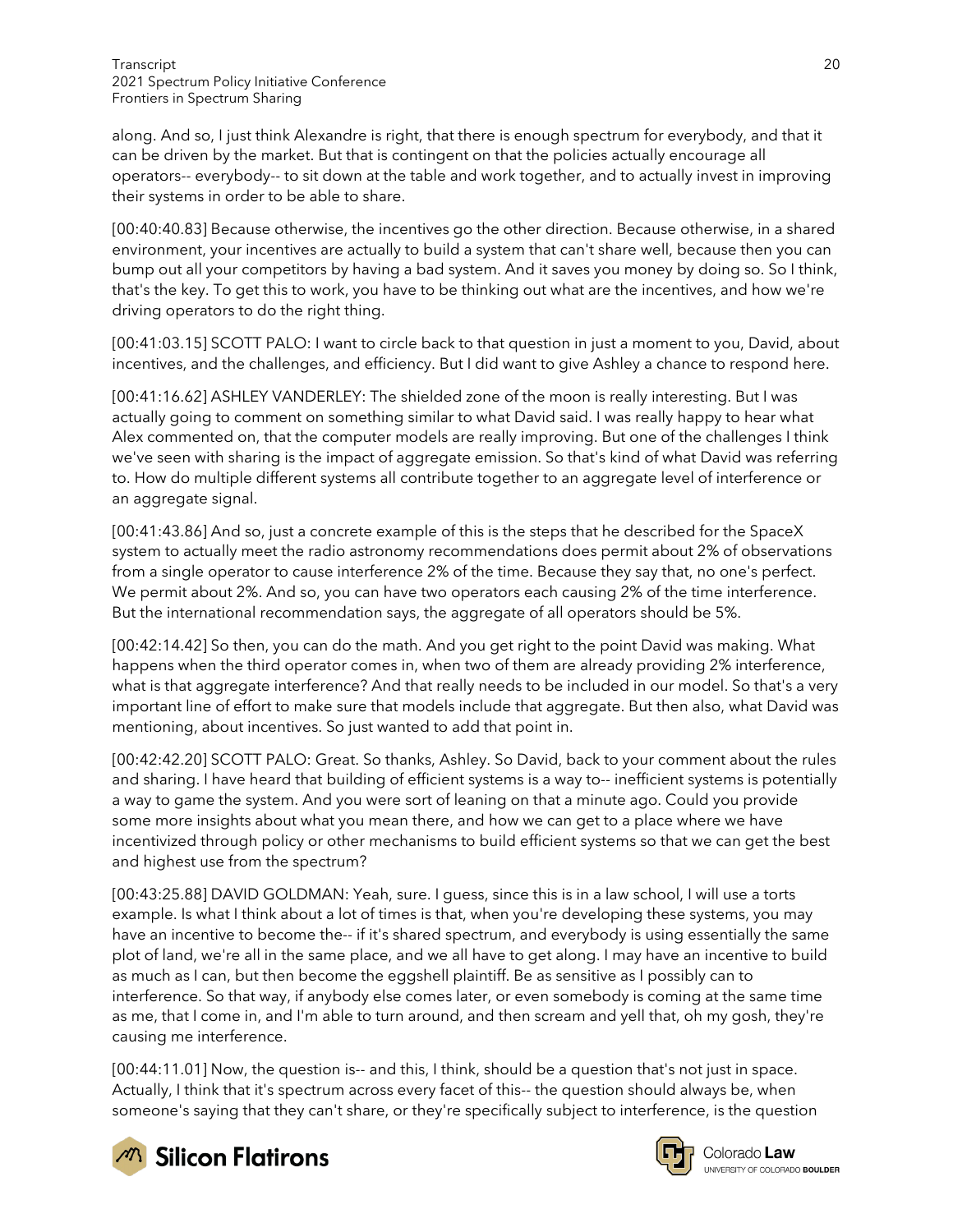because the physics requires that? And a lot of times, it is because of the physics. If you're operating like we do, referencing earlier the 12 gigahertz, we're operating at such low power that there's physics there. That it's just, we get interference just if there's higher power, we're at such low power, it just does it. But is the question always physics, or is it the technology? And is it that you didn't invest in the technology that allows you to be able to coexist.

[00:44:50.75] And I think that's one of the things that policymakers need to be able to suss out when they're looking at these issues that are coming up, is are the people who are complaining about interference, and they're saying that they can't share, or they can't co-exist-- is it because of physics? And sometimes it is. Or is it because I built a system-- and there's two reasons. Now, I may have built a system because I just didn't want to spend the money on one that can share. But I may have built a system intentionally sensitive to interference, because in a shared environment, the more sensitive I make myself, and the more I make it that I'm not able to get along with anyone, the more that I will be able to claim the territory for myself.

[00:45:33.20] If all the rule says is, you guys all negotiate amongst yourselves and figure this thing out, and then the regulators are going to step back, and we're only going to come in if there's interference, my incentive is now, build a system that claims as much territory for myself as I can. And so, one of the things that I think policymakers can do-- and we actually have a petition in front of the FCC on this-- is actually reward operators who meet some level of efficiency. And I know there could be a fight over what efficiency means.

[00:46:02.27] And putting that aside-- and we can fight over what efficiency means-- but come up with some sort of metric of what efficiency is, and reward the operators with more spectrum, or there's different ways to do it. But reward the operators who are actually investing in the systems that meet the metrics for efficiency that we decide on. And then, you can flip the incentives around. Instead of a race to the bottom, where everyone wants to build the least efficient system to claim territory for yourself, that everybody now actually wants to build the most efficient system in order to be able to reap the regulatory rewards that are put in front of you. So you can have carrots and sticks put in there.

[00:46:38.70] SCOTT PALO: Great. And I saw, Peter, you were you were nodding your head as David was talking. Do you have thoughts there? And I guess also, are there other incentives for sharing that we might consider to help move forward?

[00:46:55.77] PETER TENHULA: Well, David had raised very good points. And I just wanted to make sure-- I couldn't put that emoti-- emotion to clap, or cheer dramatically for his very thoughtful thoughts. But what brought to mind is, there's actually language in the spectrum pipeline act from a few years ago that has a prize authority for the Department of Commerce to award prizes for spectrum efficiency. And this seems like a great area to do that. Problem is, it's not funded. And one of the requirements for that prize to kick in is for the FCC to come up with a definition of efficiency. And so, it might create an incentive to be efficient that way by putting in some-- wave some money.

[00:47:54.30] But really, I mean it's all comes down to cost, and what is their cost calculations. And so, if there's transparency requirements, or negotiation requirements, and I think, if the regulators step back and only say, well, we'll come in if there's a dispute. But if there is a dispute, the question is, who has the burden to show that when my model is correct and their model is not correct. And how do you balance the interests there. So none of those processes have ever been established. It's basically ad hoc, case by case, a mess. And like I said, in the C-band, it seemed to work relatively well- comparatively well-- because more interests were aligned than not. And they seem to get along.



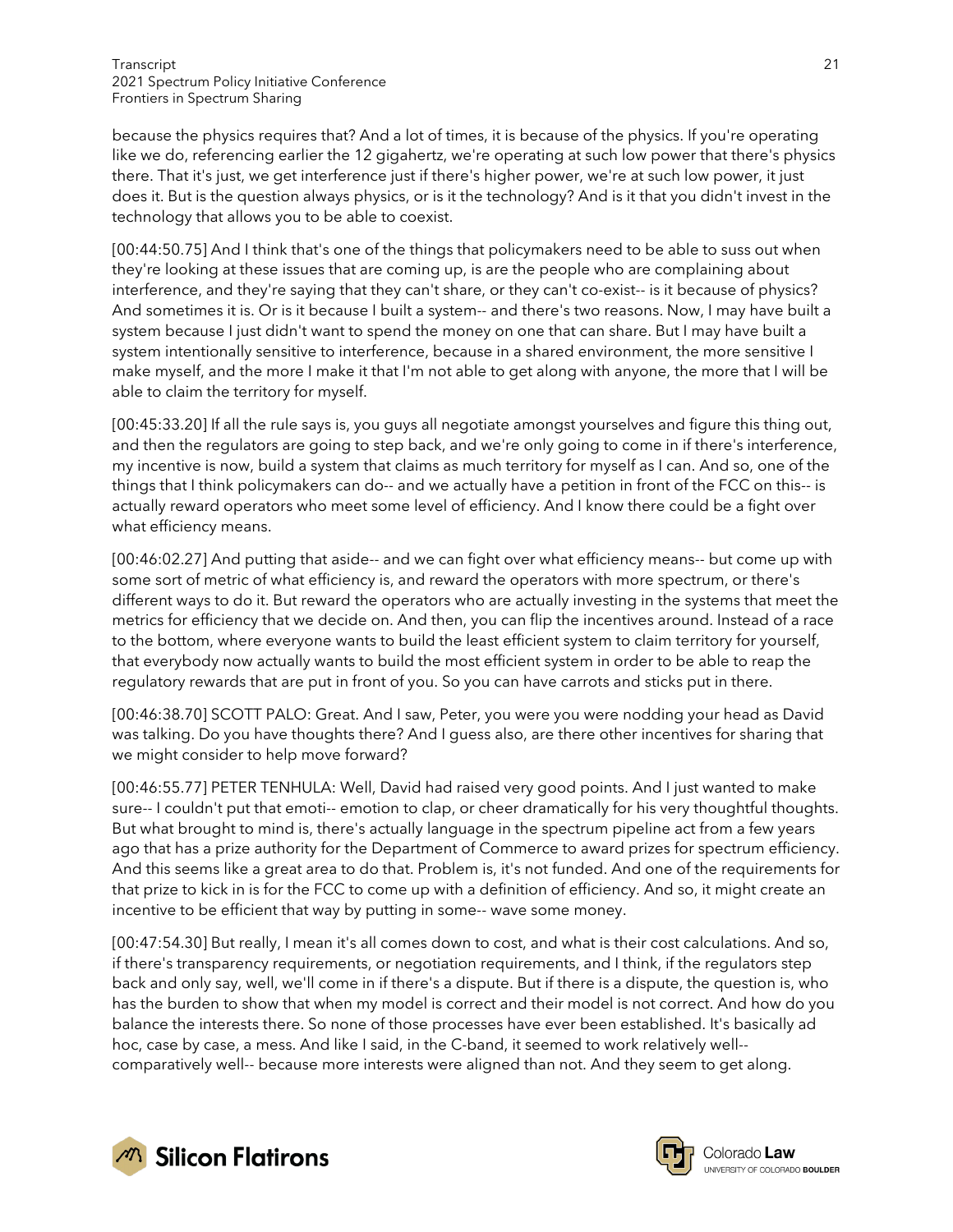[00:48:55.59] But if the regulators just say, we don't know, ex-ante before the fact, a lot of this stuff. And really, the problems are going to come up ex-post. We'll be there ex-post. And when it does happen, here's the burden on the various parties. The person who says that they're being interfered with will have to show that they've built, for example, the best state of the art receiver in their system and are not wasting spectrum with sloppy receivers. That would be an example. But I don't know. David makes a lot of great points. That's why I shake my head vehemently. Up and down.

#### [00:49:43.29] SCOTT PALO: As we talk about this, yeah, Alexandre.

[00:49:48.50] ALEXANDRE VALLET: Yeah. Just maybe two points. In my view, in the C-band things, where is by the fact that there were a lot of financial incentives to repack the spectrum from the satellite point of view. I mean, the idea whether the satellite industry was not simply, I would say, cold to improve their spectral efficiency. They were clearly rewarded to do so by quite a lot of money- about \$9 billion. So this is a major incentive. And generally, many people get more agreeable to think about such things when they see such an incentive. Especially for the satellite industry. If you look at what is the turnover of a satellite operator, the money that was engaged was really appealing.

[00:50:44.57] The second part is that, at least on the international side, there is a kind of balance between the right of the, I would say, sensitive incumbents and the newcomers, or the more efficient newcomers. That indeed, the newcomers have to protect the incumbents. But not at all costs. There are limits to which the protection is due. But also, when there are disputes on the level of interference, ultimately this is the incumbent that has to be able to prove that it is interfered. And it has to be able to produce measurements to show the actual interference.

[00:51:29.75] So if your job-- if your interest is simply to increase your sensitivity, be sure that you have the means of measuring it. Because if you try simply to block a competitor using the technical regulation, then it may not be so easy. Because you will need to spend a lot of money building a lot of detailed monitoring stations just to ultimately maybe try to block new entrants, which probably you will not even succeed in.

[00:52:06.53] So this balance was established in order to avoid the kind of difficulties that have been explained by David. For which I agree. Then what David is proposing is a step further. Not only trying to have a balance between both incumbents, but also rewarding the most efficient one. And I think it's a great idea. The main difficulty up to now is that, I think collectively the community has never been able to define what is the most efficient use, or the most efficient system in a certain band. And this is the main missing point, in my view. Thank you.

[00:52:54.91] SCOTT PALO: Great. So we've been getting a number of questions coming in. So I'm going to move into the open Q&A time here. I want to encourage the panelists, if you click on the Q&A button, you can see the questions that have come in. Feel free. I saw Alexandre has answered in a text response. But what I will do is give you the opportunity, if there's a question in there you would like to answer specifically, rather than me deciding, feel free to raise your hand, and we can do that. And of, course following the wiser rule here is that we start with a student question. And so, I understand that we have a CU student, Taylor Hartley on hand, to ask the first question. And it looks like Keith is up at the podium. So I think we'll have Taylor coming in.

[00:53:56.39] AUDIENCE: All right. Hello. There was so much fun. Thank you so much. My name is Taylor Hartley. I am an MBA student here. And I have a background in intelligence, surveillance, and reconnaissance. So my big question is, what does security look like in these non-terrestrial networks and a shared spectrum? Are there more concerns, less, and what's happening?



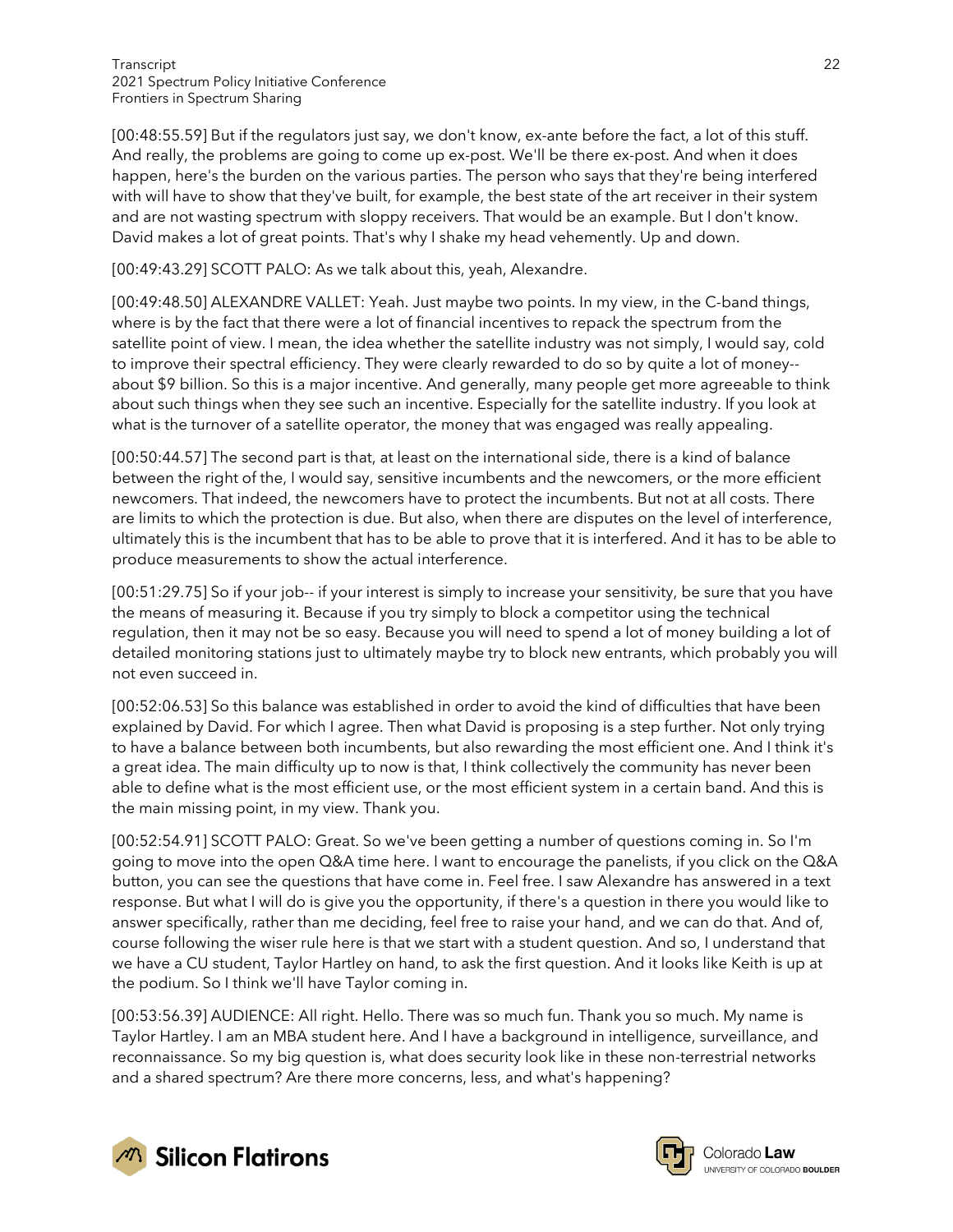[00:54:24.44] SCOTT PALO: A great question. And there's definitely lots of discussion about cybersecurity with regards to space systems. Alexandre, you want to comment on that?

[00:54:40.58] ALEXANDRE VALLET: Yes, thank you. Maybe the first answer is that, very often the weak point of the satellite systems are in fact the terrestrial part of the satellite system. So the ground segment of the satellite system is the most vulnerable to cyber attacks, simply because it is also the easiest one to get access to. Well, cyberattacking a satellite system-- the satellite itself in space-- this is certainly possible. But currently, it requires a lot of technology that is not really available to, I would say, a large number of entities or governments. Where it is much easier is indeed to hack the ground system-- the transmitting stations throughout the satellite. And then, use it as a backdoor to the entire system. Of course, this calls for more security on this part of these satellite systems. I would say, the satellites themselves, they are quite well protected to now.

### [00:56:00.36] SCOTT PALO: Ashley?

[00:56:03.06] ASHLEY VANDERLEY: Yeah. I just wanted to highlight, I think this is a fantastic question. And so, this is something that NSF, the Directorate for Engineering, has been investing in a lot. And it's not just for the areas you mentioned in terms of reconnaissance and intelligence. But also, just as we think about keeping our data secure. Whether it's your stock market portfolio, or your banking, or personal communications you have with family members.

[00:56:28.90] So I wanted to highlight one program at NSF called Secure and Trustworthy Cyberspace. And this is definitely looking to fund research to address those challenging scientific and engineering problems. And they highlight that there's many components of that system that you have to consider for the security and privacy. And so, this is an active area of research. So I mean, I think what you highlight is very important.

[00:56:53.40] And it's going to just become an increasing area of research as we have more and more wireless devices, you have to worry with backward compatibility, with things like the internet of things, making sure that the old devices are actually not easier to get hacked, and then get into other devices in your house, for example. So this secure space-- very active area of research. So I mean, fantastic question. And happy to point you to a number of the research grants that we funded in this portfolio, or get more information. But just wanted to say, great question and very active area.

[00:57:30.01] SCOTT PALO: Yeah. I think there's also an interesting ongoing challenge, at least for a lot of the new entrants who are getting into small satellites. They oftentimes are the ones that maybe aren't as secure. And there's a push with the challenges in space debris to have maneuverability on orbit. So to be able to have propulsion so that you can change your orbit or avoid a potential collision. However, now that once you put propulsion on spacecraft, you can change your orbit and do other things that may be more nefarious.

[00:58:14.04] So it creates an interesting challenge with regards to having the capabilities to maneuver, but also requiring sufficient security so that those spacecraft can't use for nefarious purposes. I didn't know-- David, operating-- oh wait, David just disappeared here. Oh, there he is. Yeah, you put your head up. That's why. You moved when you put your hand up. I was going to comment, as an operator of the largest satellite constellation, what are your thoughts in regards to I would guess, both cybersecurity, and then also the increasing challenges for orbital debris?

[00:58:58.83] DAVID GOLDMAN: Oh, with the debris also. Yeah, so I guess, addressing security first. And I don't want to claim to be a security or cybersecurity expert. I have some passing knowledge, probably enough to be dangerous, so I should be careful. But one of the things that just to add one additional point to it is, these systems are global. And so, unlike even geostationary satellite systems



**M** Silicon Flatirons



Colorado Law UNIVERSITY OF COLORADO BOULDER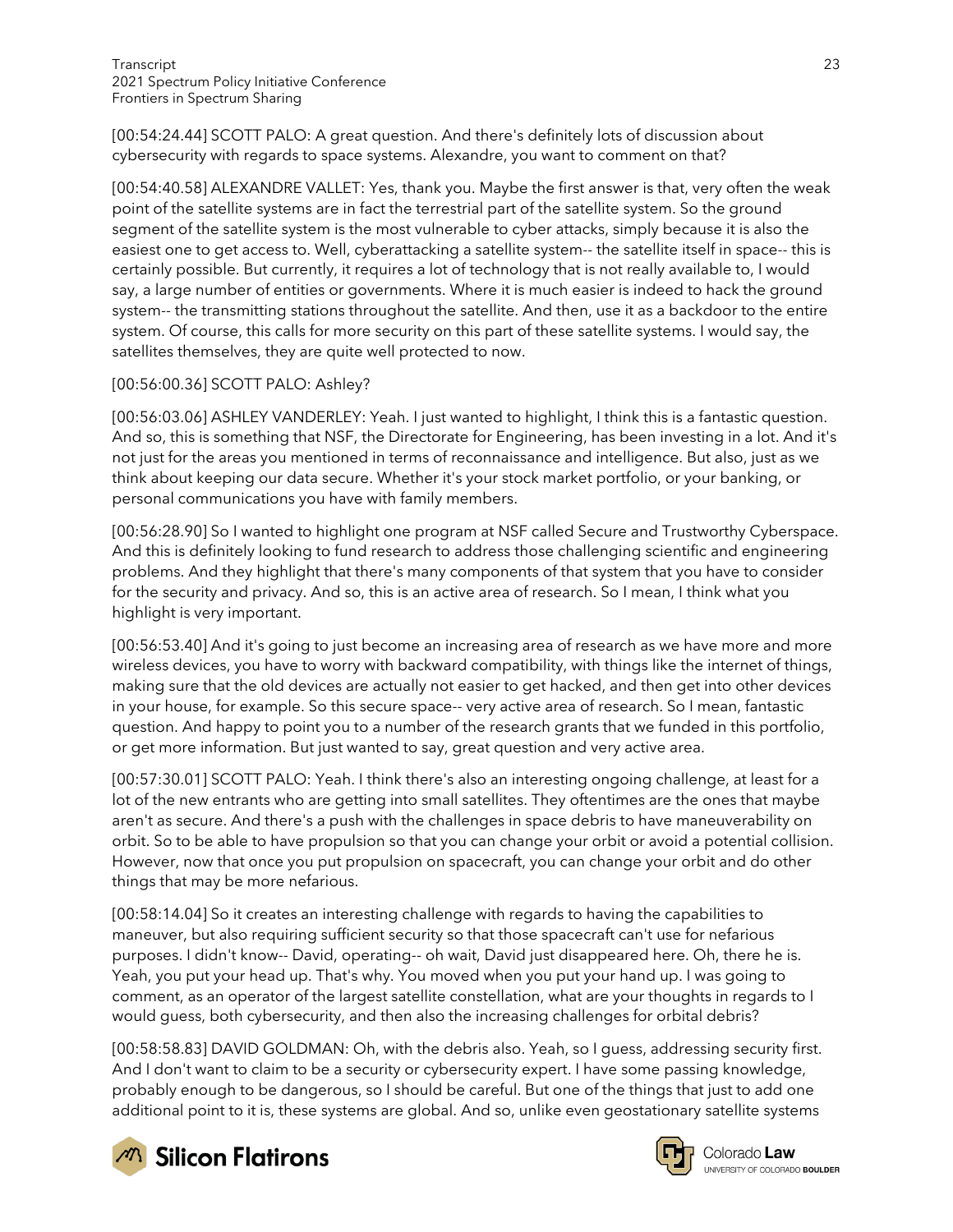that could be operating in a specific region, when you're non-geosynchronous, almost by definition- not all of them, but most of them-- have some sort of global reach.

[00:59:30.96] So you're dealing with a lot of different countries. You're landing your data in a lot of different countries. And these different countries can have different laws, and can have different policies, and different approaches. And so, just think about if you're landing in one country that is very privacy focused and says, everything needs to be encrypted end to end completely, and locked down, and you can't even access it yourself. And the country next door says, you better make sure that you have the key to decrypt, it because our law enforcement is going to want to be able to see it all whenever they want. And this is one network.

[01:00:04.40] And so, I think you don't have the political boundaries that you have necessarily-- or you don't build the network with the different kind of geographic boundaries into it. So by being international, you have a new complication to it, and a new layer of complexity in how you're thinking about it. We fortunately, we have a team of security experts who are working and thinking about these things all the time. I'm not one of them. So I can't really speak to it. But I do know that just looking at- because I deal with the policy and looking at the policy across different countries-- there is definitely trend lines moving in privacy that conflict with the trend lines that are moving in lawful intercept data security. And I think that down the road, I think there could be tensions there that will need to be thought through and worked out.

[01:00:53.30] Pivoting to the space debris question. Yeah, we spend-- actually, a lot of this ends up having very similar discussion to what happens with spectrum. How do you make sure that people have the right incentives? And how do you make sure that people are investing? It is more expensive. As you said, Scott, that everyone wants to have propulsion now, or should have propulsion. How do we make sure that everybody does put propulsion on their system? It's cheaper to not put propulsion onto your system.

[01:01:21.87] And so, but at the same time, by requiring everyone to do that, you're definitely raising the barrier of entry. So what are we trying to accomplish? And so, there's that. One of the things that we spend a lot of time on, that we think is-- I guess there's two main points that I would hit on debris. And then, because I know there's a lot of other topics too.

[01:01:44.12] One is, time in orbit really, really matters. I think Ashley mentioned it earlier, of the global standard of satellites to come 25 years after they're done. I think there's almost uniform agreement that 25 years is too long. I think as more satellites are being put up, and as we're trying to use space more and more intensively, 25 years is probably too long. And we should be driving it to try to get that number down lower. How do we get people to bring down satellites or get rid of their satellites when they're done with them as quickly as possible.

[01:02:15.69] And I think, the other component to that is altitude. The higher you are, the longer your satellite-- if you have a failed satellite or you have a satellite without propulsion, the longer it takes to come down. So under 600 kilometers, it'll come down within 10 years. And so, even if you have a problem, basically within a decade, that problem is gone. Once you get higher than that, it quickly becomes centuries or millennia. So as you get up to say, 1,000 kilometers, you could have a satellite that if its propulsion fails, it's coming down over 800 years. And through some of the highest densest orbits you have with small debris. And so, you almost have a bowling ball crashing through junk. And you're just waiting for something to happen.

[01:02:59.61] And so, I think what we do is, we try to push our satellites as low as we can down to the atmosphere. Because that way, if you have issues, they go away much, much quicker. That to us is the



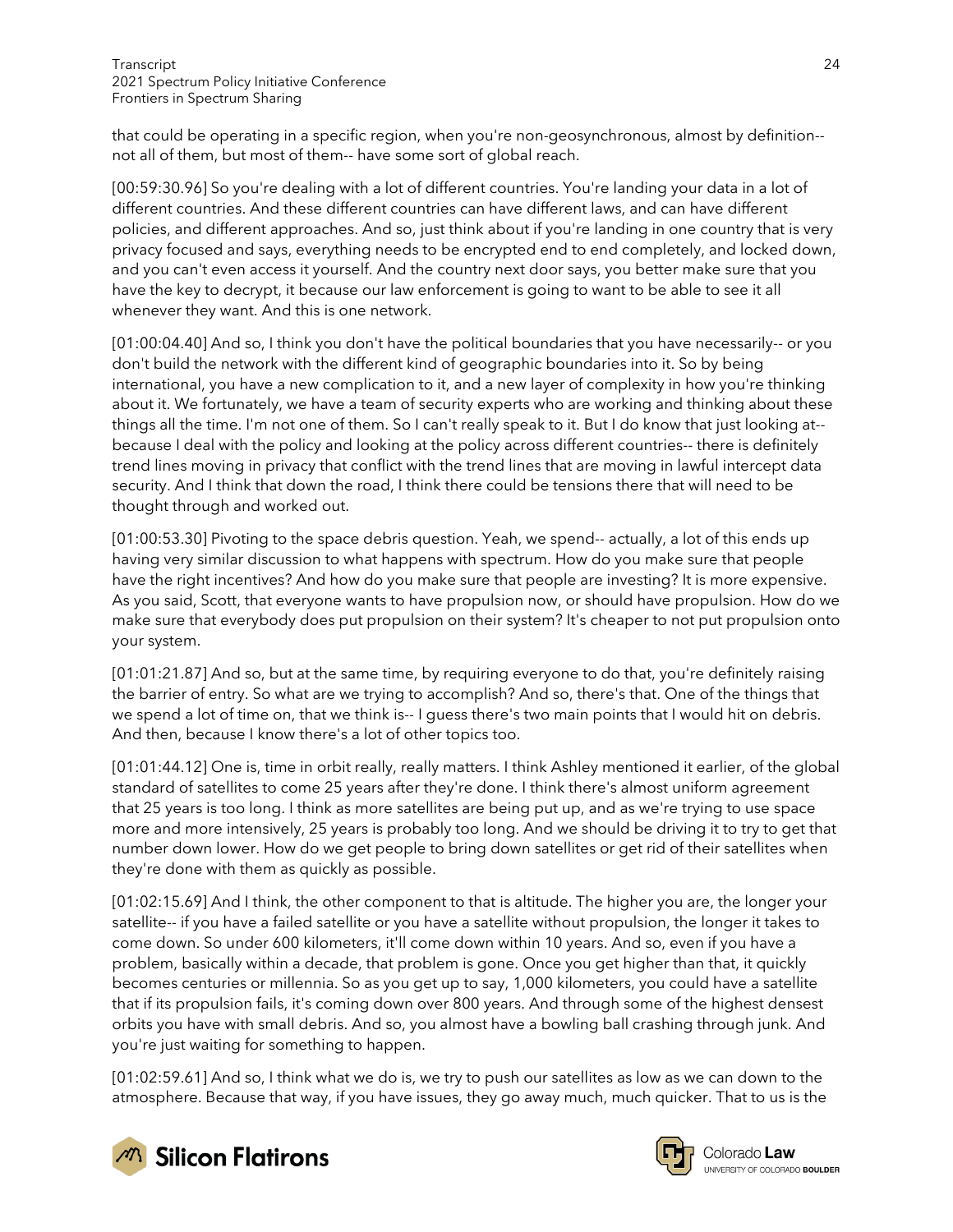best way to solve it. But I mean, this is really going to be an issue that we need to be thinking about as we go forward. Oh, sorry, I said that I was going to have two points. And I don't want to be one of those people who says two points and then says one. Just knowledge-- one of the things, and I think this is something that maybe NSF can help us with too is-- knowledge of where satellites are and where objects in space are, but where they're going to be. It's actually, because where we operate is essentially still at the highest reaches of the atmosphere. So we're still affected by the atmosphere.

[01:03:42.35] And so, that means that it's the uncertainty of where satellites are going is high. It's really hard to predict. And you would think you could map it out really easily. But we just don't have the technology right now. Mankind does not have the technology right now to have really accurate predictions of where things are going to be. So one of the things that we really should be thinking a lot about in order to make sure that space is sustainable, and we can use it as intensively as we can for commercial but also for scientific exploration, is better understandings of where things are and where they're going to be. When we know where they're going to be, you can avoid it. It's the uncertainty of where something's going to be that really raises the risk.

[01:04:23.87] SCOTT PALO: Absolutely. So we got about a little under 10 minutes here left in our discussion. And I wanted to give the panelists an opportunity, if there's something pressing that we haven't discussed, something that you think is important for the audience to hear about. If you'd like to bring that up for a final discussion. Otherwise, I can throw out one or two more questions. Probably only about one. Ashley.

[01:04:55.80] ASHLEY VANDERLEY: I just wanted to quickly address a question that came up by an anonymous attendee to ask about experiences-- practicing radio astronomy as a female scientist. And what I wanted to just remark on is that, I always felt very supported and that my gender had nothing to do with ability and was very much encouraged as an undergrad, in high school, even in graduate school. And the reason I wanted to just mention this briefly is, I think one of the things that's really important for us to consider is looking to broaden participation in spectrum management.

[01:05:27.75] So we want to have a group of technically trained from science engineering law that understand the international policy that really reflects the diversity of our nation. And so, that's something important to think about how we can move towards a workforce. There's lots of challenges that I think we see moving forward that we're not going to have the workforce that we need for all of these challenges that we've described it in the past hour. So I just wanted to mention that as something that is really important. And won't say anything else now, because we're running short on time. But I thought that was important.

[01:06:06.74] SCOTT PALO: Well, thanks for those insights. And I think, thinking about the workforce development, and how do we develop the spectrum managers of the future, and what are the required skill sets, and the problem-solving abilities. And as we see, it is evolving. The technology is evolving quickly. And trying to manage those challenges. So maybe to wrap up, would be to hear what everybody thinks, or as we have time, about what are the skill sets for the spectrum managers of the future, and how do we attract talented people into this area? David.

[01:06:53.32] DAVID GOLDMAN: Yeah. I mostly just really wanted to-- what Ashley said is great and right on. And I just know for people who are not familiar with these topics, this can be a lot to take in. And probably, every other thing any of us said was some new issue that people hadn't thought about. And it can seem like a lot and intimidating. This is all developing. These are all new things. Nobody has years of experience on all of these different issues.

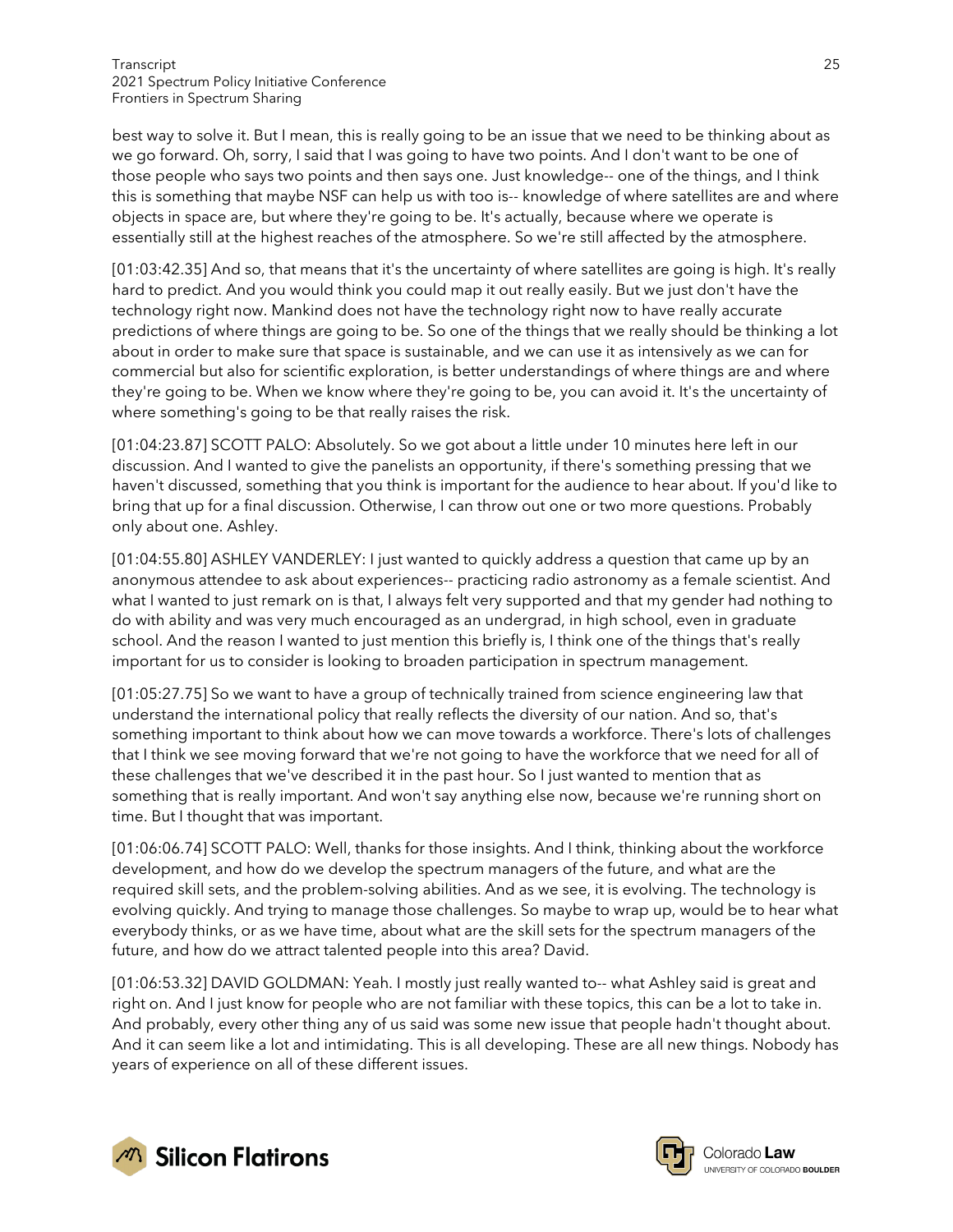[01:07:22.07] I just want to encourage-- I know we've got a lot of students listening to this. And we really do want to bring a wealth of different backgrounds. And it doesn't necessarily have to be that you have expertise in spectrum, or that something special about satellites, or space, or any of these particular issues. Enthusiasm, smarts, excitement about the issues-- we can figure it out.

[01:07:43.51] I mean, whatever we're talking about in two years is not going to be the same thing we're talking about this year anyway. And so, we really do-- bringing in more diverse viewpoints across every version of diverse-- really, all the students who are listening, I can't encourage that more. And I just hope this all seemed accessible, and I hope there's nothing that intimidated anybody out of doing this. Because I really think that this is something that is fun to get into. And you'll be at the bleeding edge of new technology and new policies.

[01:08:18.62] SCOTT PALO: Great. So Peter, with your 25 years of experience at NTIA, any thoughts for the students? Nuggets of wisdom going forward and getting engaged in spectrum?

[01:08:34.70] PETER TENHULA: Well, I used to think it was not rocket science. But oh, guess it is for some areas. It is not rocket science. You fall into this, like most of us, accidentally. In my case, it happened to be the person in the office next door got a new job, so I just picked up her spectrum portfolio. And that's the way most people I know get into these things, is accidentally. But if you just want to get into telecom generally in the satellite stuff, I mean, I've seen this stuff back in the late '90s- a lot of the stuff in the NGOs is deja vu all over again for me.

[01:09:17.48] And like Alexandre is talking about, it's going to be the market deciding these things. So I know young kids these days-- because I got three of them-- and one of them just yanked me out earlier, and I apologize for that-- didn't know the time difference. But young kids these days, they don't decide that they're going to do something for 25 years. And this is going to be my career. They want to jump from one thing to another.

[01:09:51.06] So it's try, try, try. Try all kinds of different things. If you got an opportunity to work with SpaceX sweeping floors, I'd take it. And even working for David. No, I'm just kidding. I would definitely want to work for David someday, if I were young. But the opportunities, I think, are endless. It just takes a lot of networking, unfortunately, to find these little creases. Because the entrepreneurship in this space-- no pun intended-- is incredible. I'm surprised every day.

[01:10:37.47] SCOTT PALO: Absolutely. I think the excitement, and the entrepreneurship, and the buzz is there on a daily basis. I want to give Alexandre the last word. I also want to thank him for staying late with the time zone change, coming to us from Geneva. So any final comments with regards to workforce or other items you wanted to mention before we wrap?

[01:11:06.62] ALEXANDRE VALLET: Well, no. I think I can simply echo the previous comments. What is really interesting in my view in this field, that it's really a mix. It's at the crossroads of values field. So you can come in this field with from various background. You can be a lawyer, you can be a policy analyst, you can be also an engineer, or even a scientist. We need all of that. And nobody is too much, I would say. So we really need a diverse background to make a good use of spectrum for our fellow citizens. So without sound spectrum engineering, without sound scientific research on the use of radio spectrum, we cannot build progressive policies that will benefit the society.

[01:11:55.55] But similarly, if we stop at the level of spectrum engineering, if we do not transfer this information and the wealth of information to the political level, and to the people that will decide the best value that we can use on spectrum, then we cannot neither reach the entire components of our societies. So really, every field is called to act in the spectrum policy domain. And this is even-- well, this is increasing and increasing, because more and more applications now of our daily life relies on



 $\sqrt{2}$  Silicon Flatirons

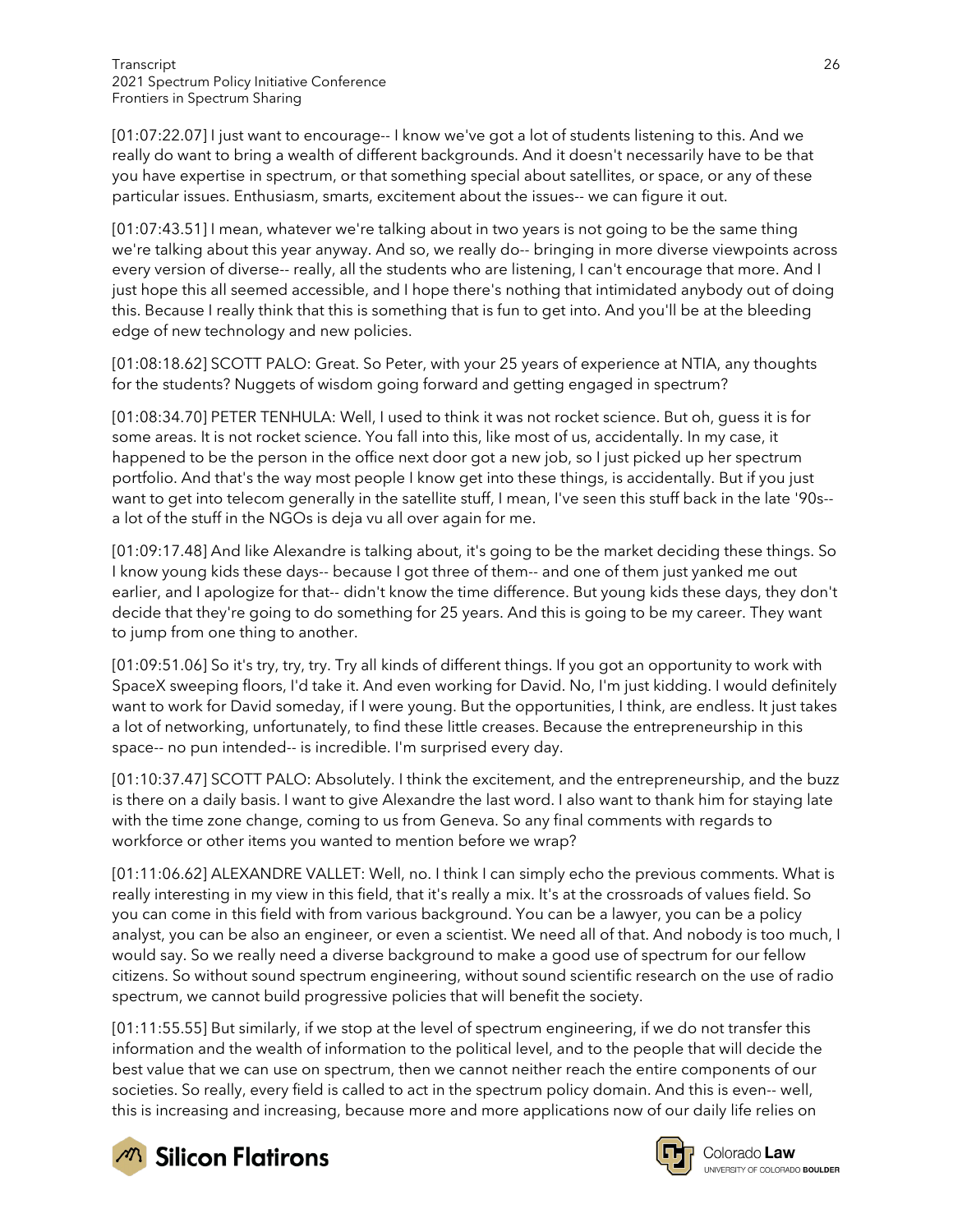radio. They are less and less activities where you can say, there is no radio involved in this activity. So yeah, I think everybody should consider making a contribution to it. And certainly, this would be very welcome. Thank you very much.

[01:13:00.80] SCOTT PALO: Thank you. And I want to thank all of our panelists for the time and effort they put in their thoughtful comments and participation here, and making this an excellent opportunity to have some discussions about ongoing and emerging trends. So with that, I think we're wrapping up the panel. And I'll turn it back to Keith and the Law School.

[01:13:31.16] [APPLAUSE]



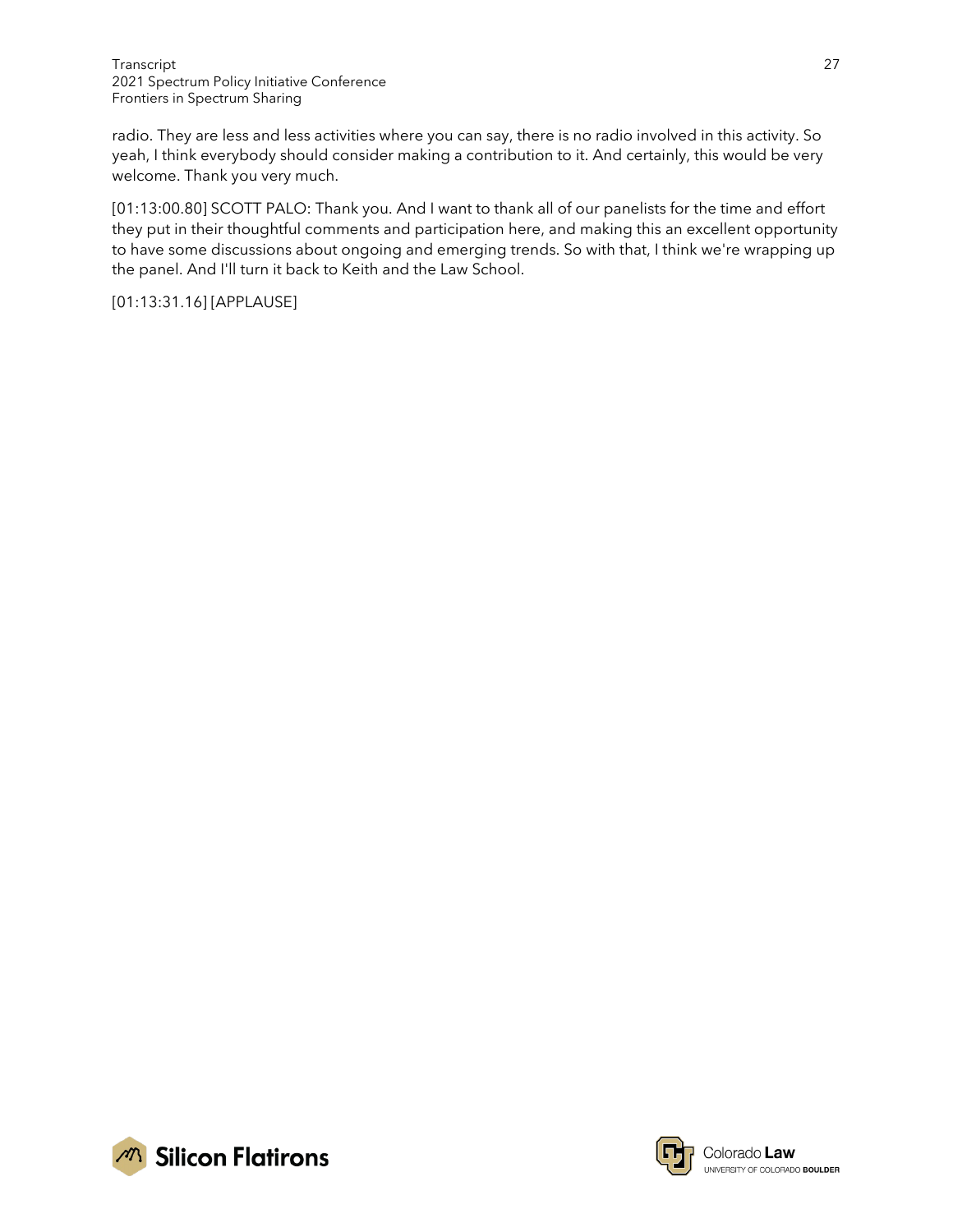# Frontiers in Coexistence Engineering

[https://www.youtube.com/watch?v=oqYxRysBPGE&list=PLTAvIPZGMUXNWmcqlTXSrvUmWJ0RfSL9K](https://www.youtube.com/watch?v=oqYxRysBPGE&list=PLTAvIPZGMUXNWmcqlTXSrvUmWJ0RfSL9K&index=3) [&index=3](https://www.youtube.com/watch?v=oqYxRysBPGE&list=PLTAvIPZGMUXNWmcqlTXSrvUmWJ0RfSL9K&index=3)

#### **watch?v=oqYxRysBPGE**

[00:00:00.12] KEITH GREMBAN: Nomi is a senior executive at Advance, where her mission is to seek out, identify and invest in companies that help diversify and grow their Advance portfolio. Of course, you can find a full bio of Nomi on the conference website page. So Nomi, over to you.

[00:00:21.17] NOMI BERGMAN: Thank you so much, Keith. Let me first just thank by besides in addition to thanking you and to thanking so many of our colleagues and somebody that we're all a big fan of here, Dell Hatfield for inviting me to join you today. I think so much of my interest in technology is because of learning from Dell during some of the early years of my career. And I'm really forever grateful to him for his crisp explanations and thoughtful questions.

[00:00:48.48] So let me start by welcoming my incredible panelists. I'll start with Mariam Sorond. I'm going to just say a few brief words about each panelist. And again, their full bios are in our materials. Mariam joins us today from CableLabs, where she's senior vise president and chief research and development officer involved with execution and adoption of new technologies for CableLabs members and the cable industry.

[00:01:14.79] I also want to welcome Dr. John Chapin who has a new role at NSF, a dual role where he's special advisor for spectrum. A role in which he serves as program officer in the electromagnetic spectrum unit in the Division of Astronomical Sciences. And also he's an advisor on strategic spectrum issues to NSF leadership.

[00:01:37.67] And next, Petri Mahonen, professor and head of institute, the Institute for Network Systems of RWTC Aachen University in Germany. And Jonathan Ashdown whom I learned has lived right down the road from me. I'm here in Syracuse, New York and Jonathan's in Rome, New York where he is a senior electronics engineer and information directorate at the Air Force Research Laboratory. Thank you to my panelists. I'm so glad you're all here with me today.

[00:02:09.45] So we're going to talk today about frontiers in the coexistence of engineering and spectrum sharing from a standpoint of-- in particular of discussing-- we're going to discuss sharing across service boundaries. And I think it's important that we maybe start off with technology descriptions as to how we should define spectrum sharing.

[00:02:35.30] So I'll actually toss this out to any of the panelists to begin with. Just if you could share some thoughts on how you define spectrum sharing. And probably just because we've been tasked with it specifically spectrum sharing across service boundaries.

[00:02:53.67] JOHN CHAPIN: Well, OK I'll get started. John Chapin here. So nice to speak to everyone. I just need to say that everything I'm saying is on behalf of myself and not on behalf of-- does not represent NSF or the government's position. So I think we should use a definition that tries to capture the general meaning of the word as it's been used by the technical community over the last 20 years.

[00:03:15.97] And to me what that means is spectrum sharing is the operation of independent systems close enough together that dynamic mechanisms are required to prevent interference. Independent systems are those that are controlled by entities that are distinct from the perspective of the regulator. So really, I'm focusing operationally on the use of these dynamic mechanisms as distinct from the more traditional static separation and frequency space or time.



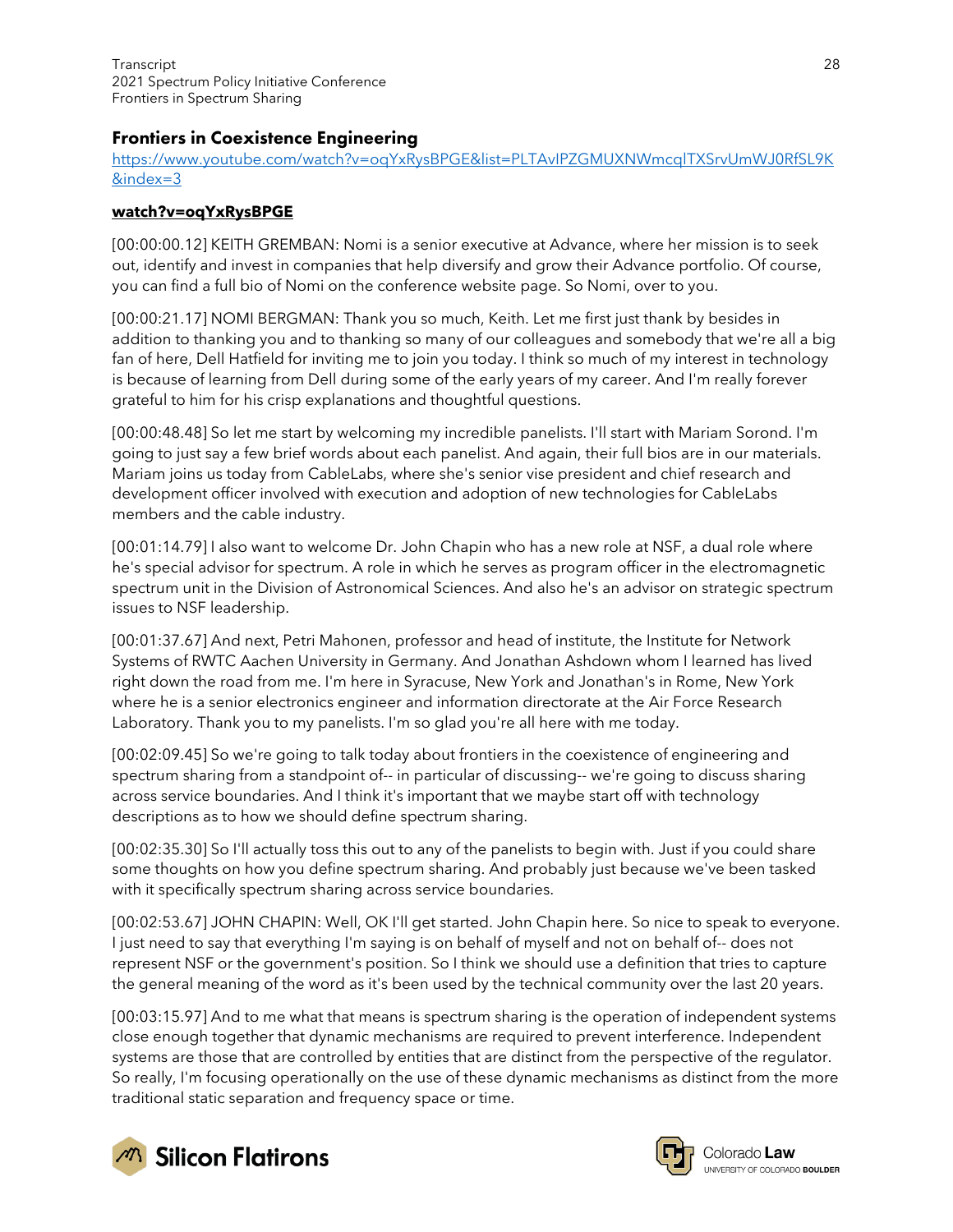[00:03:45.86] MARIAM SOROND: I could weigh in also. So I think if we wanted to step back, it is very hard and there is no single definition of spectrum sharing. It really depends on the context and the parties involved in the discussion and that's where it drives a different definition. Currently you can claim spectrums being shared one way or the other, whether it's through a partitioning it a technology a database or regulation, right?

[00:04:12.77] This means that we really need to clarify which part of this is are we talking about. And that's going to be hard in every conversation. Are we talking about two different regulatory bodies that allow different operations in the same band? Or two different licensees using unlicensed and licensed spectrum? Or are we talking about two different technologies using the same spectrum?

[00:04:36.26] It's like I may call a turquoise blue and someone else may call it green, really. But I think one thing that perhaps we can agree on and talk about is that one of the most complex sharing scenarios is the sharing between government and commercial entities whose spectrum are regulated by different agencies.

[00:05:01.91] JONATHAN ASHDOWN: And from my perspective, I share a similar perspective. It's obviously very complicated when you talk about spectrum sharing, even within a homogeneous body such as the DOD. But you have all the various intricacies of the various service, whether you're talking Air Force, Army, Navy, Marine Corps, Coast Guard et cetera, and all their different mission sets right

[00:05:27.22] but if they're geographically co-located, currently there are different systems that each service has to manage spectrum. And that utilization of spectrum really needs to-- and the DOD is moving in this direction to be able to share assignments across the services.

[00:05:47.86] But it gets even more complicated as just mentioned when you're dealing with DOD or federal and commercial spectrum sharing. Because of not only a heterogeneous set of spectrum dependent systems, but also a heterogeneous web of authorities that manage the utilization of those spectrum dependent systems.

[00:06:10.06] So I mean, I think that's why we're here today to discuss it but I agree on-- one other thing I wanted to mention was that if you look at the FCC table of allocations, you see a highly suboptimal solution to spectrum sharing.

[00:06:26.80] It's like a static frequency assignment type of approach, very Marconi in nature. First transatlantic telegraph in the late 1800s where a certain spectrum dependent system was allocated a certain frequency band and add infinitum for we don't really take the amount of time that maybe a certain spectrum independent system needs to do its thing or maybe it's a temporary license.

[00:06:58.09] But we need to think about how to be smarter about solving this multi objective optimization problem in a more optimal way rather than the suboptimal solutions that currently exist where in large cities throughout the US even on the commercial side you're talking under 50% utilization of spectrum.

[00:07:23.14] So we can no longer afford to do that. And I really enjoyed the previous panel where they're talking about having working together and having these conversations, because that's really the only way that we'll be able to get toward coming up with the more optimal solution.

[00:07:42.14] NOMI BERGMAN: Thank you. Go ahead. Go ahead.

[00:07:44.40] PETRI MAHONEN: Maybe from my side, emphasizing what the John was saying that I like to adding a word operational or sometimes in a technical community where we're putting a dynamic spectrum sharing. But I agree with Mariam also that there are many different ways to call it.



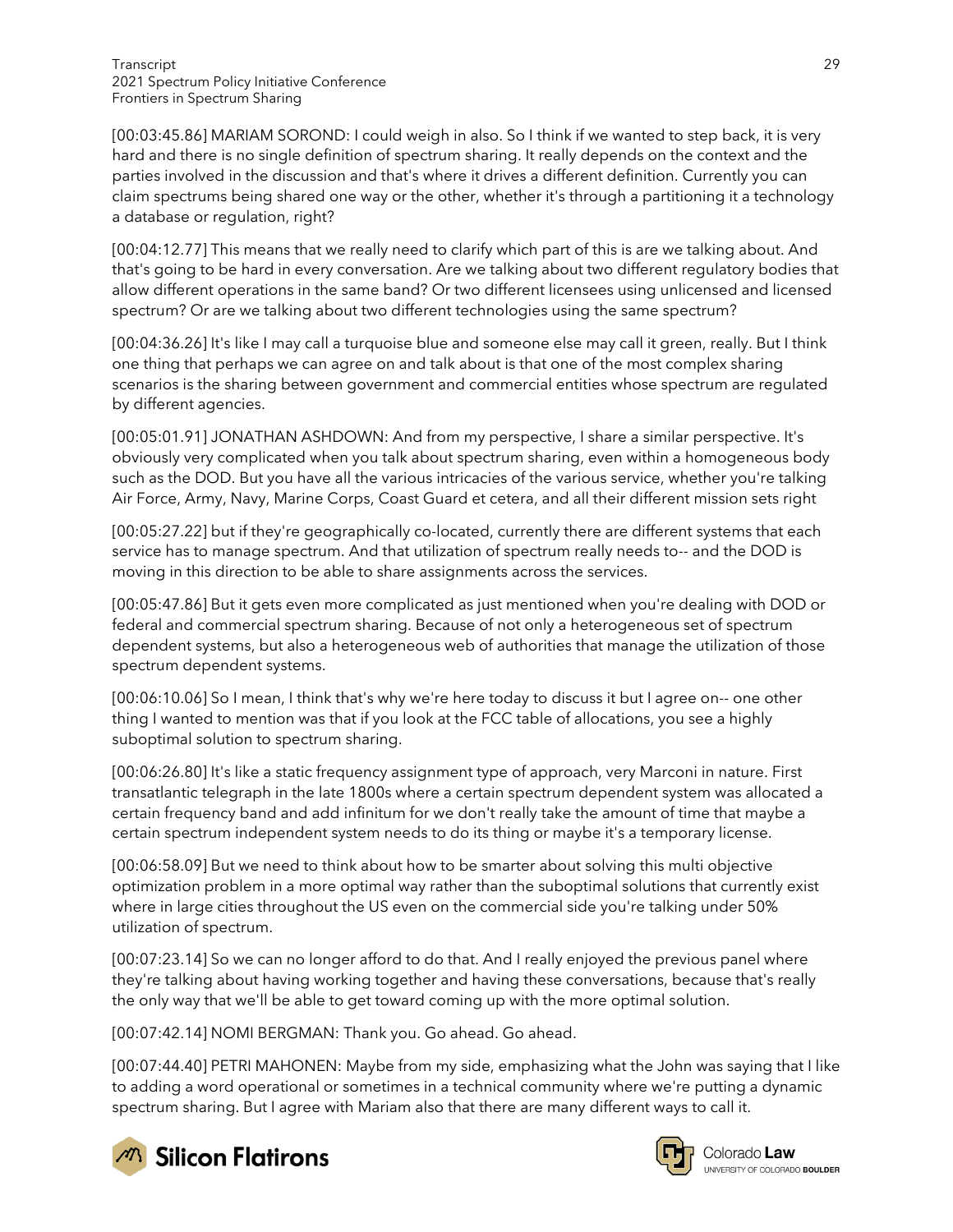[00:08:08.28] The main danger is that whenever we are writing white papers or having our fights as a policy domain, we are careful enough to define what we mean actually, we are talking about. Because the confusion which can come up if we don't have an agreement what we are talking about can be a huge.

[00:08:32.29] And one is definitely that when we have an engineers talking about operational spectrum sharing, there is a highly different view when more policy people or regulators are talking about spectrum sharing policies. So in a perfect world, we would be anchoring our terminology and fix them. But then I'm a pessimist enough that I think there will be always a little bit of the loose ends and we have to be careful on that.

[00:09:07.43] And adding maybe a little bit of the European way that where I am seeing in this side of the Atlantic problems, is that partially because of the loose terminology, sometimes in a Europe it's not even clear, even in the policy domain that who actually has the power.

[00:09:28.27] Is it the European Union? Is it nation states or the standardizing bodies for making certain sharing decisions? And it can become a very acronyms battle. And then in the end of the day, you fight two years and you'll find out that everybody was fighting on the different thing. So we have to be careful with the terminology.

[00:09:54.27] NOMI BERGMAN: Thank you, all. Thank you so much. And just maybe one follow up question on that and then I want to move to another topic about scarcity. Petri, in our prep calls, one of the things you talked about which really struck a chord with me was you warned us of the dangers of placing complexity on complexity. And I thought that fits well with what you were just sharing about engineers talking about the operational aspects. I wondered if you care to comment on that here.

[00:10:25.44] PETRI MAHONEN: Yes. I mean, my complexity comments are in a two domains, in fact. So adding complexity over the complexity is I think it generally we have to be careful in our operational spectrum sharing or even sharing policies. So there's almost inherent danger with us as an engineers for adding more and more things because it's a fun and it shows that we are intellectually very powerful. We are adding things.

[00:10:57.82] But once we increase a complexity, it's not only that we have a problem with increasing costs of the system but more complex systems are also more fragile. And this of course, comes if we consider for example, the National Security or DOD aspect. So we have to be careful that even if we are able to do some very smart things, if it increases a complexity or variety, let's say an undefined boundary, we might have a problem we would not like to have.

[00:11:33.09] And another problem of course in purely in a technological area is that I have been starting to feel that the increase in talk about that we need an email and because we have a so complex system is this just hype or is it the desperation that we are not any more able to handle the engineering system we are developing?

[00:11:59.82] Because again, when it's a critical system, we actually would like to understand. We would not like to leave it for Black box neural network decide whatever. But it goes again a little bit of this kind of cost and benefits and danger, trying all what we have to be careful for considering.

[00:12:22.83] NOMI BERGMAN: Thank you. I'll just give panelists a chance in case they want to comment on the comments there. I know we'll talk more about AI little bit later, but anybody or else I'll move on? OK.

[00:12:35.75] JOHN CHAPIN: Just a quick comment.





Colorado **Law** UNIVERSITY OF COLORADO BOULDER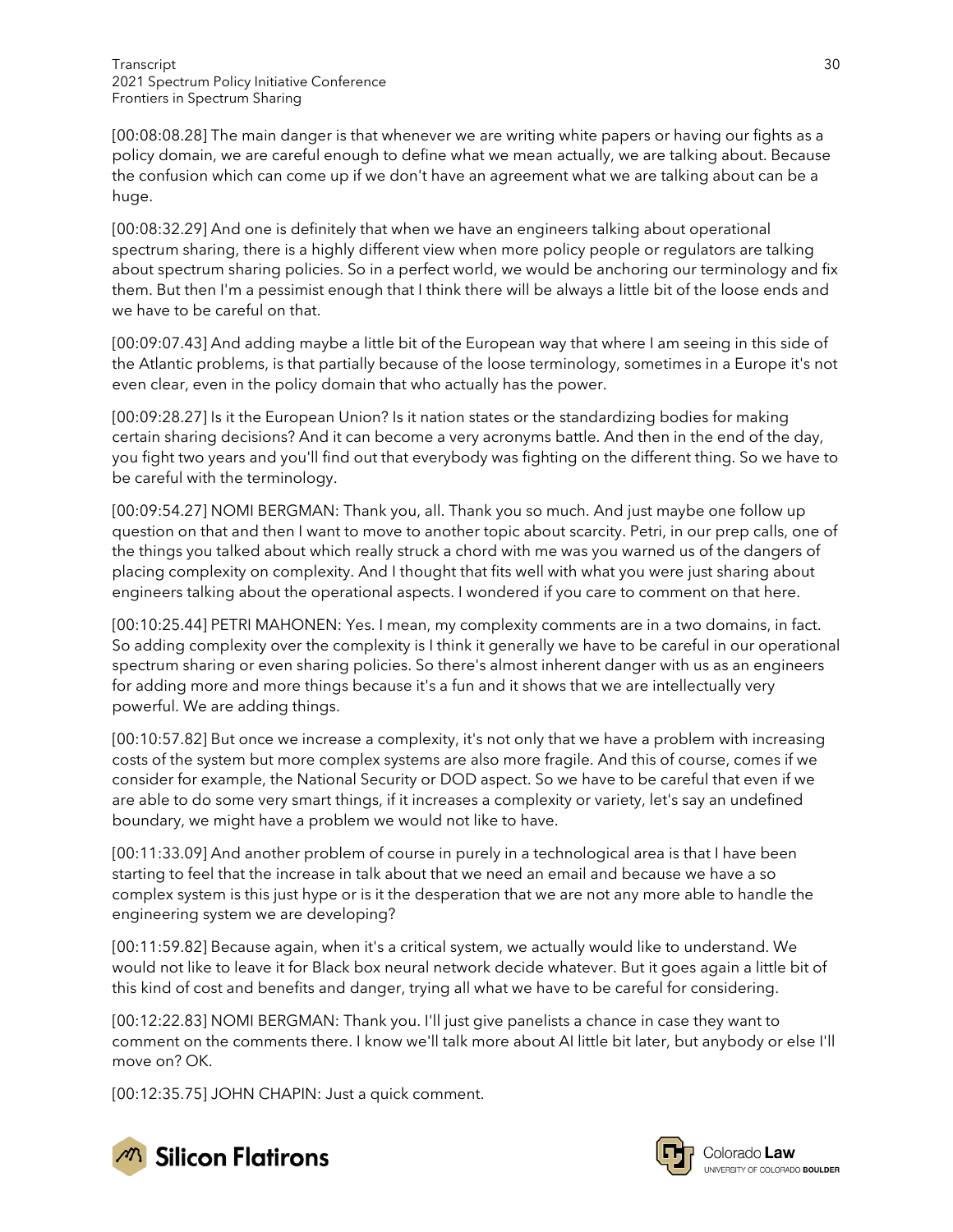[00:12:37.71] JONATHAN ASHDOWN: Go ahead, Dr. Chapin.

[00:12:39.22] JOHN CHAPIN: All right, I should raise my hand. I think what Petri is talking about links to a common theme that we've heard from Scott Pallo many times and from the others, which is the really critical importance of trust. If we're going to move forward in this space at all, the various stakeholders have to trust that their equities will be protected and that their be able to predict the return on investment depending on where you sit. And the more complexity we have, the harder it is to trust. And that's a really interesting challenge in order to move forward effectively. Thank you.

[00:13:11.34] NOMI BERGMAN: Jonathan, go ahead. Thank you, John.

[00:13:14.07] JONATHAN ASHDOWN: Yeah, and another aspect and I know you said we're going to get into the AI conversation a little bit more as it relates to spectrum sharing. But one concern that I have and that we've seen is that even if you were to get to pretty good solutions in terms of the optimality of sharing the spectrum with these techniques, there's a lack of traceability in terms of figuring out.

[00:13:42.75] So say there is an interference event between two parties sharing a certain spectrum band. It's difficult again, with the black box neural network that Petri mentioned to really trace back what caused that. So was it the system itself disobeying some policy or rule set that was put in place? Was it a derived policy that was pulled from a regulatory document? Was it a spectrum manager who is actually in charge of allowing those systems to access that spectrum?

[00:14:24.31] So the provenance piece being able to trace things back to their roots the source lacks there. So really what is needed is more of an electromagnetic spectrum ontology, like an ontological framework where you have that traceability aspect.

[00:14:43.93] NOMI BERGMAN: Thank you, Jonathan. And we are definitely coming back to identifiers as well. Maybe just before we do, just to finish setting the forum, thank you so much to all of you. And thank you John Chapin for making the comment about trust. I think now we've heard that in each panel, which is-- and from the ambassador. So it's a great line throughout this.

[00:15:03.79] I want to get to asking all the panelists how real is scarcity. Maybe just before I do, just to acknowledge Martin Cooper recently published his autobiography, Cutting the Cord. And in it, he said there has never in the history of radio been a scarcity of radio spectrum and there will never need be a scarcity in the future. Since radio's invention, technologists have created new spectrum faster than uses for that spectrum has been intended. Technological advances and spectrum use and efficiency have continuously kept ahead of ever rising demand.

[00:15:38.14] I guess, I'm wondering how our panelists, how my great panelists feel about Marty's- you don't have to comment on Marty's comment specifically. But just mostly how real do you feel the scarcity is. And then and then we'll next get into some needy more technology issues.

[00:16:02.52] PETRI MAHONEN: Maybe I'll start for hopefully increasing a controversy in our panel. So in one sense, the scarcity is there. I mean, everybody has been seeing this everything is allocated maps. So maybe in the policy domain we have some issues.

[00:16:24.06] But if we consider pure physics or let's say on engineering, I tend to be a little bit more in the Marty's scan. And it comes to the point that what we mean with the scarcity. The one way is to say that so can we pack more systems? So let's forget the cost. We forget the business consideration. I don't think that we have a scarcity.



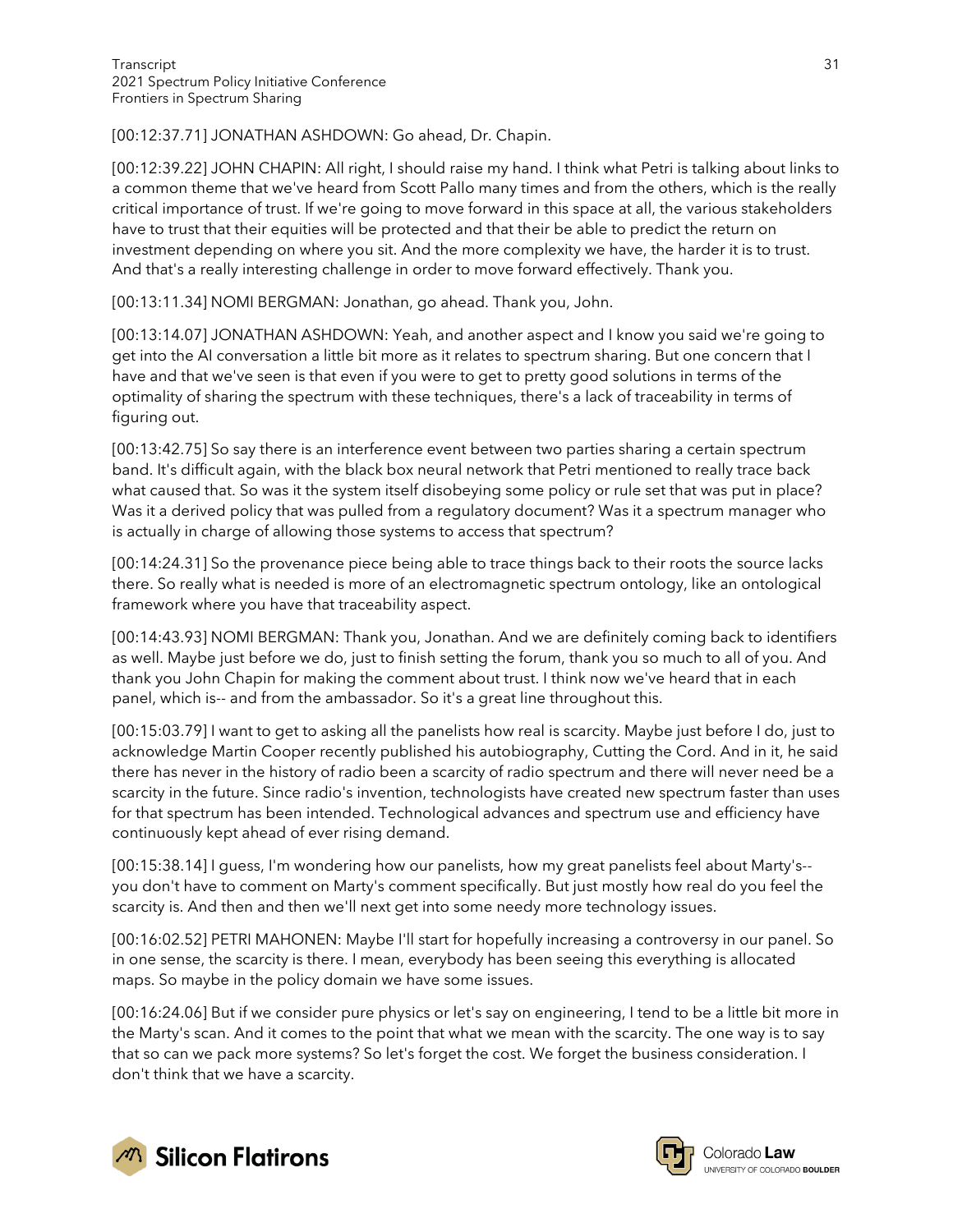[00:16:53.62] Actually, at Marty himself has been sometimes solving a very beautiful map where he has been actually showing that almost all, I'm a little bit exaggerating, but almost all the extra area bandwidth, what we have been getting is not coming for us to making a massive MIMO or better modulation. It has been coming from making a smaller and smaller cells.

[00:17:22.44] And obviously, there are some physics limit how small cells we can make it but we are very, very far away from how small cells we could generate. That doesn't mean that it would be economically possible, but kind of fundamental since there's lots of spectrum to be used, especially if we go then to millimeter wave patterns or terahertz band where we have a small narrow beam with things that we can really make geographical packing very strong.

[00:17:58.29] I think a more research question is that where is the boundary between economically viable engineering and an availability of the spectrum? I'm still more in, let's say the positive side as an engineer that there's not really a spectrum scarcity. We still are getting wonderful new technologies coming in.

[00:18:22.08] You might then ask that why everybody's speaks about scarcity. And this is maybe my controversial part that I have not been seen too much even an academic community pointing out that there are also reasons for claiming that there's a spectrum scarcity while there is no spectrum scarcity.

[00:18:45.33] And that's when we are talking about, especially the cellular operators. You have to remember that they have in one sense economical incentives to hog spectrum and keep new entrants out. So the whole point is that that's why I think we need more and more very level field discussion and hopefully independent people looking for issue. It's not so easy then just listening to a couple of CTOs or CEOs telling that please we are lacking again a spectrum, we need more.

[00:19:24.28] NOMI BERGMAN: That's a very interesting answer, Petri. I see Mariam was raising her hand. Mariam, and in your answer I know you're going to reply to Petri's good comment. I'm wondering if you can tie it in at all to David's comments in the prior panel where he talked about a carrot and stick approach of creating incentives. To me some of what Patrick is saying there about getting to smaller cells is a bit of-- is moving towards it's capitalizing on an incentive in a sense of using the spectrum and operator has. I don't know. You answer however you'd like, but I'm wondering if your answer might tie that in.

[00:20:04.09] MARIAM SOROND: Yeah, absolutely. Well, first of all, thank you Petri for bringing that controversial point that creates a very interesting discussion. I think that and I'm going to put-- I used to be a mobile operator. So maybe I can just add some color to how at least, typically mobile operators view this and how it's hard that they would create the scarcity. That argument is a tough one, and here's why.

[00:20:34.99] First of all, I think mobile operators typically look at spectrum needs based on their capacity forecasts. They do this years in advance. Because if they await for the capacity crunch to come, it would be too late. So when they start talking about needing spectrum, it's way in advance due to these forecasts.

[00:20:56.83] Additionally, it's important to highlight that their lead times involve from one spectrum assigned to when it can be deployed for public use. So sometimes this may look like somebody sitting on a spectrum, but ecosystem development, widespread deployment takes time.

[00:21:18.55] And the other aspect I think it's important is that if you look at traffic demand, traffic demand is not uniform and it peaks during different hours at different locations. The aggregate



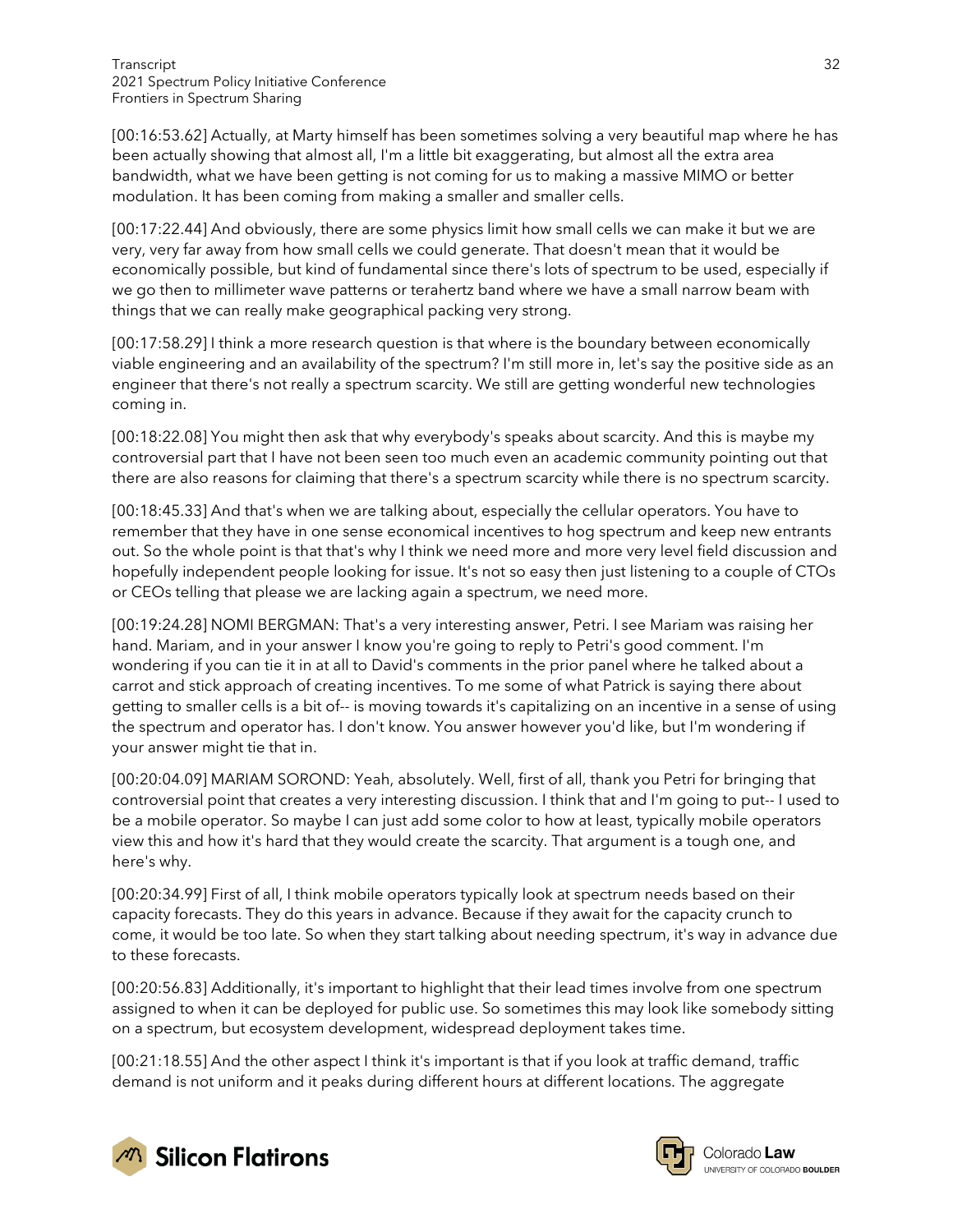demand when averaged over hours and days and geography looks low, that's for sure. But you know but it's true that spectrum really is there to meet the peak hours and the population. OK.

[00:21:49.69] So in some cases therefore, that spectrum is underutilized in other areas but the point is that it needs to be more targeted. Now when all of these things line up, sometimes again, if everything lines up, you do get an example of this year where there was an earlier auction this year on C-band and you have an operator already deploying 70,000 C-band sites this year. But that's the little bit of the stars aligning with the development and things like that.

[00:22:20.74] So I just wanted to say you know it's an interesting discussion but I think just from a mobile operator perspective, I'm not sure if they're trying to create scarcity. And Nomi, to the point about the small cells, I apologize that I missed the last panel. I didn't hear the point. I'm going to pass on commenting on that.

[00:22:44.72] NOMI BERGMAN: No problem at all, that was a great answer. John, Jonathan, do you want to comment on the scarcity?

[00:22:53.20] JOHN CHAPIN: Sure. I actually have of course, tremendous respect for Marty and I believe his technical point is well founded. But I would say that whether or not there is scarcity from a technical point of view is sort of irrelevant to what we're dealing with here.

[00:23:11.15] And the reason is that there are long established regulatory structures that make it difficult and expensive to launch a new service or expand the service. And there's long established business structures that are assumed, and maybe in some cases derive value from the fact that spectrum access is a barrier to entry.

[00:23:29.90] So we, by definition have scarcity because of the system that we live in and the conditions that create that are not going to change on timescales less than decades. Certainly at the NSF, we are investing in the fundamental research and the basic and applied understanding that can help to change that situation. But we really do need to make all of our short and medium term spectrum related decisions understanding that scarcity is a reality.

[00:24:00.99] JONATHAN ASHDOWN: Yeah, and I would agree with Dr. Chapin on that. I think it's not necessarily a scarcity issue. I mean, if you look at sub 6 gigahertz, there is plenty of congestion in the current regulatory structure. I'm just talking commercial side, similar on the federal and DOD side as well. But that congestion is really a byproduct of the regulatory structures that have been in place to regulate our spectrum for many, many years and we'll likely continue that way.

[00:24:36.69] Now it goes back to what I said earlier about from a technical perspective of course, you could come up with a more optimal solution to the optimization problem. That's not the hard part. What's the hard part is basically affecting material change in the way our spectrum is essentially managed and regulated. And that will allow for more innovative approaches in the utilization of that spectrum.

[00:25:12.42] We've heard about cognitive radio for many, many years now, like decades. There's been many compelling demonstrations over the years on being able to maneuver through interference in a shared spectrum band with technology. In my opinion, it's a matter of catching the policy up with where the state of the art of the technology is. Of course, you have millimeter wave up to terahertz as was mentioned. There's plenty of available spectrum up there, it's not really a scarcity issue.



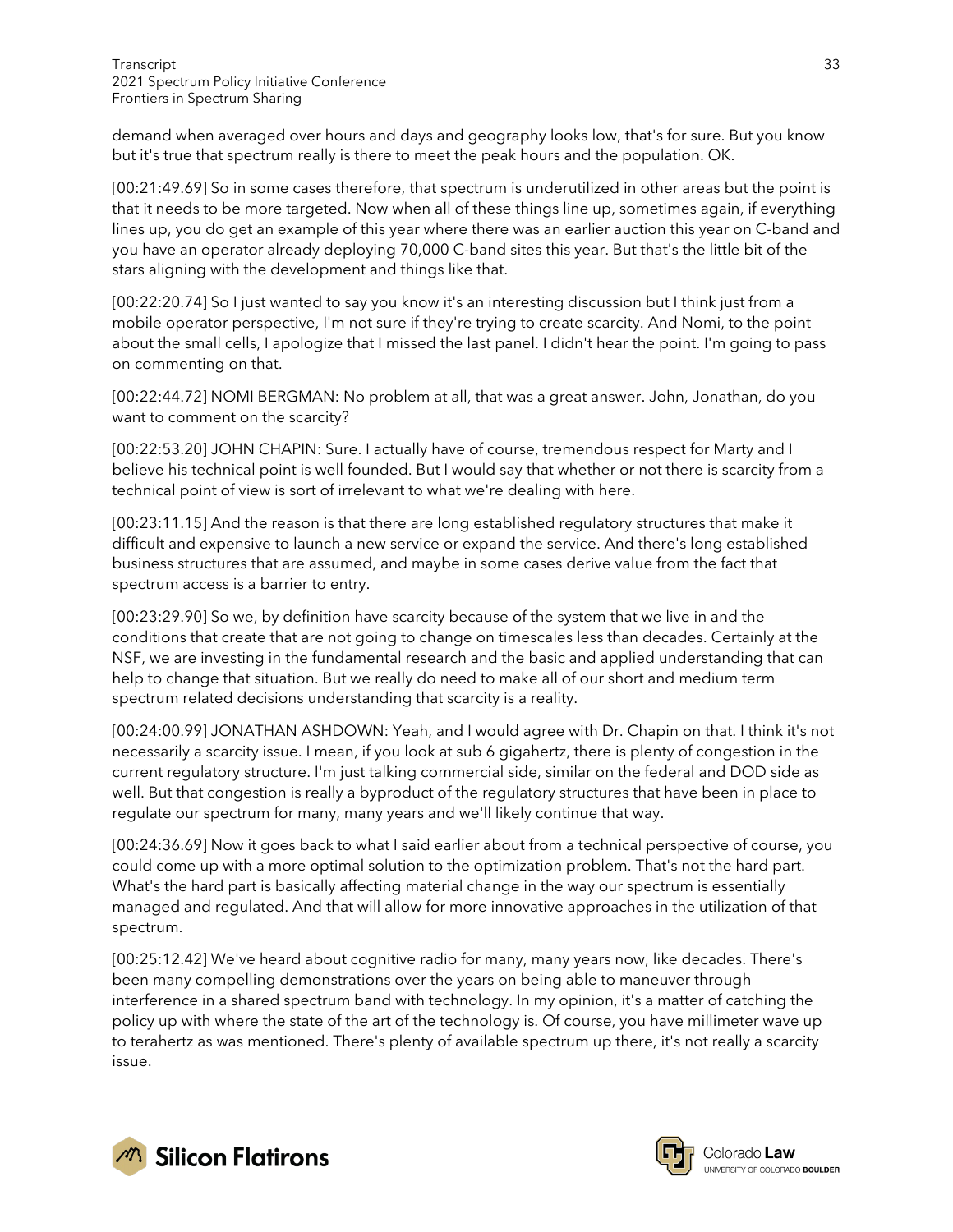[00:25:50.98] NOMI BERGMAN: Thank you so much. Those were fantastic answers. Thank you. Well, moving on now to like a bit more deeper into the technology. I'd love to talk a little bit about and hear everybody's thoughts on what we can learn from historic efforts to share spectrum. We've always had various systems for reusing the airwaves across frequency space and time. And it's also been nearly a decade since the PCAST issued influential reports declaring that the norm for spectrum should be sharing.

[00:26:23.65] And certainly we started with sharing with static regulatory separations, and then move to the coordinated sharing effort of the AWS-3 band. I would love-- We sent around amongst our panelists a list of various developments. If I can ask you about them specifically or I'll let you just speak to them, would one of you care to start just to share your thoughts on one of the historical developments, be it AWS-3 or really our largest real world experiment in spectrum sharing to date, the CBRS experiment.

[00:27:08.31] MARIAM SOROND: Sure, I can share a little bit about maybe AWS-3 thinkers as a part of that. I mean, it was through was a really good example of several things I thought. There's definitely there was a concept of again, talk about misuse of terms and confusing everyone by dynamic spectrum sharing. Because that term gets coined in different ways.

[00:27:33.54] But in this way, it was dynamic sharing in the sense that basically with respect at least to one of the sections where there were whether operations and actually uplink services with mobile. There was not only sort of analysis done with coordination zones, but also real time systems, something called an RFM was created over there that tried to accommodate more use of the spectrum through measurements.

[00:28:11.64] And so that was an interesting first application and basically, it looked at what Noel was doing particularly and a few other agencies were looking at basically how this RFM system looks at early deployments to later deployments and how they can balance this act. Because when you deploy mobile networks in a band that's newly allocated, you don't all of a sudden have 300 million users day one. You basically start with ramping up and mobile users are transient.

[00:28:50.24] So I thought that was a very interesting learning that when that gets implemented, that we could look at some real time measurements done by sort of the orphan system and then in addition to some of the coordination zones that was created. And I think with CBRS, that's also another example of a dynamic sharing where there's the sensing and basically there's also multiple licensees in the band.

[00:29:26.23] And I think there's definitely the deployments are coming along. It was auctioned last year and I think looking at that band and looking at the deployments in the future is going to give us a lot more learnings again, as we ramp up because no spectrum gets turned up day one all of a sudden together. So very, very good learnings over there also to look at as more deployments are made.

[00:29:55.82] NOMI BERGMAN: Thank you, Mariam. John?

[00:29:59.41] JOHN CHAPIN: Sure. OK. Well, I'll answer the question by turning it backwards. I'm going to take some answers-- I'm going to state some lessons that I think I've learned and then maybe just give one example for each of the kind of historical sharing experience that it comes from. So three lessons.

[00:30:14.87] The first one is that having some form of ex-post enforcement is really an absolutely necessary complement to the designed ex-ante sharing mechanisms. One example that among several that supports that is what happened in the 5 gigahertz DFS band. Where the very carefully



**Silicon Flatirons** 

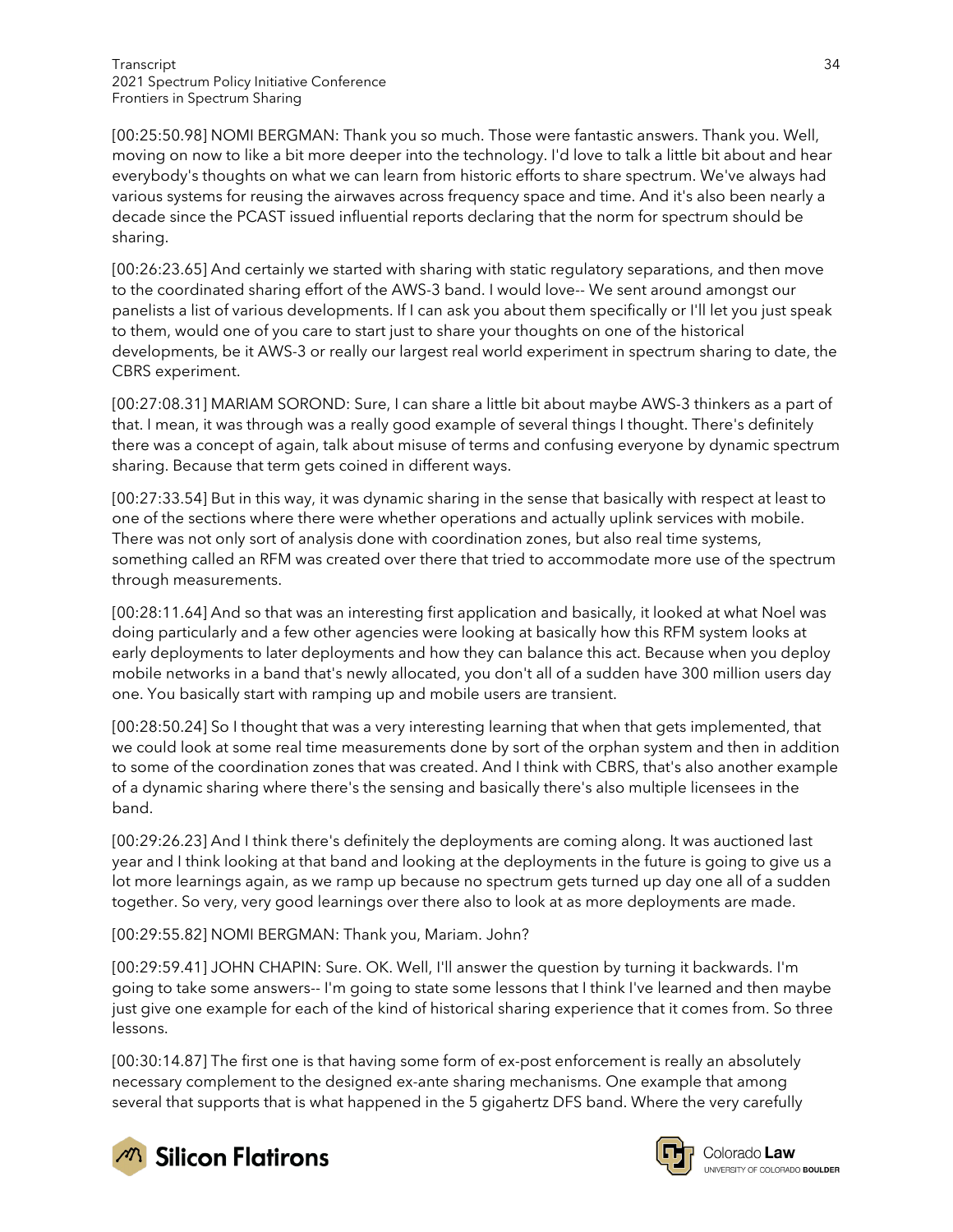designed sharing mechanisms ended up not working the way they were planned in the field in part because of user action. And it took quite a lot of effort to solve that, and we still have some ongoing interference issues as a result.

[00:30:46.49] The second lesson is that sensing based approaches inherently limit both your spectral efficiency and the evolvability of the system over time. And really information sharing between the spectrum users is critical. And so there we've seen this learning happening in the 3.5 gigahertz CBRS band where there's recognition that we need to evolve from the environmental sensing capability to some kind of incumbent in forming capability.

[00:31:15.70] And the third one lesson I would draw is that access level agreements are critical. That's a term I came up with. Maybe there's a better one floating around in the community. But by analogy to service level agreements in telecommunications, an access level agreement is something that specifies the quantitative thresholds that define when harmful interference occurs. And those may be timebased or power-based or something else.

[00:31:43.12] We really need that because dynamic spectrum sharing rests on having some form of automated or at least prespecified spectrum management. And you have to have quantitative targets. We can't rely on the old approach of just sort of I know it when I see it harmful interference. So we've got multiple experiences, whether that's the TD white space or the 5 gigahertz DFS, or the crossborder issues between the US and our neighboring countries where we can see the importance of having these quantitative targets. Everybody can plan if they've got them.

[00:32:17.54] We also note that if the regulator has to establish those targets through a proceeding, it is a long and painful process. The 5 gigahertz DFS took three years of negotiations and still didn't get it right. So really the future has got to be acceptable agreements as contracts between the spectrum users themselves. And that everybody can agree to and then plan for in the future. So those are my three lessons. Thank you.

[00:32:48.87] JONATHAN ASHDOWN: All right. So yeah, I can share some lessons learned from over the years. I'm glad you brought up the PCAST report. I encourage anyone who is interested in spectrum sharing to reference that document. I saw something in the chat about-- it sort of like highways where we plan our road infrastructure for the maximum traffic.

[00:33:12.51] If it's a middle of the night, cars only need to would only really need to use one lane. But at peak times they would have to use all the lanes and then some.

[00:33:23.15] So spectrum does have some similarities. The Obama administration had drawn that exact analogy in the PCAST report. I believe Press the Marshal, who I think currently still works for Google had been on that advisory board for the president who I bring him up because we worked on a the wind forum which helped set the standards for the CBRS, Citizens Broadband Radio Service.

[00:33:55.77] Of course, that's 3.5 gigahertz. But spectrum sharing with Navy radar and commercial systems, so that's a neat lesson learned for some current work we're doing, which is to basically come up with a spectrum coexistence and sharing system to allow for commercial 5G network that's being deployed at Hill Air Force base.

[00:34:19.26] It's a standalone private 5G network and Nokia is the prime on that where they're deploying a network that will be manipulated by a spectrum coexistence and sharing system to be able to maneuver through incumbent interference presented by various DOD spectrum dependent, systems such as the airborne warning and control system, or C13 station keeping plumbing et cetera.



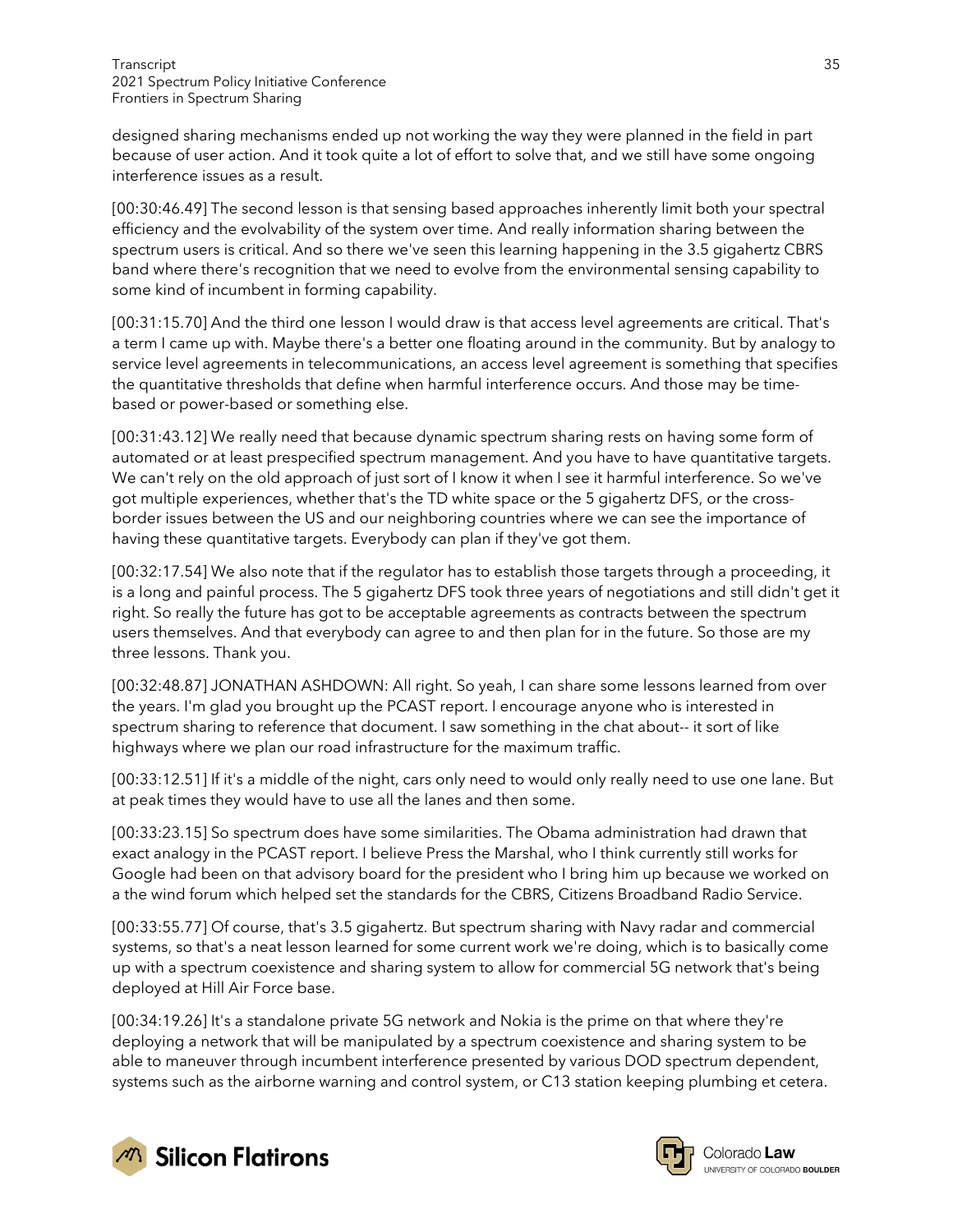[00:34:43.36] But I guess one of the interesting things we've done and I did this through the AWS-3 bands experimentation as well. I was part of a committee called the spectrum sharing test and demonstration steering committee, is actually led by the Defense Information Systems Agency. And as part of that, the DNCIA was involved in ITS, which is based actually out your way mountain time out near Boulder. It's the Institute for Telecommunication Sciences.

[00:35:17.46] They did several data collection measurement campaigns to really figure out what the thresholds would be for interference to allow for spectrum sharing between the commercial and the federal spectrum dependent systems.

[00:35:34.38] More recently, they've been helping us on a big program that we're working on dealing with dynamic spectrum sharing and utilization between, again commercial 5G and those various spectrum dependent systems on the side. We've been doing flyovers and data collection measurement campaigns at Table Mountain, which is a radio quiet zone just North of Boulder, Colorado. So we're working with Frank Sanders and the team at ITS to really figure out what is needed to be able to effectively share the spectrum.

[00:36:12.87] The other thing too is worth bringing up is radar altimeters aboard both commercial and military aircraft. There's concern about how 5G will affect those globally. So we're also part of an effort called JIFRACO, which is the joint interagency 5G radar altimeter interference program.

[00:36:34.14] And I am not the lead for that one, but I do head up a sub working group that's really looking to do flyovers and set up this 5G network to be able to do test and collect measurement campaigns to really figure out what is needed to be able to effectively coexist. And what those harmful interference thresholds are.

[00:37:03.63] PETRI MAHONEN: Maybe from my side, the one thing I'll start from the again from the trust point of view that a both in a US and European based projects I haven't been involved in, especially if you have an actual operators or defense forces involved in, you very rapidly in an issue of the trust that what's going on. We share but is everybody actually following a sharing rules. And this is now entering even with licensed spectrum access to commercial domain.

[00:37:43.74] So John was pointing out quite well that in order to have enough trust, you have some kind of ex-post enforcement. To the point that you have to be able also to prove that something happened and somebody is not crying wolf or whatever.

[00:38:00.13] So be related to this is that I think one of the surprises if we think about is at DSA community is that everybody was first believing that we just make dynamic spectrum measurements, and then we go to the white spaces. And I think we more or less have been proving that this is not an approach to call.

[00:38:22.21] But if I have to guess we probably will have a renaissance on the spectrum measurements. Not so maybe sensitive ones, but exactly for having enforcement, the probability that the spectrum is shared properly. Because otherwise, I don't think that we are able to build a trust, at least in some areas where there might be a local scarcity or local very high level sharing.

[00:38:51.52] Another thing which I think I have learned is that yet there's still a little bit some pockets at least in an academic community who are thinking that it's enough for defining a primary user, so to say and then you have a spectrum sharing. But this is not obviously a case.

[00:39:13.54] Actually, you have to define who are the sharing entities in a technological sense. Because the whole point is that how quickly they can release spectrum again, what kind of aggregate





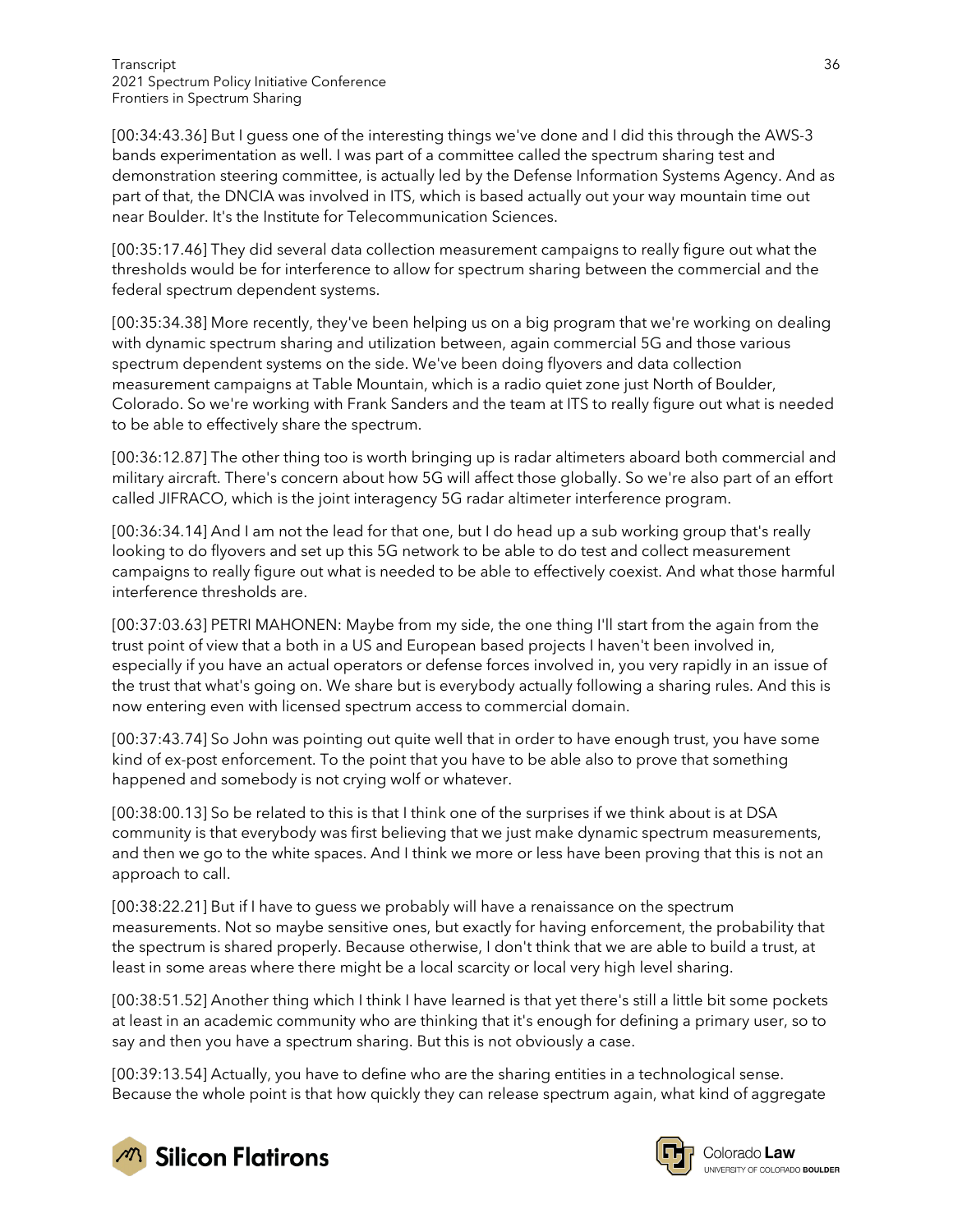interference they can generate. And indeed actually, whether it is for these secondary users commercially viable to use, shared spectrum depends very highly what kind of system you are putting there to share. So we should be careful to define all the sharing entities technologically.

[00:39:49.18] And the third probably coming from all of my career, which would start somewhere around the second generation is kind of piece of warning, which I would hope that Mariam is especially agreeing is that things tend to evolve differently than what we expect.

[00:40:10.85] So even if you are a cellular device manufacturer, of course you are doing lots of tests, you deploy test networks, you do things. But once the real heavy duty commercial networks are there, people are starting to use it, you'll find it in a few years that oh no, we didn't think about that. Or we didn't think that the users could actually come this kind of applications.

[00:40:38.48] I mean, a good example is that in the beginning of the two gene, nobody thought about that you would like to put a TCP/IP traffic to the cellular network. It would have been laughed in some research centers telling that we have to worry about data traffic because everybody knew it's a voice traffic, find a peak time, dime in the network, done. And then people found that actually even a low rate data can be extremely valuable.

[00:41:10.56] So this is of course, which is making this whole game very difficult because we have to leave a little bit of tolerance on our board regulation and the technology development for unknown unknowns so to say. Things really-- In my 30 years in this business, things tend to evolve completely differently what the best-- Best purpose put off in the planning is showing.

[00:41:42.38] But that's also of course, the reason for increasing our capability for dynamic sharing and sharing systems because that would give us a capability to evolve much more faster. Because really the problem is that the regulation is too slow. The technology itself is not mainly a slowness. It's that if the service is everybody is fixed too tightly, then we start to have a problems, kind of artificial scarcity problems.

[00:42:15.91] NOMI BERGMAN: Yeah, absolutely fantastic answers. Let's move into the technologies. But if you want to come back to some of these historical examples as we're talking through some of the technologies, please feel free. I'd love to hear our panelists talk about some of the technologies that offer promise for inter-service sharing.

[00:42:34.87] I'd like to spend most of the rest of our time here. And I can ask you about specific ones, but I know I did send around a few from our preparatory discussions. So you could pick any of them and speak to their promise. And why don't we also fit the-- certainly the discussion of AI fits here. But also I know we talked about this in the challenges section, but please feel free to also to comment here about the importance of requiring that all transmitters use a unique identifier. And if we don't get to that here, I'll call it out later, specifically later.

[00:43:13.15] But for now, yeah I'd love if you maybe pick one of the technologies we talked about that offer promise and talk a little bit about how they might help in managing increasingly complex multidimensional interference environments or again, our desire for service sharing which offers its own complexities. So if you could each maybe pick a technology and speak to it, that would be great.

[00:43:41.25] MARIAM SOROND: Sure. I'll pick two if that's OK. One of them is AIML. I wanted to clarify that one a little bit more about what I mean, because I think it's different than what the context of AIML that was used earlier. And then the second one is I think, Convergence. I saw someone in the Q&A talk about Convergence. So I think it's important to talk about that as well.





Colorado **Law** UNIVERSITY OF COLORADO BOULDER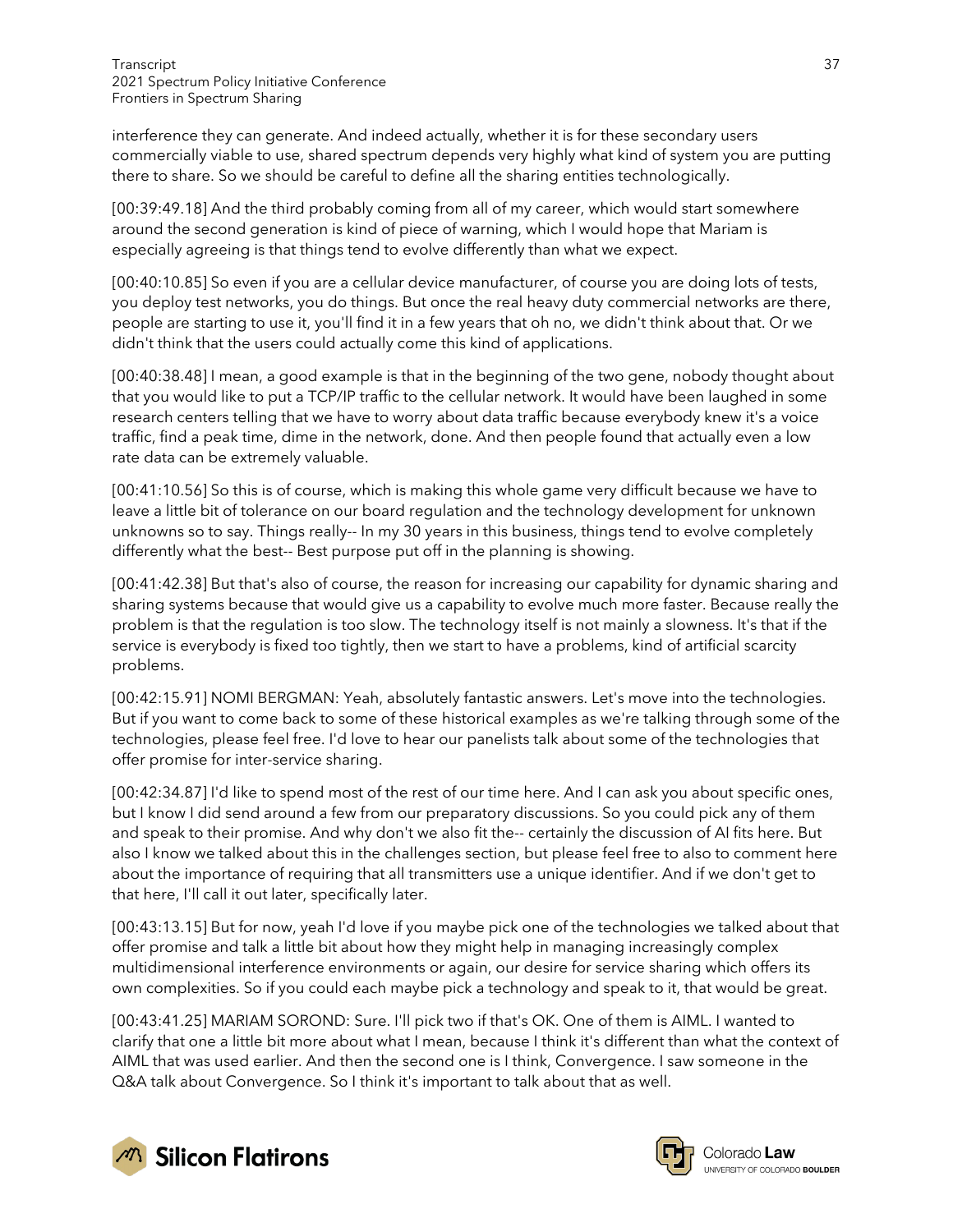[00:44:05.38] Let me just hit AIML first, but I think first of all, I mean, currently sharing is centered around developed technology. OK. So instead, I think technology should be developed to embrace sharing. So I think we should think ahead this time. So just picking on 6G here for example, for a second they should consider how future aspects of how cognitive radios will use AI and ML technologies and deep neural networks.

[00:44:39.24] I mean, this is about the technology doing it. I'm not talking about AIML to manage interference. That's not it. It's the technology itself actually having cognitive abilities and using these things to be able to do many different ways of coexistence with other technologies and manage interference. So I think it's an opportunity right now to look at this while future technologies are looked at. And I think it's important to incorporate and would love to hear their thoughts on it.

[00:45:14.91] The second one I want to hit on is convergence also, because if we could talk about that it's important. Because we have to talk about our future networks and how connectivity will evolve in the future. When we were talking about connectivity, we have wired and wireless networks.

[00:45:31.08] So right now there's new technology enablers that are creating a dynamic where we're getting an opportunity to converge multiple access schemes between wired and wireless technologies. And so once you do that, a couple of things happen that become make it very interesting.

[00:45:51.34] First of all just looking at the wireless side through convergence, we can certainly bond different spectrum bands, including license, unlicense. If a portion of spectrum becomes temporarily unavailable, operator can deliver the same user experience that's expected somewhere else.

[00:46:08.37] OK. So that's one thing that convergence brings. Convergence also allows multiple operators to provide a consistent and seamless user experience through their service boundaries via open standardized applications, APIs and things like that. So that's an enabler too.

[00:46:31.80] I think that what happens is whether through the use of common platforms or APIs or both, convergence promotes better interworking and information flow with various network elements. So that's a key ingredient for enabling effective spectrum sharing.

[00:46:51.16] So for example, one of the projects we're looking at CableLabs is something that allows traffic steering splitting and bonding among various wireless networks using real time network data to drive the optimal traffic management decisions. This could play a role also in sharing. So there's definitely an opportunity there for convergence and using these new technologies.

[00:47:29.53] NOMI BERGMAN: Thank you. Thank you so much. That was a fantastic answer. Thank you. Those were very practical examples. Others?

[00:47:41.74] JOHN CHAPIN: I don't know if Jonathan is being quiet for the same reason I'm being quiet. But being at NSF, people write proposals to us all the time and I really can't bias those by picking winners and saying certain technologies are more important than others. I would just highlight that NSF has a program running on technologies for promoting spectrum coexistence. It's called Swift.

[00:48:03.69] We've given two years of support out. If you type Swift into the NSF award search, you will find dozens of really interesting technologies that were judged worthy of pursuing, that fall into a bunch of different categories. And so I just really need to leave it at that. Thank you.

[00:48:26.69] NOMI BERGMAN: I understand.



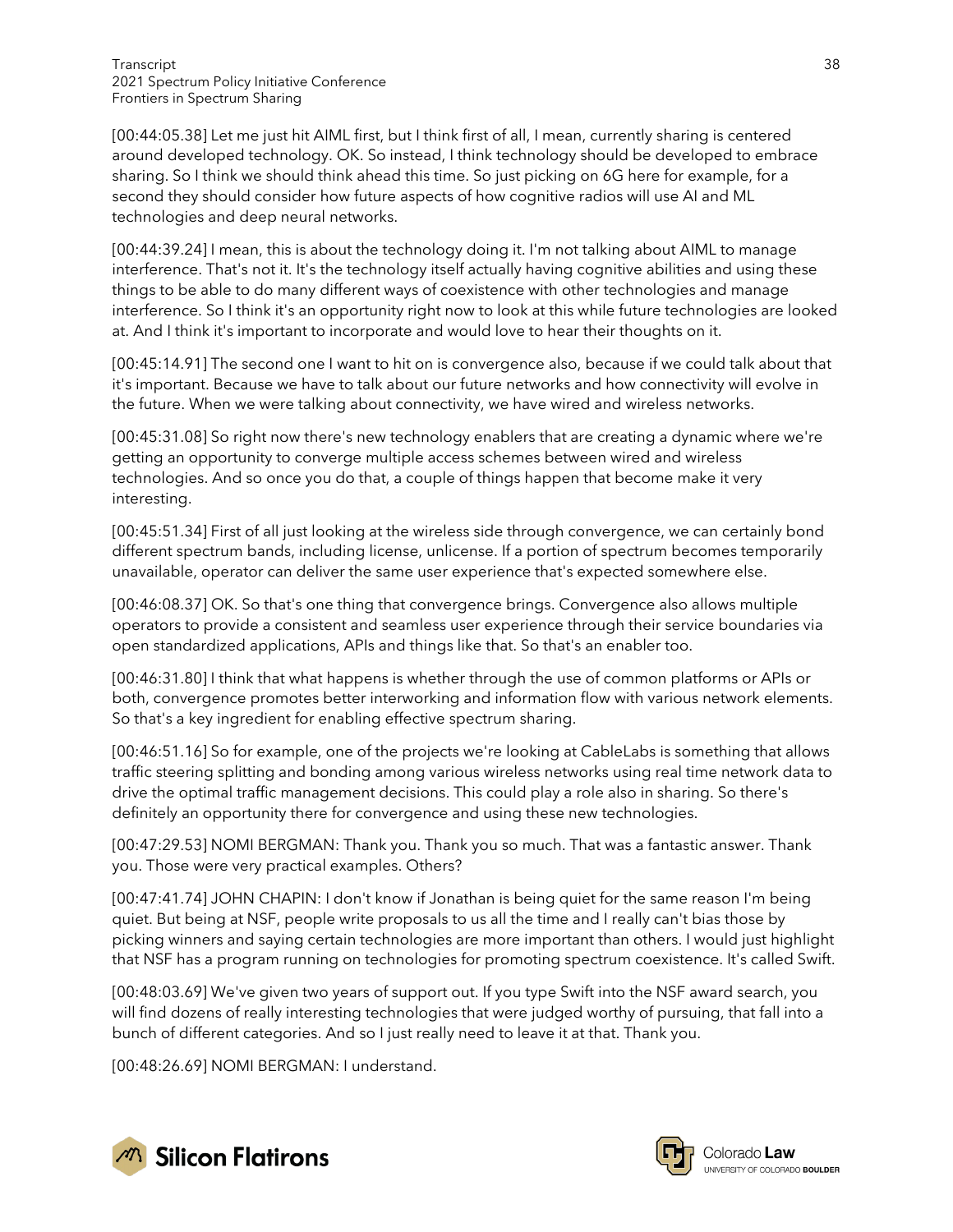[00:48:27.92] JONATHAN ASHDOWN: I'm in limbo as Dr. Chapin and that is the reason I was holding back. But I will say that there are a lot of key enabling technologies. I won't necessarily hone in on any just one, but I think it's inevitable that AI and ML will play a part in the future spectrum sharing. I will point some folks to the DARPA spectrum collaboration challenge, which was a program that actually did utilize AI and ML successfully to allow for on the management side. So this side.

[00:49:06.74] So I know the device side was also mentioned, which I agree that that will most likely be in the future. But the thing to just bear in mind is that traceability aspect, I think there are other options. I think a whole electromagnetic spectrum ontology is really what's needed to be able to again, when there's an interference event to be able to trace back who was at fault.

[00:49:34.32] And that enforcement that was talked about earlier by several of my panelist colleagues that would potentially enable them to be able to figure out why something occurred and be able to follow up appropriately. I will say there's a lot of 5G enabling technologies which are extremely interesting. Several of which various vendors are utilizing on an active program under the 5G initiative led by the Office of the Undersecretary of Defense Research and Engineering Division. Essentially, you have everything.

[00:50:16.58] I mean, what about like massive MIMO, right? So to be able to-- and a multi-user context, being able to steer the beams, essentially the electromagnetic energy in the direction so as to allow various users the bandwidth or the essentially that they need to perform certain tasks. So it would be a different allocation say for someone, but it would be a different-- you take in the spatial domain into account rather than just the frequency, right?

[00:50:54.05] So assuming they're in a shared frequency band, someone streaming Netflix could get a certain amount of coverage at first as someone just checking an email or a text would get a smaller allocation. Or essentially, you're taking in not only the frequency part but also the time and also the space. So you have all three dimensions, which isn't currently captured in the current regulatory structure.

[00:51:25.45] NOMI BERGMAN: John?

[00:51:25.78] PETRI MAHONEN: Yeah.

[00:51:26.88] NOMI BERGMAN: Go ahead, Petri.

[00:51:27.97] PETRI MAHONEN: Maybe from my side, it's difficult to pick the winners but why it is so difficult is also that it depends whether you are in a short term, mid-term commercially viable or foreseeable techno economics. Or then just dreaming some very academic but not knowing whether you are able to do it or whether it's too expensive.

[00:51:58.13] But kind of low hanging fruit, I would agree with Jonathan is that and nearly everything in a massive MIMO or lately in academic research, there has been lots of talk about cell free MIMO or cell free massive MIMO. That's interesting. It's related is, of course, using a millimeter wave bands because definitely go with the fast on the nine arrays with very, very narrow beams which means that you have a huge space for reuse.

[00:52:31.82] Now all of these technologies the one point is still that there are still lots of question marks. I could hype it as much as I want. But in all reality trying to be honest, we still have a even an academic question marks how well you can make various points to work. But we get also to the point that what service do you want to do it.



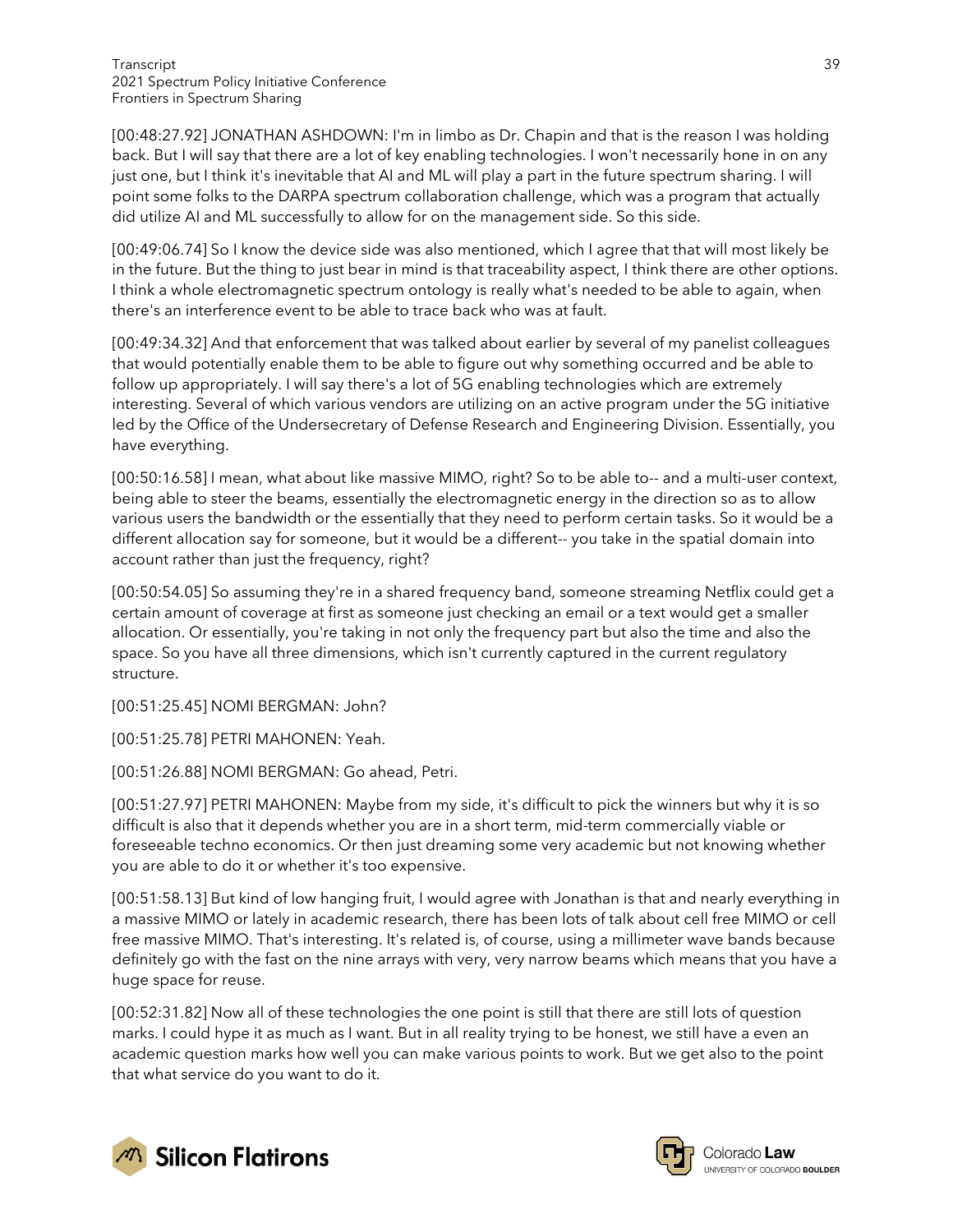[00:52:55.83] I think the millimeter wave is a good example because I think we are seeing a little bit of the hype curve going down. Because if we were believing all hype, we did solve all the spectrum scarcity, let's say for normal operator business. There's so much spectrum there that at least in the midterm. Everything is solved especially because the spatially so well reused.

[00:53:23.28] But the point was, of course that if you need to support high mobility or long link distances, then you have a problem. You actually still need this low or sub 6 gigahertz band. So we are again in a situation that even in a technology [INAUDIBLE], we have to little bit think about what service we want to do with.

[00:53:46.30] Very long term we have to remember that where we would like to go is of course, to having a more and more fiber. I mean, that's ultimately what we would like to have it. And we have to remember this when we are talking about 20 years, 30 years. That's where we still want to get because fiber is also a good friend of tented small cell wireless.

[00:54:10.27] And in one sense, this might be a crazy coming from the major legal wireless research there are few technology is fiber. We just have to wait quite long to get it there, but we should not forget that depending on AIML, I have to say that I probably started to look that just after being an examiner of audit show meterles pieces and that's about 2000, 2001.

[00:54:39.13] So I have been kind of 20 years getting enough hit with reality. So I hadn't become a little bit skeptic. This is not to say that we should not research AIML. I also believe that it has a place, but I don't think it's going to be as big game changers as people believe.

[00:55:03.38] But one area where I believe it is a game changer, I have to also say that I'm biased because that's one of my research areas is indeed that it's less on a radio level or spectrum level. It's more like indeed traffic shaping or moving traffic for the different frequencies or between fiber and the wireless.

[00:55:30.20] I think there, the machine learning can really give us a huge gains, and there are two reasons for that. The time scale is such that we can learn. We really can learn and we have a better understanding that why various machine learning algorithms are giving us results what they give.

[00:55:53.15] The second reason is that we have such a huge amount of data there to actually teach, even a very deep neural networks. Well, I'm a little bit more skeptical how much the academics can do there. Well, we can do some things but my eyes are more indeed in the places like the cable apps, Google and sites because you need to have an operational network data. You really need to have a massive amount of raw operational network data, otherwise it's again you are just making a toy models which don't prove anything.

[00:56:31.54] But what little I have had an access for operational data, I'm quite gung-ho that that's where the ML at least in the short term, is going to make a difference. Not for inventing a new modulation schemes or rapidly jumping between white space. It's a little bit higher in a protocol stack, and it's really hands of the operational companies.

[00:56:59.55] NOMI BERGMAN: Thank you. Fascinating answer. Mariam, were you going to say something or?

[00:57:04.32] MARIAM SOROND: Yeah. No, I was going to just definitely wildly agree with Petri here because he's absolutely right. There's definitely challenges around AI and ML that need to be sorted out and the data aspect of it and the data availability of it is one thing. Access to the data in order to be able to do this is one thing. And also the amount of data.



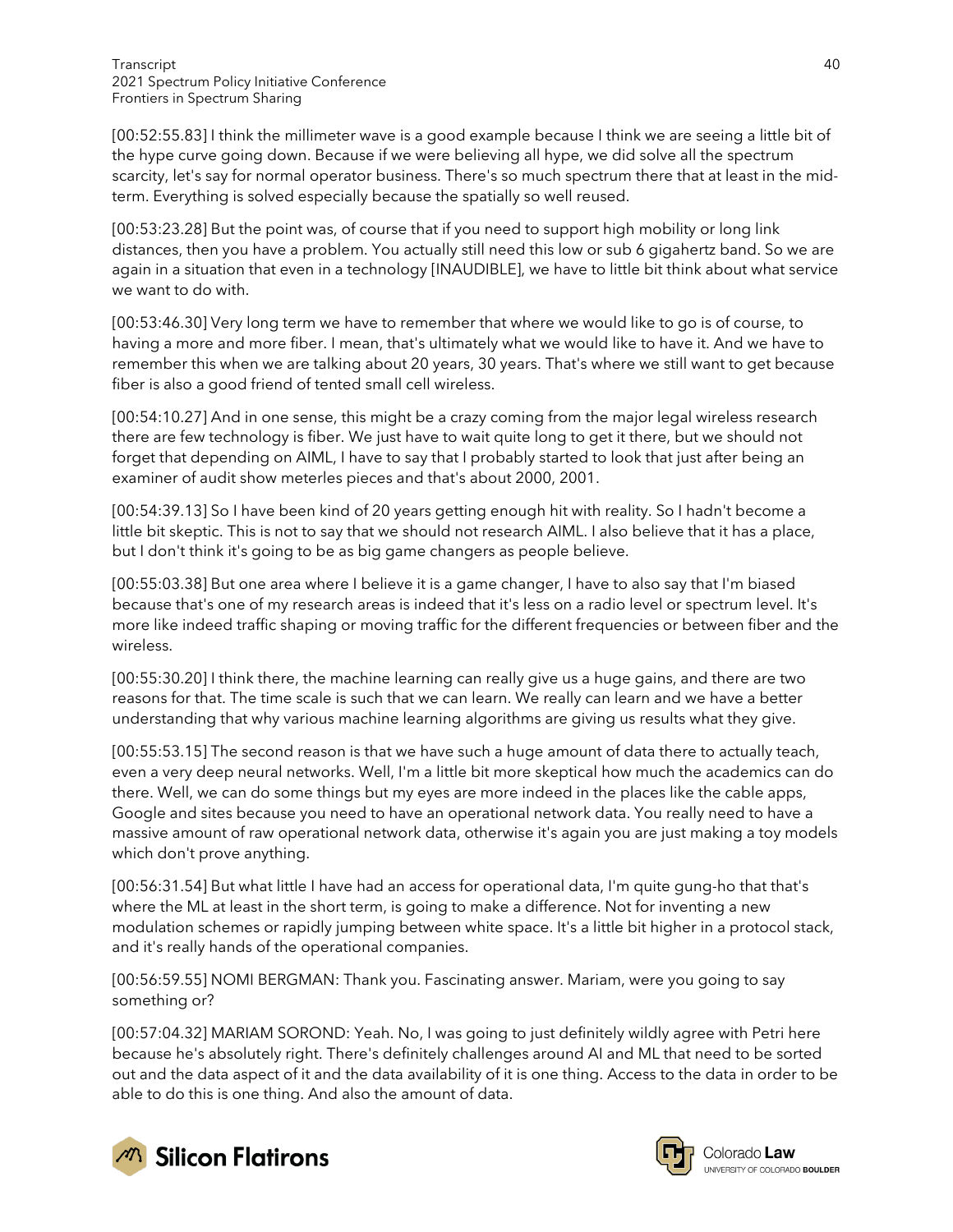[00:57:24.61] Let's talk about how processor intensive this could get when we're talking about real time dynamic spectrum sharing. So that also is something that is a challenge today. So definitely very future looking, and I'm definitely hoping that as we evolve that these challenges will be solved. But I think the time to think about it is right now.

[00:57:51.15] Because if we don't do that, I mean, again these opportunities of these new developers will come and pass by us and then it will be hard to change because they'll be commercial networks. They'll be live networks. They'll be in people's phones and homes and everywhere else and that it becomes even more difficult.

[00:58:13.49] NOMI BERGMAN: Thank you. I really, really enjoyed all of those answers. One of the things that we've kind of talked about or at least touched on a little bit is trust identification enforcement. I was wondering if I could ask the panelists and any one of you to talk a little bit about those issues.

[00:58:32.77] In particular, I know there's been work being done that the NTIA seismic to-- how could the NTIA and the FCC equipment authorization rules be modified to require that all transmitters use unique identifier? Since that will be such an important part of enforcement, we're enforcement to also evolve as the technology solutions evolve. If you wouldn't mind just to talk a little bit about that both as a promising new development and possibly to touch on it some of the barriers.

[00:59:15.02] MARIAM SOROND: I'll try to go first to make it short because I would love to hear the other people's ideas. I was the chair of that-- co-chair of that subcommittee and my partner in crime is missing, Brian Tremont. So actually the two of us really did put effort around trying to really go across the industry and the various entities to ask their view of unique identifiers.

[00:59:44.33] And it became a very interesting perspective. I'll share some highlights because there's definitely opportunities with unique identifiers. I'll share the challenges and then would love to hear other's perspective. One of them was privacy and security. I mean, that became a very big concern that if you do put unique identifiers and every transmitter and every sort of, what will that do to privacy and security.

[01:00:12.80] And the second one became a cost perspective. On the cost of these things, especially in when you're going to these low cost IOT type solutions and things like that, what happens when you do that. So some of the challenges were there, but with lots of good stuff in there. I would love to hear the other panelists perspective.

[01:00:40.20] JOHN CHAPIN: OK. I'll speak to this at a couple of levels. With regard to the cost of the UIDs, the cost becomes very difficult when you're transmitting them say, in every packet header. But if they are transmitted probabilistically, and maybe that probability can be adjusted over time if then you might be able to deal with the cost.

[01:01:03.91] So if there was some mechanism where if there's an interference problem in a given area or in a given band, then someone with authority can come in and turn up the dial on how much IDs happen temporarily in that place in that band. And there you would have perhaps enough information to help find the source of the interference. So we should be looking at those kind of adaptive mechanisms instead of a one size fits all mechanism.

[01:01:30.69] With regard to the privacy side, [INAUDIBLE] had a very interesting comment on this years ago where he pointed out that even if it's a completely opaque license plate a random 64-bit ID, just by correlating that information say to two or three places that a person visits in the course of their day, you can identify them-- deanonymize them very, very easily.





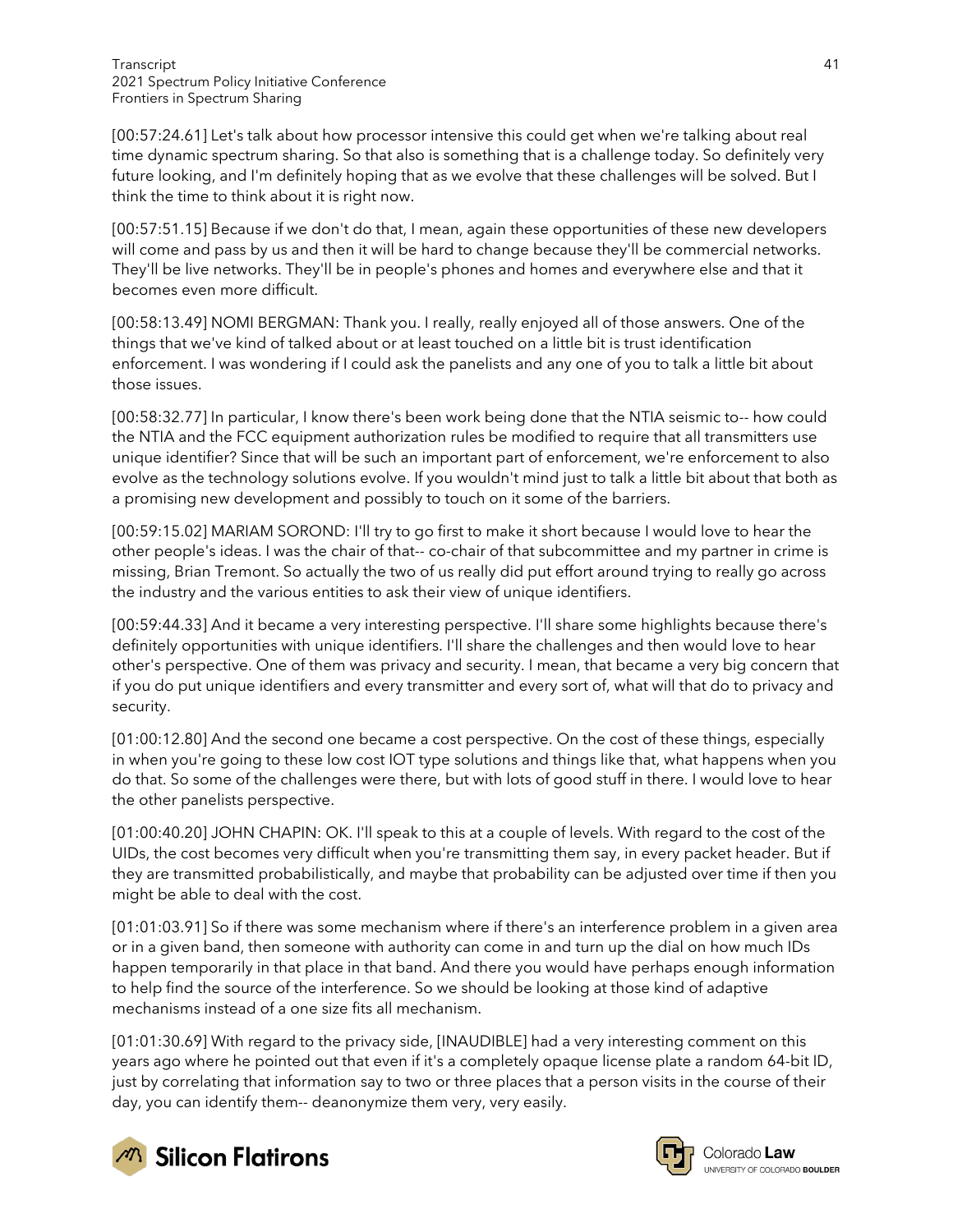[01:01:58.03] So you need to use modern technologies like encrypted sequences so that someone can't correlate it over time without having the secret key that again, they would need a warrant or some kind of appropriate authorization to get a hold of. So I think there are many, many dimensions to this problem of unique IDs.

[01:02:19.26] I just want to quick take a step onto the other problem that Nomi talked about, the broader question of enforcement. Let's say that we could figure out that it was a certain make and model of device that was causing an interference problem in a given band. What do we do then if there are thousands or millions of them out in operation?

[01:02:39.72] And I want to give a shout out to a paper that Bill Lehr and I did many years ago now called Time Limited Leases that offers a solution to this. Let's turn the problem on its head let's say that every device that goes out into the market in one of these shared bans, after some period of time like several months will stop operating, will stop transmitting. Unless it receives a key through some authorized channel that lets it keep going.

[01:03:07.48] And so then even if something is completely causing a huge problem, all you do is wait a little while. And even if you have no communication with those devices, they will stop transmitting. And that might be a way that we could give ourselves a little bit of a lever to stand on to keep the spectrum less polluted over time. Over.

[01:03:30.70] NOMI BERGMAN: Thank you. Thank you, John. Thank you, Mariam. You know what, I'm going to hold Petri and Jonathan for a second and just ask because I guess I see we're getting nearing to the end and I just want to make sure we fit in that-- I understand we have CU student, Taylor Hartley. I know she asked a question to the last panel and you're on hand to ask a first question from the audience to our panel. Thank you.

[01:04:07.58] TAYLOR HARTLEY: All right. Hello again. So a question for this one. Talking about AI and ML, that's super hot right now. All the companies want it. They want to incorporate it into their business model somehow. So that means there's going to be fewer and fewer data scientists and engineers to spread around.

[01:04:29.87] And that got me thinking about how 5G really hurt the spectrum community between misinformation and conspiracies. And so I wanted to know, is that reflective in your hiring pool? Have you seen a loss of interest in wireless? I know space is probably boosting it back up. But I just want to know what that kind of looks like right now.

[01:05:02.09] MARIAM SOROND: I'll try to answer. And thank you for your question. In general, I'll tell you there's definitely the hiring space is getting tougher and tougher because it was just simply new technology, emerging technology, virtualization, colliding of multiple domains together. And you mentioned 5G, which is an interesting one.

[01:05:25.88] And whether some of that was due to the misinformation that was spread with respect to some radio waves being harmful or creating some other things in the industry. It could be, but that's being grouped up in the general challenge with finding folks that are ready for the next wave of technology and ready for some of the changes that we try to see or incorporate in the industry given all the new enablers.

[01:06:02.30] I mean, right now you're looking at a world where you're moving from having a radio traditionally bill to pulling it apart, putting a lot of it in software and using just common hardware to do things. So those are bringing different expertise levels that are required to the table. You have to mix sort of an RF engineer with somebody who understands the IT side. So that created a big challenge in



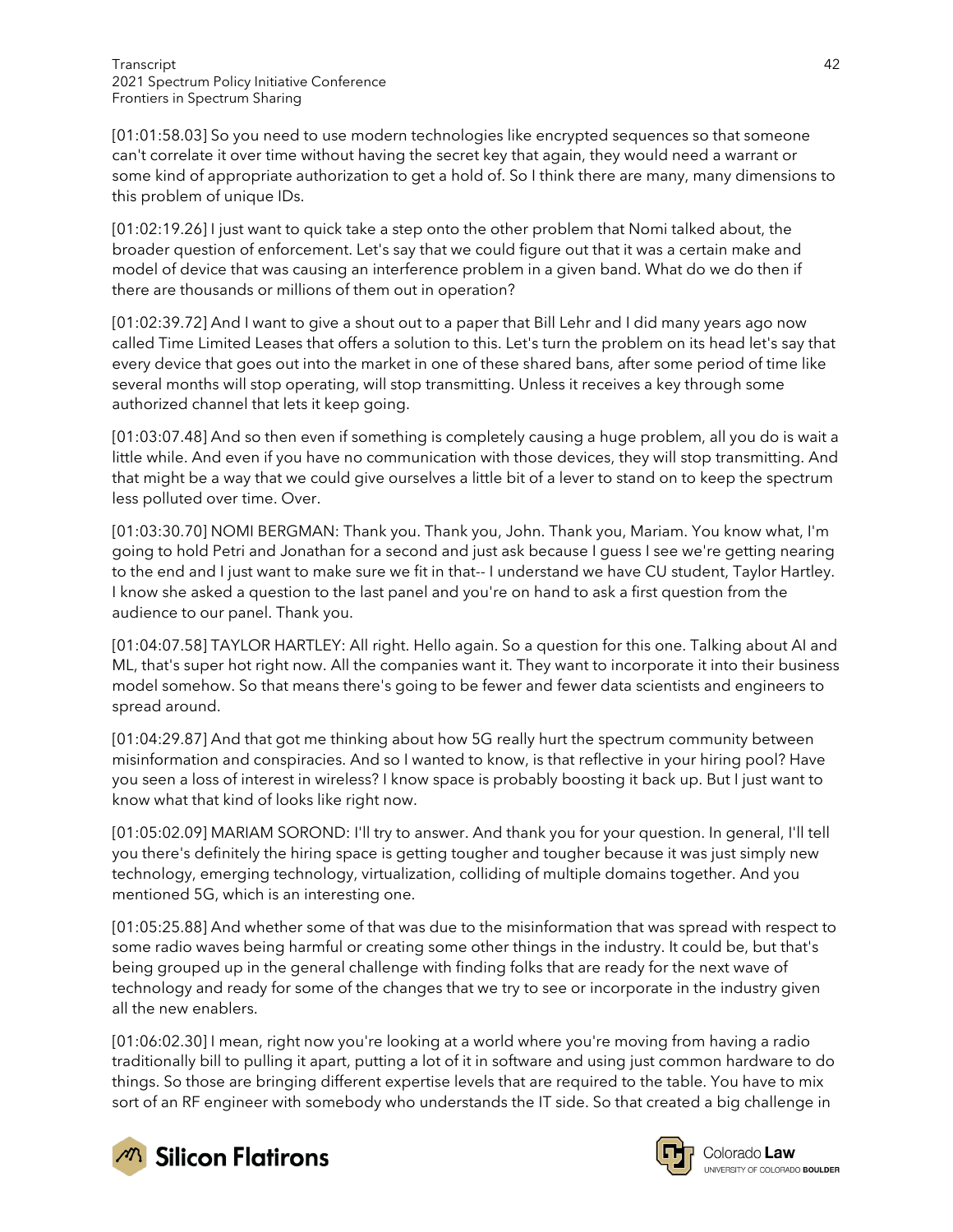the industry as well with two worlds meeting each other. So really good question, but I'm not sure if I've seen statistics with respect to the misinformation.

[01:06:51.43] JOHN CHAPIN: If I could just jump in and say that the question about the workforce needed for growth in this area to future spectrum professionals, that's recognized as a major challenge by multiple entities within the federal government. And certainly we at NSF, have made workforce development one of the four main thrusts within our Spectrum Innovation Initiative. And it was a listed as a key part of the program solicitation that we put out earlier this year for a large center scale activity in spectrum.

[01:07:25.13] So I think the question about making sure there's enough workforce out there is really recognized as an important one. The big open question which may be folks in this entire conference can help with is what does that future workforce need to look like. Where is the need? What types of skills are required? And I really do hope that the community can come together and provide input on that. Thank you.

[01:07:52.21] NOMI BERGMAN: Thank you. I'm just going to read a couple-- There's two to open questions. I think the others are common questions here. There's one from Hassan. In what ways can we incorporate factors of protecting privacy and limiting the data collected about locations within the specification of technology?

[01:08:11.35] This is in context of the small cells and the increased spatial density of cells deployed by the operator. How do we account for the fact that the systems can increase the risk of surveillance at the cost of privacy of individuals? I know we spoke to this some, but could any panelists care to elaborate further on that point? I know we did cover it some, right? We did.

[01:08:39.20] JONATHAN ASHDOWN: So I'll speak to it briefly.

[01:08:42.50] NOMI BERGMAN: Thank you.

[01:08:42.65] JONATHAN ASHDOWN: Could point with the ultra-densification and the small cells getting to those cells, et cetera. But I will say that one thing having been familiar with 4G LTE and the evolution to 5G, I will say that in the 3GPP standards. And even within the ORAN alliance, which is the open radio access network alliance, there have been provisions put into the standards to enhance security of bits and packets going over the network as well as for the individual user.

[01:09:20.04] For instance, with 4G LTE, one reason the DOD really couldn't use it because there's this concept of better buying 3.0 where the DOD would like to leverage the billions of dollars of commercial investment where possible of course, but there wasn't the appropriate and cyber hardening.

[01:09:42.95] There wasn't required encryption of the IMSI channel right so the international mobile subscriber identity. So then there's well documented. You Google it, you'll find things called IMSI catchers and for \$1,200 in the US RPA graduate student could create one of these things that could spoof your [INAUDIBLE] or your phone essentially to send routed its traffic through that device therefore stealing very private information that's linked to your IMSI.

[01:10:15.71] In the 5G standards, again the further evolution of 3GPP, the third generation partnership project. You see provisions made for the end to end encryption of the GMSI channel. They call it the Global Mobile Subscriber Identity in that case. So I get what you're saying there's more granularity with the ultra-densification piece, but there are provisions in the standards being put forth to ensure security on the personal level.





Colorado Law UNIVERSITY OF COLORADO BOULDER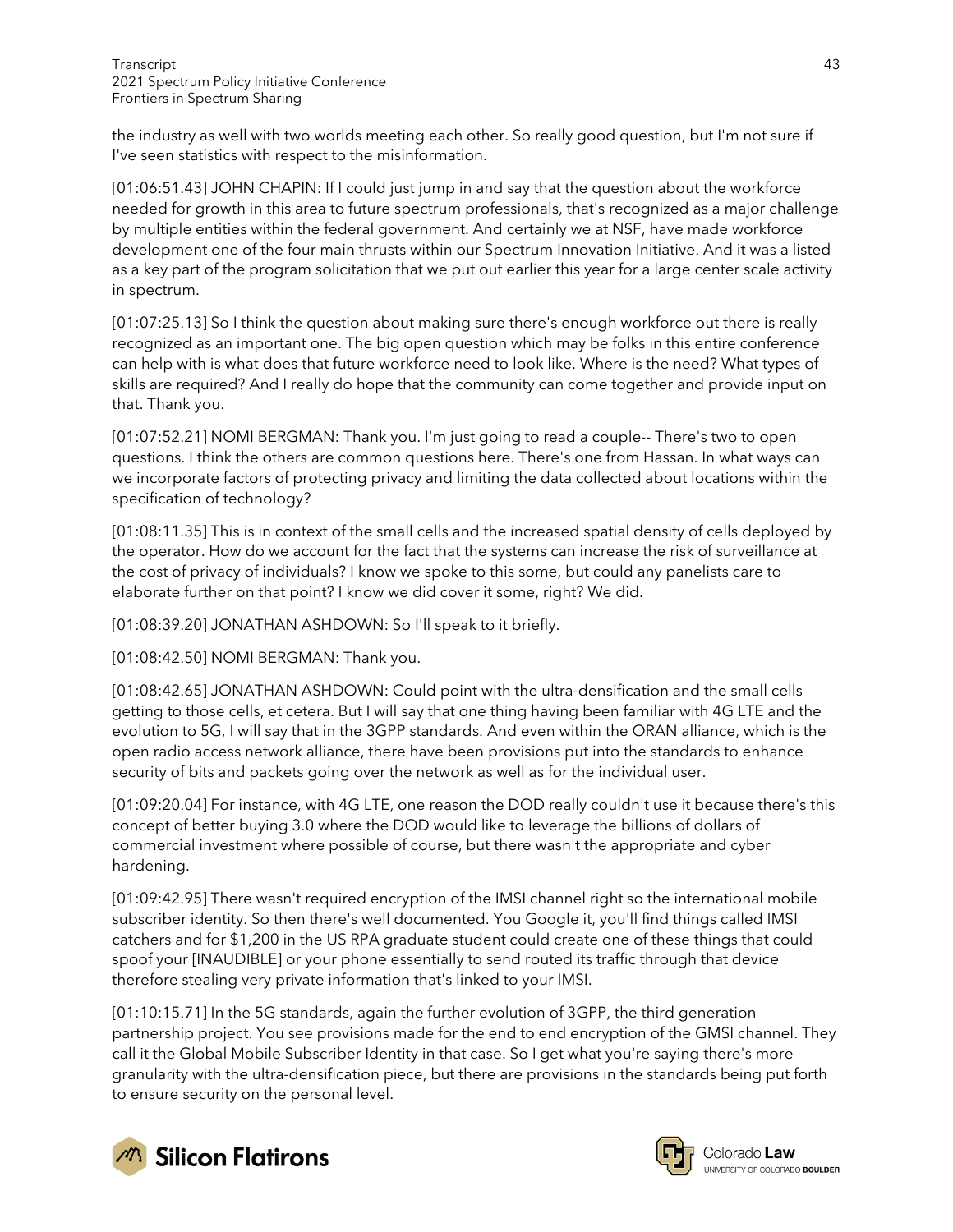[01:10:51.14] NOMI BERGMAN: Thank you, Jonathan. Let's just take-- Let's go to Darcy's question real quick. Hopefully it's OK to run just a few moments over, because then we'll have gotten to all the questions. If I can ask the panelists to look with me, but I'll just read it real quick.

[01:11:05.27] Darcy says she appreciates John Chapin's remark about considering an expost enforcement up front in any spectrum sharing solution. She'd be interested in hearing a bit more about our thoughts on automated expost enforcement in any ongoing initiatives or emerging technical solutions focused on that part of the problem. Can I ask if any of the panelists would like to answer that?

[01:11:32.04] PETRI MAHONEN: Maybe I can start with the partial answer. So the one kind of-- certain kind of exposed enforcement is indeed if we are putting commonly used spectrum sensing devices around this is still relatively general term that what they are sensing aren't they just sensing that what kind of modulation is going on there or whether we have an IDs or whatever. But generally, that could solve the many problems.

[01:12:10.55] I think we have a lot of technological ideas how we could use a common spectrum sensing network for that. The bigger question is that who's going to pay it and who is going to operate it. So it's again, more an economical side where it's a little bit harder to see that who should do it. There are lots of ideas that at least one could start to do on a test scale that.

[01:12:39.14] I think that there's some economic or regulatory benefits on that because I'm flagging up again, accelerate the relatively old paper and suggestion from Pius Debris, which was saying that maybe we should not aim at 200% guarantees that there are no interference. But we should put a risk limit. So we would call the probabilistic regulation.

[01:13:05.12] It's a wonderful idea but if you go to that kind of probabilistic regulation, then we are immediately in an issue with that how we enforce it, how we know that these probabilities are not getting too high. But that's something I would like to see a research community and of course, the companies starting to look a little bit more that what kind of sensing capability we would need it and can we make it economically viable. It probably would need to be some kind of public private partnership to make it viable.

[01:13:43.85] NOMI BERGMAN: Thank you. Thank you. With that, I know we are out of time. I think we kind of got to all the questions. There's three left here, which I think were more comments than questions I'm thinking. So I want to thank my esteemed panelists and thank all of you for your incredible comments. And thank the audience as well for their questions. So thank you so much everybody, and I'll turn things back over to Keith.

[01:14:10.31]

[01:14:23.79] KEITH: Thank you, that was a great panel. That's it for today. I don't know about everybody else, but I.



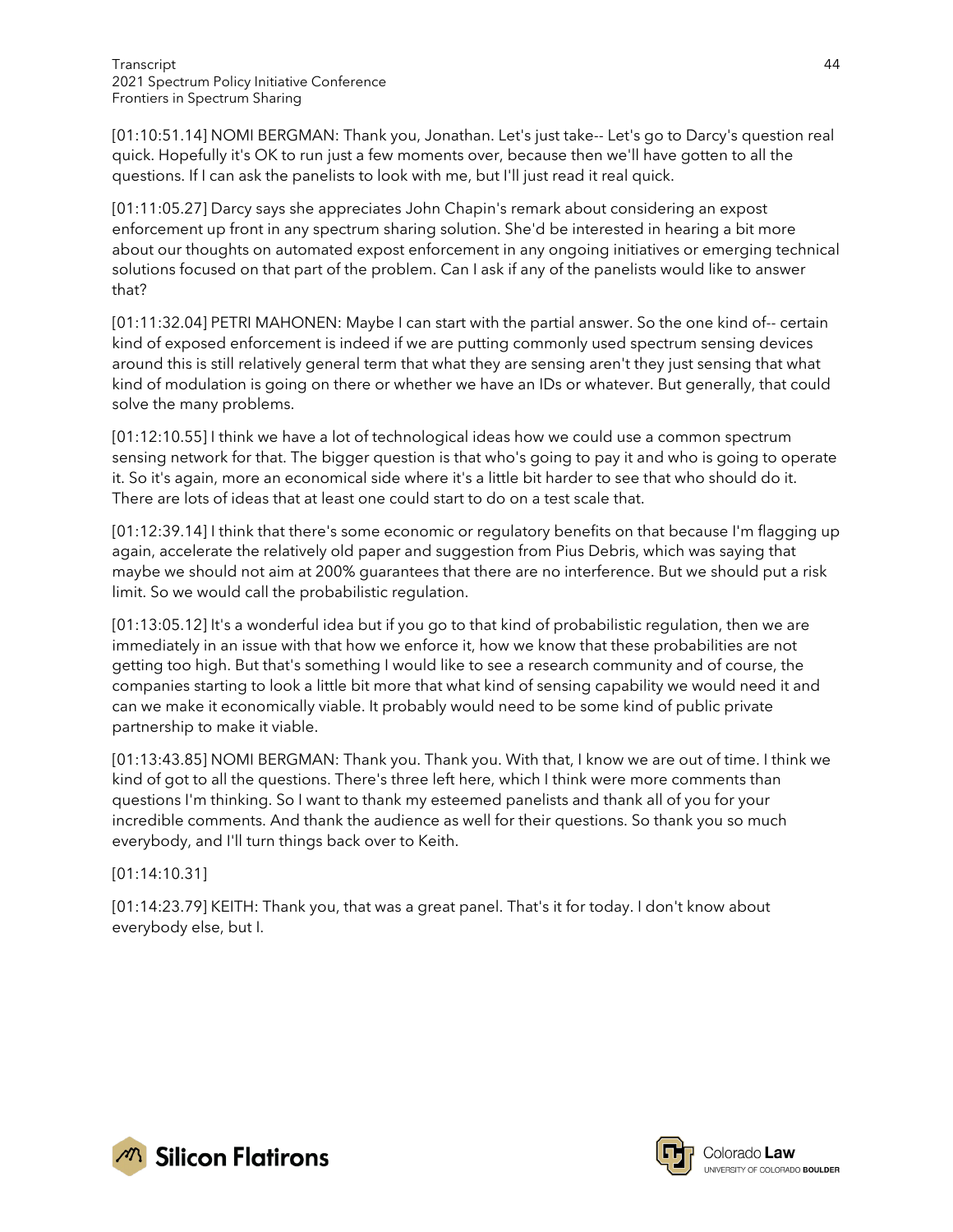# Day Two Intro & Keynote

## [https://www.youtube.com/watch?v=jTUTG5\\_mYXA&list=PLTAvIPZGMUXNWmcqlTXSrvUmWJ0RfSL9K](https://www.youtube.com/watch?v=jTUTG5_mYXA&list=PLTAvIPZGMUXNWmcqlTXSrvUmWJ0RfSL9K&index=4) [&index=4](https://www.youtube.com/watch?v=jTUTG5_mYXA&list=PLTAvIPZGMUXNWmcqlTXSrvUmWJ0RfSL9K&index=4)

[00:00:01.89] KEITH GREMBAN: Day two of Silicon Flatirons conference on Frontiers and Spectrum Sharing. I'm glad to have everybody back again. And I think we've got another great day of discussions as we continue to explore spectrum sharing. So today we'll be discussing governance and incentives and then close off with a wrap up-- OK, I'm told I'm not coming through on the--

## [00:00:26.84] [INAUDIBLE]

[00:00:27.68] OK. So we will be discussing governance and incentives and then close off with a discussion of the key takeaways and next steps and to go. So a couple of reminders, again, to moderators and panelists-- so again, we follow the Phil Weiser rule that students get to ask the first questions. I guess I wasn't audible yesterday, but Phil Weiser was the founder of Silicon Flatirons, and is currently the Colorado Attorney General.

[00:00:55.29] And again, a reminder to remember the no-acronym rule. We're not all from the same community. So define your acronyms on first use. And with that, I'm going to introduce Dale Hatfield.

[00:01:07.07] I think most everybody here knows Dale or knows about him. He's currently a distinguished advisor at Silicon Flatirons and co-director of the Spectrum Initiative. Now, with me. Dale has over 50 years of experience in telecommunications and spectrum management. So over to you, Dale, to introduce our keynote speaker.

[00:01:36.63] DALE HATFIELD: Thank you, Keith. Welcome. Good morning. It's my honor and privilege to introduce this morning's keynote speaker, FCC commissioner, Nathan Simington. President Donald J Trump nominated him to serve as a commissioner of the FCC, and he was confirmed in that position by the Senate in 2020.

[00:02:01.56] Commissioner Simington brought both private and public sector experience to the commission. Previously, he served as a senior advisor at the National Telecommunications and Information Administration, NTIA. In that role, he worked on many aspects of communications policy including spectrum allocation and planning, broadband access, and the US government's role in the internet.

[00:02:29.13] Prior to joining the commission, he was a senior counsel in Brightstar Corporation, an international mobile devices services company. In that capacity, he led and negotiated telecommunications equipment device services transactions in over 20 countries. Prior to joining Brightstar, he worked as an attorney in private practice.

[00:02:58.09] Now, on a more personal level, for the past several months, I have had the opportunity to brief Commissioner Simington and his staff on technical aspects of spectrum management. In doing so, I found commissioner Simington to be particularly adept at asking very in-depth questions, very penetrating questions about the technical facts and then figuring out profound inferences from those facts and other information that he and the commission staff had assembled.

[00:03:39.48] Finally, as someone who has worked been involved in spectrum management issues at the national level for something over 50 years now and under both political parties, I have also been especially impressed by his willingness to reach across the aisle in search of technical and other solutions to our nation's most pressing spectrum sharing issues. Please join me in welcoming Commissioner Simington to the virtual podium.



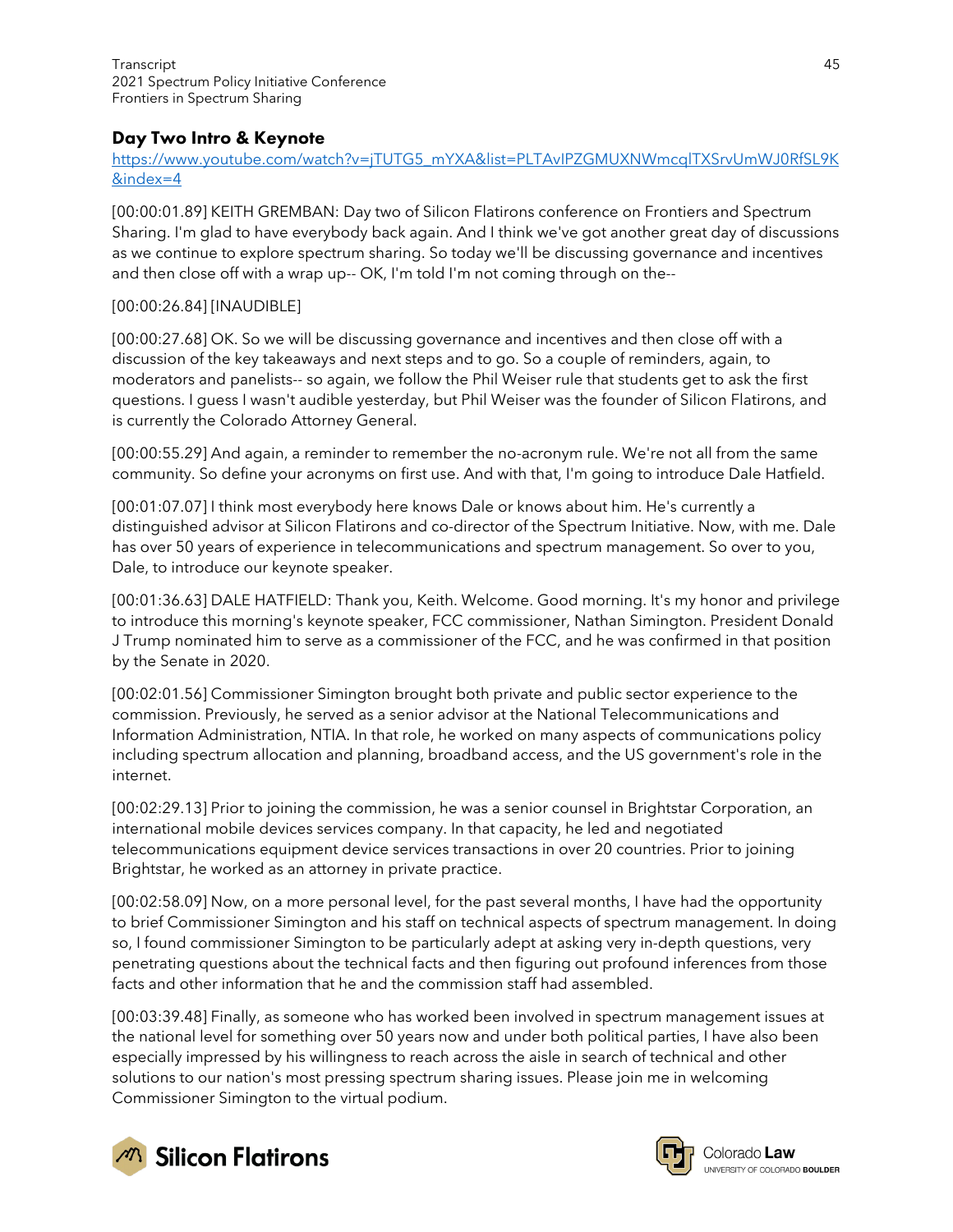#### [00:04:11.16] [APPLAUSE]

### [00:04:12.12]

[00:04:17.42] NATHAN SIMINGTON: Good morning. Dale, I greatly appreciate your kind introduction. I'm delighted to have this chance to speak to you all today about spectrum sharing, an issue that will surely define the future of spectrum policy.

[00:04:30.71] People often say that spectrum is congested. In my view, this is a good problem to have. It means that spectrum is desirable and heavily used. As such, we have a spectrum congestion problem that we didn't have when we were last developed and lack the ability to exploit spectrum as thoroughly as we do today.

[00:04:47.36] Within living memory, Silicon Valley was farmland and spectrum, likewise, was so abundant that the easiest way to connect spectrum to services was just to give every service its own bound. And just as we needed new planning and land use regimes as cities and became more sophisticated, the question of how to handle new demands on spectrum suggests new spectrum use regimes.

[00:05:08.70] Spectrum congestion for 5G mid-band is often in the news. But as important an issue as this undeniably is, it is just one example of the new demands on spectrum. I'm going to discuss a few specific bands and challenges today, but I'm also going to mention general concepts of sharing in some current and proposed regimes, technologies relevant to sharing, and factors tending to cut against sharing. And I hope you'll indulge me if I return now and then to land sharing is an extended metaphor because spectrum is like land. They just aren't making any more of it.

[00:05:38.50] There's a recent report taking stock of spectrum sharing by John Leibovitz and Ruth Milkman that I would encourage everyone to read. I don't think it's possible to provide a more lucid thoughtful account of the theory and practice of spectrum sharing, so I'm not even going to try it. Instead, I'm going to adopt much of its vocabulary and framing today.

[00:05:55.88] Leibovitz and Milkman make the familiar point that use of spectrum is restricted in frequency, space, and time. And maybe the more subtle point that it's also through signal. Through the use of protocols and techniques permitting the massively scaled coexistence in a single banded service. So under the existing framework, the Table of Frequency Allocations or TFA is a sharing system by frequency under which licenses distinguish on space and time. the TFA is static at any given time and only dynamic in that it can be gradually revised.

[00:06:26.68] They also furnish a helpful definition of a sharing policy and as one permitting multiple overlapping types of spectrum use in a single bound in geography. And that makes the point that after all spectrum is in some sense shared, but we want to have a specific definition of spectrum policy to oppose the existing exclusive use regime.

[00:06:49.51] Automatic sharing regimes promise to go further than the TFA in fulfillment of this definition. Any static system is going to exclude almost all uses. And whenever it's not in use, the spectrum is [? fallow. ?] Or if it's used to transmit only a limited amount of information, likewise, we ask the question of whether it's being adequately exploited.

[00:07:07.63] And automatic sharing regime proposes almost the opposite to enable diverse uses by permitting time and frequencies to be used by multiple services in a coordinated fashion. Leibovitz and Milkman categorized such regimes with two sets of parameters-- our regime can be first



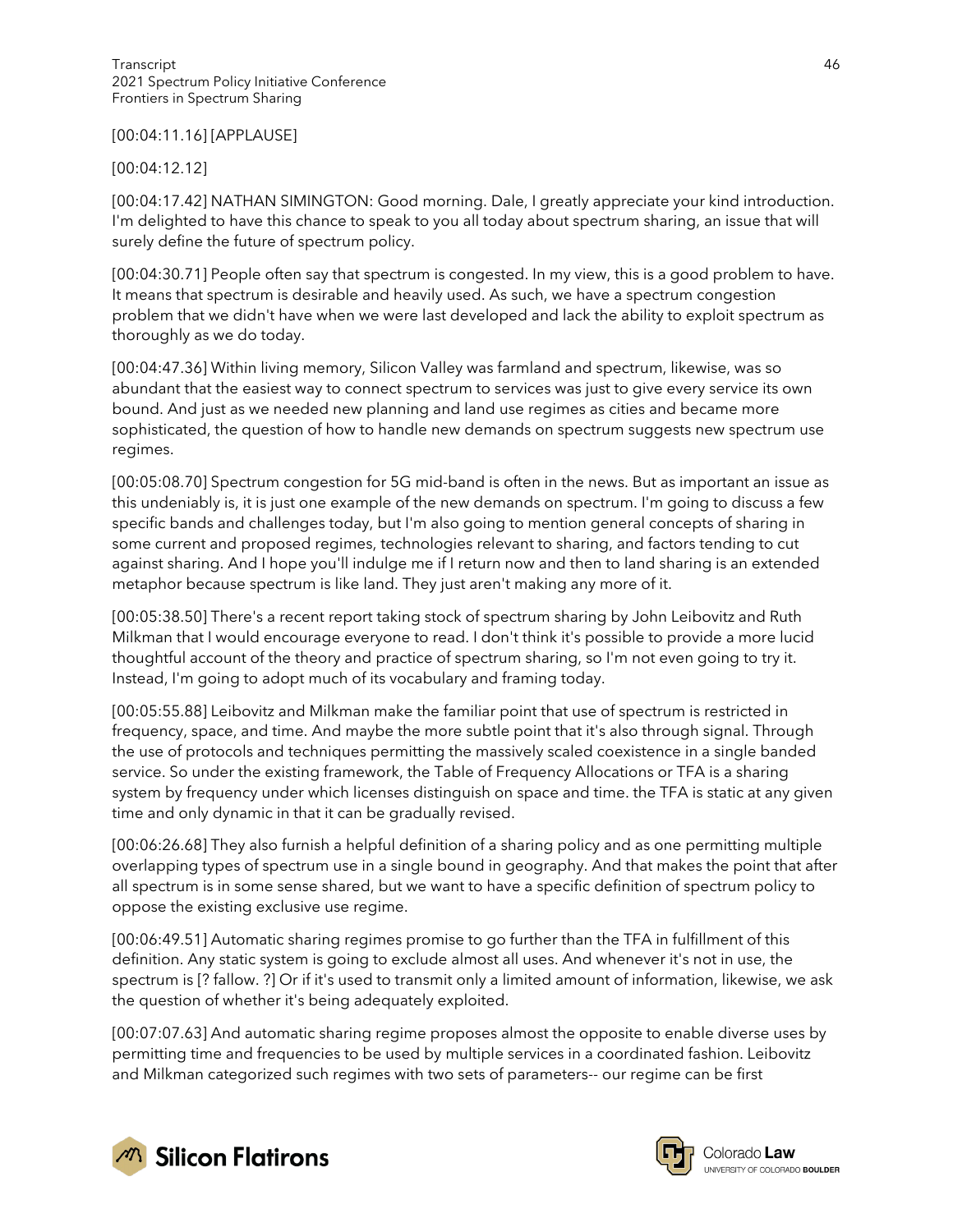coordinated informing, forming, or sensing, and then second, decentralized or decentralized. In a coordinated regime, multiple radio systems plan their coexistence in advance.

[00:07:31.09] In an informing regime, one service tells another to be quiet so it can talk. In a sensing regime, services detect when others are talking and pull back. Likewise, in a centralized regime, there are one or more central agents running the regime, whereas in a decentralized one, the users themselves coordinate. So coordinating, informing, and sensing regimes will have their places, whether centralized or decentralized.

[00:07:52.81] This diversity of conceptual tools is not done about finding a single ideal approach. Like frequency allocations, regimes should be tailored to anticipated uses, the priorities of users, the physical characteristics of the frequencies at issue, and a mix of incumbent and new user perspectives. Mixing in New uses is a particularly compelling aspect of the sharing model. If the TFA has to be revised every time a new service is conceived, new services face a steeper barrier to entry both in costs and in time.

[00:08:23.05] Then under a sharing regime, permitting a variety of conforming users at a variety of priorities. Perhaps in the future, increasingly flexible radios and pervasively shared spectrum will allow a given device or network to select optimal and continually varying frequencies from moment to moment, much like an automobile navigation system offering alternate routes based on tools, congestion, and unforeseen circumstances.

[00:08:46.52] However, there are no free lunches even in spectrum sharing. A static allocation regime solves coordination problems from its inception at the price of rigidity. A dynamic sharing regime addresses them on the fly at the cost of operating overhead and limiting the functionality of each shared service.

[00:09:03.47] The proper weighting between these two factors is an empirical question. And our choices between these strategies particular bounds are path dependent in two senses-- First, we get to our present allocations by a particular intensely contested history. And if you look at our docket at the FCC, you'll see just how intensely contested. And that's just the tip of the iceberg. And unfathomable amounts of capital have been deployed to build systems arising from that history.

[00:09:27.29] And then second, while RF radiation may propagate in a vacuum, spectrum policy does not. And our policy options are constrained by government and business realities that may or may not easily integrate with notionally ideal policy in the abstract. There's a lot of talk about deploying artificial intelligence or AI and machine learning or ML to improve systems. And today with AlphaZero able to learn chess from scratch to the transhuman level in just a few days of playing against itself, I'd be cautious betting against learning machines.

[00:09:58.34] But the rules of Western chess have been fixed for hundreds of years and they are a limited domain. The rules of spectrum are a little harder to define. Live spectrum sharing decisioning via AI, Ml would require a model based on and searching for optimization of spectral efficiency. If that's what a spectrum sharing model is after and efficiency is narrowly defined, then the machine learning may indeed prove to be part of the solution.

[00:10:21.17] But I'm going to throw a bit of cold water. Anyone familiar with machine learning will tell you that you need a data ocean to train and test the model. And it isn't clear to me where that data will come from. What historical spectrum sharing decisioning will the model be trained on?

[00:10:35.70] But beyond that, there's also a question of agreed parameters. Both data scientists and domain experts would have to collaborate to determine what efficiency is and should look like. That's a



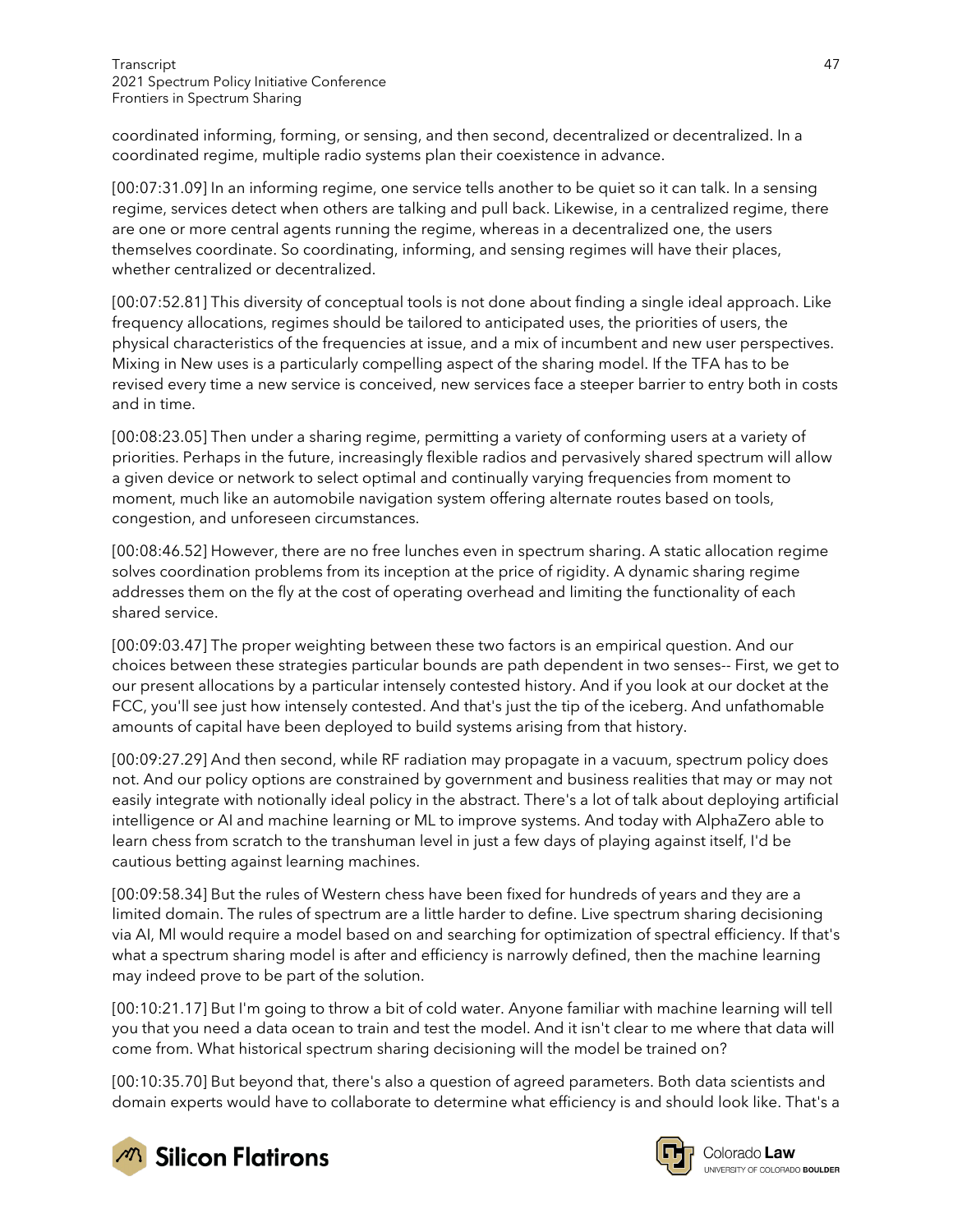lot easier when such decisioning is done within an organization or within an industry where there's broad agreement about the subject.

[00:10:53.75] And I would venture to say that this doesn't accurately characterize the spectrum sector with its bristling complexity, frequent disagreements, and widely disparate priorities between different stakeholders. I don't think it's too much to say that good faith disagreements are incredibly common in the spectrum policy world and therefore disagreements would also apply as to the criteria, design, and implementation of AI or Ml as a method for spot frequency allocation.

[00:11:18.74] So while this is clearly part of the future, I think we should be a little cautious about the speed with which it can be implemented and not look to it as an immediately deployable solution. What's more, we have data on the [? quantitive ?] evaluation of shared versus exclusive use in two very similar bands in the 3 gigahertz range. Industry proved willing to pay far more per megahertz [INAUDIBLE] for full power exclusive use licenses in c-band than for lower powered [? third ?] licenses in CBRS.

[00:11:50.00] This isn't necessarily an argument against CBRS because c-band was uniquely well suited to wholesale clearance. Still, it should give us [? pause ?] for at least one category. 5G mid-band in the 2.5 to 6 gigahertz range Industry values full power exclusive use licenses far more than it does flexible shared access. Or to put it another way, in some industrial zones, industry appears to be much happier with exclusive use of zoning for shipyards and nuclear power plants without putting apartment buildings in the middle of them.

[00:12:21.20] American spectrum regulators have faced criticism for not making more of this vital midband spectrum available. And this very lack of flexibility in an environment full of incumbents is precisely what proponents of sharing can point to when warning about the future. What if we're setting ourselves up to be short of something else down the road by excessive rigidity in the present? And that's why I think the real answer is the [INAUDIBLE].

[00:12:42.17] We have to think about the future. Even the distant future and not exclude ourselves from it by making decisions today that prevent us from getting there. But while our eyes are trained on the future, we also have to identify how to succeed today, in one year, in five years. And the knowledge of how to do so is highly specific and granular and cannot be abstracted away.

[00:13:01.88] To [? quote ?] a phrase, we may make our fate but we do not make it how we wish. There's immediate pressure for successful deployments and for immediately deployable products among vendors, manufacturers, and designers. As a regulator, you have to weigh the immediate intentions here on one hand with the past and the future on the other. And you have to ask both how we get there now and how it helps us to get where we think we're going collectively.

[00:13:28.04] One current market pressure is the pressure to deploy systems that can be run with relatively light oversight in overseas deployments. It's worth remembering that as much as-- I say this with all love as a naturalized citizen. As much as Americans sometimes like to beat up on themselves, we are still a country with a very, very deep scientific and technical bench. And there are many countries that could benefit from continuing to upgrade their telecom infrastructure in a way that is relatively light touch and does not require sitting at the bleeding edge of technology.

[00:14:00.20] After all, the purpose of communications technology is to facilitate production, increase public safety, improve people's lives. Not to aspire to an ideal that does not connect actionably in the present to those goals. Implementation matters. And immediate upside drives decision.



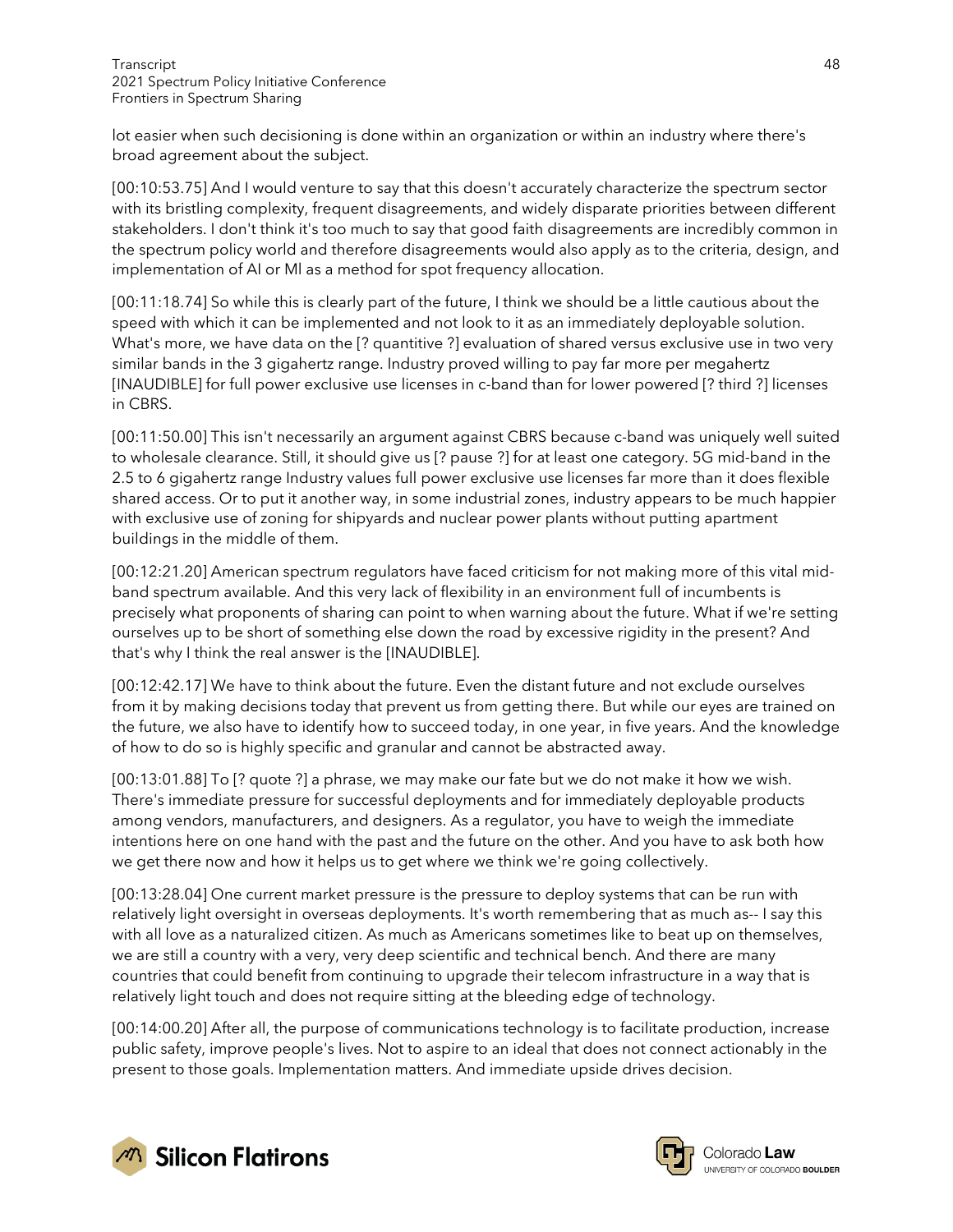[00:14:19.50] What's more, I'd also like to point out that there are a variety of challenges ongoing at any given time in the spectrum world. And we shouldn't let focus on getting to a goal of pervasive sharing get too much in the way of addressing media challenges for which there's limited regulatory and industrial attention. So some of these challenges that I'm working on, that my team is working on and that I care about as fundamental include addressing spectoral densification largely within the receiver model. That is without the assumption that receivers and transceivers will be able to arbitrarily choose spectrum, and thus looking at immediate challenges to reception.

[00:14:59.77] For example, I remain concerned about spurious emissions [INAUDIBLE] modulation of interference as services become more densely packed. I'm interested in looking at the possibility of reducing guard bands where possible. Each megahertz of guard band just becomes more valuable by the year, so we face more and more questions of how to bring those vacant [? lots ?] into use to the extent possible.

[00:15:21.91] There are also questions of signal security that are I think a significant importance. I want to go ahead and say to any network operators who may be listening that this is not a challenge to network security but is instead about the security of edge devices attached to that network and may not impact the network at all. So with limited ability for regulators to focus, we have to pick the battles.

[00:15:44.61] And it's therefore my view that spectrum sharing is going to continue to be an exciting possibility into the future. But we can't depend on it to replace the existing model. And there will continue to be deep interest in full power [INAUDIBLE] use as a model for I'm sure for the remainder of my term, which is probably a scope of my horizon at this point. Thank you very much for your attention today. It's been an honor and a privilege to address you, and I'm happy to take any questions.

[00:16:20.34] KEITH GREMBAN: Thank you commissioner. As I said earlier, per the Phil Weiser rule, we'll start off the questions with a student question. Jonathan Stokely is here to ask you your first question. Thank you.

[00:16:40.12] JONATHAN STOKELY: Thank you, commissioner. It was very interesting to hear you talk about spectrum sharing. And as somebody who knows enough about spectrum to be dangerous, it's the concept of being able to regulate, as you say, when people need to use it. And the last signals to bypass each other to reduce interference is very intriguing.

[00:16:57.79] As an entrepreneur, I'm curious of what opportunities you see on the horizon to help enable spectrum sharing so that we can help enable a more open future for the future.

[00:17:11.57] NATHAN SIMINGTON: Yeah, absolutely. And first of all, it's always great to hear from people who are looking for practical applications in this space. So first of all, the spectrum sharing models that we look at in contemporary discourse very often contain the concept of multiple competing administrators. Sometimes even multiple types of managers within a single sharing regime. So I think there's a lot of room there for blocking and tackling.

[00:17:38.77] This might not necessarily be the sort of thing that makes the front page of Fast Company, but this really will be an area I think where significant businesses are built up. And coming from the B2B business world, very often there's a lot of infrastructure under the skin that doesn't have a lot of visibility to the general public. But the people who manage that are doing important work and often having very successful careers.

[00:18:09.85] So as far as opportunities to operate in that space, that's one of them. Another one would be to continue looking into-- and I'm sure I don't know your particular focus, but another one to look into would be the continued development of SDR, Software-Defined Radios. So a software



**M** Silicon Flatirons

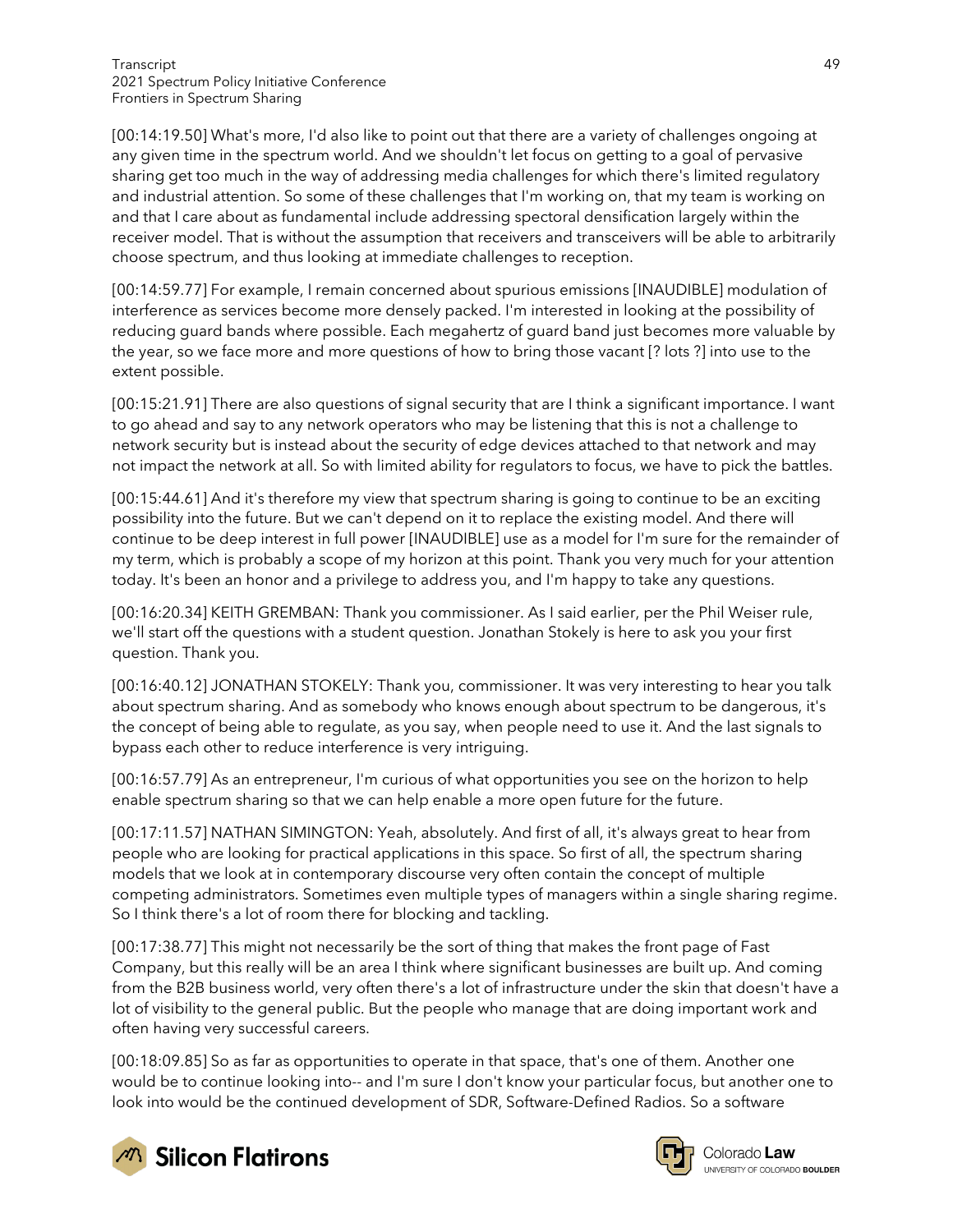defined radio is intrinsically more friendly to a spectrum regime than a radio that's operating on a more traditional model.

[00:18:37.03] Another question might be figuring out opportunistically which bands could be shared and getting in there when another entrepreneur has not yet identified that opportunity. There are some bands that just need to be quiet. But if you can find a way to coexist with the services on that band, even to offer them incentives to coexist with you whether that might be, I don't know, paying to upgrade their equipment or something like that. If the result is that you get access to that band ahead of someone else, then you've really stolen a march.

[00:19:09.49] And that may be an opportunity to gain a significant chunk of spectrum access without having to go through the full procedure of gaining exclusive use to that spectrum yourself, which just might not be forthcoming under any circumstances given the other pressures in that band. So those are some off-the-top ideas, and I hope those prove fruitful. But if you'd like to further discuss, I'd be happy to talk further offline.

[00:19:32.93] JONATHAN STOKELY: Thank you. I'd definitely enjoy that. Appreciate it, commissioner.

[00:19:43.50] KEITH GREMBAN: OK. We have a series of questions that popped up on the Q of A. The first of which was can you please speak to desirability or undesirability of receiver standards?

[00:19:54.49] NATHAN SIMINGTON: Oh, and you're really talking my language here. Receiver standards are near and dear to my heart. I'd like to thank Dale Hatfield for some very, very fruitful discussion and instruction on this topic. He and I have been over many nuances of this. Although, of course, all areas are [? mine ?] because [INAUDIBLE] the deal with making error in this area is inconceivable.

[00:20:20.74] OK. So receiver standards. This has always been a fraught question at the FCC. And I think my reading of the tea leaves is that every time someone has considered the question of receiver standards, everyone's been worried-- not everyone. But most people have been worried that the FCC finds it hard to have a sufficiently synoptic view of every possible circumstance to issue receiver standards that would be presidential and possibly have unanticipated knock on effects on a wide variety of services.

[00:20:49.82] So it's always died on the point. That doesn't mean that receiver standards shouldn't exist or are not de facto or in fact, are not even legally mandated. There are a number of federal services that do mandate receiver standards. So the question becomes, how can we get to a receiver standard proposal at the FCC that does not overly alarm industry and is sufficiently complex and granular as to not be an offensive act of regulation to do more good than harm with it?

[00:21:21.80] So the question is, I think, going to be evergreen and is now on the horizon precisely because of some of the issues that I raised at the tail end of my speech about the increased possibility of near far problems. The increased possibility of desensitization, spurious emissions, intermodulation that occur as more and more powerful services are lit up in more and more congested bands. What's more, sometimes it's the nature of this that the harms are difficult to anticipate in advance.

[00:21:50.65] So for example, with that far out of band interference, the service that's causing the interference may be acting fully in accordance with its license. And they have no ability to anticipate that that interference would exist because that interference would be in part an artifact of the de facto receiver standards in the service being interfered with. And those might not even be available as technical specifications to the party causing the issue.



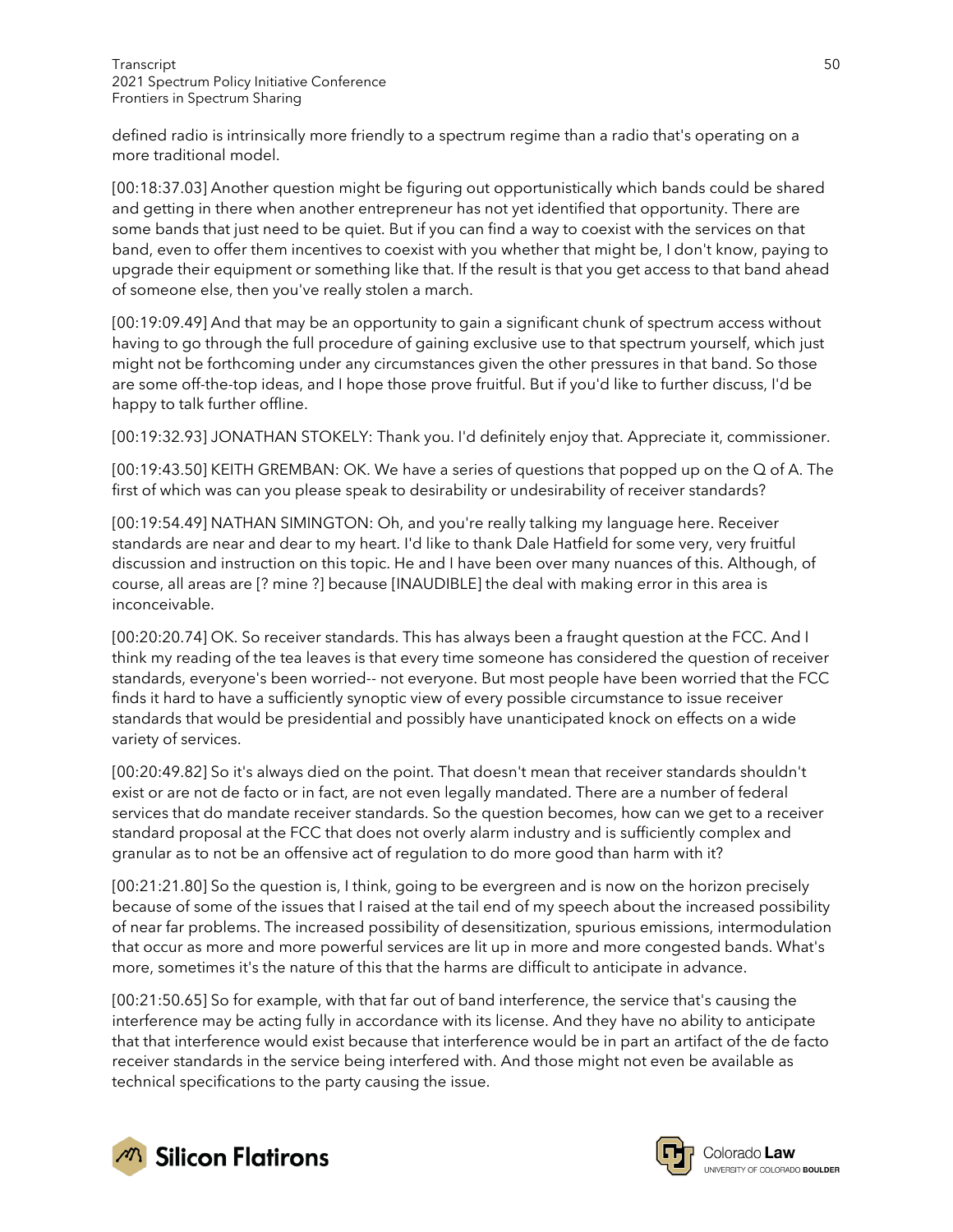[00:22:15.95] So all this is to say that receiver standards are I think a problem that's not going to go away. Whether the right approach to resolving this is regulatory through getting all potential parties to get in the room and whiteboarding together or through some sort of standard that's issued at the level of a trade organization or standard body, that's an open question. And probably it admits of a variety of answers. But I think the receiver standards have got to be very much on the menu going forward, and we cannot afford to continue ignoring them forever.

[00:22:48.42] KEITH GREMBAN: Thank you. Next question we have is thoughts on how to protect incumbents with wide deployments when new uses adversely affect their operation.

[00:22:58.36] NATHAN SIMINGTON: Yes, that's the question, isn't it? Well, I'm going to go back to my- - I'm going to go back to my property rights extended metaphor. And so not to get too law school, but we would say in some circumstances that if you have conflicting rights, then so long is there's a clear regime of resolution, the parties can negotiate among themselves and each party can place the economic value that it sees each right to have to be assisted with on the table. And then we would weigh that against the weight of legal rights [INAUDIBLE] each side and come to an economic resolution.

[00:23:36.07] Now, coming to an economic resolution is much more complex in this space because the idea of a unitary stakeholder is usually pretty absurd. So as far as protecting incumbents, one thing could simply mean-- one approach could simply be to require new entrants to pay incumbents off. And part of-- we could say that this is just part of the cost of entry. You're going to impose costs on these incumbents. Society thinks that these costs should be permitted if that's something that you would like to pursue, but you're not going to be given a free lunch at the expense of the incumbent.

[00:24:17.03] So that's one approach. Another would be to say to the incumbents that [INAUDIBLE] highly situational but would be to say to the incumbents, you're incumbency is in some sense an unearned advantage or a windfall and that you're [INAUDIBLE] and insisting on protection is simply a matter of you not wanting to pay for your ride. So again, I would say that it's highly situational. But I think in most cases, things can be resolved just through upgrades.

[00:24:52.61] In cases where there's just no physical way to resolve the tension, then at that point we really are choosing between which services there are, and if we're going to take the incumbents out then we need a very, very thoroughly big transition plan. Just assume that those situations are in the minority. When it's possible for the users to be reconciled-- and when it's possible for the users to be reconciled simply by equipment upgrades, which I'm going to point out is pervasive in the federal context.

[00:25:17.83] If you look at the amount of federal services that were upgraded in connection with the AWS-3 and AWS-1, it's very extensive. So if it can be resolved by upgrades and we can find that money from the new entrant as in spectrum relocation fund moneys, then I would say that that is a win for everyone. It's a win for society, it's a win for the new entrant, and it's a win for the incumbents.

[00:25:40.66] Where things get more dicey is when you ask questions about the rightfulness of the income [INAUDIBLE] or when services simply can't be reconciled. And if services can't be reconciled, then that's a very tough decision, and the FCC probably should not act precipitously in that case.

[00:25:57.97] KEITH GREMBAN: Thank you. We have a couple of related questions that go into a little more detail. One of the ones that popped up in our chat window was the more sophisticated the sharing regime, the greater the possibility for disputes. Please elaborate how the FCC could facilitate dispute resolution in spectrum sharing regimes. You kind of touched on that, but maybe you add a little more detail?



**M** Silicon Flatirons



Colorado Law UNIVERSITY OF COLORADO BOULDER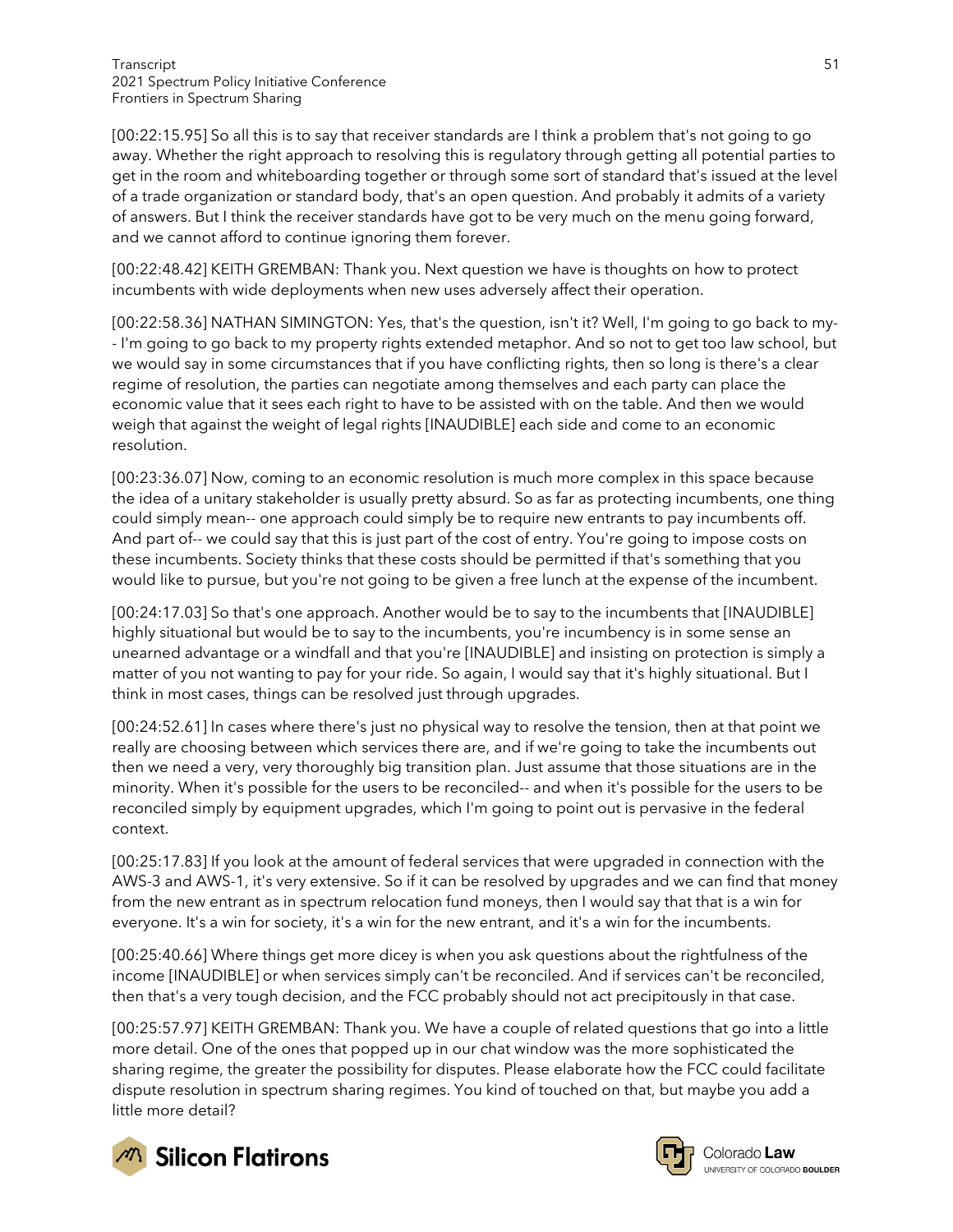[00:26:20.44] NATHAN SIMINGTON: Yeah, absolutely. So dispute resolution and spectrum sharing regimes is a tough question because in a sharing regime, if you're just expecting everyone to play nice, then it can be a very [INAUDIBLE] base investigation. On the other hand, if you have explicit prioritization baked in, then the question becomes a little bit more straightforward because it's simply a question of whether all parties are correctly acting in accordance with their priority. And the whole point of an automatic sharing regime is to automate that so that no party can act outside of its priorities and thus disputes of this sort should not arise in the ordinary course.

[00:27:00.79] But this is a pervasive problem when we have a band that has a multitude of uses because one user may lead to a tragedy of the common situation. In that case, I think that means that the FCC may not have fought hard enough about what the sharing regime should really look like. And now, I suspect that this question may be motivated-- and I'm not going to attempt to find reading, but it at least makes me think of the current spectrum sharing regime that's applicable to satellite.

[00:27:27.82] And I think the FCC may need to re-examine the whole question of what satellite spectrum sharing looks like in the future as more and more services go up and more intense use is made of satellite bands. But I think that is sufficiently complex. I'm not going to try to fully address it now.

[00:27:49.14] KEITH GREMBAN: Thank you. I think we have time for one more. And next one on the docket was getting rid of guard bands can cause interference and harm spectrum use for others that didn't design for that. How can that be implemented fairly?

[00:28:04.47] NATHAN SIMINGTON: Again, that is a great question. And illuminating a guard band is something that should be done with a great deal of trepidation. So you folks are going to get sick of me and my real estate metaphors, but it strikes me a little bit like demolition of a building that was built with asbestos. It's got to be done very cautiously because there's really the possibility that you'll pollute the environment.

[00:28:32.58] So the elimination of any guard band has got to thoroughly take into account the interests of all stakeholders and not succumb to an optimism bias. We shouldn't let the potential value of that real estate blind us to the cost that we are going to impose by eliminating it. And so any question of guard band illumination is highly situational and should secure broad comment and I hope broad buy-in before any steps forward are taken.

[00:29:01.07] KEITH GREMBAN: All right. Thank you very much. I think we're out of time for questions now. So can we have a live in virtual round of applause in thanks for our keynote speaker?

[00:29:10.87] [APPLAUSE]

[00:29:11.61]

[00:29:15.27] NATHAN SIMINGTON: Thank you very much. It's been a pleasure.

[00:29:17.19] KEITH GREMBAN: Thank you. So now I'm going on to—



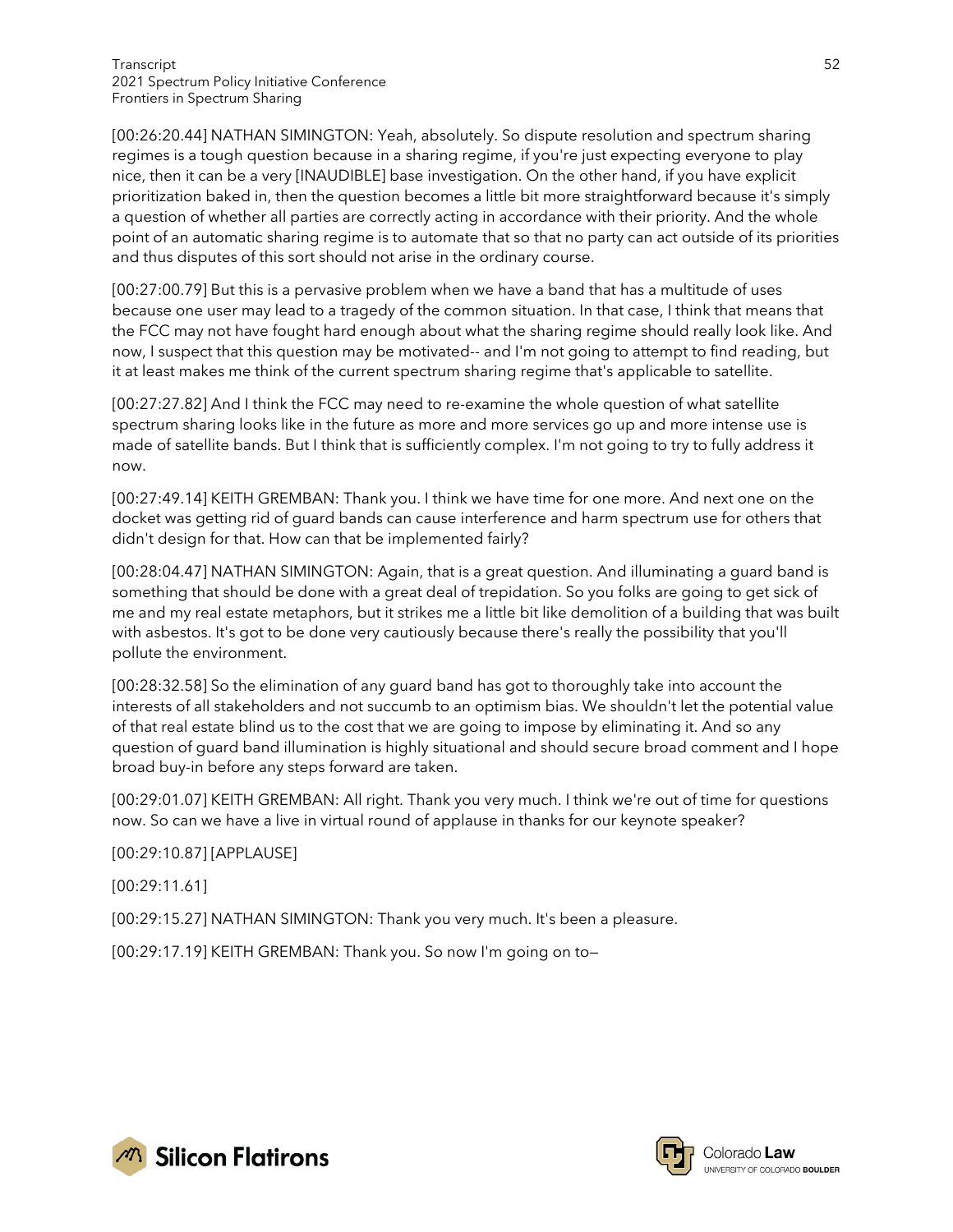## Frontier Justice — Governance and Incentives

[https://www.youtube.com/watch?v=828sPu5BXGI&list=PLTAvIPZGMUXNWmcqlTXSrvUmWJ0RfSL9K](https://www.youtube.com/watch?v=828sPu5BXGI&list=PLTAvIPZGMUXNWmcqlTXSrvUmWJ0RfSL9K&index=5) [&index=5](https://www.youtube.com/watch?v=828sPu5BXGI&list=PLTAvIPZGMUXNWmcqlTXSrvUmWJ0RfSL9K&index=5)

[00:00:00.00] KEITH GREMBAN: So now going on to the rest of the conference. Our next event is a panel that is very related to the keynote we just heard, addressing governance and incentives. Our moderator for this panel is Ari Fitzgerald. Ari leads the communications internet and media practice at the law firm of Hogan Lovells. You could of course find a full part of forum on the conference web page. So over to you, Ari.

[00:00:27.99] ARI FITZGERALD: Thank you. And I'm really enjoying this conference thus far. I'm going to start us off. First of all, I have to tell you we have the A-Team here with us as panelists, so I think we're going to have a very robust discussion.

[00:00:47.58] Let me set things off a bit by just saying that historically, the US, like most developed countries, has taken a centralized top-down approach to determining how spectrum is used and by whom spectrum regulators the Federal Communications Commission and the National Telecommunications and Information Administration have generally allocated spectrum for particular like or compatible uses and assign rights to use that spectrum by granting licenses.

[00:01:20.37] While this approach has largely been successful in minimizing harmful interference, it has at times led to underutilization. And the traditional methods for allocating and reallocating spectrum are cumbersome and slow, as you heard, compared to the pace at which technology is evolving.

[00:01:40.56] In recent years, the US government has prioritized spectrum sharing as a potential solution to these challenges, and we've heard a lot of discussion about the PCAST report that was issued during the Obama administration that really expressed a desire for more spectrum sharing. While spectrum sharing is a promising idea, it raises many questions, some of which we will address today on today's panel.

[00:02:08.50] So let me introduce our panelists. As I said before, we have the A-Team with us today. Coleman Bazelon, and first one is Coleman Bazelon. He's a principal at The Brattle Group. He has consulted and testified on matters ranging from wireless license options, spectrum management generally, and broadband competition policy, and regularly appears for regulatory and legislative bodies, including the FCC and Congress.

[00:02:37.62] Leonard Cali is the senior vice president of Global Public Policy at AT&T, and is responsible for developing AT&T's positions on telecom policy issues. He also serves as AT&T's representative on the Board of Directors of the US Council on International Business. Andrew Clegg is the spectrum engineering lead for Google. He was a major player in the adoption and implementation of the FCC's 3.5 Citizens-- CBRS-- I'll use an acronym-- CBRS service rules as founding chair of the wireless innovation forms group responsible for CBRS functional standards.

[00:03:24.25] And then finally, Vernita Harris, who is the director of spectrum policy and programs directorate in the Department of Defense's office of the chief information officer. In this position, Vernita oversees the implementation of DOD policies regarding the management and use of spectrum, and is responsible for developing and advancing the DOD spectrum internet and information and telecommunications policy positions.

[00:03:53.88] Before we launch into questions, I would like to mention that in view of the quiet period applicable under the FCC's anti-collusion rules for all applicants seeking to participate in the upcoming FCC Auction 110 for licenses in the 3.45 to 3.55 gigahertz band, the panelists here have agreed not to



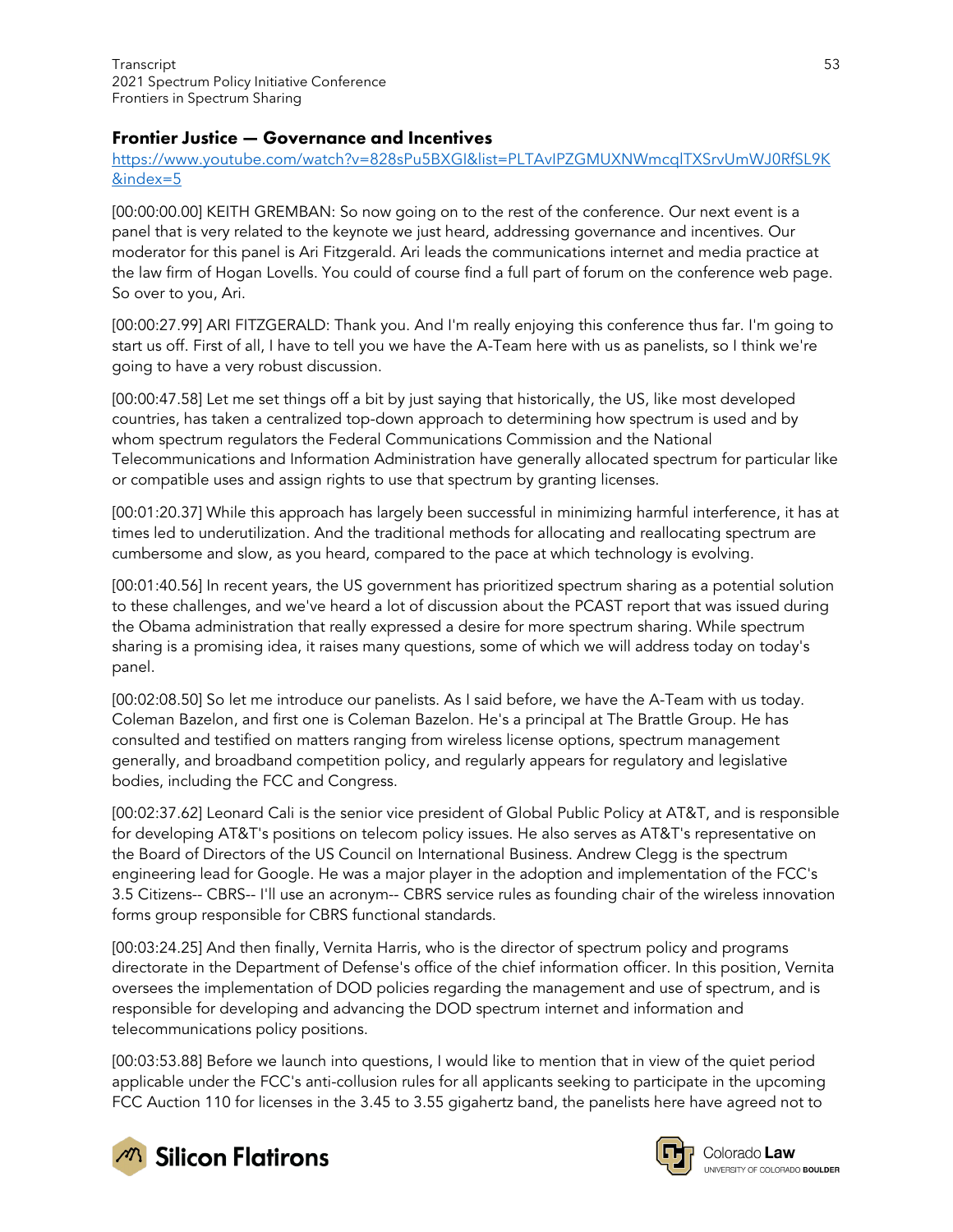take any questions regarding that auction or the 3.45 to 3.55 gigahertz band generally. So there will be no questions or discussion about that band or that auction.

[00:04:31.41] Let me start us off with a question for all of our panelists. The focus of this panel is on governance and incentives for spectrum sharing. That assumes that there is consensus on the need for more spectrum sharing among dissimilar uses. Do you agree that spectrum sharing should be encouraged? And if so, under what conditions should it occur? I'll ask Coleman to get us started.

[00:05:02.85] COLEMAN BAZELON: Thank you, Ari, and I appreciate being included on this conference. So if your question is, am I for spectrum sharing? Yes. More the merrier. The question really is why we don't see more of it. And I think the answer to when we should be seeing it is when-- or one of the reasons why it's so difficult to achieve has been more of a challenge than maybe many of us thought it would be to achieve. Is that it really requires the alignment of three different areas to line up.

[00:05:38.01] There needs to be a technical solution to sharing. It has to be technically possible. Historically, sharing has been as was noted time and frequency and geography, we call that allocation, and we're trying to get a little bit more sophisticated. So there needs to be a technical solution to it. There needs to be an economic reason for doing, it and as the economy would say, the value created by sharing has to be greater than the cost of implementing the sharing before that's something that is a good policy, but also something that anybody wants to get involved with.

[00:06:16.14] But the third one is institutional. Even if you can share, and even if it makes sense to share, we still find it a struggle to find a sharing solution. And that's because the institutional structure around sharing can be very difficult. The reasons they are difficult, and we're going to get into these more detail later, but if it's private users, it can be the problem that you have many stakeholders on one side, so it's very difficult to negotiate with a group.

[00:06:44.20] It could be that an odd problem that comes up on the private sector side is that the value created can be so much that it's hard to figure out how to divide up that pie. And we've seen examples of things fall apart, because people can't figure out how to divide the spoils.

[00:07:04.65] And on the government side, as I said, we'll get into this more later, there's a huge institutional problem with the incentive of a government agency to get involved in a sharing regime in essence because they don't benefit. It is much harder for them to benefit from the value created than it is for private party.

[00:07:26.22] ARI FITZGERALD: Thank you, Coleman. Andrew?

[00:07:31.10] ANDREW CLEGG: Yeah. Coleman gave a great answer. I expand on it just a little bit. I think there's a need for exclusive use spectrum in certain situations I used to work for, what's now AT&T. You realize that deploying a network and providing high quality of service and things like that can often require exclusive use spectrum.

[00:07:53.82] But I think the issue is not so much whether sharing should be encouraged, but I think we will see it becoming a necessity, not really an encouragement. I think there's less and less clear spectrum or less and less spectrum that can be cleared and given over to exclusive use, and sharing is going to become a necessity.

[00:08:16.13] In the low band, sharing is almost required now just because of the lack of clear spectrum. In the high bands, the advantage of going to millimeter wave bands is that you can get large contiguous blocks of spectrum based upon the applications and things, but even though there's larger blocks of



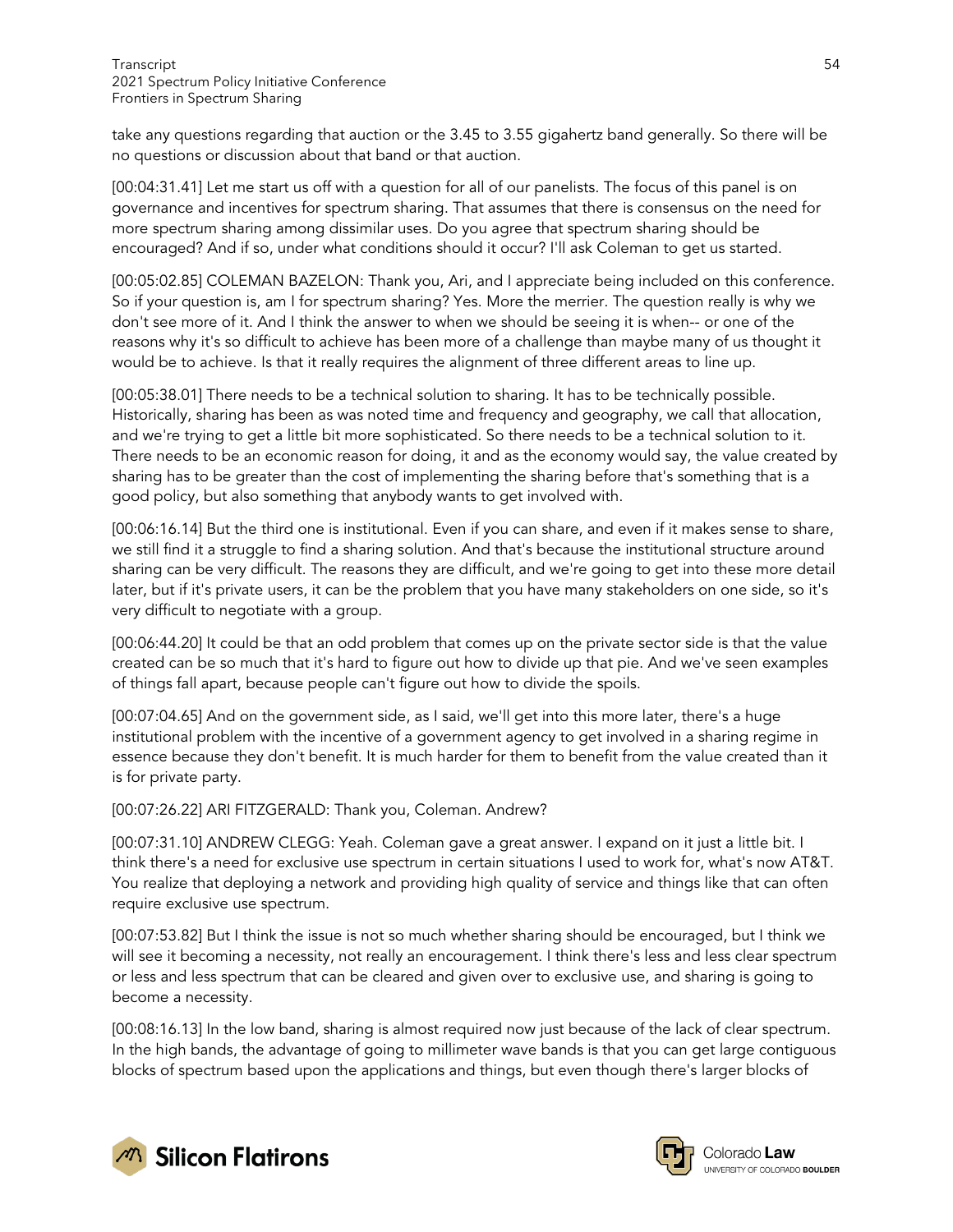spectrum there it's still shared every band is spoken for-- virtually every band even a millimeter wave has an incumbent. And so I think even in millimeter wave, you're going to have to share.

[00:08:46.25] So to me, it's not really a question of what sharing needs to be encouraged. I think it's going to become increasingly necessary. I think we should be developing ways to make it easier to share spectrum while still protecting incumbents from harmful interference.

[00:09:07.28] ARI FITZGERALD: Thanks a lot, Andrew. Leonard?

[00:09:11.78] LEONARD CALI: Hey, good morning, and thank you for having me.

[00:09:13.76] ARI FITZGERALD: I want some controversy on this panel though too. And it was really [AUDIO OUT] that Andrew and Coleman, they seem to agree quite a bit

## [00:09:23.12] [INTERPOSING VOICES]

[00:09:24.38] LEONARD CALI: You're going to be disappointed by my answer, because I largely agree. But let me say it's a yes but answer for me. I don't think we should pursue sharing just for sharing sake. We want to get the highest and best use. Now, we heard a lot yesterday, especially from Ambassador [? Coe, ?] that what does that mean in the context of spectrum use? All these uses are important. I think we want to drive as much efficiency out of spectrum as we can.

[00:09:49.31] And while AT&T supports unlicensed use, sharing use we of course also support exclusively licensed use. And all else being equal between sharing and exclusively licensed use, we feel exclusively licensed use maximizes the use of the spectrum. It's more efficient operation, it avoids complexity.

[00:10:09.29] ARI FITZGERALD: You think it maximizes the use of the spectrum or the value of the spectrum?

[00:10:14.00] LEONARD CALI: And part of that is, if your power levels are higher, you're able to make more efficient use of it, you reduce complexity, you could do your planning and resource use. It avoids a lot of the interference issues raised by sharing. And perhaps most important of all, it provides the certainty you need to drive an economic business case.

[00:10:33.30] And so you've seen hundreds of billions of dollars invested in world leading networks in this country based on exclusively use of spectrum. Even in the context of unlicensed, we'd prefer not to see it mixed with different uses because of the fear of interference, which right now we have with regard to 6 gigahertz.

[00:10:52.64] But that said, I think Andrew said it well, I think the reality is, you're going to see a need for increase sharing. So in that case, we do need more spectrum, we need more spectrum, I think, for each of the users, but we're going to have more spectrum for sharing as well.

[00:11:10.05] Let's see. So the question for me is not should we have sharing? The question for me is, can we clear spectrum? And if we can't clear a spectrum, then, can you share it in efficient ways that we're technically, I agree with Coleman's points that it has to work technically. It has to work economically. And then we have to get the players together to make sure we could overcome any institutional resistance to sharing.

[00:11:35.04] The last point I make here is, I do think it's a band-specific determination. So I do think you have to look at the band, make the determination, and then go from there. Going forward, I think, as Andrew pointed out, many of the bands are going to require sharing.



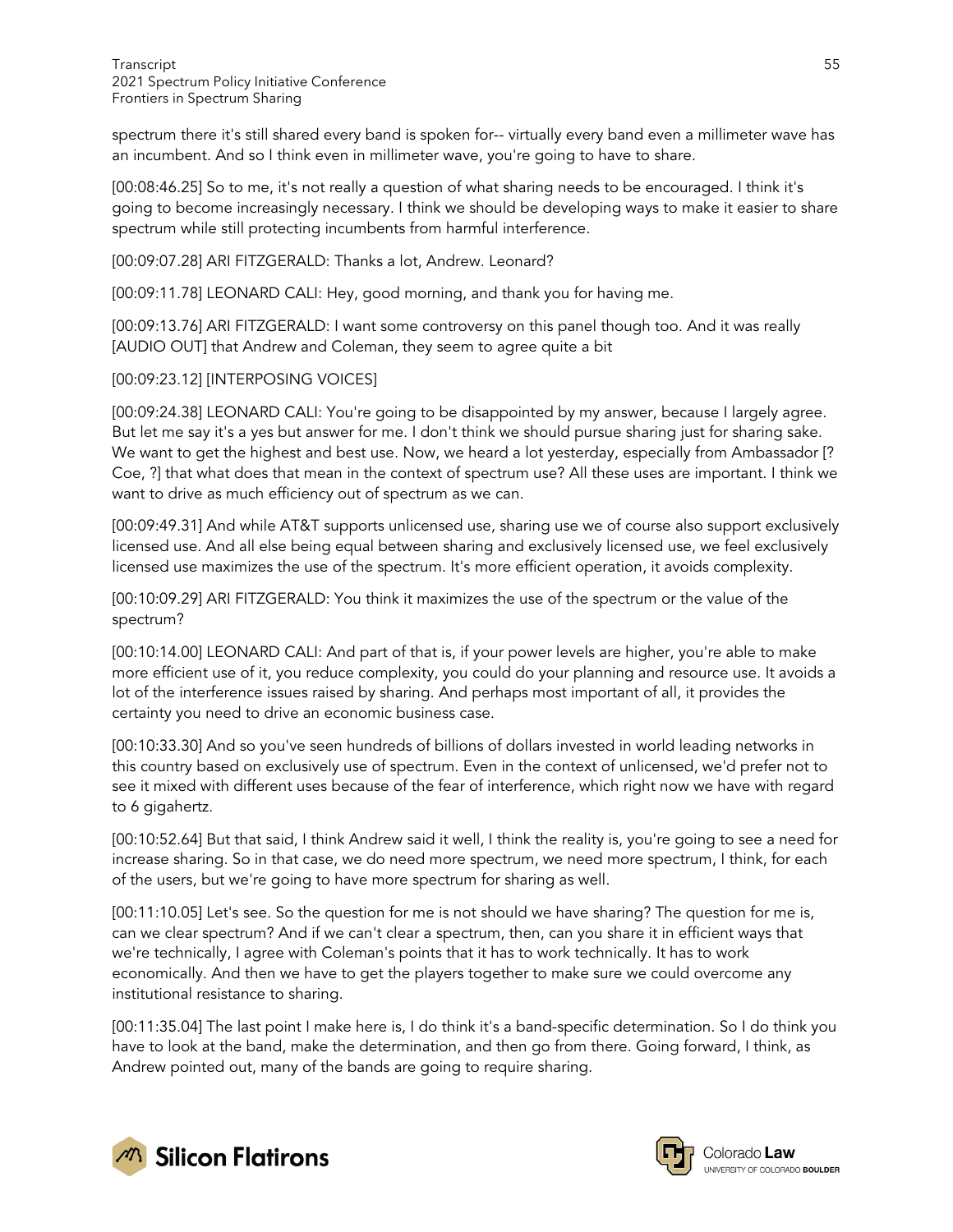[00:11:48.53] ARI FITZGERALD: So sounds like thus far, at least the first three panelists have agreed that you have to ask yourself the threshold question whether clearing is possible in a band for you actually then take the next step to try to facilitate sharing. Vernita, you have a very unique perspective as the person that DOD with a lot of responsibility for spectrum management. What's your view on this question? I think you're on mute right now, so take yourself off mute.

[00:12:29.37] VERNITA HARRIS: You're exactly right. I was on mute. So thank you so much, Ari, and thank you to my other panelists. I don't know if you're going to get any controversy on this question actually. From a DOD perspective, we no longer have that beach property spectrum that we can just clear. So from our perspective, spectrum sharing must be the new normal.

[00:12:56.54] For DOD, spectrum sharing means sharing as defined as the use of the spectrum that allows for mutual use without the degradation or harmful interference in a manner that provides current and future users sufficient regulatory protection that does not result in loss of access to the spectrum. And from that perspective for us, spectrum does not involve relocation or vacation of the ban by incumbent users.

[00:13:30.96] So again, spectrum is our new normal and we need to do everything that we can to make sure how we do that. It's a operational need that we can't get away from. We recognize this last year, the DOD released the electromagnetic spectrum superiority strategy that describes the challenges the US national security faces from threats emerging from our adversaries.

[00:14:02.51] So for us it requires spectrum, we see the value. And again, that's just our new priority and a norm that because spectrum sharing requires us the freedom to move or will allow us the freedom to move across bands to keep pace technologies that have been developed so that we can develop and deploy AI capabilities, and that rely on spectrum.

[00:14:31.22] ARI FITZGERALD: So basically you're saying that DOD benefits, and many government agencies benefit from innovation and spectrum sharing technology with respect to spectrum sharing technologies. I mean, DOD stands to benefit if more spectrum can be shared?

[00:14:47.87] VERNITA HARRIS: Absolutely. I think the United States tends to benefit and everyone will benefit if we can share. And there are technologies out there that have been developed that will allow us to do that.

[00:15:00.93] ARI FITZGERALD: Well stated. Thank you. I guess we've talked a little bit already about spectrum reallocation, so let's really dive into that a little bit. In recent years, there's been a lot of focus on reallocating spectrum from primarily federal use to primarily commercial use. And although federal users have often been allowed to stay in portions of the reallocated bands temporarily or permanently, the goal of these processes has not been so much to encourage spectrum sharing as to facilitate reallocation of the band so that it can be divided into geographic area licenses auctioned and then used primarily to provide commercial services.

[00:15:48.05] And it's already been stated by a panelist that exclusive use spectrum all things being equal, exclusive use is better for provider or service providers view, exclusive use licenses flexible use, exclusive licenses as better alternatives than sharing spectrum.

[00:16:11.58] So these spectrum reallocations though have, for the most part, been mandated by Congress largely at the behest of the commercial mobile industry and have required extensive work though by the FCC, NTIA, and the affected federal agencies. You think about the Sysmex process as relating to the AWS S3, the reallocation of spectrum which now comprises the three band.



Colorado Law UNIVERSITY OF COLORADO BOULDER

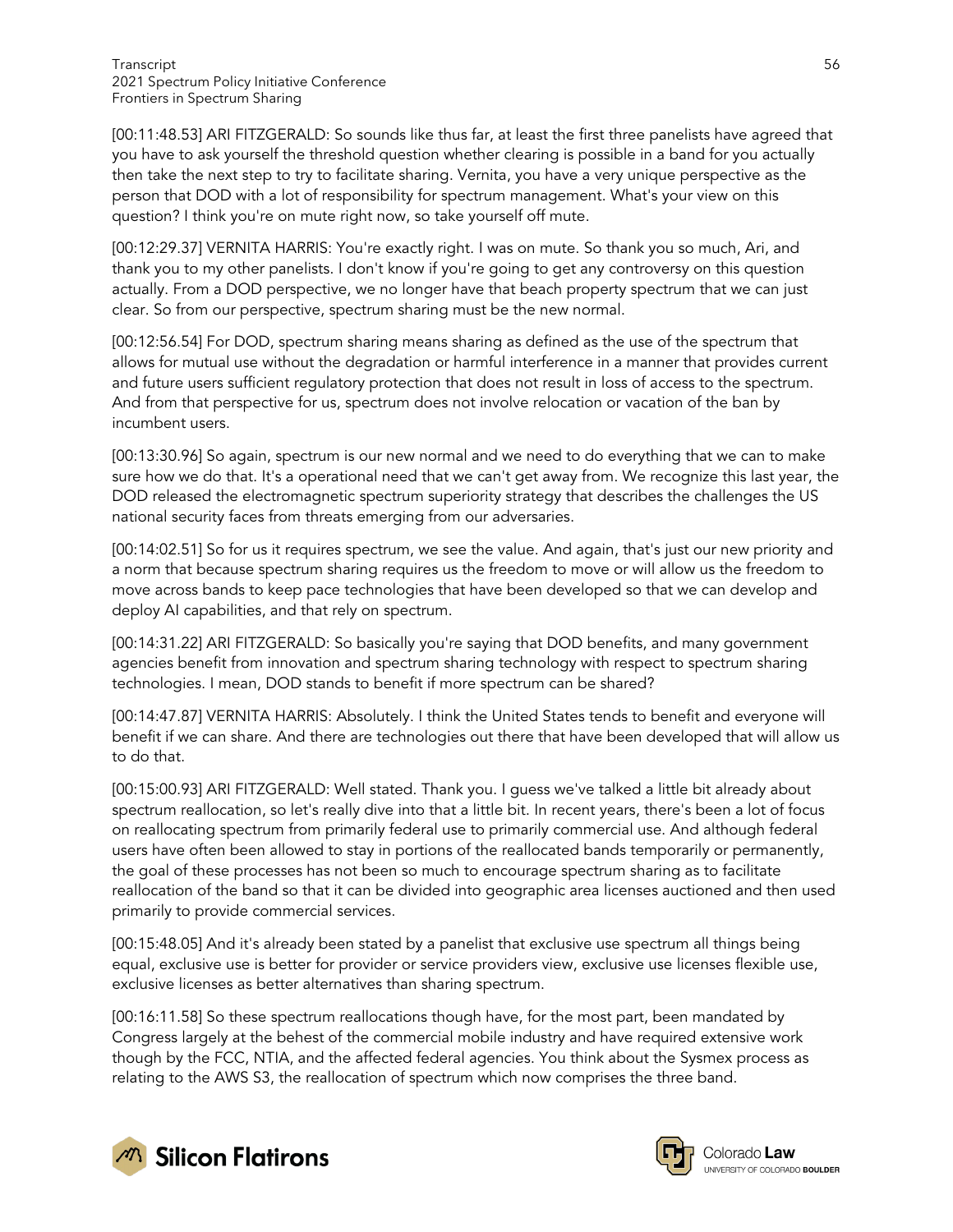[00:16:41.15] So they've often involved also intense lobbying by all of the sides affected, and these reallocations can often take a long time to accomplish. These times take a long time to accomplish. So our spectrum reallocations of this sort, the best way to accommodate new commercial uses, or there other approaches that would take less time but produce equally or better results or at least results that are acceptable for the commercial sector. So why don't we start with Leonard in addressing this question? And, Leonard, I know you've already spoken to this issue a bit.

[00:17:24.76] LEONARD CALI: Yeah, so reallocation has been used, and it's been used because it's an excellent way of deriving value from the spectrum.

[00:17:34.18] ARI FITZGERALD: Takes a lot of time though.

[00:17:36.25] LEONARD CALI: It takes time. But here's the issue with sharing. Sharing takes time as well. In fact sharing may take more time. CBRS it's going on nearly a decade since the [INAUDIBLE] Report and that's not enough that's CBRS was a new technology, because it was an innovative. It's probably the most advanced pilot of sharing in the world. So it would take a long time.

[00:17:55.34] But I think sharing takes a long time because you have to work out all the rules which are complex. In addition, any new sharing methodology is going to have operational risks associated with it, that can also create further delay. CBRS used the enhanced sensing capabilities, but we've identified issues with that and now there's proposals to move to an incumbent informing capability there.

[00:18:20.74] I don't want to say that's necessarily a delay but it's an evolving technology. So we don't want to accept, or I don't accept that reallocation and exclusive licensing necessarily takes longer than sharing. I think sharing takes time I think it's going to be banned specific again.

[00:18:37.24] The point I would make, though, is I think time to market is critical. But if you're really concerned about time to market on spectrum, what we really should be looking at is getting a cogent coherent spectrum pipeline out there. So participants stakeholders know what's coming in when. Maybe we look at local siting policies to get infrastructure deployed, and we focus on co-investment procompetition policy framework. So I think those three things will drive speed to market more than any differential between models for sharing spectrum or not sharing spectrum.

[00:19:09.82] ARI FITZGERALD: Thanks a lot. Vernita?

[00:19:13.13] VERNITA HARRIS: Thank you, Ari. So this is a really interesting question and we actually talk about this internally. DOD recognizes that spectrum reallocation is one of the tools to make spectrum available for commercial wireless industry. However, it should not be viewed as the only tool. We do think going forward that spectrum sharing must be the first consideration. Decisions must be based on solid engineering.

[00:19:44.21] There are no shortcuts here and decisions. We need to make sure that we're not undercutting the decisions that need to be made by taking shortcuts. We need to evaluate and determine when Specter can be made available. So that goes back to Leonard's point about the spectrum pipeline available for new purposes, whether through reallocation or sharing. But for us, I'm going to see here we say this throughout the panel, spectrum sharing has to become the new normal for us as we start to look forward.

[00:20:17.61] ARI FITZGERALD: Would you disagree a little bit with Leonard that the threshold the first question the government should ask itself is, is sharing possible? Is that the first question or-- because that wouldn't be Leonard's first question.



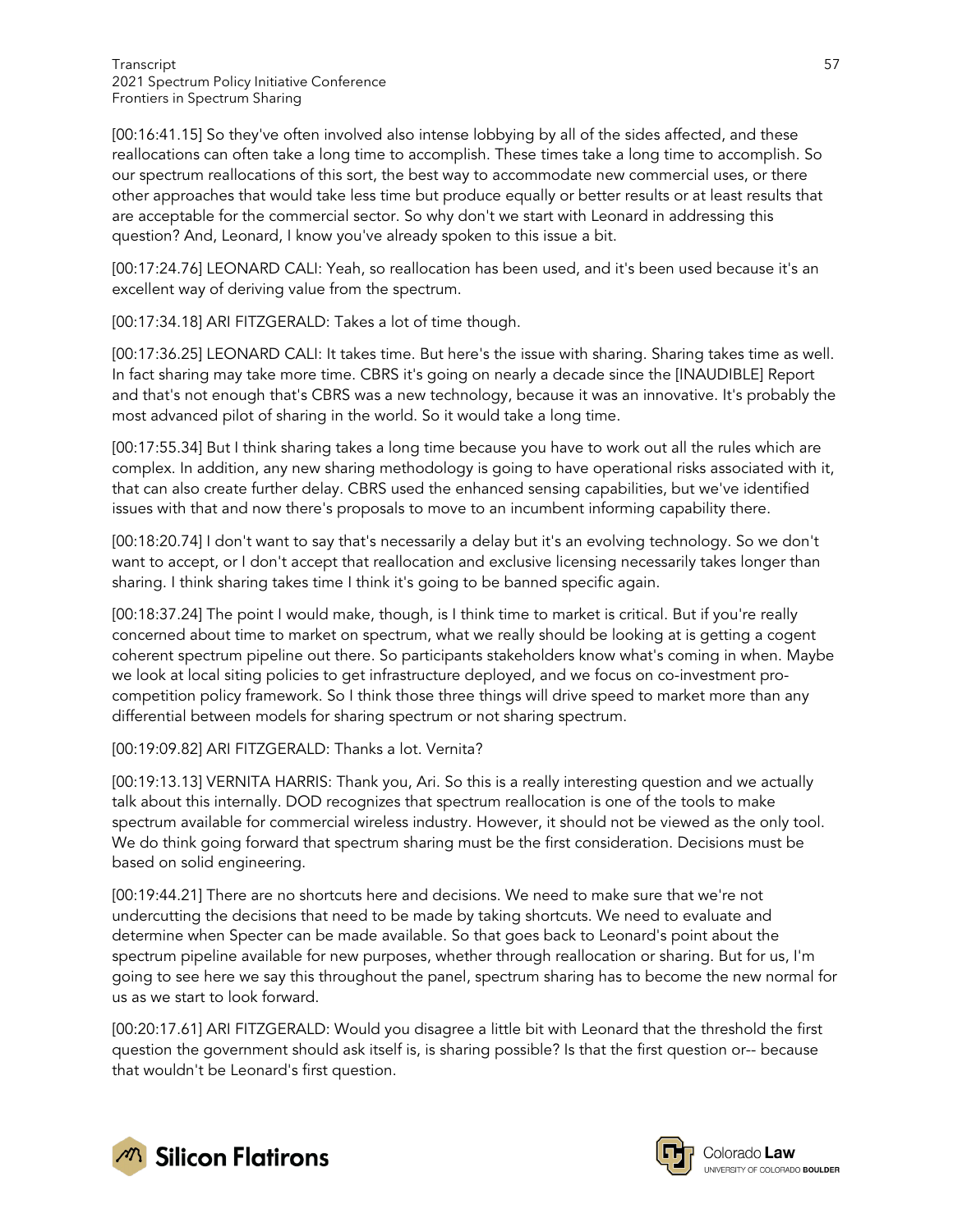[00:20:34.11] VERNITA HARRIS: Our first question is it's always going to be can we share? We need to share.

[00:20:39.63] ARI FITZGERALD: Yeah.

[00:20:40.74] VERNITA HARRIS: So it's not vacate.

[00:20:46.08] ARI FITZGERALD: Andrew? I'm hoping that to facilitate some type of controversy here.

[00:20:51.54] ANDREW CLEGG: Sure. I'll start with some soft controversy. First of all, reallocation, clearing the government out of the band is very disruptive to the government. It also can take a really long time. So I don't think, and to some extent it depends on the band, but I don't think, going forward, clearing the government out of bands and reallocating to exclusive use is really necessarily the best way to go.

[00:21:27.35] There's also a consideration here about who can access the spectrum. If you completely clear bands, so let's look at the 3.7 gigahertz band, it was not federal users but it was cleared and auctioned for a tremendous amount of money. And in the end, there were basically, when you look at the totality of expenditures and licenses one, it was basically three licensees that one the vast majority of the spectrum.

[00:21:59.50] Look at CBRS though, on the other hand. In CBRS, because it was shared spectrum and because there's a free tier, the general is access tier, and there is a license tier, the priority access license tier. We enabled access to a much greater range of licensees, over 200 licensees in the CBRS band compared to effectively three in the 3.7 gigahertz band.

[00:22:27.40] And the power licenses went for about \$0.20 on the dollar on a per megahertz pop compared to, for example, the 3.7 gigahertz auction. So it opened up spectrum access to entities that would not have the economic wherewithal to go after exclusive use licenses.

[00:22:49.09] ARI FITZGERALD: But, Andrew, at the same time some of the rules for that, the CBRS option, they were constructed to optimize that result. I mean, they were on these the licenses for

#### [00:23:02.41] [INTERPOSING VOICES]

[00:23:08.17] ANDREW CLEGG: So the original rules were most optimized, but then the rules, of course, changed. The license areas became much longer. The licenses were basically granted forever instead of three years. And so we would have probably seen an even greater diversity of the original rules that stayed in place. So the benefit of the CBRS model in that case over exclusive use is it allowed a much greater variety of entrants into the band at a much more affordable price. And by the way, the DOD did not have to relocate anything out of the CBRS band.

[00:23:41.52] ARI FITZGERALD: Yeah. Thanks, Andrew. Coleman.

[00:23:46.20] COLEMAN BAZELON: Thanks. So I do have to first channel my inner Tom [? Haseley ?] here and remind Andrew that even though there was only three main licenses out of the band, there's going to be 300 million users on that spectrum and that in fact the BRMS spectrum is the most shared spectrum if you abstract from the ownership rights and talk about just actual people using it, it's the most shared spectrum out there.

[00:24:16.56] But on this point about the government sharing, I got my start as an analyst at the Congressional Budget Office, and so I'm pretty sensitive to federal budgeting issues. And it's worth noting that the exclusive use auctions is what and the value from those auctions is what motivated the political will to direct reallocations, as you note they tend to be directed.



**M** Silicon Flatirons

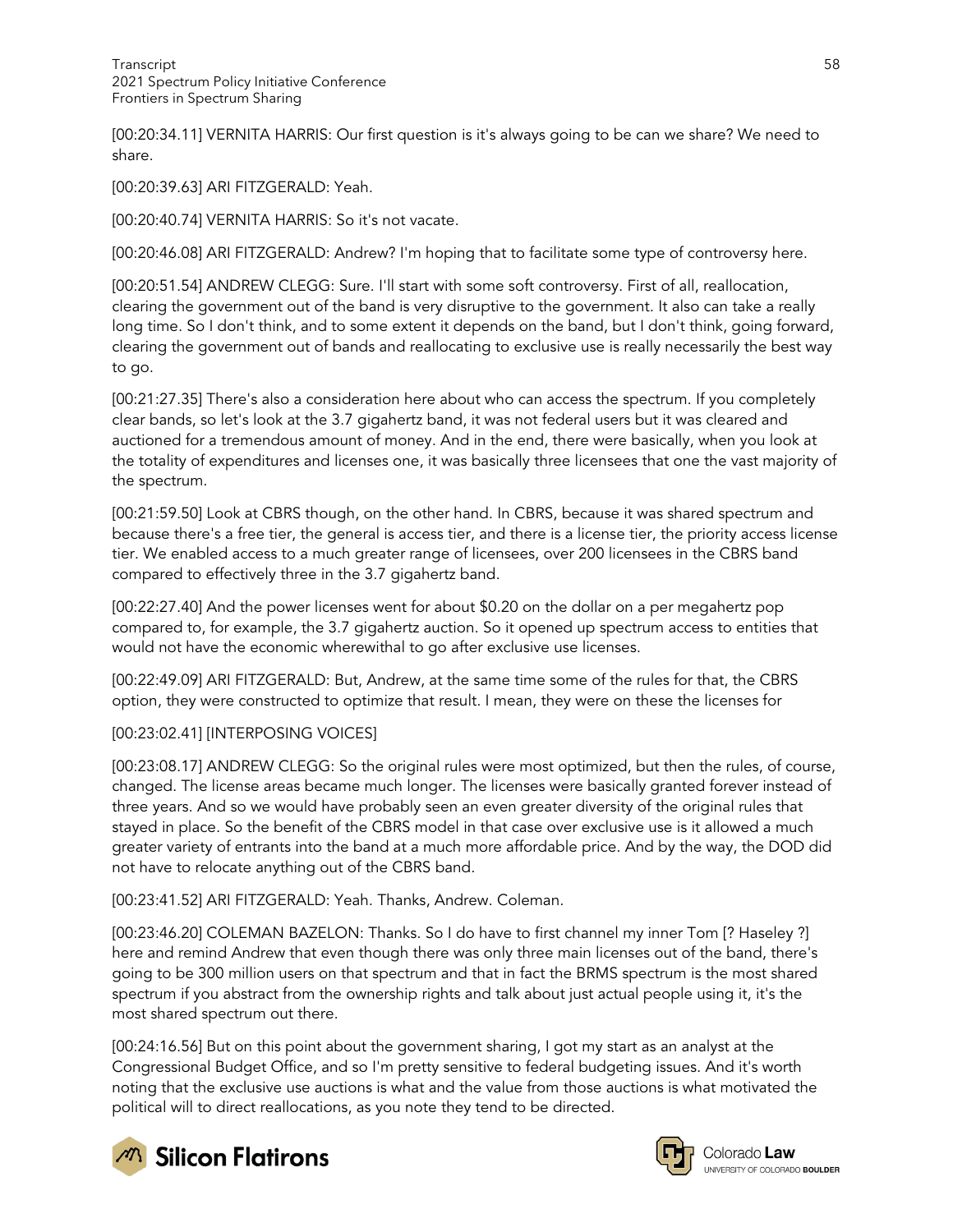[00:24:44.28] The economists get involved, and we get all excited about there's value to be created from a trade, that we can identify a band that can create more value in private use either previously exclusively and I'm perfectly. I think it's just a continuum as to whether it's exclusive or shared at this point, and I take this point that it's most of it's not going to be a complete vacating of the government users. But the problem is the value created, there's a huge constitutional problem with that being shared with the agencies that are on one side of creating that value.

[00:25:20.88] And that's that you cannot pay money to a federal agency without it being going through the congressional production process. And so you cannot credibly make that an incremental dollar to the agency that a congressional committee won't just take off of their appropriation. So they're unable to physically they're just constitutionally unable to capture the value that's created by participating in that.

[00:25:49.45] It's imperfect. But I think the workaround on that that will facilitate and can quicken these transactions is that barter is possible. So to the extent that it's not a transfer of a property right from a federal agency to the private sector, but instead, it's a partnership of a redevelopment of a system where much along the sort of d-block model with AT&T partners with and then gets benefit from excess capacity sort of thing.

[00:26:25.50] I suspect that's much more the model for federal users for sharing and transfers from federal users is that they'll end up with their missions enhanced in a way that will be harder for congressional committees to just reduce budgets in the alternative.

[00:26:45.66] ARI FITZGERALD: That's really great Coleman that's sort of a good segue way into the next question, which gets to incentives. And I guess we'll start by just incentives for sharing. We'll start by talking a little bit about what you guys perceive as the barriers to sharing right now. As Vernita mentioned, true sharing exists where an incumbent user and the new users can co-exist without the incumbent having to move or change its operations.

[00:27:20.04] So I guess I'm going to ask you guys to the general question first to talk about the barriers to this true spectrum sharing. Are they primarily technical, legal, institutional, mindset related? Coleman, you mentioned the Constitution, the appropriations process, so let's talk about that as well.

[00:27:42.90] Are they all of the above? Does it depend on whether the incumbent is a user as a federal agency with the mission whose benefits cannot be calculated solely in economic terms? Are the incentives ever the same for federal commercial incumbents? Let's start with Andrew. I know I threw a lot out there, and that might be a couple of questions but--

[00:28:13.01] ANDREW CLEGG: Sure. Thanks, Ari. I mean know obviously, I look at things from the engineering side and so I look at some of the challenges for sharing from the technical side. I think one of the challenges we've had in shared spectrum is true of CBRS and true of other bands, is what I believe to be the tendency towards overprotection of the incumbents.

[00:28:45.52] I think it comes from several different reasons. But one is, traditionally, for example interference criteria for incumbents for fixed service for satellite services, whatever, you look at the history of where those come from, and they typically come out of IDR recommendations from a long time ago.

[00:29:08.35] ARI FITZGERALD: Yes.

[00:29:08.77] ANDREW CLEGG: And this is back when all of these services had their own bands, and they'll be well let's create an IT recommendation that establishes our interference criterion. And back in the 1960s, nobody was caring, because nobody was sharing the band.



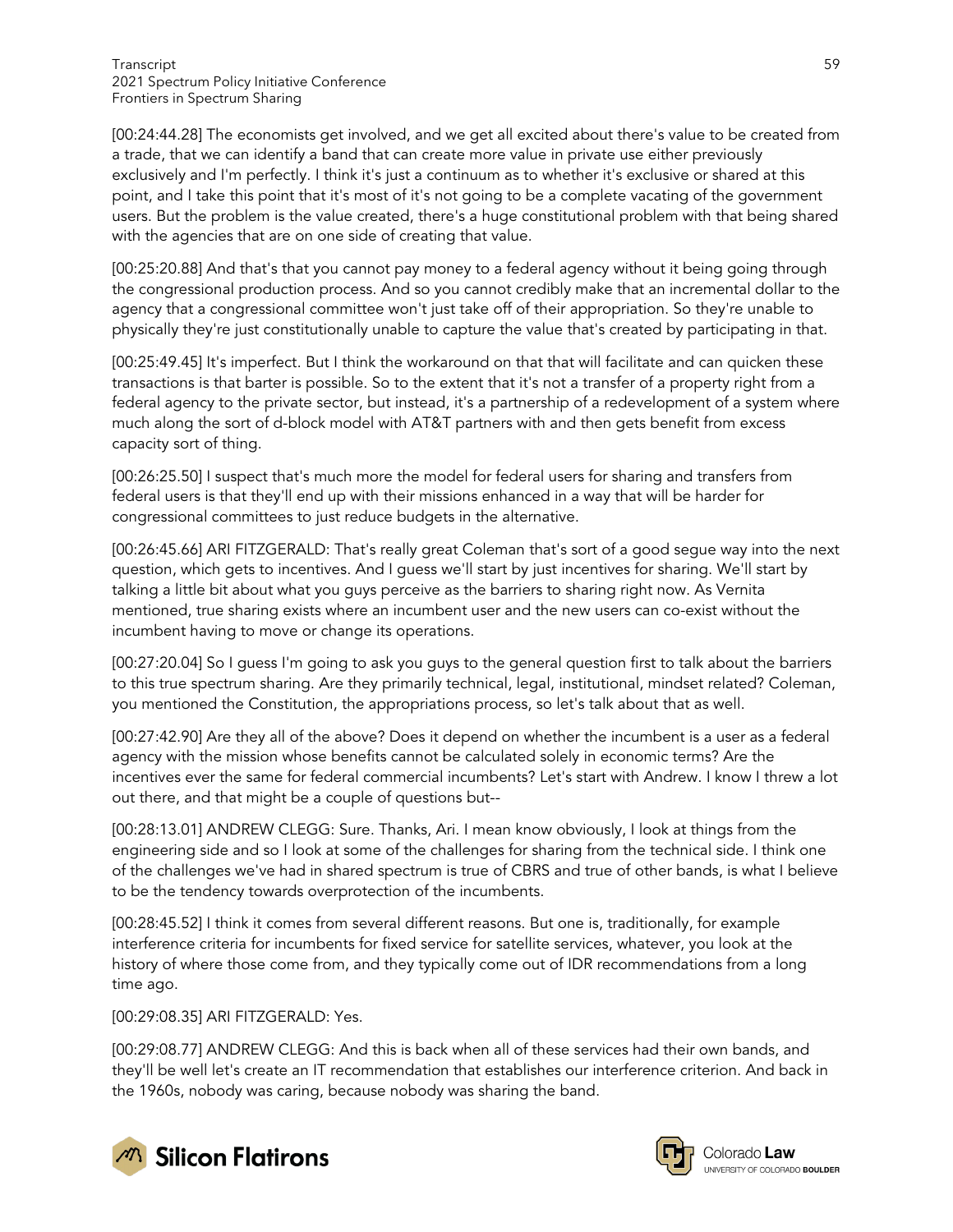[00:29:21.17] ARI FITZGERALD: Right.

[00:29:21.46] ANDREW CLEGG: And so the satellite industry says, OK, we need to be protected down to the one photon limit. We can't possibly have a stray photon enter our satellite. And nobody else is paying attention and back in 1963 or whatever somebody signed off on that and said, yeah, who cares? That sounds like a good selection criteria.

[00:29:38.05] But today we're still operate, because now they can pull out this, blow the dust off the world record and say, hey, this is our protection criteria. And we saw some of that in CBRS. We're protecting some of these satellite dishes to 150 kilometer radius. It's as the area is larger than the State of West Virginia. We're protecting these individuals. I mean it's insane.

[00:29:59.77] And you look at a more modern example, you look at the radio altimeters, for example, in the 4,200 and 4,400 megahertz band. They're claiming they're worried about interference from the 3.7 gigahertz service. 220 megahertz away. And in fact the 4.2 to 4.4 gigahertz radio altimeter is actually only operate in the center 100 megahertz of that band for the most part. So there's an additional 50 megahertz of guard bands.

[00:30:25.03] So they're arguing that we need at least 270 guard band to the 3.7 gigahertz service. And then if you look at that and say, well would they need that much guard band at the upper end as well? So that's 540 megahertz they're consuming plus the 100 megahertz that their systems operate in. They're saying they're 100 megahertz bandwidth systems require 640 megahertz of spectrum protected for them to operate.

[00:30:53.02] When you talk about if you ever get into spectrum sharing considerations with a service like that, it becomes almost untenable to share spectrum. So I think the overprotection of incumbents based upon questionable interference criteria and assumptions I think is a real challenge to spectrum sharing. I have several others but I don't want to take too much time but that's one of our main concerns.

[00:31:21.04] ARI FITZGERALD: That's a good one to discuss. And you're absolutely right that those protection criteria were created was that all of the stakeholders for that particular service got in a room and basically developed the criteria. The SEC doesn't national administrator has to actually accept it full bore. They can take it under advisement, but they often do accept those criteria. Coleman, you've already mentioned a couple of great barriers. Andrew just talked about the technical barrier, what are your thoughts?

[00:32:02.39] COLEMAN BAZELON: Well, I agree with them that the problem is well characterized by a completely one sided view of the property rights the faux property rights that the incumbents get 100% protection. The lens I take to that, though, is that that exists, I believe, because there is no mechanism for resolving disputes efficiently between users.

[00:32:26.92] And this was the real purpose of my question to Commissioner Simington, that if you are going to trade with somebody, or cooperate with somebody, there has to be a backdrop to what happens if you disagree. And to use his analogy, to land, there's rules about how neighbors interact with each other. And if you drive across my lawn, we don't have to go to court, because you're not going to drop across my lawn, because if you did, I'd take you to court and I'd win. And we all know I'd win so it doesn't happen.

[00:33:04.04] But none of that exists in spectrum. In spectrum, if you have a dispute, you have to bring it to the FCC and as it set up now as an inherently political process where lobbyists and political decisions end up resolving this, and there's no sort of rules or set of law about how to resolve disputes between parties. Even the fact that we have all the rules tilted to one side, the fact that if an incumbent gives up





Colorado Law UNIVERSITY OF COLORADO BOULDER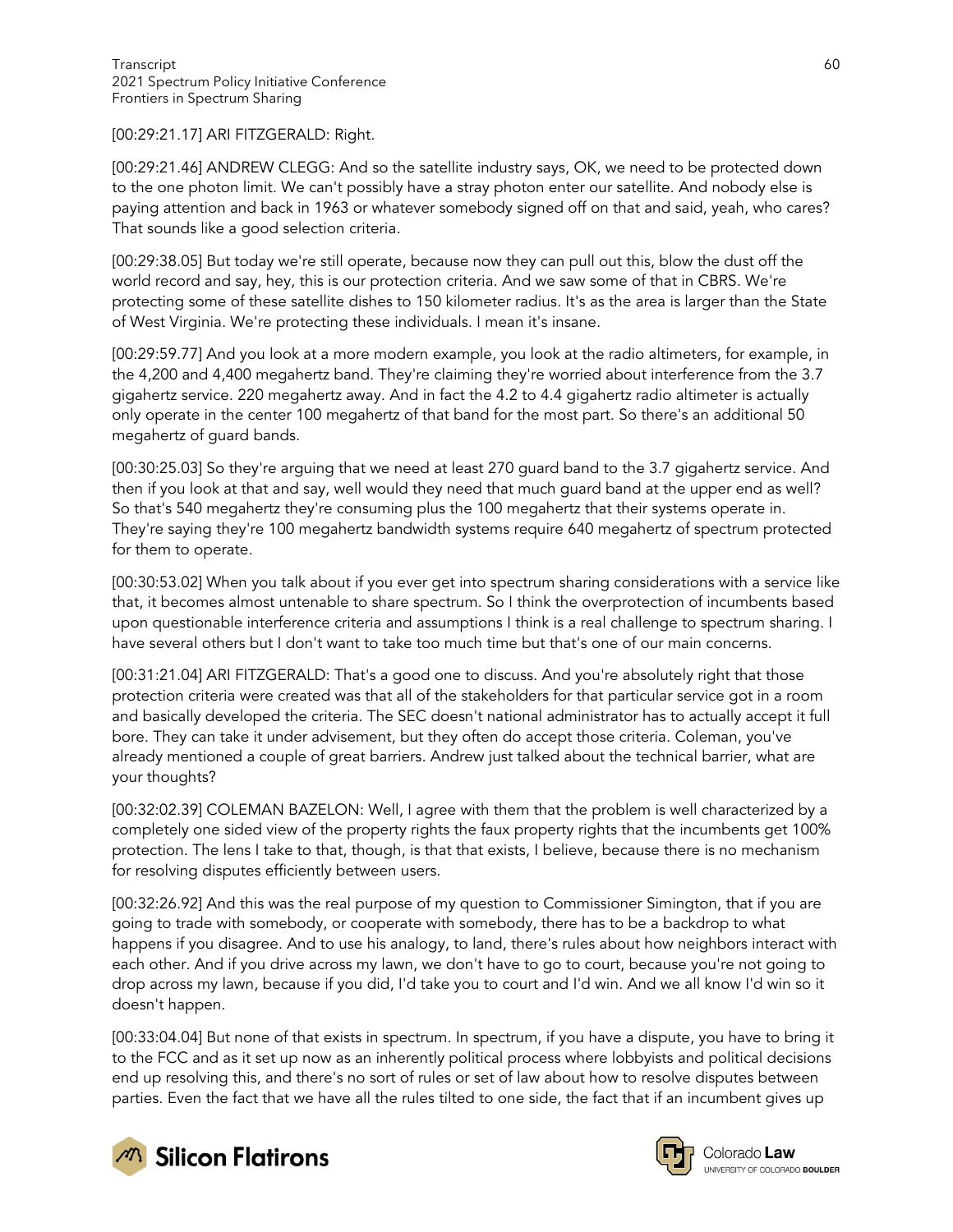some of their property right in a trade, and the person they trade with sort of takes more than they were supposed to, there's no good way to resolve that.

[00:33:45.81] Well, I'm not as worried that the incumbents have in a very cozy and sense it doesn't really matter so much who has the initial property rights so long as the transaction costs of a trade are reduced. And here, to reduce the transaction costs of a trade, you need good rules of the road and expectations about how disputes between spectrum users would be resolved.

[00:34:06.38] ARI FITZGERALD: You're saying basically, you need to have the government does need to set a standard, but the parties should be able to contract around that standard. It's important to have a standard, but then once that standard is established, it should be possible for the parties to contract around it.

[00:34:23.36] COLEMAN BAZELON: Exactly. Just as we managed it with the spectrum partition and desegregation rule.

[00:34:28.58] ARI FITZGERALD: Yes.

[00:34:29.45] COLEMAN BAZELON: Where the government says, here's your license. Now, you guys can do whatever you think is right and we're going to bless it, and there's rules about that. But we need that in the sharing regime in essence.

[00:34:40.49] ARI FITZGERALD: And, Leonard, will this carriers often resolve disputes regarding interference at the border of their licenses all the time. The FCC sets a standard for what the signal levels should be at the border of a geographic area license, and the carriers use that standard and then contract around it. But they have this standard that they use as a baseline, I guess, but-- thanks, Coleman. Vernita?

[00:35:13.19] VERNITA HARRIS: Thank you, Ari. So from a technical-- I agree, from a technical legal and institutional mindset, there are is incentives for all barriers to increased spectrum sharing. So I do think that we need to think about how do we get beyond these barriers.

[00:35:31.43] From a technology standpoint, we all been talking about CBRS that is one way that we can enable greater sharing we've seen promise and been working across DOD, the CBRS framework it's showing really good promise, and the depth and the services are all happy with that process. And I know that there continues to be continued discussion on how to improve it. So that was a huge win, I think, for the spectrum sharing, and we can all see that.

[00:36:08.42] However, any new spectrum sharing framework, it still needs to be rigorously tested developed by all stakeholders, and future learning and like frameworks may employ artificial intelligence and machine learning use of these enabling technologies for sharing will require time and resources to develop, and we believe these investments are necessary to meet the demands of the increasingly crowded spectrum the environment.

[00:36:35.66] From a legal regulatory standpoint, flexibility isn't it to allow for agile especially for DOD operations. The US regulatory framework is not flexible enough from our perspective. So for some of our planned operational scenarios, that rely on sharing technologies. For example, some of our radars require regulatory flexibility to be able to operate their full potential and we're building work we're continuing to build, and our next generation radars will need to be agile that can operate across the wide selection of spectrum.

[00:37:15.81] ARI FITZGERALD: What you're saying is that you're looking for your radars to have access to what is currently non-federal spectrum?



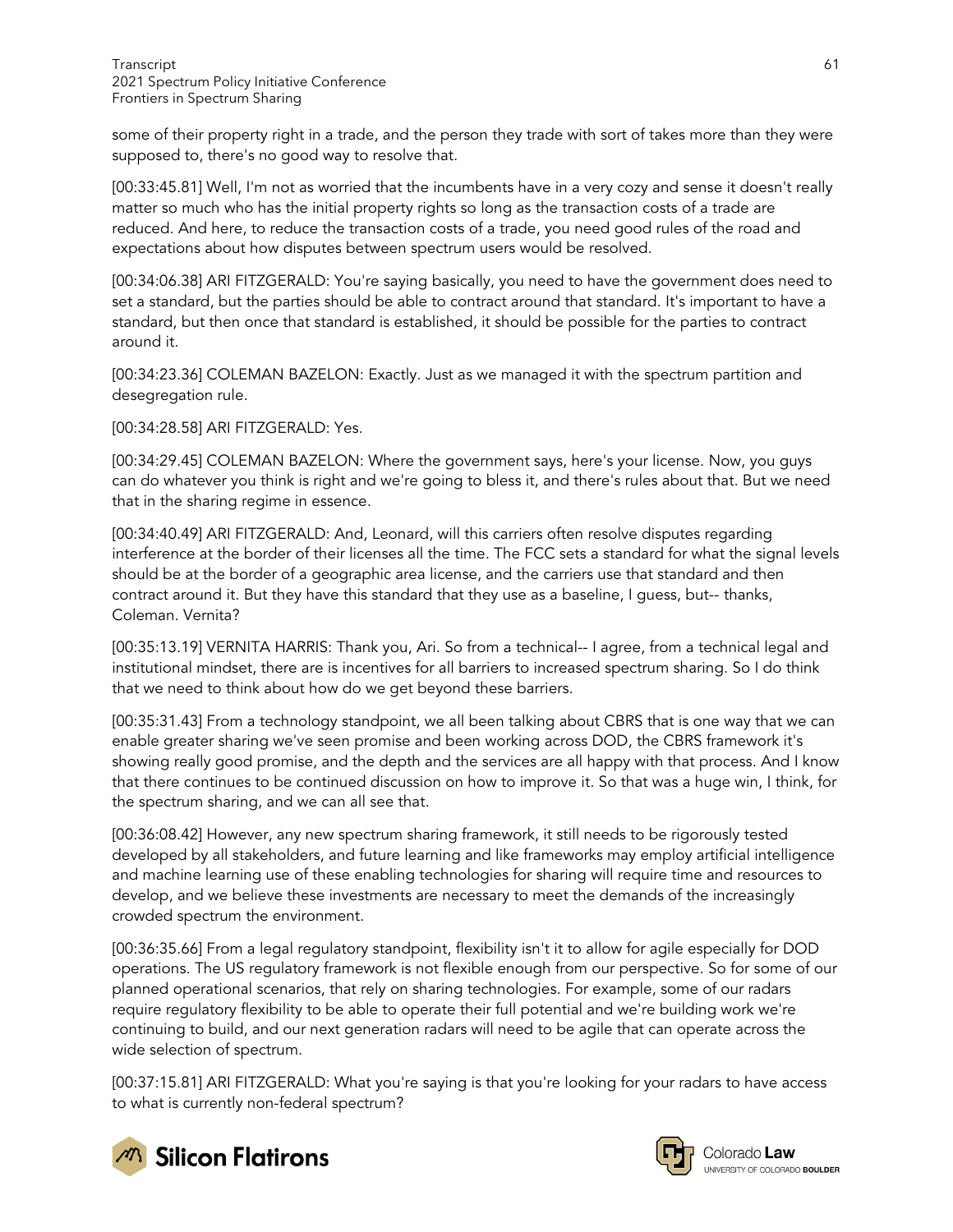[00:37:24.74] VERNITA HARRIS: That could be a possibility. Basically what I'm saying is that you have to have flexibility in your regulatory approach. And right now, we're limited to the bands that we're assigned. But what if there's technology that will allow DOD to share with commercial operators and when we're using the band, they're not going to use the band. So we just need to have more discussion and more studies.

## [00:37:56.57] ARI FITZGERALD: Great. Thank you. Leonard?

[00:38:01.16] LEONARD CALI: Great. So let me suggest three areas, and I think they're very similar, which you've heard, but I want to go through them. One is the technical. It's got to work. Federal agencies have missions to accomplish, and those missions [AUDIO OUT]. And you've got to make sure whatever sharing you have works. Devil's in the details, are you overprotecting incumbents maybe in some circumstances certainly are and others are not.

[00:38:24.21] So you need to make it work. We need I think made the point that you want to have it tested you want to experiment with it you want to make sure it works, and unless it works, that's going to be a first barrier.

[00:38:33.98] The economic barrier. I don't think you can overstate. This is the investment incentive and what's the business model. CBRS did have it has today it had even more so in the initial envisioning of it. The idea of hyperlocal eyes, temporary licenses, that great innovative, because a kit in the garage companies could come in, acquire, use, and then move on. But the spectrum alone isn't sufficient. You need something, you need equipment, you need infrastructure, you need investment to make it work.

[00:39:04.83] So it goes to that second point about the economics. Can you share in a way that drives a business case that's going to result in investment? An ecosystem like infrastructure, of course. And then the third thing I mentioned, and I think Coleman made the point, a mechanism for dispute resolution. I mean, and it goes to detecting the interference identifying who's responsible for it and then remediating it.

[00:39:29.33] And that's critical, so I would say it's across the board. Clarity up front. The less clarity you have about all dimensions of sharing and then how you're going to ensure coexistence as the force is a critical component of this. I mean, we saw problems in 5 gigahertz DFS, and I highlighted the challenge of maintaining coexistence in a reliable way.

[00:39:51.89] ARI FITZGERALD: And its remediation of the interference quickly. That's key. I mean, it takes you two years or three years in case of that DFS and 5 gigahertz that doesn't help anyone. Thank you very much. Well, listen, we've been talking about some of the barriers.

[00:40:12.23] Quickly, if you guys could just share with us the success stories, what you think successful spectrum sharing, what has examples of successful spectrum sharing. And you can talk about specific bands if you want to. Andrew, do you want to start us off there?

[00:40:32.04] ANDREW CLEGG: Sure. I mean, naturally I have to come back to CBRS. We are a spectrum access system or SAS. Operator 105 with more on the way. Despite the pandemic, we were fortunate enough to kick off CBRS almost completely coincidental with the beginning of the pandemic.

[00:40:52.96] But despite that we are over 160,000 deployed base stations under SAS management right now so we've had a lot of deployments most of those have been outdoor, we have not seen enterprise deployment at the levels that we'd like to see, but that's mostly because most companies aren't back to the office and we expect that to pick up later.



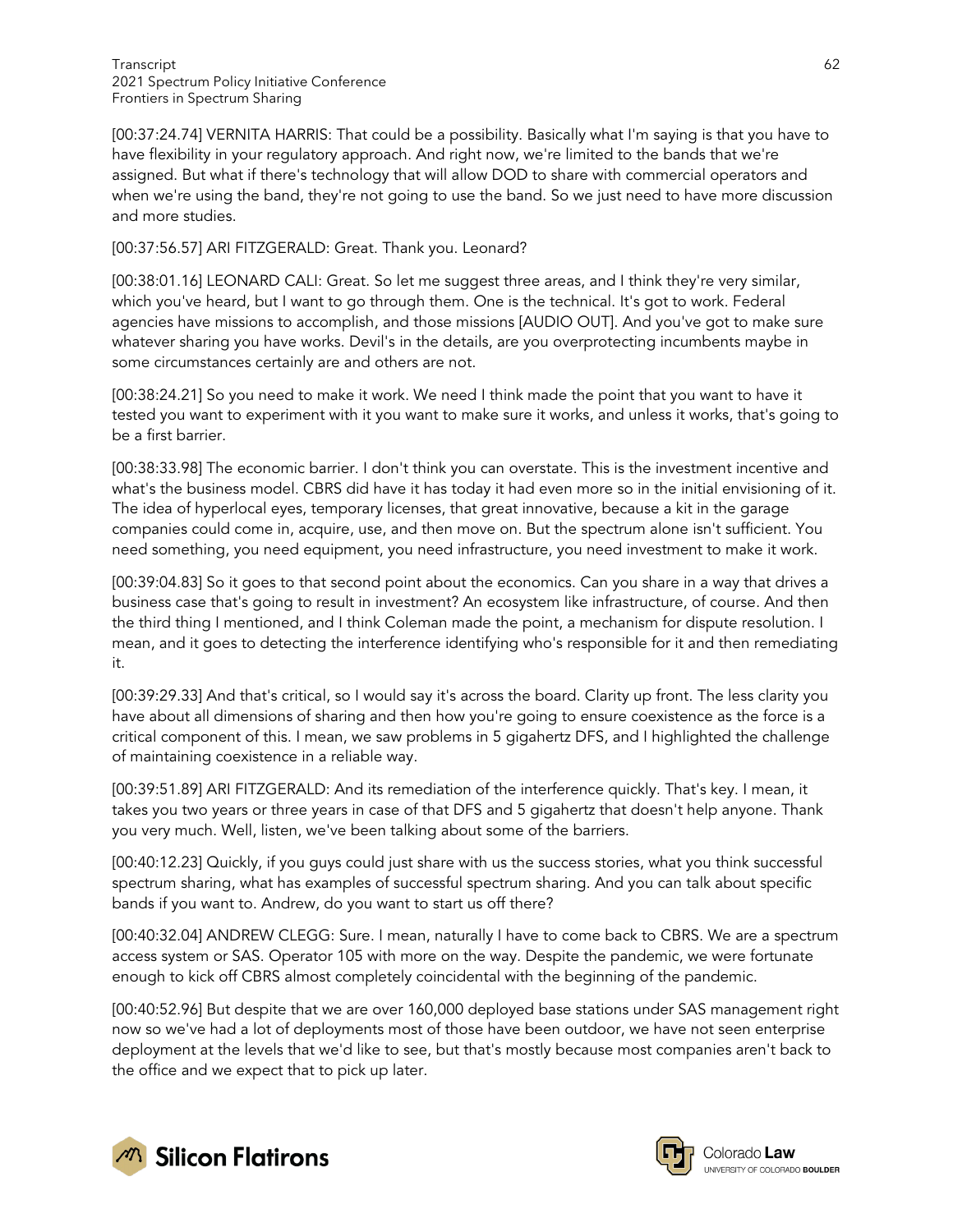[00:41:16.05] There's a lot of interest in CBRS among non-traditional uses, National Football League, all sports and racing have been using it. All sorts of very interesting things. The general authorized access, the free tier of CBRS has been much more popular than I think anybody expected.

[00:41:37.88] There's 100 different models of CBSDs out there. Leonard was talking about you need the equipment ecosystem. We're at 100 different FCC certified models of CBRS base stations. So we see CBRS has been quite successful. So far, we've been working very well, by the way, with the duty and other components of the government in working out sharing arrangements. I think there are tweaks that need to be made.

[00:42:04.91] As we've pointed out many times, my soapbox is we need to move to this informing incumbent capability rather than in-band sensing which has inherent faults to it, but it's still x are working the environmental sensing capability is working well, but I see would be a much better way to go.

[00:42:23.66] And we have not had a single reported case of interference to a protected incumbent in the entire first 18 months of CBRS deployment. So unless a Bonita has a stack of interference complaints about ready to throw at us as far as we know we haven't been interfering with anybody, but that. So I take that as a relative success.

[00:42:47.54] ARI FITZGERALD: Yeah. Vernita, is that all those instances of interference classified or have there not been any influences to your knowledge?

[00:42:56.86] VERNITA HARRIS: No, I haven't. Not to our knowledge and when there has been interference, I do believe that it's been reconciled pretty quickly. We're pointing to the citizen radio service CBRS, it's a success from our perspective, and it shows how, working with FCC and NTIA and DOD, we have worked together to accomplish and collaborate and partner on spectrum sharing.

[00:43:24.65] And CBRS is a success story. It has allowed us to look at how we prioritize as we're prioritizing 5G in the United States. We have been able to make wide swaths of spectrum available by spectrum sharing. So I agree with Andrew that there needs to be some tweaks, but I do think that we're working to make those tweaks.

[00:43:53.78] But this is a success story, and so I do think that the more we can look at these sharing frameworks as the norm, sharing is our new norm, the better off we're going to be because of the congestion that spectrum is undergoing right now. Thanks.

[00:44:11.18] ARI FITZGERALD: Excellent. Any of, Leonard or Coleman, you want to add anything to what was stated?

[00:44:17.92] LEONARD CALI: Yeah. First, I would like to give a shout out to the FCC, which actually has tried a range of sharing models over the years. And again, if you look at the US wireless market, both exclusively licensed as well as unlicensed working, you look at CBRS, it's world leading pilot, so that has to be said. CBRS, I'm a little less enthusiastic about, only because I think the jury is still out on it. It's certainly far less dynamic than you would think when we talk about dynamic spectrum sharing.

[00:44:49.45] Basically the sharing between tier two and tier three are scheduled through the [INAUDIBLE]. Not a bad thing, but I just want to highlight it's not as dynamic. And the dynamic component about sensing the ESC scheduling one service has to go off has its problems and it's going to need to be replaced by a different system. So not a criticism of CBRS as much as a too early to tell right now. I think the jury's still out.

[00:45:13.72] Some of the other sharing experiments or sharing models put in place by the FCC, it's all very context specific, so you have contention-based protocols. They generally work 6 gigahertz. They're





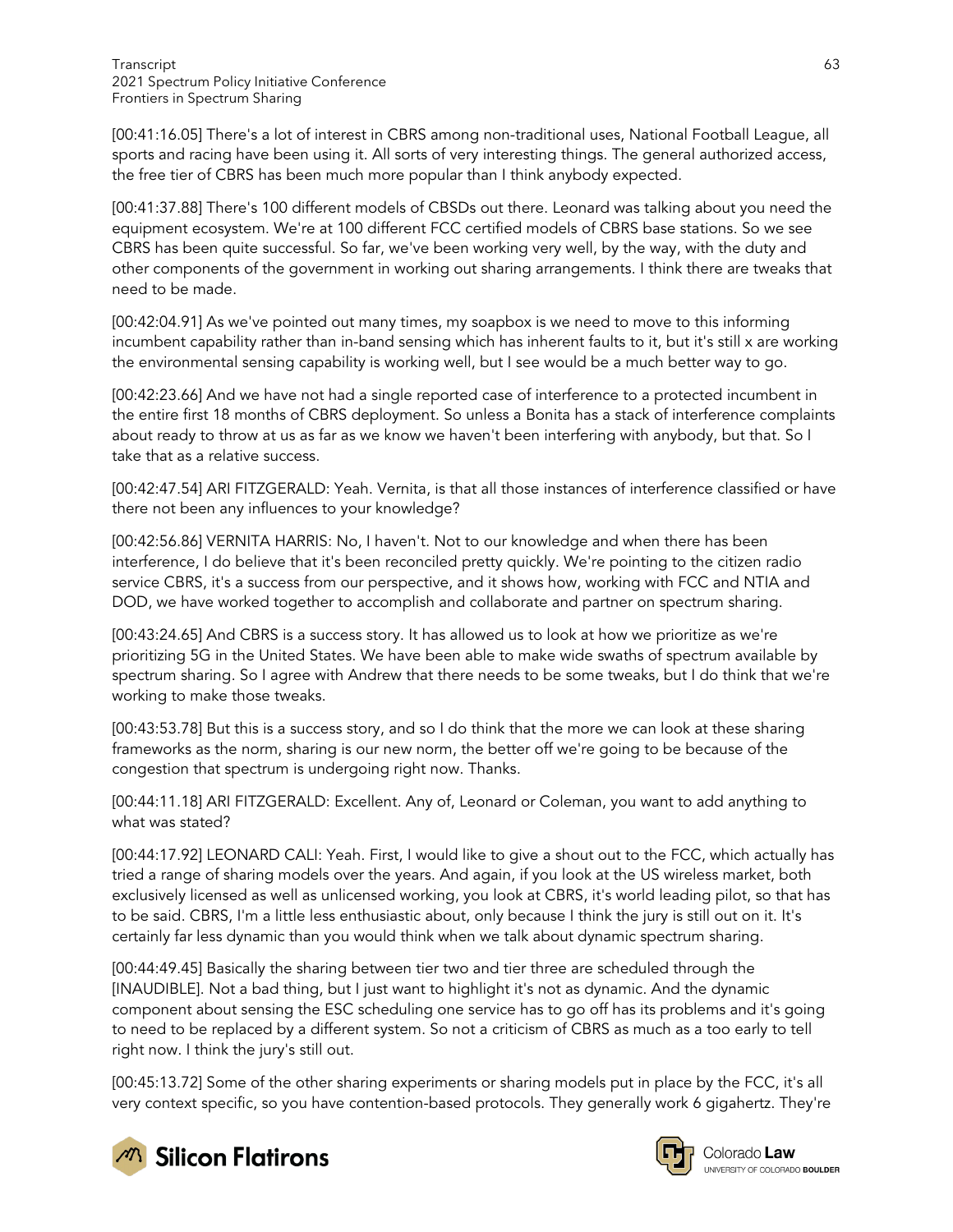going to keep the unlicensed juices from interfering with each other, but they're not protecting the incumbent use, because the consensus-based protocol doesn't work there.

[00:45:33.61] TV white spaces, it appears to be working operationally, but I think the best that can be said is how successful is it remains a point of dispute commercial right is that because of a long period of regulatory uncertainty, is it because the blocks are too small is because there's no investment model behind it.

[00:45:52.15] ARI FITZGERALD: The commission took away spectrum. There's less white space.

[00:45:56.43] LEONARD CALI: Yeah. That's right, but they really, really do. And then you have DFS. We talked a little bit about the challenges there early on, especially with 5 gigahertz. So the bottom line is, I reiterate. The nation has had just extraordinary success exclusively licensed model.

[00:46:13.90] We have vibrant unlicensed uses. Those are the real successes we should recognize. I do think we need, as we said at the beginning more daring, and I think we have to continue to push the technology there, but we have to be sure it works before we go forward.

[00:46:29.79] ARI FITZGERALD: Thanks a lot.

[00:46:32.85] COLEMAN BAZELON: I have two points to sharing. I'm sorry. Two quick things to add to this discussion. One is, as far as sharing models obviously, it's worth saying there's not one model, there's no answer. It does depend on the question. We all need a place to sleep at night. Sometimes we'd buy a condo, sometimes we rent an apartment, sometimes we rent a hotel room, sometimes we use Airbnb, it just depends on the users.

[00:46:58.40] The other thing I just want to bring into this is that, from the economic perspective, I need a little mea culpa here about something that I got quite wrong over the years, which is, in sharing, you do need a new regime, and CBRS is a nice example where you need some infrastructure, TV white space infrastructure too. But in CBRS, you needed some infrastructure to facilitate the sharing. I viewed that as just a cost of sharing. That you have to pay some money, set up this stuff, so that you can get to the benefits of sharing.

[00:47:32.69] I think one of the things I'm starting to-- my eyes are starting to open to is that infrastructure could be a whole other benefit, a source of benefit in itself. And I've heard stories. I was at a conference last month where they were talking about the sharing regime and the necessity of being able to share puts in place all sort of technology infrastructure find [INAUDIBLE]. All of that stuff that actually facilitates a whole lot of other things that I think were unanticipated when it was set up. And so thinking a little bit more broadly about these regimes also having facility benefits separate from just facilitating the sharing itself.

[00:48:11.88] ARI FITZGERALD: Yeah. Thank you. And, Coleman, if you wouldn't mind, before I start asking for audience questions, just if you could help us elicit what this panel believes the guiding principles should be for government policymakers that want to encourage sharing where they believe it's viable-- where viable-- specifically I think you've highlighted some of the principles that you believe policymakers should embrace. Can you just again tick off your list, and then we'll ask Andrew and Vernita and Leonard to do the same before moving to audience questions.

[00:48:56.93] COLEMAN BAZELON: Certainly, the sharing needs to be value enhancing. And I want to be clear that as an economist, I don't mean just economic value. When I say value and when an economist has value enhancing, we do appreciate that there's a lot of non-market value. And it can be created that certainly belongs in the equation as to whether or not benefits outweigh the costs.





Colorado Law **UNIVERSITY OF COLOBADO BOULDER**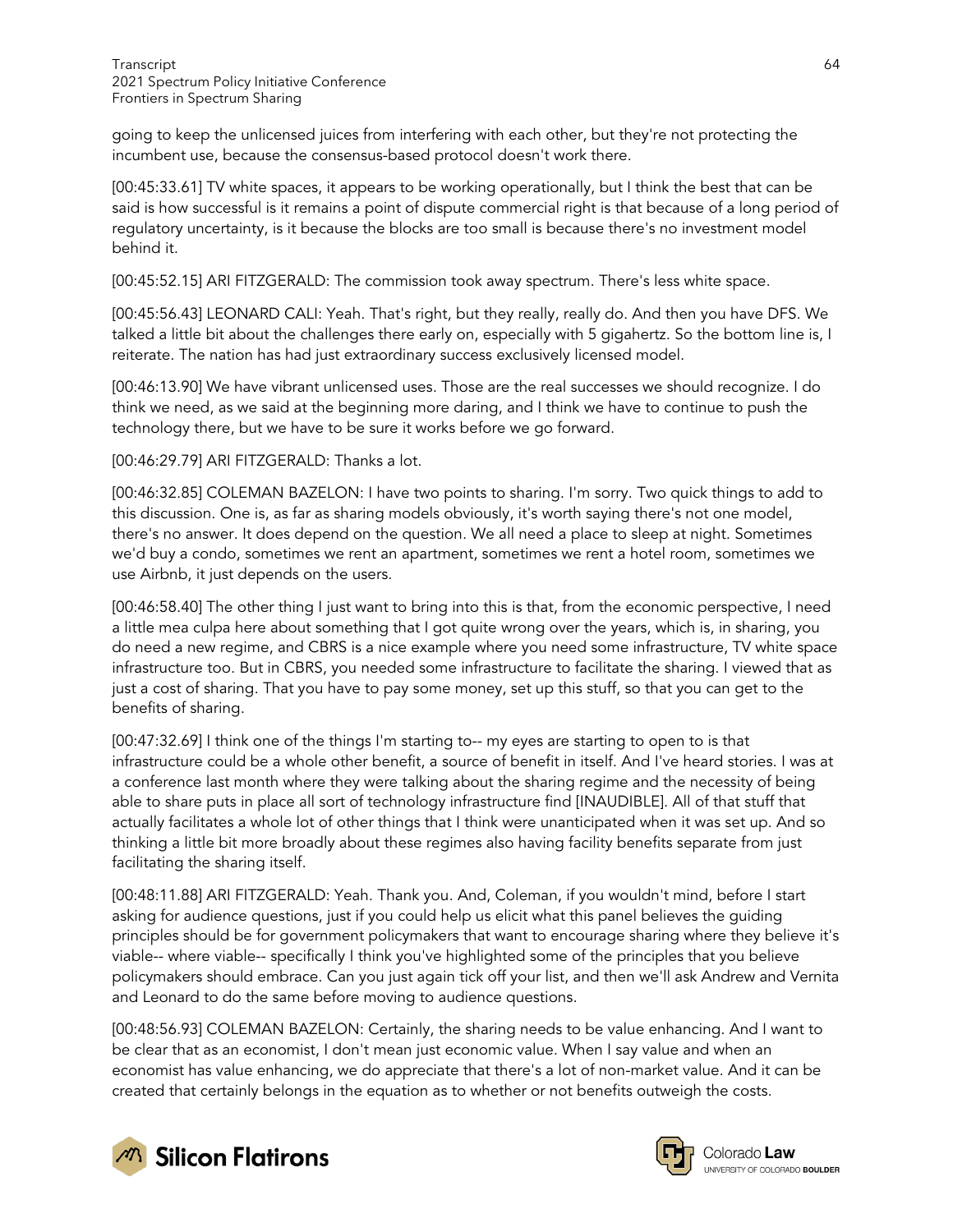[00:49:21.79] But I think there's a couple of principles. One is clarity of policy. This goes to the enforcement issue. Just be clear about who has what rights. I don't think we should shy away from the fact that incumbents have right. There may be something offensive about somebody gaining a windfall, but as a practical matter, they can block a reallocation. Paying them off is really in the public interest, even if you have to swallow a little bit before doing it.

[00:49:57.66] And I think with those in mind, the parties themselves that see value to be created by the process.

[00:50:09.75] ARI FITZGERALD: Thank you, Coleman. Leonard and Vernita, any comments on what principles should be-- what the guiding principles should be?

[00:50:21.32] ANDREW CLEGG: So I have two suggestions of principles. I'm not sure if they're the biggest principles, but from my experience in CBRS. First of all, don't base your sharing requirements and sharing rules on a mountain of worst case assumptions. Look at the end-to-end interference budgets. Don't take the most conservative for every single parameter that goes into the sharing. So don't base your sharing rules on worst case assumptions.

[00:50:53.58] ARI FITZGERALD: Like the Monte Carlo analysis or from probalistic?

[00:50:57.26] ANDREW CLEGG: Probabilistic. Joint probabilities. Don't take the 99th percentile of the propagation model plus the 99th percentile of building entry loss plus on and on and on, because that becomes infinitely improbable, but that's what the rules end up sometimes being based on.

[00:51:16.07] Then the second is, and this is timely, I think we should allow sharing frameworks and systems to evolve based upon lessons learned. In CBRS, we had our spectrum access certified and our environmental sensing capability systems certified two years ago, and the expectation is you had your code, you had your hardware certified, it will not change from here until the end of eternity.

[00:51:47.17] And we've learned a tremendous amount in the meantime of how we can make spectrum use more efficient, how can even protect Virginia's incumbent use even better, but technically we're not allowed to change our system. There is no process in place to make it easy for us to evolve our systems. So I think future sharing systems should be built in methods to be able to evolve efficiently and quickly.

[00:52:11.88] ARI FITZGERALD: And so it's interesting, because Coleman makes the point about the need for clarity, but what you're saying, in some sense, if you're too prescriptive, if the standards that are put in place are too prescriptive, it makes it very difficult for the ecosystem to take advantage of learnings. The point that you made, Andrew, about what you learned as the sharing matures, through the sharing.

[00:52:47.08] ANDREW CLEGG: I was going to say, look at it this way. The fact that we have that there has never been a reported case of interference into incumbents from CBRS means that we can adjust the dial a little bit. Means that perhaps we can allow operations closer to incumbents or allow greater number of CBRS users near an incumbent. You haven't caused interference it means we're over protecting. So let's take that lesson, let's reduce the protections by a half a dB and see how it goes and keep doing that and tweaking the system until we get to that proper [AUDIO OUT].

[00:53:23.59] So I don't think it's against what Coleman said. Start with relative certainty, but in order to increase the efficiency, let's learn and adapt based upon experience.

[00:53:38.68] ARI FITZGERALD: Thank you. Leonard?



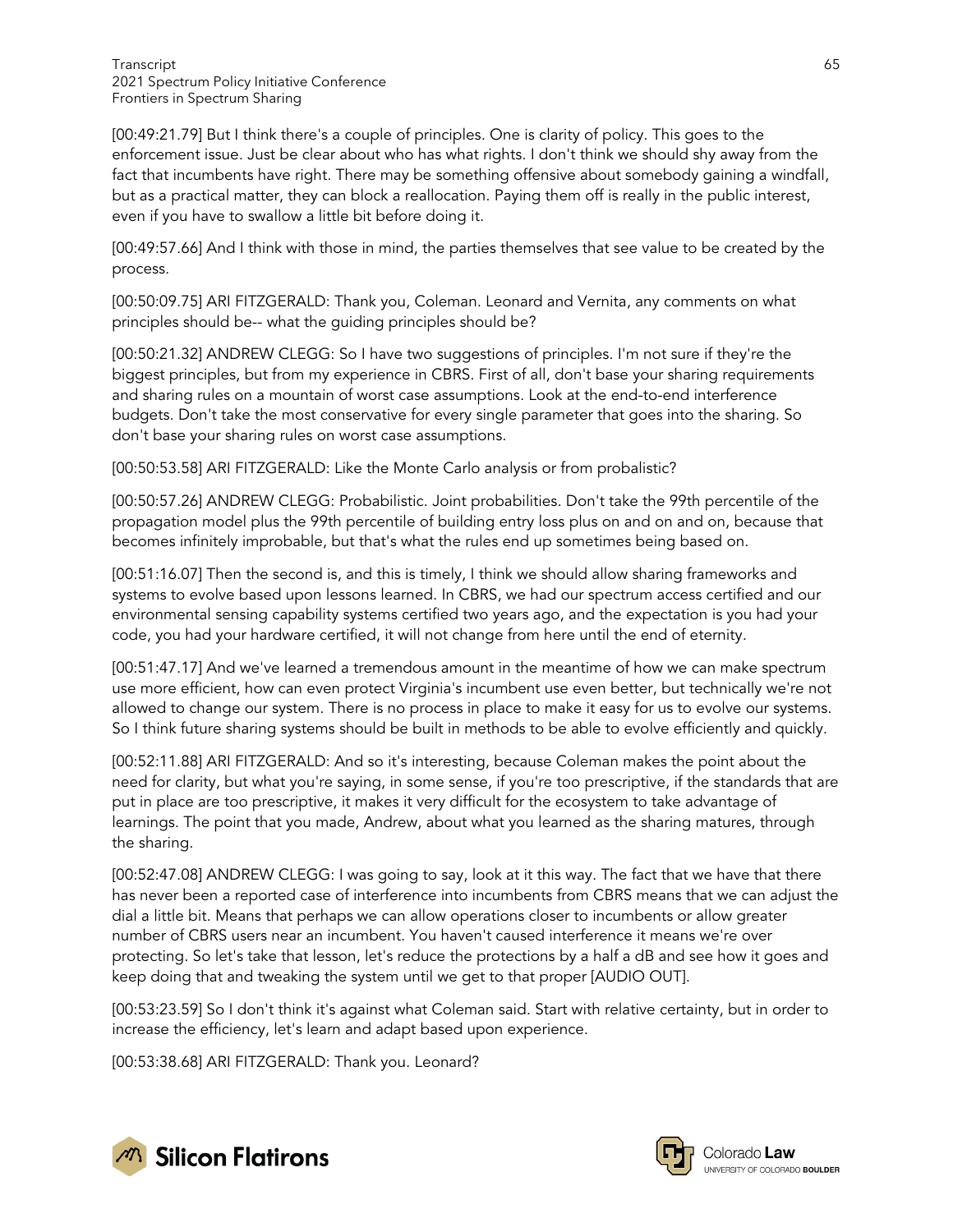[00:53:41.41] LEONARD CALI: Over for four thoughts and they're related to our conversation. One is make the threshold determination. Can you clear it, if you can clear it, can you share it, is there value, is the value enhanced? So make that threshold determination. The second thing is establish a trust information sharing process. Where yesterday the importance of trust the importance of getting the stakeholders in the room, the importance of good faith negotiation. And it may be naive but I do believe that you get the stakeholders in the room and you really talk it through and share data.

[00:54:11.83] You can drive towards the clarity, which is my third point. I understand what Andrew saying about the need for flexibility, but recognize the less clarity, the less certainty you have upfront, that's going to translate into less investment and less use, because people will migrate to things they can rely on more specifically. So you have to decide, is this an experimental allocation or is it something that you really want to put to work.

[00:54:37.09] So I'd urge clarity across all dimensions of who's who can use it under what circumstances, what power levels, where, when, which geography, and the like, but I think clarity it helps a lot.

[00:54:48.53] And then the final point I'll make is one we discussed earlier, which is ensure you have the mechanisms to detect, identify, and remediate interference. You put those four things that they can help.

[00:54:59.89] ARI FITZGERALD: Thank you. Vernita, any thoughts on these?

[00:55:03.91] VERNITA HARRIS: Yes, so say three principles that we're employing in DOD right now, especially from the spectrum policy program office very engaged in a whole of nation effort to solve spectrum sharing. We believe that strong partnerships and effective collaboration across the government and industry, academia, and with our partners is how we're going to win spectrum sharing.

[00:55:31.85] And if you've spoken to Mr. [INAUDIBLE] he has a saying that DOD understands that whoever masters spectrum sharing will own it, and we certainly believe that and we're working towards that. And that will help us reap economic and/or security benefits from this mastery.

[00:55:51.88] The second spectrum management tools we should viewed as a necessary infrastructure that requires continue investment to meet current and future needs. And also we may need to look at how spectrum management is done in this country and is this an opportunity to look at how we reform sector management policies.

[00:56:14.89] And then finally, when evaluating spectrum decisions, I think that federal agency spectrum users, we can't value spectrum based on commercial terms and I believe Coleman said this. So agencies where we need to--

[00:56:34.89] ARI FITZGERALD: The mission driven

[00:56:36.77] VERNITA HARRIS: Yeah, to use spectrum efficiently and effectively to achieve our mission. It's not based on the commercial value of it, so we have to look at things differently. So if that could be taken into consideration.

[00:56:49.17] ARI FITZGERALD: Thank you.

[00:56:50.61] VERNITA HARRIS: And I would just add, just a couple of things. We need spectrum to do our mission and our operational mission and meet our priorities. And I think Andrew you said something about IAC and I want to just make sure. I don't think that there's a clear definition that we're all on the same page as to what IAC means. I've heard different viewpoints here and I've heard the viewpoint from NTIA, and I've heard the viewpoint from some CBRS operators.



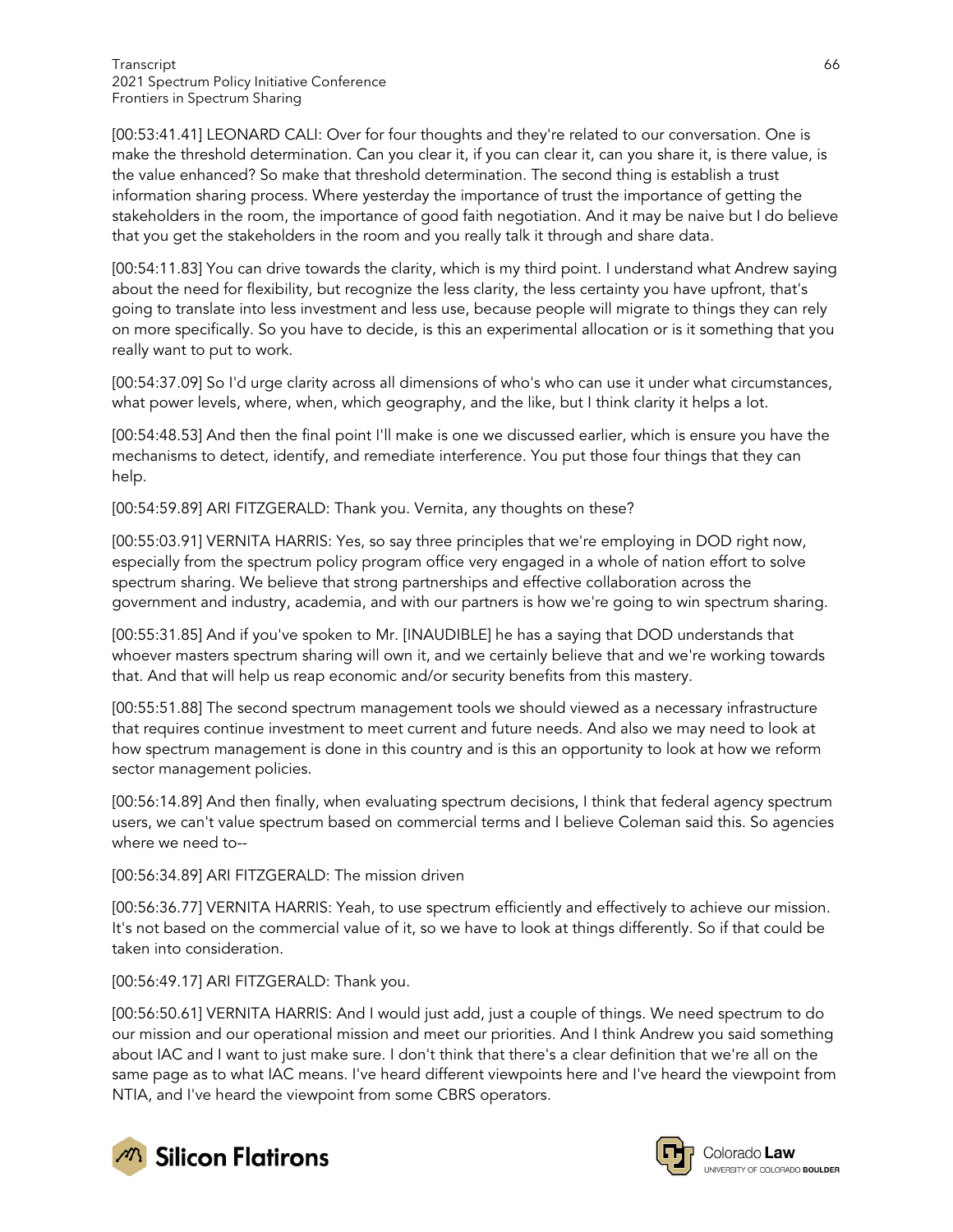[00:57:23.64] We have there's different definitions. And if we want to have clarity on IAC, you need to really be on the same page. For DOD, it is one tool in our toolbox. Is not the only tool, and this concept for this right now it's a concept for us. And I believe is a concept for NTIA so we really need to better understand what that means for everybody. Thanks.

[00:57:48.96] ARI FITZGERALD: Thank you.

[00:57:49.86] COLEMAN BAZELON: Ari, I'd agree that mission's the important thing as a citizen of this country, I want the need to protect us. That doesn't mean spectrum is special. I mean, we need steel for tanks and despite President Truman's effort we never nationalized the industry because of the importance of steel and I think the same is true for spectrum.

[00:58:15.09] ARI FITZGERALD: Thanks. This has been a great discussion. I know we have a lot of questions tuning up from the audience. So I'm going to now turn to the audience for questions. And consistent with the wiser rule, I'm going to ask that the first question be posed by a student from CU. And we do have Stacey Weber with us. Stacey is a student at CU, and want to give Stacey the opportunity to ask the first question.

[00:58:51.08] STACEY WEBER: Good morning. Thank you so much for just an incredible discussion. It's been amazing to get to listen to all of you. I was really interested in the comment that we need the technology to be there for sharing as well.

[00:59:05.20] I'd just love to hear more about either what that technological development is that you might like to see or an area where there might be need for some innovation. I don't know if that goes to questions and comments we've had about receiver standards or secure information sharing but I'd love to hear your thoughts on the side of technological development too.

[00:59:26.68] ARI FITZGERALD: Great question, Stacey. Who wants to get a start, Andrew?

[00:59:31.99] ANDREW CLEGG: Sure. I can think of two right off the bat. In fact, I'm glad you asked that question because I didn't get to put my points on the table. So one of the technological developments that I think is important to bring spectrum sharing is improved propagation models. Might not be the most exciting thing in the world to most people.

[00:59:52.09] But as an example, we are basing sharing in the city's broadband radio service band and in the upcoming 6 gigahertz automated frequency coordination band upon a model called the irregular terrain model, ITM, that was developed by the Institute for telecommunication sciences of NTIA back in the 1960s. And the data they use, the empirical data that went into creating the ITM model was acquired in the 1950s. Before even Sputnik was launched, I think before TV dinners were discovered.

[01:00:33.73] Because we are basing spectrum sharing in the 2020s and beyond upon data that were acquired closer to the time of Marconi, much closer to the time of Marconi, than today, and that model is in fact impacting how many CBSDs we can put out today and how many unlicensed devices in 6 gigahertz will be able to put out tomorrow. So we need investments in better propagation models.

[01:01:05.32] And then a little less specific but I think equally important, and somebody had mentioned it earlier, the dynamic access aspect of spectrum sharing. So right now, CBRS operates on a time frame every few minutes the device has to check in, and if one of the DOD systems come online, they need to shut down within 5 minutes. So that's relatively fast. In the automated frequency coordination world in 6 gigahertz, they have to check in every 24 hours, which is not very fast.

[01:01:37.19] But the reality is with 5G and 6G and beyond coming, we have the ability to adjust system parameters on the millisecond time scales. So I think one of the technologies it would be interesting to



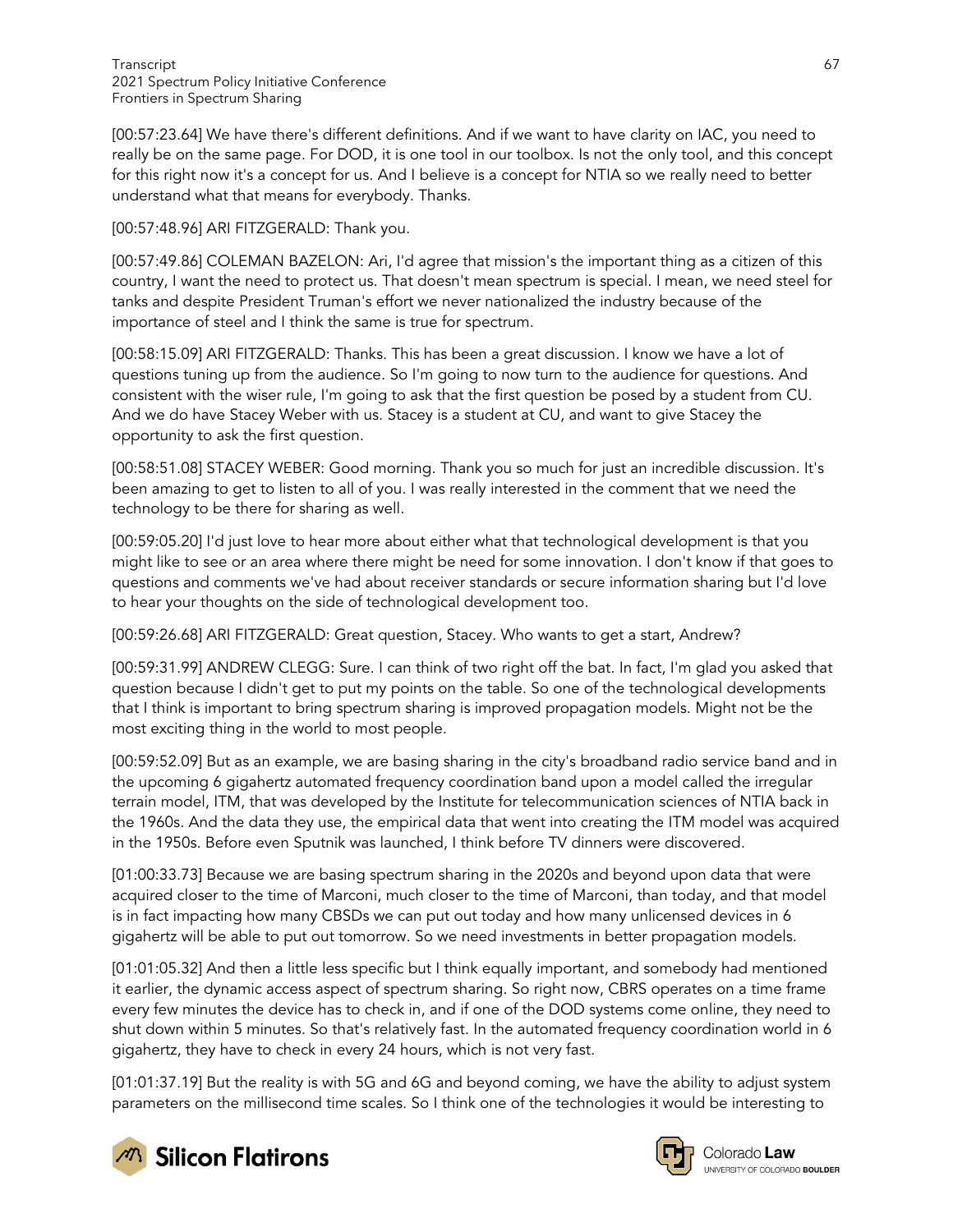develop is to be able to implement spectrum sharing on a much faster time scale so you can adjust interference per parameters on milliseconds or seconds like time scale. I think that's a longer development cycle, but I think it's a very important one.

[01:02:08.45] ARI FITZGERALD: Thank you. Any of the other panelists want to respond to Stacey's question?

[01:02:14.12] VERNITA HARRIS: So, Ari, I'm Vernita Harris. Hi, Stacey, that's a really good question. And it goes last year DOD, we released our 2020 electromagnetic spectrum superiority strategy. And as part of that strategy, we recognize that we need to look at how we are planning to pursue technology investment and partnerships are part of that, and understanding our capabilities is another big part of that.

[01:02:43.24] And so you will see that as we drive, as we start to implement our strategy, you will see us focus using spectrum as more strategic across the DOD, how are we using spectrum to meet all of our priorities and mission. So really good question and thank you.

[01:03:06.52] ARI FITZGERALD: At least exciting. There's a question here. There is an interest in hearing from the panel about your thoughts about receiver standards. FCC receiver standards. It was raised by Commissioner Simington, or the same question was posed to him. What's your thought about the viability or advisability of FCC imposed receiver standards? The questioner mentions that this issue has been debated for the last 20 years-- at least the last 20 years at the FCC.

[01:03:51.99] COLEMAN BAZELON: An offer prevention on this. I'm not the engineer, so this is not my domain as to what this should be. But these seem to fall under this category of a mixing of technical right standard and a political reality. And I think if you look at a lot of things, I think GPS might be one for the example but there's others, where there might be a technical standard, but regardless of what the technical standard is, there's a constituent that is going to get protected beyond what that standard tells you.

[01:04:32.70] And so the problem is that you don't know what you're using. I like Andy's point about clarity isn't about precision of rules. It's just about knowing the rules you're under it. It's OK to change them over time, but here's an example where the problem is the lack of clarity around these standards more than fine tuning the technical standards themselves.

[01:04:58.17] ARI FITZGERALD: If you made the receiver standards prospective, obviously you wouldn't be able to deal with the install base, that way, but at least you would be setting certain standards for future.

[01:05:15.87] COLEMAN BAZELON: I think the commissioner is off the call, so I can say this out loud. The problem is not getting the standard prospectively, the problem is the credibility about how it's going to be addressed when [AUDIO OUT]

[01:05:30.72] ARI FITZGERALD: It's a really good point. Anyone else address the receiver standard question?

[01:05:37.27] ANDREW CLEGG: Just real quick. Generally in favor of in an ideal world, receiver standards would be valuable. But my concern is that they first of all, they would increase the cost of equipment. If you have standards that make equipment perform better than the typical equipment right now it gives the manufacturers less flexibility to provide inexpensive devices in exchange for accepting less performance.



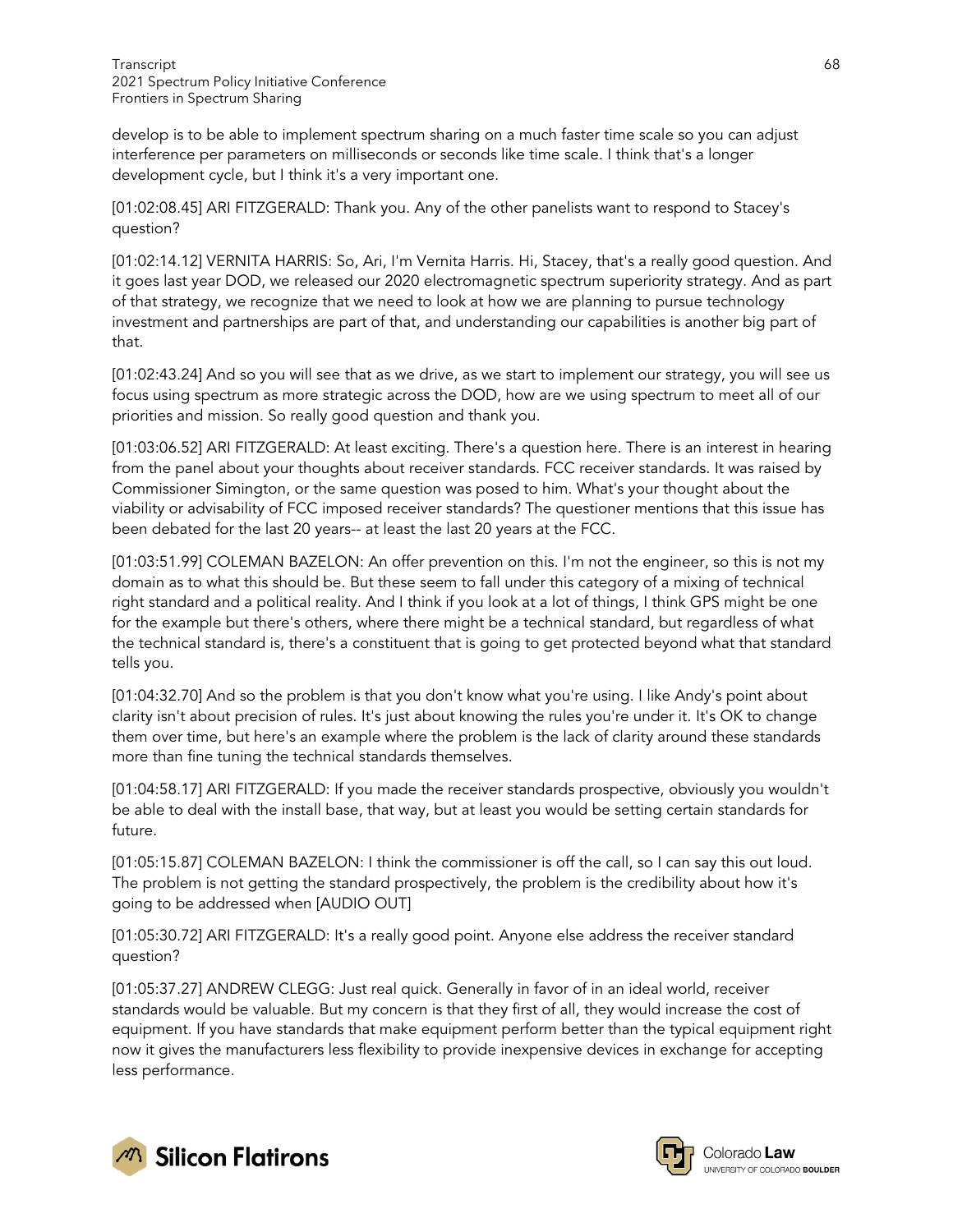[01:06:11.81] The other problem is the spectrum changes, and it's going to change even more as we go on. So a standard adopted today or not adopted today might necessarily be the right standard or the right lack of standard for that particular receiver in that particular band in the future.

[01:06:33.40] Again, in an ideal world, telling manufacturers that every receiver has to employ brick wall filters, it's a little bit difficult to determine whether that would be worth the cost and ultimately whether the lack of adaptability and able to change, adapt to changing conditions is really built in there. So I don't know. Generally I'm in favor of it, but how it's implemented could be a very complicated mess.

[01:07:03.94] ARI FITZGERALD: Thank you, Andrew. Leonard, Vernita, any thoughts on the receiver standards question?

[01:07:11.96] VERNITA HARRIS: I'm not an engineer, so I'm going to take that question back to my space and get smart on that one. I'm sure they do.

[01:07:22.42] LEONARD CALI: Yeah, and I should take the question back too, but I think it's obvious we don't want old equipment that doesn't have the appropriate filters in it to prevent more efficient and effective use of the spectrum. But it becomes like everything else a very specific question.

[01:07:37.94] ARI FITZGERALD: Yeah.

[01:07:38.86] LEONARD CALI: Where do you hit that balance where? There's so little embedded base and be economically replaced versus gee there's a lot of equipment out there, it's been developed it's been invested in, it's spread wildly, and what do you do what that point?

[01:07:54.09] ARI FITZGERALD: There's a reliance on it all the points that Coleman made.

[01:07:56.80] LEONARD CALI: Yeah, and to Andrew's point, he said, technology keeps changing. And if you put a standard in place, does it very quickly become obsolete?

[01:08:08.74] ARI FITZGERALD: Thank you. There's a lot of questions about CBRS and the CBRS model. So someone asks how likely is it that we'll see the CBRS model adopted for other bands in the future? And Andrew, you want --

[01:08:29.56] ANDREW CLEGG: Yeah, real quick. I did a presentation for the [? TAC ?] a little while ago about the evolution of spectrum sharing. And if you look at the model adopted for TV white space and you look at the model of that adopted for CBRS and you look at the model adopted for 6 gigahertz HFC, they actually look remarkably alike.

[01:08:53.56] There hasn't been a whole lot of evolution in the structure of how the cloud-based spectrum sharing systems work, from TV white space starting 20 years ago to 6 gigahertz HFC that'll start next year sometime hopefully. So I think the answer to that is the CBRS model really has been adopted.

[01:09:18.75] Now, if you're talking specifically about three-tiered sharing, general authorized access and priority access and in the incumbent that remains to be seen. We think there's a lot of benefits to the three tier model, it makes sure that spectrum isn't warehoused and spectrum is always used, whether it's licensed to somebody or not. So that remains to be seen. That'll just be situation specific. But as far as the actual architecture of CBRS, that's basically the same as TV white space, CBRS, and 6 gigahertz HFC.

[01:09:57.12] ARI FITZGERALD: Thank you. Mark [? Lofte ?] [? Quist ?] asks the question, why don't we have more public private partnerships where DOD is merely a secured user on commercial networks. DOD assets connect to existing wireless networks the same way a DOD test facility uses an electric power grid used by private citizens and businesses.



**M** Silicon Flatirons

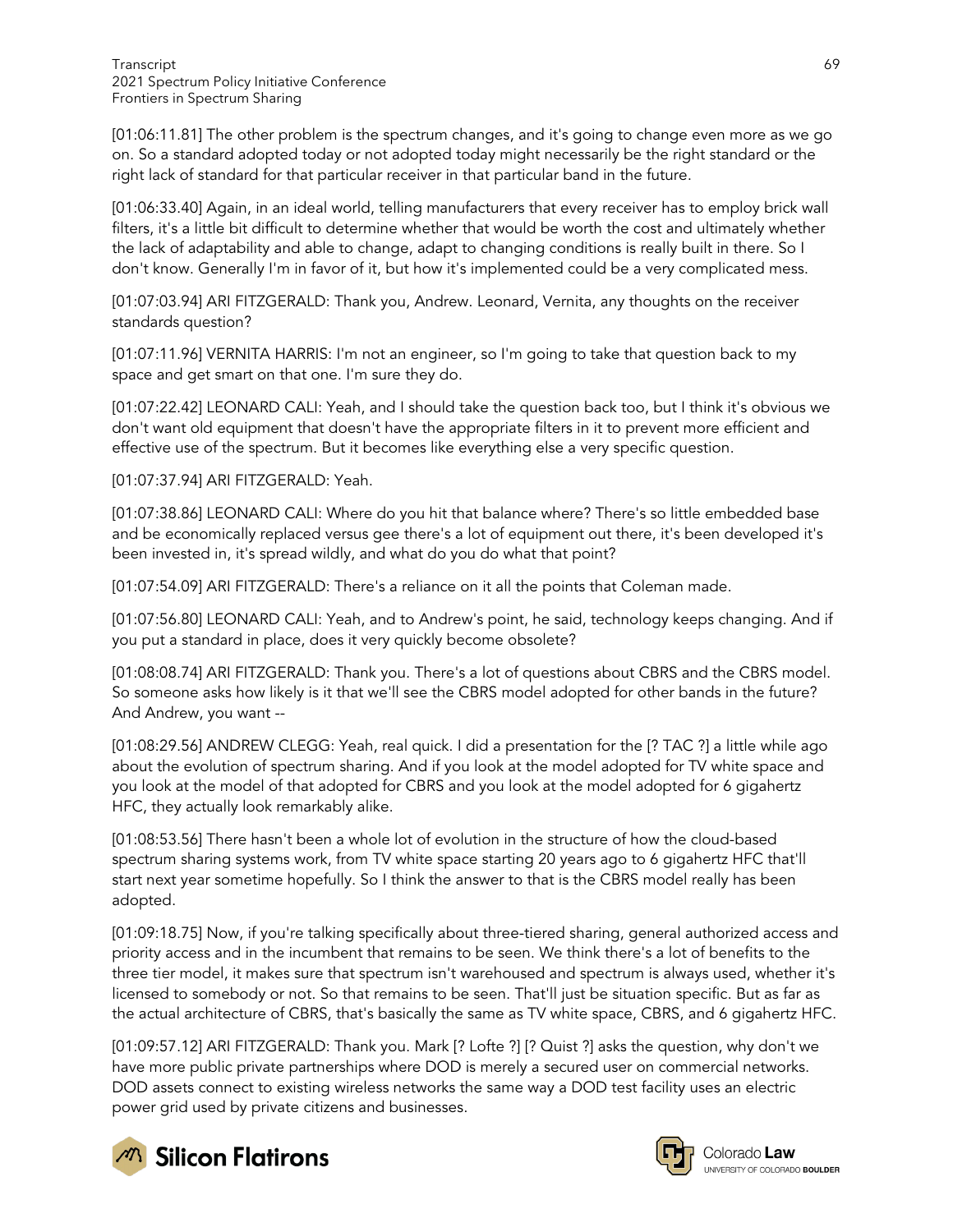[01:10:20.97] Can we make wireless infrastructure? Actual infrastructure? So, Vernita, I think this is a question that you may want to address, and if anyone else from the panel wants to take a stab at it, please feel free.

[01:10:37.68] VERNITA HARRIS: So this is a question that came up in our RFI on how we use spectrum and how we access and wireless infrastructure access. So this is something that we're looking at where we have not come to any conclusion, but we're continuing to study. And so we are also looking to partner with industry to look at how we are using spectrum and the infrastructures set to do that. So stay tuned.

[01:11:12.78] ARI FITZGERALD: Thank you. Anyone else want to address that question?

[01:11:21.02] COLEMAN BAZELON: The institutional aspect to it about, if you're buying a service, that's something that's a subject to appropriations and competing funds in a way that build your own infrastructure you now have it known it. It's cheaper to operate. So that institutional aspect of government use is going to influence the outcome of that, even if it's a good idea to lease.

[01:11:48.84] ARI FITZGERALD: Mohammed L. [? Magazzi ?] asks the question. Again, it's a CBRS-related question. How can the CBRS concept be exported to other countries, or has it been? He seems to think that at the moment, it seems to be quite US specific. Andrew, can you?

[01:12:10.37] ANDREW CLEGG: Yeah. It is US specific. Everybody's waiting to see how it works out here. Other countries have adopted a two-tier sharing model where the incumbent licensee shares with an underlay service. And typically, those arrangements have been worked out between the services almost like leasing spectrum not through an automated central thing such as we use in CBRS. So the answer is it really has not been exported to other countries yet, and I think everybody is taking a wait and see. I know Len himself is taking a wait and see approach.

[01:12:47.61] And I have to be honest, it is the first extensive shared spectrum deployment, and we'll have to wait 10 years to see how it all worked out. I think so far, it's working out quite well, but we'll just have to monitor over the times, and I think other countries are doing the same thing. I don't think is necessarily be 10 years for a country other than ours adopts it, but they are taking the, let's see how this works out in the US first.

[01:13:17.97] ARI FITZGERALD: Thank you, Andrew. I want to get through a couple more questions. We have a few minutes. Michael Honig asks, can you comment on the challenges and potential benefits of designing overlay rights that enable secondary use and allow bargaining between an incumbent and another service provider who wishes to share? I think we talked about this already during the panel. Coleman, do you have any thoughts about this?

[01:13:44.97] COLEMAN BAZELON: It is wonderful construct for dividing up a set of rights and then letting the rights holders optimize from there. Same comment about enforcement as to whether or not the rights work. They get to the [INAUDIBLE] end.

[01:14:06.91] ARI FITZGERALD: A lot of questions about suggesting that the government would be better off using more commercial networks, so I'll just ask this, Richard Bennett, wooden federal users who manage their own networks be better off as customers of commercial networks in most cases? Vernita, I think probably have a perspective on that and experience.

[01:14:42.52] VERNITA HARRIS: So just talk about it's we are experimenting with that. And so right now we have 5G we're experimenting, we have a large scale experiment at Hill Air Force base for 5G dynamically sharing for 5G, and so we're looking to see those results should be, I think, next year, and



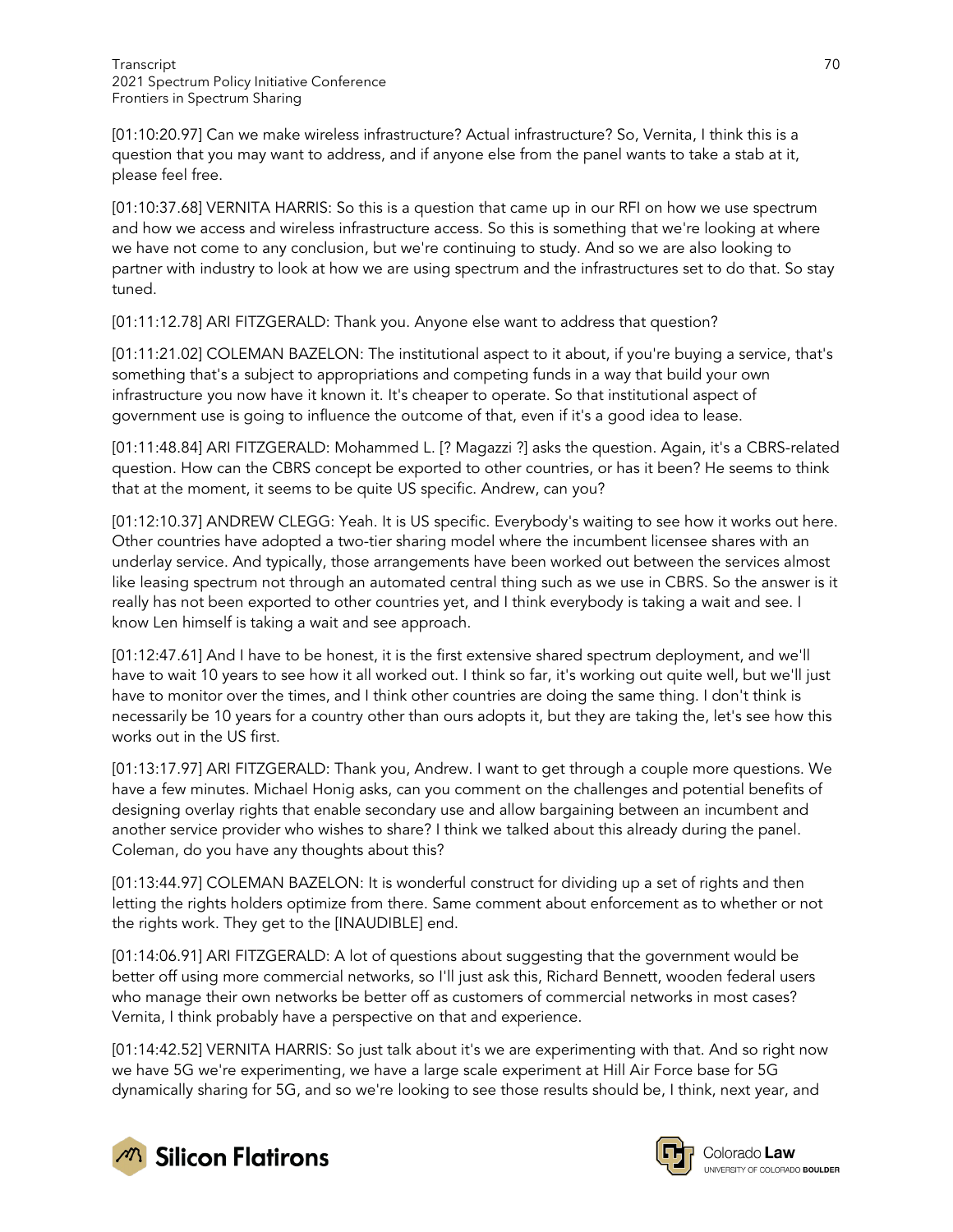it'll be an interesting conversation to have with our stakeholders and we will make sure to communicate that with folks. So stay tuned.

[01:15:14.86] LEONARD CALI: Sorry, I'm throwing a plug for commercial networks. Obviously commercial networks, you have the scale, you have the expertise, you have the ongoing investment in upgrading, you have the cybersecurity protection built in. You also have the added benefit of the government agency being able to leverage commercial innovation and commercial off the shelf devices that are being provided to hundreds of millions of people across the country.

[01:15:37.39] ARI FITZGERALD: Absolutely. Really good points. The last question I'm going to read is a pretty simple one but I'd love for all of you guys to think about answering this one. Victoria [? Samah ?] just basically asked the question, how does the race for spectrum space impact ordinary citizens? I don't know, you could spend a lot of time talking about that one, answering that question, but does anyone want to--

[01:16:08.88] LEONARD CALI: I'll throw in. The commercial wireless industry has gone from 1G to 2G to 3G to 4G, now 5G, and we're planning 6G. The rate that the spectrum is critical to that, look at how unlicensed use is in the US spectrum is critical to that, look at how the speeds and performance have grown and latency has been reduced on your network there's a lot of investment in technology going into that but spectrum is critical. So this is a critical experiment to the extent these devices have become part and parcel of our lives, both commercial as well as social spectrum's key.

[01:16:43.83] ARI FITZGERALD: I think that's a great way to wrap up this panel. I want to thank our panelists. This has been excellent. I've learned a lot. Thanks again, and I think if we can give that virtual round of applause, we should do that now. So thank you very much.

[01:17:02.40] ANDREW CLEGG: Thanks, Ari.

[01:17:03.54] LEONARD CALI: Thank you, Ari.

[01:17:04.83] VERNITA HARRIS: Thank you. Thank you, Ari.

[01:17:09.60] ARI FITZGERALD: Thank you.

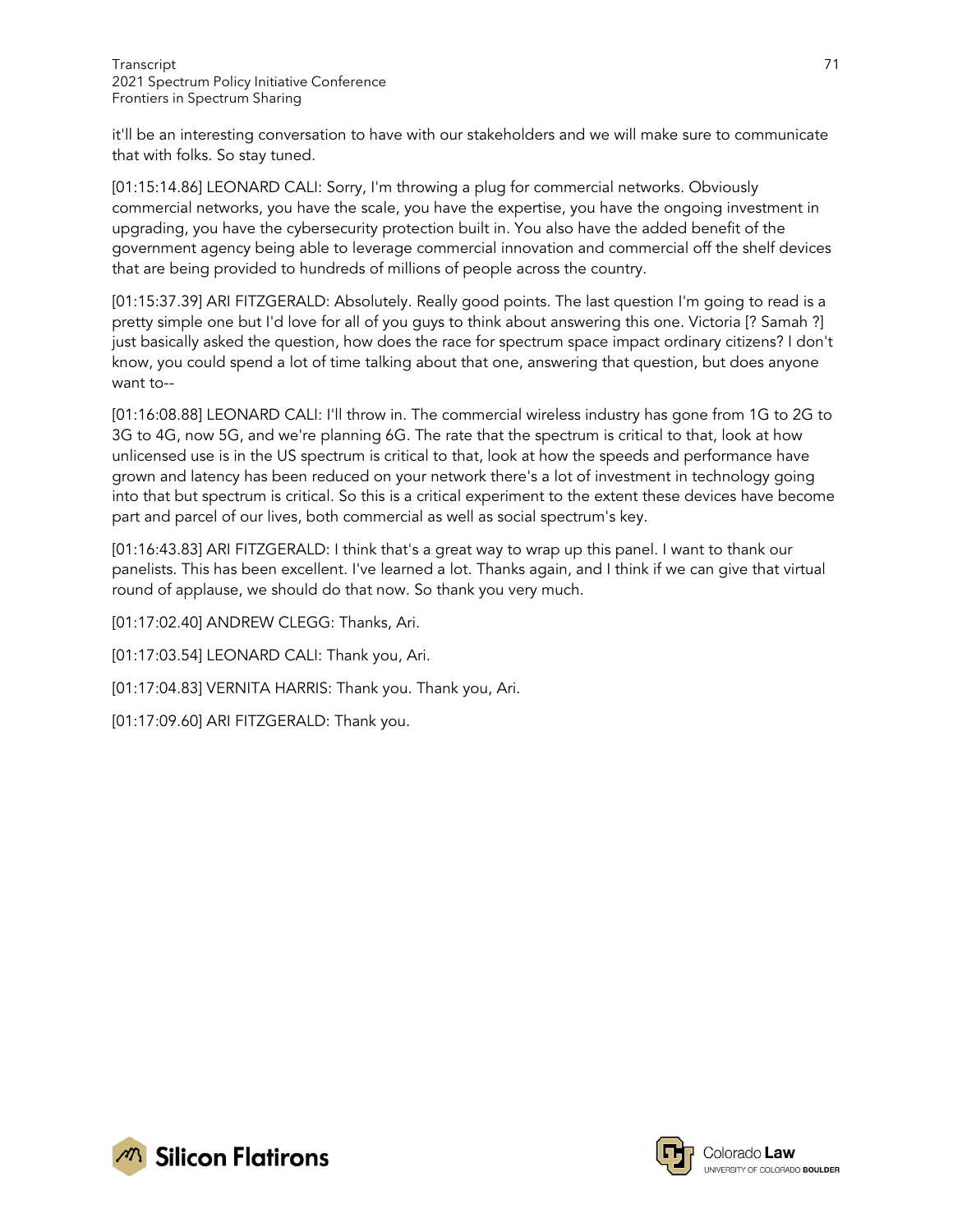# Moderators' Wrap Up

[https://www.youtube.com/watch?v=3VfvZXWPaC4&list=PLTAvIPZGMUXNWmcqlTXSrvUmWJ0RfSL9K](https://www.youtube.com/watch?v=3VfvZXWPaC4&list=PLTAvIPZGMUXNWmcqlTXSrvUmWJ0RfSL9K&index=6) [&index=6](https://www.youtube.com/watch?v=3VfvZXWPaC4&list=PLTAvIPZGMUXNWmcqlTXSrvUmWJ0RfSL9K&index=6)

[00:00:00.00] KEITH GREMBAN: Ari and Nomi. And then we have a special guest with us for this panel, David Redl. So David Redl is a former assistant secretary of commerce for information and communications and former NTIA administrator. Again, you can find a full bio of David on the conference website page.

[00:00:18.45] So welcome to all the panelists, and thank you very much for participating in our conference. So I've got a set of questions that hopefully we can tie all these things together. So I'll have the first question I have to Scott and then let every one of the other panelists weigh in on it. So pretty easy to start off with. So Scott [INAUDIBLE] Scott, what would you consider the key takeaways from your panel? What should we walk away remembering from this?

[00:00:47.55] SCOTT PALO: So I have a quote from Peter that is, "Spectrum is not rocket science." So I guess that would be my first take away. But the follow up from that, we had a lot of discussion about sharing in terms of trust coordination and collaboration are critical to achieve the end goals.

[00:01:13.72] And I think David also pointed out an interesting thread that space service bands are already inherently shared with other services. And then even within the bands, within the space services across a range of operators who do their own self coordination so that some of those elements that are maybe less typical in the terrestrial environment have been part of the heritage of the space services.

[00:01:48.93] KEITH GREMBAN: OK, thank you. Nomi, how about from your panel? You're on mute.

[00:01:59.45] NOMI BERGMAN: Yeah, I think first we talked about what is spectrum sharing? And I think there was general consensus that it's an operation of independent systems that [INAUDIBLE] together that dynamic mechanisms would be required for harmful interference. We then next talked a little bit about real scarcity. And I guess I heard from our panelists that maybe there isn't such real scarcity, but yet they got a high value placed on spectrum and that often operators sometimes ask for spectrum, not just because they need it but they want to be careful that they still have it.

[00:02:41.37] But there was great optimism for spectrum sharing. We went through some of the historic efforts. Everybody thought that we're learning a lot from CBRS although it has been very complex. And I think that there was a lot of caution on our panel about well, we should definitely be looking at all kinds of technologies to embrace sharing. Let's try not to make it too complicated.

[00:03:09.54] There was also a lot of interest in some of the technologies to support spectrum sharing such as having better identifiers so that there could be better enforcement. Good discussions about trust, which I kept thinking about overnight as well. So anyhow, that's much more of it. Those were a few headlines.

[00:03:28.86] KEITH GREMBAN: Thank you. Ari, next.

[00:03:31.02] ARI FITZGERALD: Yeah, there was a little bit of overlap between my panel and Nomi's panel. A little overlap between all of the panels. My big takeaway-- my key takeaways were the gold standard still seems to be exclusive use spectrum where possible.

[00:03:53.46] But there was a realization by the panelists on my panel that there's not a whole lot of spectrum left that can be allocated in that way. And so sharing is going to happen. It's a reality



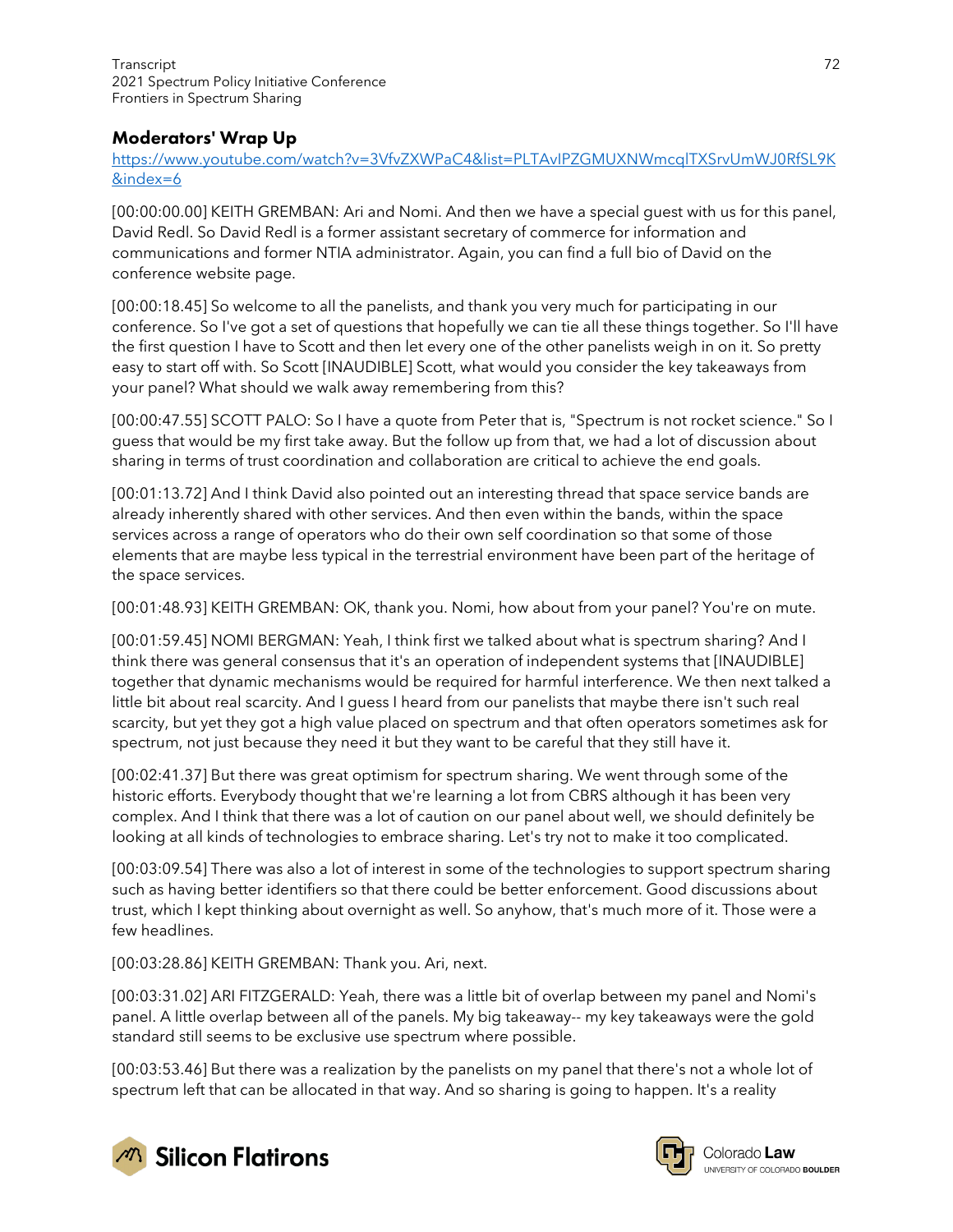[00:04:10.53] There was a lot of discussion about making sure that the rules are set as clearly as possible. Ex-post enforcement when the rules are violated was viewed as very, very important. The trust point that Nomi mentioned was also stressed a lot on my panel. It was important for all stakeholders to trust each other and to understand each other's motivations, including the motivations of federal government users that are focused on mission and may not be able to quantify the benefits of their use of the spectrum in the same way that the commercial providers can.

[00:05:00.44] KEITH GREMBAN: Right. Thank you. And so David, since you weren't a moderator of a panel, can you take a step back and give us the high level view of this?

[00:05:08.01] DAVID REDL: Sure. So looking at the themes across all of these panels, I think there's three things that struck me as I looked at them. One was-- and this happens seemingly with every new issue in tech and telecom. We're talking about spectrum sharing and I think if you asked every one of the moderators to define spectrum sharing, you'd probably get a different definition.

[00:05:30.92] I think when we had a look at these panels, the panelists were all working from different operating definitions. And that is a function of you are where you sit. And that struck me as part of this- that we don't have a common vocabulary for what we mean when we talk about.

[00:05:44.54] And to take the most striking example-- the commercial sector. [INAUDIBLE] looks at sharing. It says sharing means DOD, shrink your footprint as small as you can, and we'll get everything else. And you ask DOD. The DOD sharing means we change absolutely nothing, and you just find a way to work around everything we're already doing. And neither of those are what is an optimal outcome.

[00:06:04.11] And I think that leads to the second point that all of the moderators have brought up so far. And that's trust. And I think what you can see here and maybe what we danced around a little bit but I think we got to is the trust deficit. In these conversations, there is a trust deficit between the FCC and the NTIA at the moment.

[00:06:22.04] So you've got two spectrum regulators that can't trust each other for the time being. There is a trust deficit between government users who constantly hide behind the fact that they have national security as an excuse, whether it's true or not. And the [INAUDIBLE] who constantly hides behind, we pay for spectrum, as the reason why they should have it, neither are good answers unless you can justify why you need to be in that position. And I think until we get past that trust deficit you're not going to be able to solve this spectrum sharing problem that we see. And it's a problem because there's real opportunities that are being held back.

[00:06:56.51] And we heard a little bit of that throughout the different panels. The last thing I'd put out there is-- and this is one that I Silicon Flatirons has done a lot of work on. I've talked about it before at Silicon Flatirons is if we're going to look at spectrum sharing, we have to address the disparate economic interests when it comes to spectrum sharing.

[00:07:13.37] At the very end of the last panel, Len Cali brought up the economics of a commercial wireless system. You get to free ride on their investment. You get the scale benefits of being part of a handset economy that's a commercial off-the-shelf handset economy. And that's great, but that economic value is of limited utility to some government users.

[00:07:32.66] And frankly what they're trying to do may not be explainable in what we ordinarily think of as Wall Street economic terms. I think a 30,000 foot overview. That's really the things I saw. Common definitions need to be addressed, trust deficit needs to be addressed, and the economic incentives of each of the parties need to be addressed.



**M** Silicon Flatirons

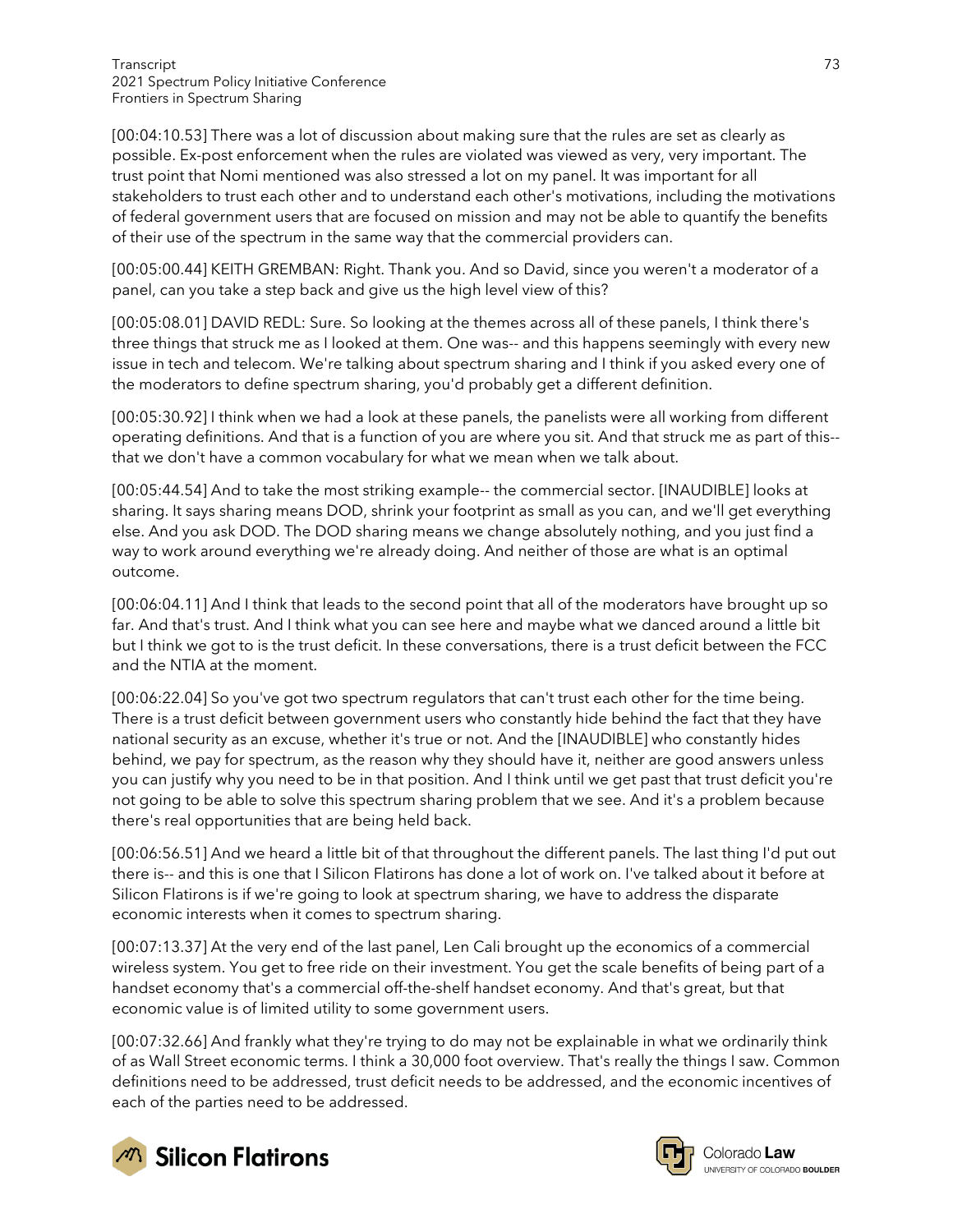[00:07:52.91] KEITH GREMBAN: Great, thank you. So Nomi, I'll toss the next one out to you. You were the leader of the technology panel. So are there areas of-- do you leave this with hope or concern? Are you an optimist or a pessimist? Where--

[00:08:11.00] NOMI BERGMAN: I definitely am an optimist. And I think I go back to-- and then I want to come back to the trust point though. But I go back to Marty Cooper's comments that always emerging new technologies have more than kept up with our needs. And we heard so many of them throughout our panel. So I'm definitely an optimist.

[00:08:38.78] And just tying that into the points we just heard from my fellow panelists here that I do think that the technology investments that we can make to increase trust at this stage they may be more important than the technologies to increase efficiency, which I think in the past I might not have said, but I think it's becoming that important. If we can make progress in the technologies that increase trust, I think then we'll have more runway to develop better technologies to increase efficiency.

[00:09:11.60] So that would include things like technologies to improve identification, enforcement, and probably alongside some of the privacy and security. So I think those are-- if I were to give advice coming out of our panel, I think that's going to be really important.

[00:09:32.99] KEITH GREMBAN: Right, thank you. Any of the other panelists want to add on that?

[00:09:38.58] ARI FITZGERALD: I agree. I'm optimistic as well because I do think the technology is improving. And I do agree with Nomi that focusing a little bit more on technology that actually helps build trust among stakeholders as opposed-- both are important. Increasing efficiency is very important as well. But the trust is really important.

[00:10:05.87] And I think something that came up on my panel was there's a lot of discussion even today, I don't know how long it's been since the 5 gigahertz CFF issue surfaced, but people are still talking about it because it took a long time to resolve the issue when people were essentially just enabling the DFS functions or capabilities on devices that we're supposed to have those capabilities. When they did that, interference was caused.

[00:10:43.55] The victims were very concerned about it. It took a long time for them to resolve that interference issue. We've got to figure out a way to address enforcement. We've got to be able to-- as Len I think mentioned on my panel, we've got to figure out a better way to remediate these issues. If we are able to do that-- remediate more quickly-- that will go a long way to building the trust that we all know that we would have if spectrum sharing is going to become more extensive.

[00:11:20.02] SCOTT PALO: I'll make a general comment. We can choose to be optimists or we can choose to be pessimists. That's an active choice. And choosing optimism leans into building trust. Choosing optimism leads into trying to find partners and trying to work through the problems.

[00:11:41.49] When we lean toward pessimism, we become insular. We build those walls. And so I think if we're going to make progress in the area that-- I came across on all the panels is building trust and collaboration, I think we have to decide to be optimistic. And that will move us in those directions.

[00:12:06.45] Now, I'm sure everybody has battle scars. And I think you've got to figure out how to put some of those aside. Those who have been around longer have more. Those are the students here who are just getting into spectrum. They don't carry that baggage. And they tend to be inherently optimistic. And I think that's important.

[00:12:29.37] KEITH GREMBAN: Thank you. David, you looked like you were you're getting ready to say something there. Did you want to add to that?



**M** Silicon Flatirons



Colorado Law UNIVERSITY OF COLORADO BOULDER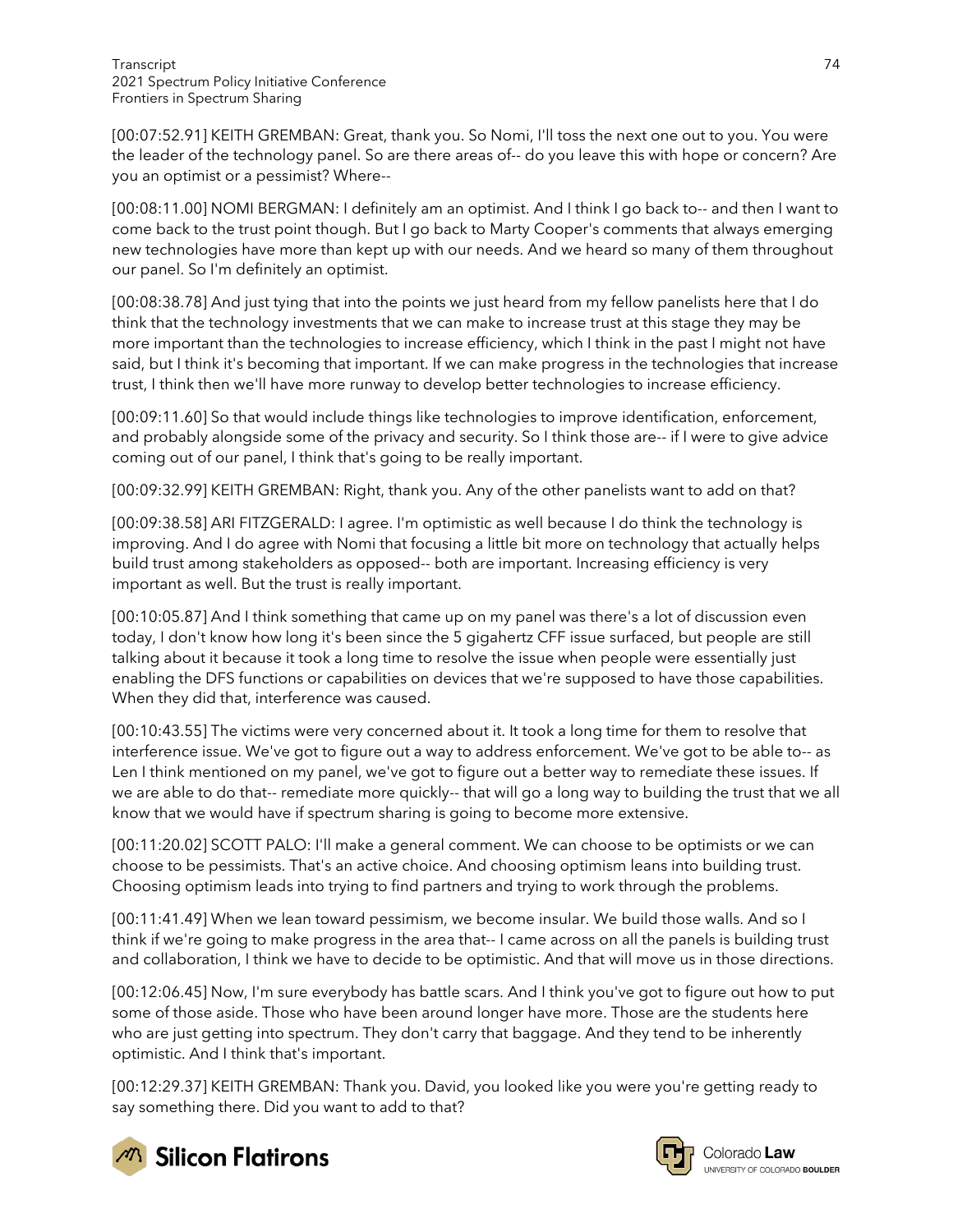[00:12:35.76] DAVID REDL: No, I chuckle as clearly the New York cynic on the group. Choosing to be optimistic is a choice, and I agree with Scott. It is. I think there is a bit of a first mover disadvantage that has played out time and again for being optimistic. And so it's a two way street. Both sides of these transactions or all the sides when it comes to real true dynamic sharing are going to have to go in with a rosy outlook and fresh expectations.

[00:13:08.64] The expectation of I just get to do what I want and nothing gets impacted, which seems to be where everybody starts in these conversations is going to have to get set aside. That playbook unfortunately has been run to exhaustion. And if we stick to that-- as Scott points out. If we don't choose to go down a different path, we're going to run up against that brick wall over and over and over again. And I'm hopeful that people go that direction.

[00:13:34.87] ARI FITZGERALD: Yeah, David makes a really good point. And basically, we should be optimistic, but we also should not be under any illusions that we're going to get everything that we want. Based on prior, everybody has scars here. Everyone has the scars to prove it, especially David. It's good to be optimistic, but we can't go in with rose colored glasses. We really have to know what we're getting into and recognize that these issues are very, very difficult. A lot of strong feelings on all sides and--

[00:14:17.90] DAVID REDL: No, Ari you're absolutely right. I mean, look I worked for health industry, I worked for Congress, I worked for the administration in my career. And so at this point I think everyone in spectrum policy has something they hate me for along the way, which is a unique position to be in any rate. Yeah, I think part of the challenge to this.

[00:14:37.58] And I think these kinds of conversations is that everybody has to drop the pretense and have a real conversation about what is in the art of the doable both technologically and economically. You can't expect the wireless industry to show up with billions and billions and billions of dollars to pay for spectrum that's unusable for them. And you can't expect the US government to make things that are physically impossible possible because we want to raise money by auctioning off spectrum.

[00:15:04.40] And I think the sooner we recognize that each side has a legitimate starting point from which we can all work, the better off we'll be. That's not where we are right now on spectrum policy. And frankly, the way things are going with everybody being locked down during a pandemic and not able to have face to face conversations, I think that's affirmatively harming us. It's not that I don't love doing these Zooms.

[00:15:29.78] I think we've all learned to embrace Zoom culture, but I've heard across from many of you at a negotiating table before or across a conference room table, and it is different. It's affirmatively different to sit across from someone and have a real honest person-to-person conversation than doing it sitting at your desk with 1,000 distractions around you. And I think as crazy as that sounds, I don't know that we'll be able to have those frank conversations until people are sure they're not sitting there watching the recording light blink on Zoom while they're talking to somebody else.

[00:16:05.86] NOMI BERGMAN: Great comments. If I could just also add, I really like what each of my fellow panelists are saying. I just want to go back to Scott's point. I thought you said that really beautifully, Scott, and I wanted to tie-in.

[00:16:20.47] There was a comment in the Q&A during my panel where John Chapin drew an analogy to what's being done today with roaming between mobile network operators that one could say that that is an existing example of sharing of local resources. And certainly, you can see that in roaming, trust is inherently there because there's a trusted commercial agreement and trusted implementation



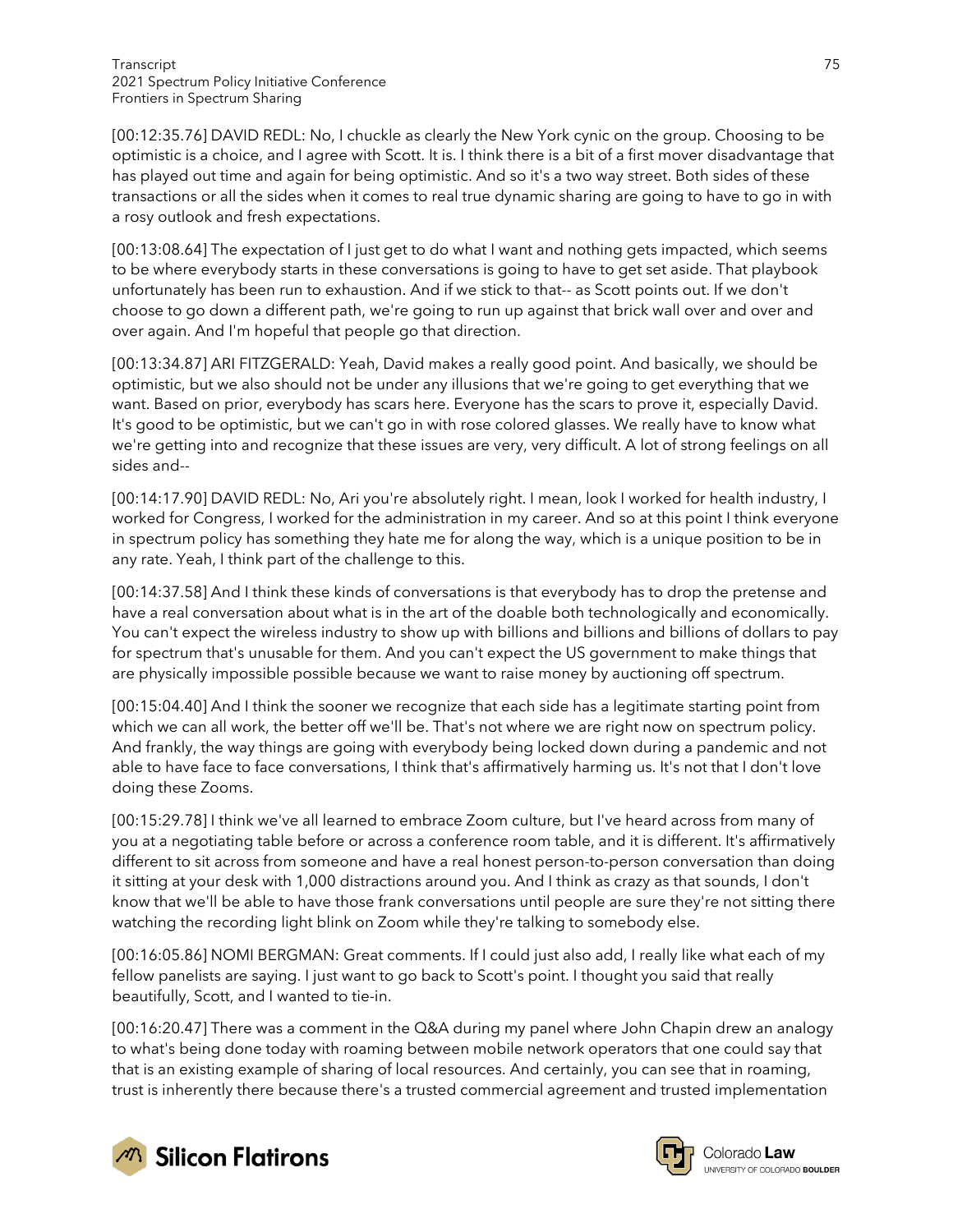of the agreement. And so I just think it's really nice proof that sharing can work well when there's trust in quite innovative ways.

[00:17:10.61] KEITH GREMBAN: So let me build on that. And you mentioned technology that could help us build trust. And then I want to go back to one of the comments that Andy Clegg made in Ari's panel about the-- I'll call it interference limits that came up from the time of Marconi I think he said. And I've got some experience with that where an entity will claim interference limits that just-- whoa! That what's the justification for that?

[00:17:41.98] And that would seem to me to be one of the areas where we need to build trust. That we want to be able to know that the other party is speaking fairly in dealing with the right kind of numbers. How do we establish an environment? Are there technological tools we should be developing? How do we establish this environment to ensure that we're not just arguing numbers with whoever yells the loudest?

[00:18:12.10] ARI FITZGERALD: I'll take a crack but I'm not an engineer. But I will tell you that it was very interesting what Andy said. He was basically complaining that a lot of times the protection criteria that's developed that the incumbent systems always cite when they oppose or express concern about a new entrant coming in is always based on worst case analysis. And he was suggesting that regulators move to a probabilistic analysis.

[00:18:52.72] Taking into consideration more what is likely to happen, I am a little-- maybe I'm an incrementalist. I've seen the FCC try to do that in various proceedings, but I am also a little skeptical that the regulators are never going to go where Andy wants them to go there because often in these FCC proceedings-- they last a long time-- the incumbents, they're formidable-- they've become very political and they are stakeholders often with significant political power.

[00:19:41.68] And the FCC I think just instinctively doesn't want to do anything that increases the potential for interference to any incumbent service. That said, the FCC has in recent years focused more on the probabilistic analysis, and they've pushed away some of those old ITU recommended protection criteria. They've distinguished them.

[00:20:14.29] I think that whatever happens is going to be incremental. Whatever progress is made to get the regulators to focus more on likely case as opposed to worst case in setting these protection criteria is the incremental. They're not going to be-- it's not going to be a significant change over a short period of time. But again, that's a lawyer's perspective.

[00:20:51.01] DAVID REDL: I'll jump in. There was a question in the Q&A also that PR put in for us that points out that there was a comment about receiver standards as a bit of a thread throughout the comments. And I think I can tie that in to what Ari was saying, which is politically-- and occurs both on Capitol Hill and at the agencies-- it does seem like sometimes there is a tendency to believe that some services have an absolute right to exist without changing. And that can't be the case.

[00:21:21.55] We can't allow any service to just go out there and assume that the RF environment around them will never change, and that they have an absolute right to exist. Receiver's standards is a bit of a third rail for a lot of people who talk about this. And I'm not the first one to bring this up, but I feel like this is a good point to pivot to and say, but that doesn't mean you don't set ideas about receiver performance as part of the conversation.

[00:21:50.35] And you set expectations-- and by the way this goes towards our trust deficit point. Is that you need to set expectations that this is what the RF environment will look like. You need to build your device to assume you will be receiving this level of emissions from out of band. If you choose not



**Silicon Flatirons** 



Colorado Law **UNIVERSITY OF COLOBADO BOULDER**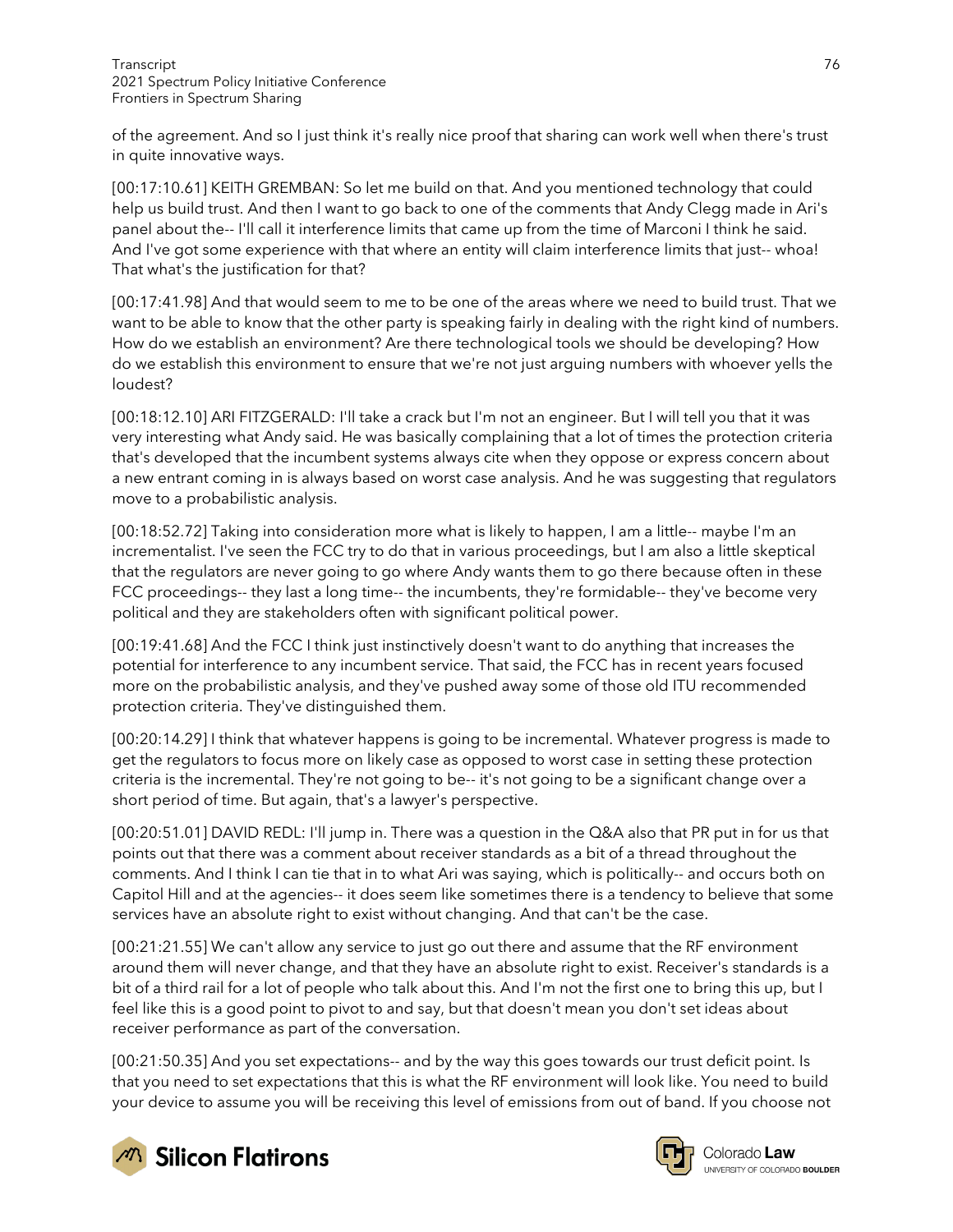to, we're not going to force you to build your receivers the way you want. But buyer beware, caveat emptor. If you build a cheap device and you get an interference, it's a whole big mess and not the FCC's problem. They're going to tell you to go fix it yourself.

[00:22:20.09] And I think that's the issue we have to get to-- is that right now it's a first in time, first in right situation. Once you put yourself out in the band and occupied that band and God forbid there are any omissions in whether they're your fault or not, you feel like you're owed a remedy. I think we have to set some kind of expectations.

[00:22:38.90] And once we set those expectations and both sides understand what they're getting into, you can establish that level of trust. I trust you will build a device that isn't so cheap that me operating within my parameters in my adjacent band is going to interfere with you and cause me to go to the FCC and answer questions. I think that would go a long way towards both what Ari is talking about and towards the trust deficit that we've all been talking about.

[00:23:04.80] SCOTT PALO: So I wanted to follow up on what David was saying. And maybe this also connects back to some of the economics as well. And I think when we think about spectrum in some of these use cases, the scientific use cases and interesting and from my perspective somewhat different beast trying to operate significantly below the noise floor or operating investments and very expensive equipment. They're trying to push the state of the art and it's hard to articulate a economic case a lot of times with the scientific use case.

[00:23:43.17] And so I guess I'm posing a question with regards to sharing. We talked a lot about whether federal users and the commercial users but in some sense scientific-- those are also the federal users. What's the thoughts there with regards to sharing and standards and managing systems that are operating near the thermal limit?

[00:24:12.19] NOMI BERGMAN: Interesting. Keith, I'll jump in. I think I'll just jump in and just share some technologies that I think are going to be important to cultivating this trust. And actually, I've learned a lot of-- some of this maybe I had learned before, but some of this I've more acutely learned in preparation for the panel.

[00:24:31.48] I learned about work that NTIA got Seismic to do to see if they could use NTIA's and the FCC's equipment authorization rules. If they could be modified to require that all transmitters used unique identifiers. And I think that identifier is going to be-- I know I just mentioned it a little bit earlier, but just to say a little bit more about it. I think it's going to be really important because there's an assumption out there that everybody will play nice with usage of spectrum.

[00:25:03.43] But people and companies cheat, and this requires enforcement and requires incentives so we have a way to prosecute bad actors. And I think these identifiers are going to be important. And we have a history of doing this on radio and I guess you have ham radio also where there's unique identifiers where you use small amounts of bandwidth. And I think that this concept-- Dale was telling us a little bit about some work he's written on RF fingerprinting.

[00:25:37.39] I think it's going to be really important as an important way to create trust. And another thing I learned in preparing for the panel and I want to give credit again to John Chapman for work he's doing. I don't want to steal his thunder but a concept he's putting together called Spectrum science which involves everything from the monitoring techniques, again, where you would need the ID to identification to management techniques.

[00:26:06.85] Ways that you could perhaps dynamically control interference behavior. And then ways that you could also enable information sharing as well. So I do think all of this is going to be very



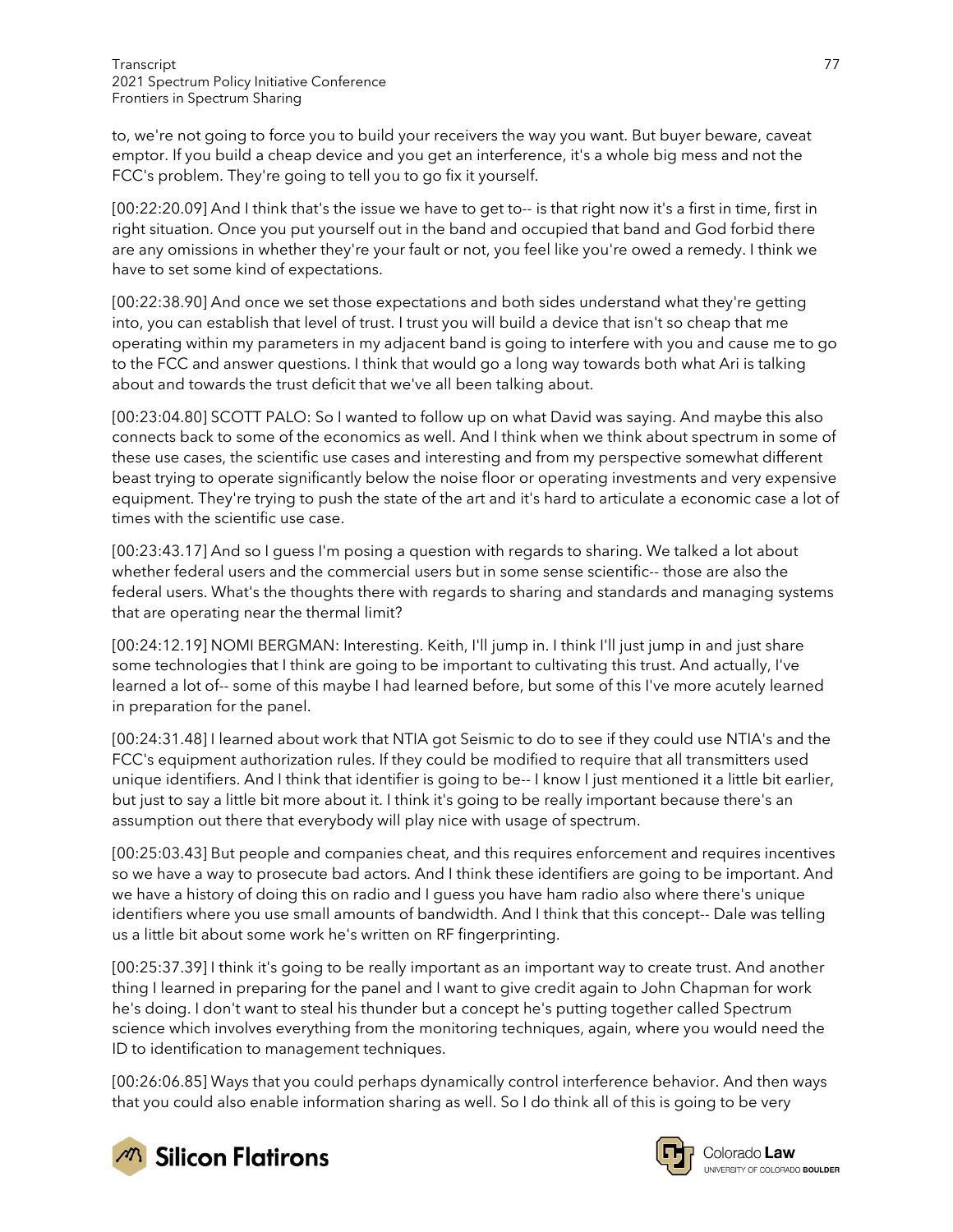important to finding new ways to share hopefully, in a more complex dynamic way than the more static methods of sharing that we have today.

[00:26:39.45] DAVID REDL: So if I can chime in on that. Nomi, I don't disagree with you in terms of fixed transmitters. I think in somewhere, Amie Stepanovich is smiling that I'm bringing this up. I think with respect to individual commercial mobile transmitters. I think you'd have a serious privacy concern with individualities. And as it is, energy skimmers are enough of a privacy nightmare. And those are heavily controlled and regulated. So I don't disagree with you, I just throw that out as a cautionary tale.

[00:27:04.04] NOMI BERGMAN: You're so right. You're so right. Thank you, David. I did neglect to say that. Please, please go on, yeah.

[00:27:08.78] DAVID REDL: But to Scott's point, I hear you. And I think if we're going to be looking at how to ensure any of these uses for which you have haven't-- as I said earlier, a non Wall Street typical economic case. Certainly, scientific research falls into the bucket of non Wall Street typical when we're looking at spectrum use.

[00:27:28.37] I think the leadership of how we're going to look at that is going to have to come from government. Whether it's the executive branch or the legislative branch, there's going to have to be someone who affirmatively says, it is more important to society that we do x with respect to this band and this scientific research in this location or these locations than it is to put more spectrum in the commercial marketplace.

[00:27:52.76] And I don't know what those would look like, where those options would be, but I think it's something that if we're going to do it, it's going to have to be led by the government. It's not something the market's going to work out on its own because it's not a typical economic use case. So I just throw out there that if it's going to happen, I feel like it's got to come out of the .gov set.

[00:28:13.84] KEITH GREMBAN: You're smiling at that. Any comments to follow that up?

[00:28:18.85] ARI FITZGERALD: I agree with what David said about passive services and the scientific community and their use of the radio spectrum. Certainly, policymakers have to decide what is a public good? What they deem to be socially valuable regardless of what the economic-- what the economic value might be or what the perceived economic value might be. But that's what policymakers do. That's why we pay them the big bucks, right?

[00:29:00.01] DAVID REDL: Keith, were we making big bucks when we were [INAUDIBLE] I don't remember that.

[00:29:03.34] KEITH GREMBAN: I was just thinking about that.

[00:29:06.61] ARI FITZGERALD: That was a joke.

[00:29:11.35] KEITH GREMBAN: Anybody else want to pick that up or? So, I'm taking notes as we've been talking. And early on, Nomi mentioned technology for trust. And I can think a number of technologies that were brought up over the course of the conversation. One was Andy Clegg advocating for better propagation models. Nomi brought up transmitter IDs. We could talk about automated enforcement mechanisms.

[00:29:44.36] So what other technologies are needed? And if you were the investor or the government deciding where to invest the money to push spectrum sharing forward, how would you prioritize these? Where would we start? Is the propagation models the most important thing or?



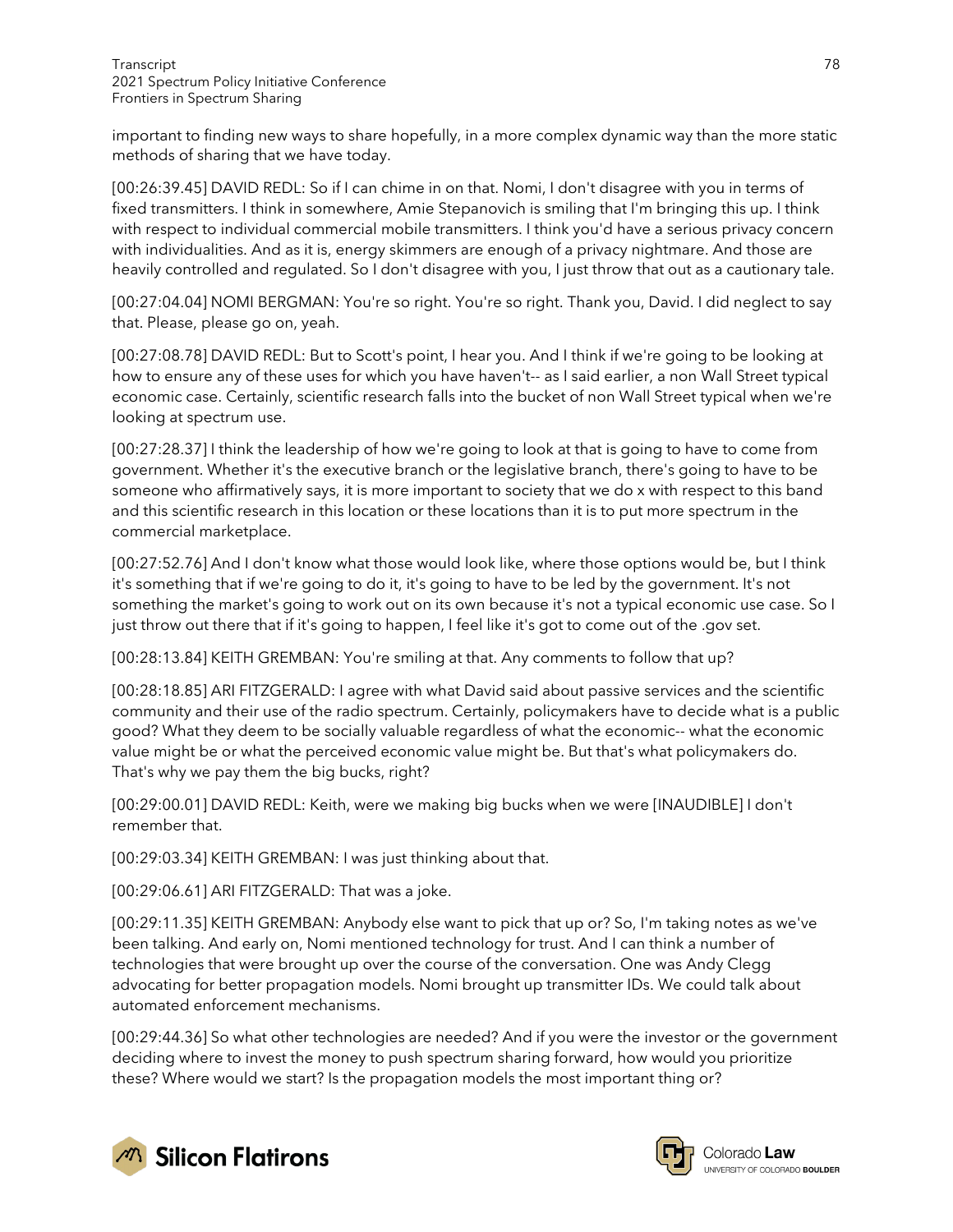[00:30:06.29] DAVID REDL: I'm not sure it starts with the government. And I'm going to sound like I'm beating a dead horse here, but I'm going to come back to the trust question. I think it's got to start by some sort of consensus about a way to move forward that respects all the players in the game. And that can't be handed out from the United States government.

[00:30:26.28] It's going to have to be to use an overused term at this point-- a public private partnership. Not in the traditional sense. It's going to have to be a meeting of the minds between commercial users, unlicensed users, government users, scientific passive service users. All of these people are going to have to agree, yes, this has promise for us, and we're not being cut out.

[00:30:48.77] I think to date, that's part of the challenge that we've seen with all of the paths we've taken forward. Is that somebody feels like they're in the short end of the stick and that they were told this is the solution and get on board. I just think until we have everybody at the table-- and frankly, the closest we've come to having everybody at the table to play the game is when we had the PCAST during the Obama administration. I think that was the closest we came to having enough people at the table to have a general consensus on trying to drive some technology forward in spectrum sharing.

[00:31:20.27] Now, look, we could spend another complete hour arguing about the failings of the PCAST model. And I know Ari and I have spent several hours arguing the failings of the PCAST model in the past. I think that's the closest we've come.

[00:31:32.85] And it does show that you can get people at the table to make compromises. You need a bigger group than that or at least a more representative group. But I think that's how you're going to have to do it going forward. So to the extent that the government has a role at all, I would say it's their convening authority. It's getting people at the table to have candid conversations.

[00:31:52.48] KEITH GREMBAN: OK. Ari, you've spent hours arguing with him. Do you want to argue right now?

[00:31:56.05] ARI FITZGERALD: No, I agree with what he's saying. I'm trying to figure out a way to disagree, but I'm agreeing with everything he's saying. I will say that just the debate about what propagation model to use.

[00:32:10.39] Again, I don't want to bore people. I've spent too much time at the FCC in these proceedings on both sides. Sometimes representing potential new entrants. Sometimes representing incumbents. And getting everyone to agree on what the write propagation model should be will end up being very difficult.

[00:32:37.15] I'm almost convinced to take the approach that Coleman was suggesting, which was to whatever-- no matter how messy the process was or unfair the process was in setting whatever the applicable protection criteria is, set that criteria and then give the parties the ability to contract around that criteria.

[00:33:07.39] It doesn't help often new entrants-- if the FCC sets the standard for protecting incumbents that are just too difficult, it's going to make it very difficult for new entrants to actually put together a viable business. We've seen that a lot. We've seen how new entrants have spent years and years at the FCC getting approval for some new service to be introduced into a frequency band but only fail at the end of that process. Failing from a business perspective because the rules were viewed as too stringent.

[00:33:53.02] But once there are rules, parties can contract around them. And we've seen that framework actually work as well. So I'll just throw it out there. I guess I'm-- again, I apologize for being



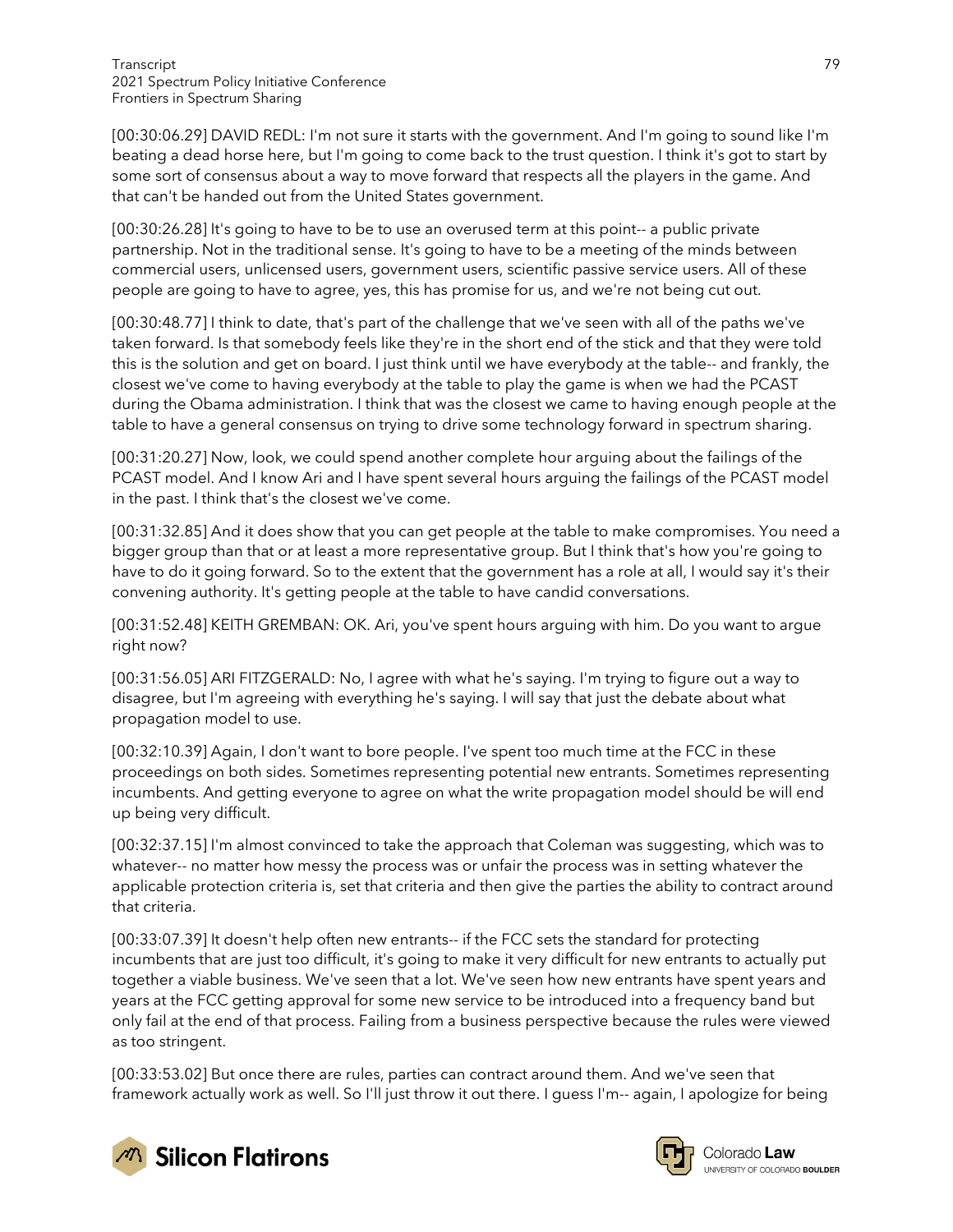an incrementalist here. I do think that we're never going to have agreement on what the right propagation model is or what the correct-- whether the FCC should be focused on probabilistic analysis or worst-case analysis in determining potential for interference.

[00:34:35.08] It's going to take-- that's going to be very difficult. It's going to be very difficult to get everyone to agree on those types of concepts. But I think in some ways that's more important to just set the standard and then give parties the ability to contract around them, whatever they are.

[00:34:58.27] KEITH GREMBAN: Thank you. Nomi, Scott, any thoughts on that?

[00:35:04.57] SCOTT PALO: I think it was well said by Ari. No additional comments.

[00:35:12.20] NOMI BERGMAN: I agree as well. I do think that these efforts-- and I like what David said about probably the importance of public private partnerships and also of engineering organizations and standards organizations in establishing the role of these new elements. I see in the questions we've gotten-- there was a comment from John Rowe about giving standard organizations a greater role. I think that's very interesting.

[00:35:40.60] And [? Paytre ?] is also asking about identifiers and fingerprinting. And I think his comment is-- I know he's asking a question about how to get this over regulatory bodies internationally. But I do think that's all the more reason why this needs to be debated in engineering organizations to determine how we will have to do it internationally. I completely agree with the premise there.

[00:36:14.35] KEITH GREMBAN: OK, well, we've got about just under 10 minutes left. I guess I'd like to ask for closing thoughts on this. Where do we go? Let's start back at the beginning with Scott.

[00:36:33.09] SCOTT PALO: I guess, again, I'll circle back to being an optimist. And I think it's continuing conversations, such as these. One of the comments we had discussed in our panel was a couple of things. One was we have to make spectrum understandable to the non-expert to have broader engagement.

[00:37:00.52] And then we also have to-- it's important to engage a multidisciplinary wide group of stakeholders to be looking at problems. To be bringing the perspectives that are unique for each one of the stakeholders to the issues. So I think it's hard work. Takes conversations and efforts to gather, discuss, collaborate, and events like this conference help to move that forward.

[00:37:39.99] KEITH GREMBAN: Thank you. Nomi?

[00:37:41.94] NOMI BERGMAN: Hey, I also agree with Scott. I remain an optimist. I think there are so many really exciting technologies that offer so much promise for inter-service sharing. And I think we learned in our panels about the many wonderful historic efforts that are happening, such as Jonathan shared updates about the there ITS experiments that they're running.

[00:38:11.28] I think the CBRS effort has given us an incredible opportunity to have a really large realworld experiment in spectrum sharing from which we're learning so much. So we can see this is worth it. And I think we just need to continue having these discussions. And yeah, I think this is very good and a great conference. Thank you for putting it together, Keith.

[00:38:37.65] KEITH GREMBAN: Thank you

[00:38:38.52] ARI FITZGERALD: I agree, Keith. This has been a great conference. I've really learned a lot. One thing I'd like to see-- and I think we probably will see something like this during the Biden



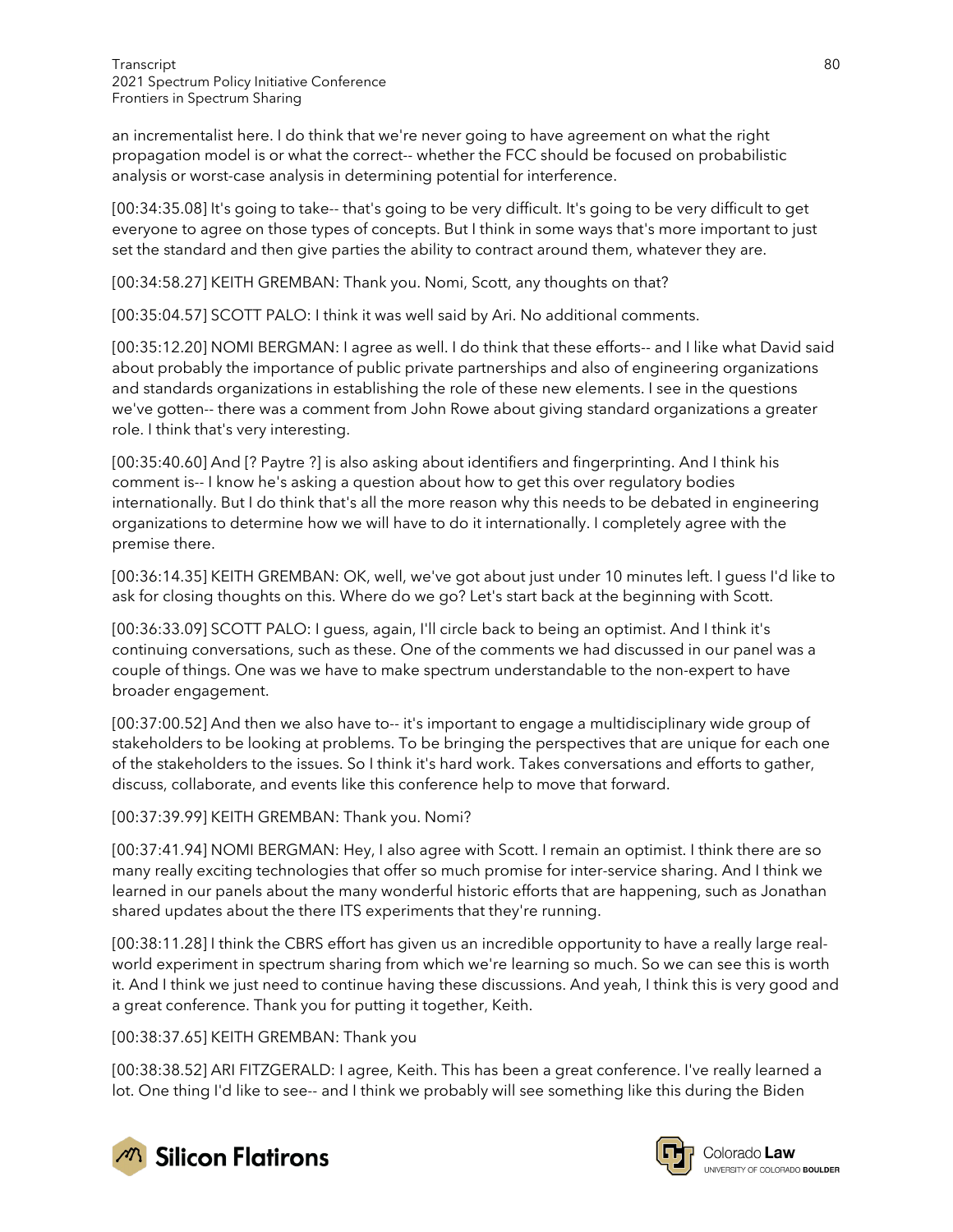administration-- is this exploration of sharing by design or identification of a spectrum band where sharing is viewed as being more feasible than other designation of a couple of bands for sharing.

[00:39:16.83] And I think it would be a great green-- one of these great experiments-- greenfield experiment. A place where there are incumbent operations but where we think that it doesn't make a whole lot of sense to try to reallocate the spectrum because of the incumbent uses and because of the difficulty of moving incumbents off that spectrum. I think if we can identify a couple of bands, and I know that people like John Leibowitz has already suggested a couple of bands.

[00:39:56.65] If we can identify spectrum bands like that, I think it would be well worth the effort to try to promote spectrum sharing in those bands. And I didn't get a chance to ask my panel the question that I wanted to ask them about that. But it's definitely something that I'd like to see.

[00:40:20.17] DAVID REDL: Well, Ari from your lips to the Energy and Commerce committee's ears because not 14 hours ago they put out text that would make 31 to 345 available for opportunistic peeps until such time they decide to put licenses in there.

[00:40:32.67] ARI FITZGERALD: Well, that's great. And they did it because I was thinking about it, right?

[00:40:37.44] DAVID REDL: The telepathy length you have with the staff, yes. I'm sure.

[00:40:42.72] KEITH GREMBAN: OK, David. I'm looking to you to back [? Clayton ?] up there.

[00:40:48.39] DAVID REDL: Yeah, no. I thank you, by the way, for having me on this panel. I realized I was not a moderator on any of the earlier panels. So in some ways, I am Waldorf and Statler from the Muppet Show coming in from the balcony with snarky remarks. But look, I think this was a really good panel and a really good wrap up to what was a very productive spectrum conference. Thanks Silicon Flatirons for that as usual.

[00:41:12.51] I think we have a pretty decent consensus among the group that there is a path forward. It's just going to be real hard. And until we have-- as Scott put it-- a decision to be optimistic by all of the parties that would be involved, we're a little bit at a standstill. And once we get there, I think we've got the technology.

[00:41:32.11] And if we had people to have the drive to do it, we really could move forward, at least along the lines Ari is talking about with finding some bands to try this out and see if it's worth doing on a larger scale or if it's a spot market kind of thing where we can't find a broad set of spectrum bands or spectrum opportunities where this makes sense. But we'll never know unless people take Scott's approach and say, OK, I'm willing to set aside my pessimism and my preconceived notions of what I'm going to get out of this band, and I'm going to go forward and say, how can we look to the future on this one.

[00:42:10.43] KEITH GREMBAN: Great. Thank you. Thank you all. I think we've got to wrap it up and move to the questions now. Again, citing the Phil Weiser rule, we've actually got two students lined up this time with questions. So I guess you've generated a lot of interesting thoughts here. First student is Kaden Dailey.

[00:42:43.08] KADEN DAILEY: So, thank you, everybody, for all the information. This has been really interesting. I don't have much of a tech background, but I want to definitely get involved. I've got a little bit of an economics background. So hopefully, that can be a little bit useful.



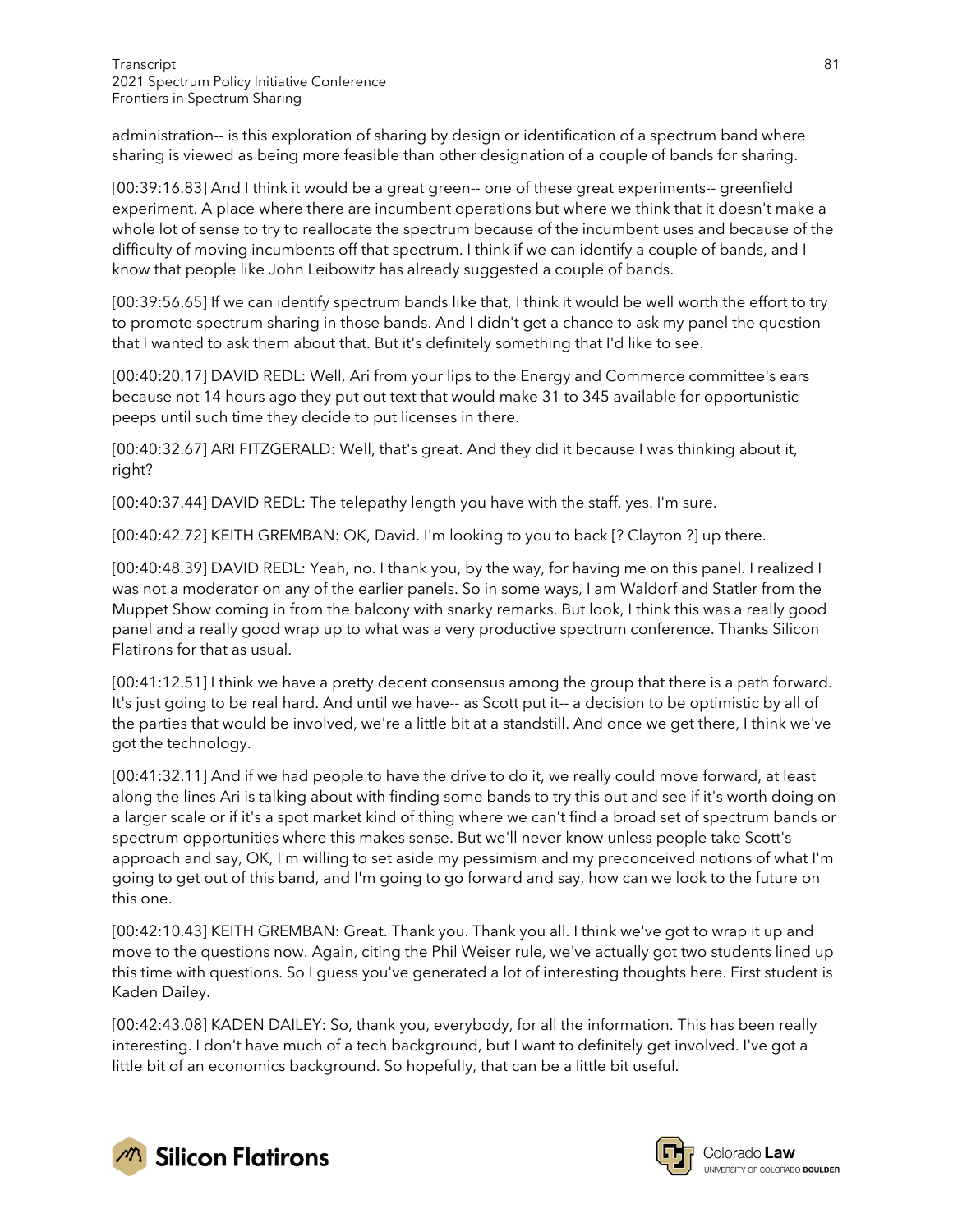[00:43:00.75] But my question is centered around what the role of transactional law and contracts would play in spectrum sharing. So is there a significant role for it? I got it right here. Or are the constraints and limitations that have been placed on it, do they make the opportunity costs for getting actual transactional law involved too high? If that makes sense at all.

[00:43:40.07] ARI FITZGERALD: I think it's a great question. And I do think there's a role for contract law. Again, this happens all the time within the communications industry. The standards get set by the government. But that doesn't mean that private parties can't themselves negotiate around the standards.

[00:43:58.79] And if everyone agrees if in the bilateral negotiation-- in the example of spectrum sharing, if the party that has the spectrum agrees that it's OK for a party that wants to share the spectrum to share the spectrum, it doesn't matter what the rules are. They can work around the rules. But it's very important to set the rules.

[00:44:36.64] Those are standards that the government sets. But if the parties agree that they can deviate from those standards without any one party raising any issues with the government, then they can do that. And in those situations, contract law is very important. Negotiating those contracts, those agreements-- those voluntary agreements-- becomes very important.

[00:45:07.70] DAVID REDL: I think one thing you brought up that I think is worth noting is the one line you're using that was bilateral. I think this only makes sense when you're talking about a bilateral relationship. And if you want to see where this plays out-- obviously, if we're looking at a opportunistic environment, you can't know who the parties are, right? All the parties is anybody who has the right equipment and is willing to play by the rules. So there is no way to really negotiate a contractual change to that.

[00:45:34.01] But if you want to see how it plays out with fewer parties than that, look what's currently happening between the United States government, T-Mobile, and DISH with respect to shutting off their CDMA network. That bottom, that is a question of contract and antitrust law, and it's playing out very publicly in a way that is making it difficult to move the ball forward if you're at T-Mobile because they want to shut down an older technology and they're having a challenge doing so because of existing contractual arrangements.

[00:46:01.79] So I would urge some caution. I'm not sure it's the magic bullet we would all like it to be when it comes to trying to find ways to make spectrum sharing easier, but you're absolutely right. Obviously, in the CMRS world where you have all these bilateral relationships it makes great sense.

[00:46:21.61] NOMI BERGMAN: I love the question. And I love that my fellow panelist who's an attorney answered it first since it's about contract law. I love that. I guess I would just also point back to- - I know I commented earlier about roaming as an example of where there is existing proof for sharing local system resources.

[00:46:38.88] And that certainly fits right into Ari's answer where two or more commercial operators found a way through their own agreement and through contractual agreement to find a way to share spectrum. And then certainly, the first [? AT&T ?] example is another example of the same thing. So I think we have really nice precedent for hopefully continuing to do just what you're suggesting with your good question.

[00:47:09.38] SPEAKER 6: Great, thank you very much.



Colorado **Law** UNIVERSITY OF COLORADO BOULDER

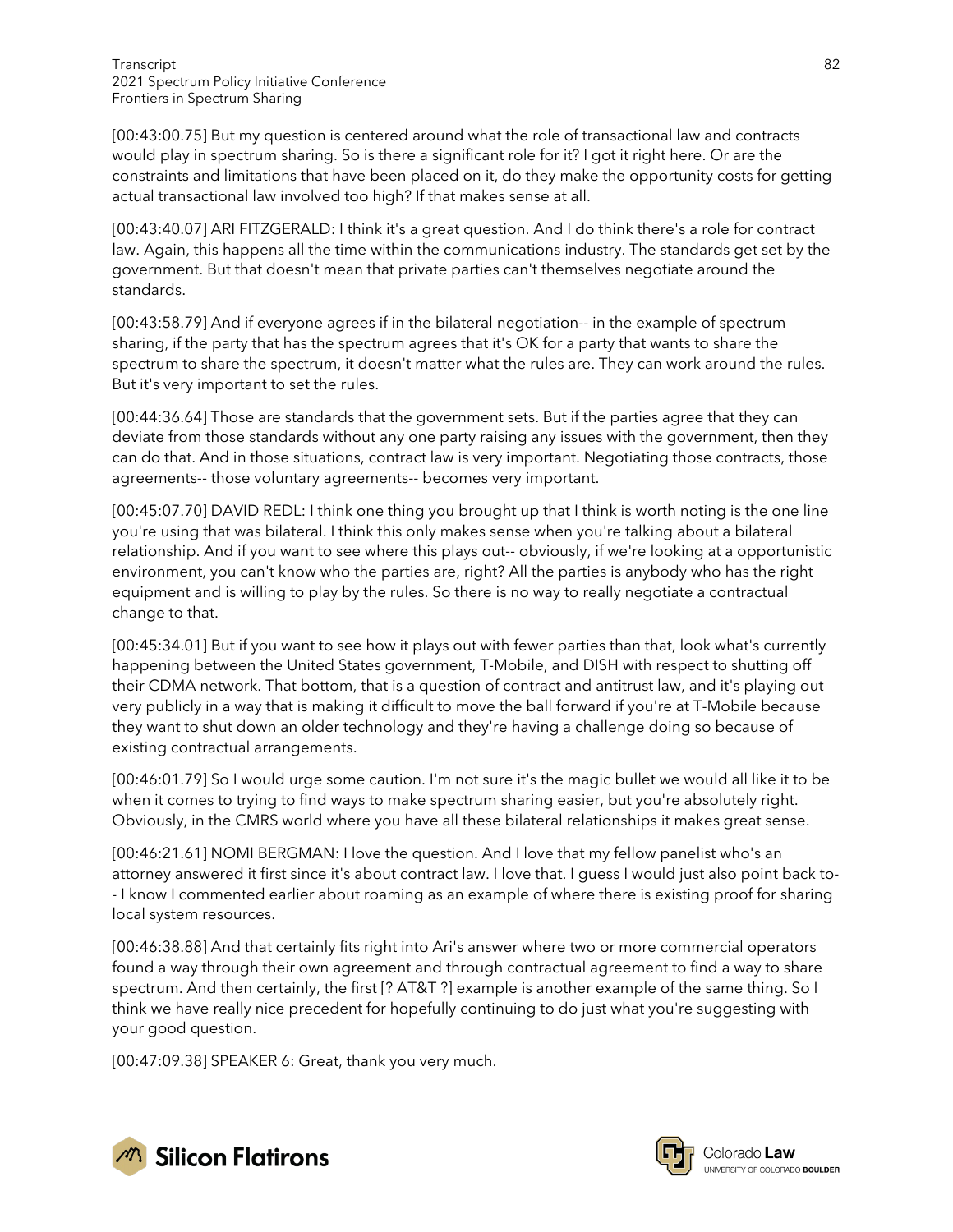[00:47:15.54] KEITH GREMBAN: Thank you. And our next student question is from Taylor Hartley. Taylor, if you'd come up here.

[00:47:35.90] TAYLOR HARTLEY: All right. Hello, again. Taylor Hartley, I'm a master business student graduating in May. So this has been a really fun two days. I've learned a lot. I think my biggest takeaway was just how important it is to use the spectrum efficiently. And why I thought DSS or Dynamic Spectrum Sharing. I think that's super cool.

[00:47:59.41] And I know this has been mostly conversations between science and policy. And I know that things like government incentives and policies are really going to help drive using the spectrum efficiently. So where do I come into play as a young business woman who's interested in this space, who's passionate about it?

[00:48:20.99] What can I do internally within businesses to promote this? To use it efficiently. And how do I help everyone build trust within this area? What can I do?

[00:48:39.27] SCOTT PALO: I think a lot of the trust is built on personal relationships and networks. So what you can do as you understand your organization's goals, is understand how they interact with other organizations How do they cross where the conflicts, and how can you have really frank and open conversations to the extent you can share information and build relationships?

[00:49:09.96] And your colleagues-- you will move through different organizations as David pointed out. He's sat on opposite sides of a three-sided table there. So I think that as you go through your career, it's that network and those relationships that will enable you to be effective going forward.

[00:49:37.28] DAVID REDL: Yeah I can't improve on what Scott said. It is very much an interpersonal game. The spectrum worldwide may be growing as more and more people get interested in it. It's a fairly small community as technological community element. And I think absolutely when it comes to what you can do to help, it's show up with an open mind. Based on what we were talking about before. And build relationships with the right incentives in mind.

[00:50:16.31] KEITH GREMBAN: OK.

[00:50:16.61] TAYLOR HARTLEY: Good. Thank you.

[00:50:24.19] KEITH GREMBAN: OK. Thank you. So we've got a couple of questions online. We've got some themes here that have gone across the panels. So I'll read one from Peter Burrell-- when it comes to not policing transmitter receiver quality, is there a carrots and stick approach the FCC implement? This could be along the lines of if a threshold that they could have no guard band on the radio but if it doesn't they need to eat into their lease for a guard band. Anyone who wants to attack that?

[00:51:00.83] DAVID REDL: So I'll jump in. There's no one-size-fits-all approach. And I'll channel my inner Dale Hatfield for this one. No one has worked harder on adjacent band interference and receivers than Dale Hatfield in his career.

[00:51:14.93] The reality is there will be different approaches depending on who the two adjacencies are. Two adjacent CMRS providers as I already pointed out, have every incentive to strike a contractual agreement to make sure that they're in a good spot and that they're maximizing the use of the band. They've paid a lot of money for it.

[00:51:33.27] On the other hand, putting a CMRS provider next to a scientific band produces the kind of situation where you'd have a very hard time coming up with a carrot and stick approach that could work similar to the CMRS model. You've got high power versus low power. You've got money





Colorado Law **UNIVERSITY OF COLOBADO BOULDER**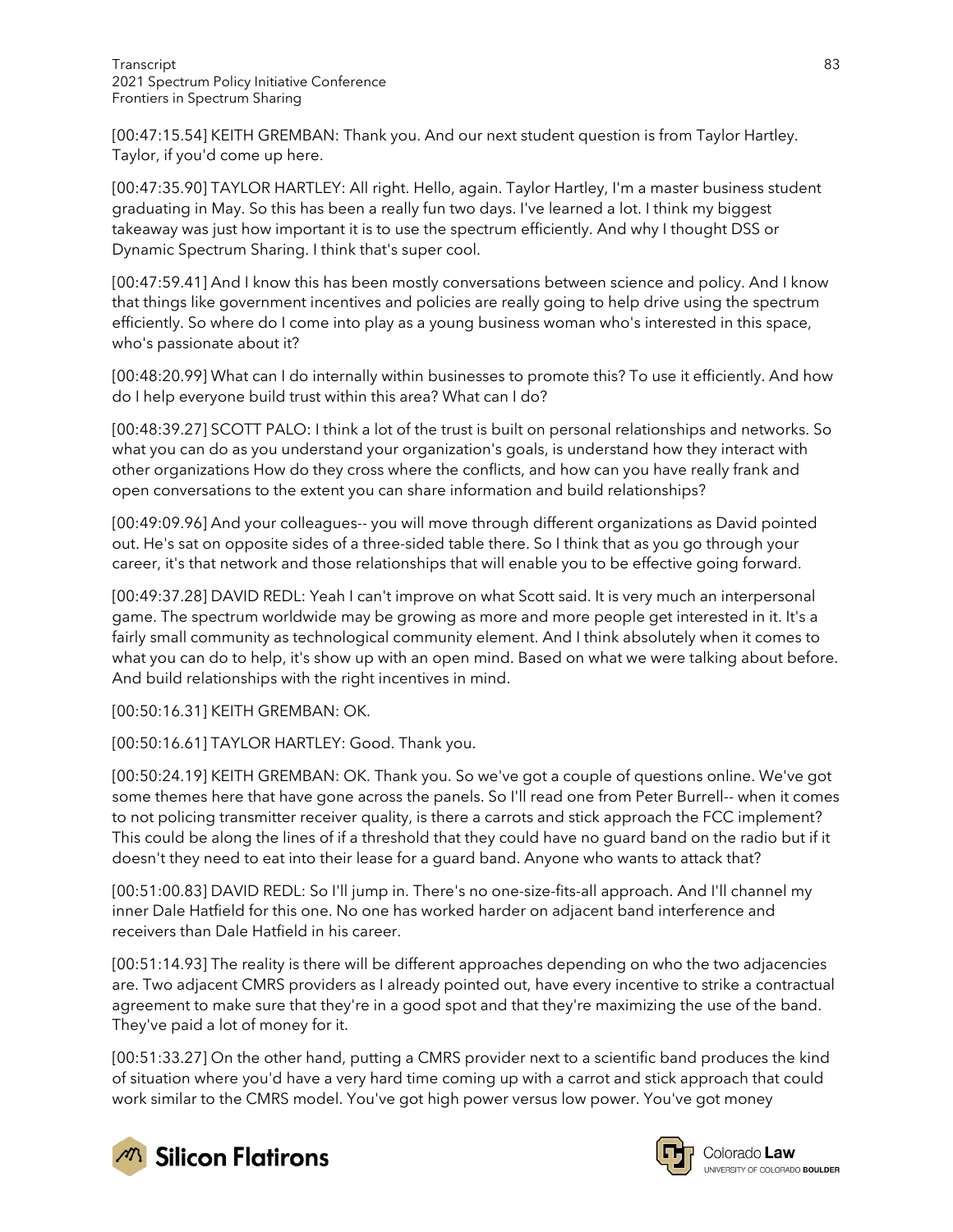generating versus non-money generating ostensibly. And I think if you're going to look at this from an SEC perspective, it's going to have to take each new allocation at face value and say, how are we going to do this? Because there is no such thing as a standard interface between two adjacent spectrum bands. So I agree carrots and sticks are great and mixtures of the two, but it's going to be individual tackling of each new situation.

[00:52:25.18] ARI FITZGERALD: I think David said it well. I know about situations where the SEC has actually expressed the expectation that the incumbent was going to have to take certain steps to protect itself from emissions from a new entrant, making its operations more robust with filtering or taking other measures. And I think we will likely see more actions like that from the SEC and other regulators as the demand for spectrum increases.

[00:53:10.74] But the burdens that are imposed on the incumbent vary from band to band. David said based on whatever the conditions that exist in that particular frequency band. And I don't I don't see that changing much in the near future.

[00:53:33.47] DAVID REDL: That being said, I like where your head is at. I think there are going to be times when you have to look to internalize guard bands. I think there are going to be times where you have to look to say we're going to put some performance requirements out there for your receivers. I think there are times when you're going to have to be more granular with emissions limits. All of those are potential options.

[00:53:59.50] And frankly, when you're looking at auction spectrum, looking at whether or not you build that into the auction revenue base. That some areas will be standard part 27 rules for the non FCC geeks, the standard power levels that we see for almost all of the frequencies that are used in your cell phones, or if there will be more of a variable to it based on a more dynamic spectrum environment than we have typically auctioned off. I think those are all viable options, but absent a unique use case to put them on, it's hard to know which one is the right answer.

[00:54:41.12] KEITH GREMBAN: Anyone else want to weigh in or? OK we've got another question again from an anonymous attendee which is-- any thoughts on the need for precise positioning in the context of using detailed propagation models?

[00:55:05.27] DAVID REDL: I know when to let engineers answer the question.

[00:55:11.18] SCOTT PALO: I was going to say, Keith-- I was going to defer to you. You have more expertise than I do on propagation.

[00:55:18.81] KEITH GREMBAN: Yeah, my thoughts are that precise positioning is very important. Knowing your propagation model for very precise propagation is going to depend very much on your position. If you're in an urban setting and your position accuracy doesn't tell you whether you're behind a tree or behind a building versus in the middle of the street on a direct line with the transmitter, you're going to get a completely different set of answers.

[00:55:50.85] So the positioning is very important. And it will become more important as we get into higher frequencies, which have smaller propagation distances. And hence you're going to have to have much more accurate positioning and propagation analysis. Anyone else want to jump in on that?

[00:56:10.73] NOMI BERGMAN: Well, I certainly agree and especially-- I agree with your point and especially as cell sizes become smaller and smaller and smaller. I don't know that much else to answer on it, but I definitely, certainly agree with that point.